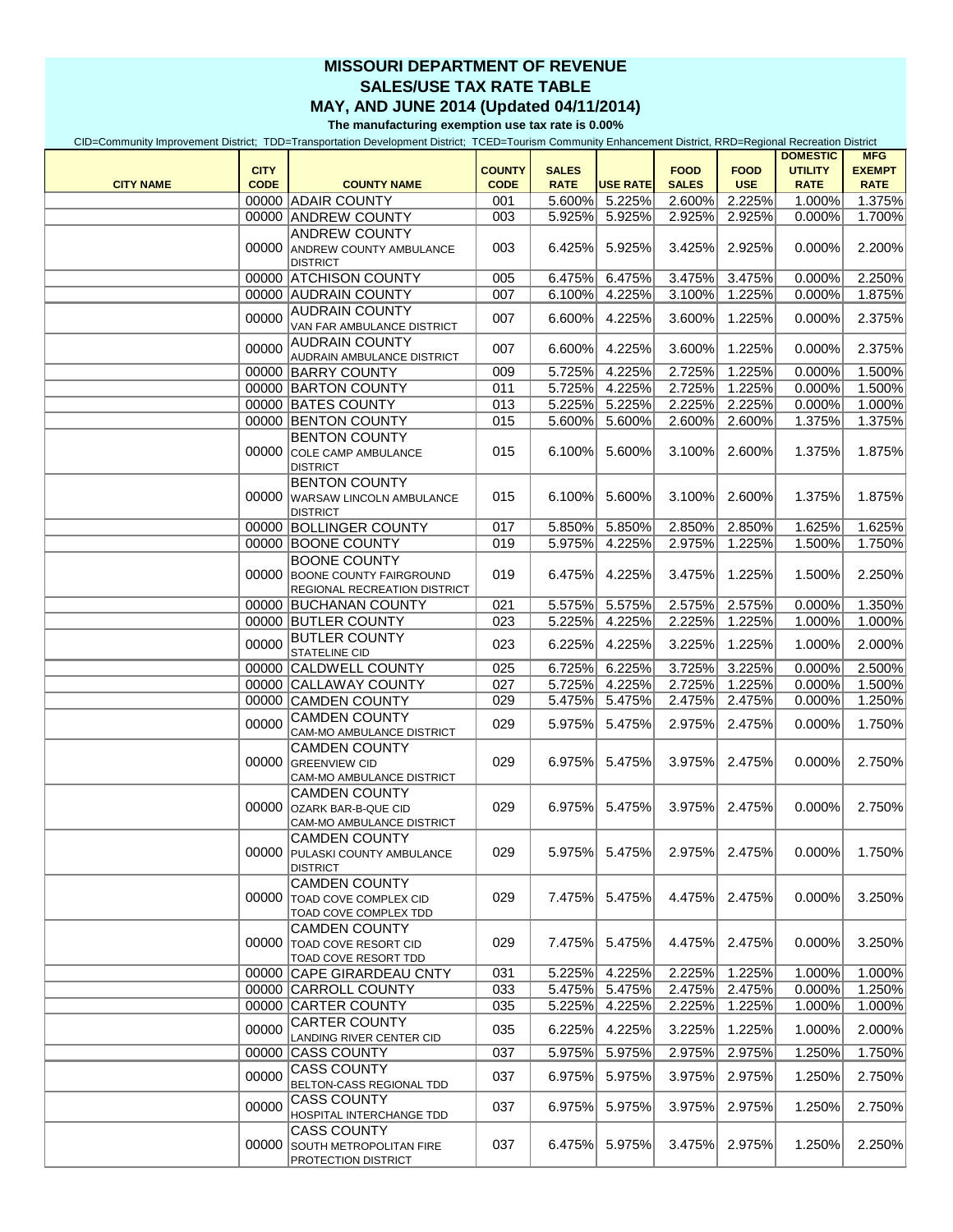|                  |             |                                                                                                                                                      |               |                  |                  |                  |                  | <b>DOMESTIC</b>  | <b>MFG</b>       |
|------------------|-------------|------------------------------------------------------------------------------------------------------------------------------------------------------|---------------|------------------|------------------|------------------|------------------|------------------|------------------|
|                  | <b>CITY</b> |                                                                                                                                                      | <b>COUNTY</b> | <b>SALES</b>     |                  | <b>FOOD</b>      | <b>FOOD</b>      | <b>UTILITY</b>   | <b>EXEMPT</b>    |
| <b>CITY NAME</b> | <b>CODE</b> | <b>COUNTY NAME</b>                                                                                                                                   | <b>CODE</b>   | <b>RATE</b>      | <b>USE RATE</b>  | <b>SALES</b>     | <b>USE</b>       | <b>RATE</b>      | <b>RATE</b>      |
|                  |             | 00000 CEDAR COUNTY                                                                                                                                   | 039           | 5.725%           | 4.225%           | 2.725%           | 1.225%           | 0.500%           | 1.500%           |
|                  |             | 00000 CHARITON COUNTY                                                                                                                                | 041           | 6.100%           | 6.100%           | 3.100%           | 3.100%           | 0.000%           | 1.875%           |
|                  |             | 00000 CHRISTIAN COUNTY                                                                                                                               | 043           | 5.975%           | 4.225%           | 2.975%           | 1.225%           | 0.000%           | 1.750%           |
|                  |             | 00000 CLARK COUNTY                                                                                                                                   | 045           | 6.225%           | 4.225%           | 3.225%           | 1.225%           | 0.000%           | 2.000%           |
|                  |             | 00000 CLAY COUNTY                                                                                                                                    | 047           | 5.225%           | 5.100%           | 2.225%           | 2.100%           | 0.000%           | 1.000%           |
|                  | 00000       | <b>CLAY COUNTY</b><br>SMITHVILLE AREA FIRE<br>PROTECTION DISTRICT                                                                                    | 047           | 5.725%           | 5.100%           | 2.725%           | 2.100%           | 0.000%           | 1.500%           |
|                  |             | 00000 CLINTON COUNTY                                                                                                                                 | 049           | 5.225%           | 5.225%           | 2.225%           | 2.225%           | 0.000%           | 1.000%           |
|                  | 00000       | <b>CLINTON COUNTY</b><br>CAMERON AMBULANCE DISTRICT                                                                                                  | 049           | 5.725%           | 5.225%           | 2.725%           | 2.225%           | 0.000%           | 1.500%           |
|                  |             | 00000 COLE COUNTY                                                                                                                                    | 051           | 5.725%           | 5.725%           | 2.725%           | 2.725%           | 0.000%           | 1.500%           |
|                  |             | 00000 COOPER COUNTY                                                                                                                                  | 053           | 6.225%           | 5.975%           | 3.225%           | 2.975%           | 1.750%           | 2.000%           |
|                  | 00000       | <b>COOPER COUNTY</b><br><b>HAIL RIDGE CID</b>                                                                                                        | 053           | 7.225%           | 5.975%           | 4.225%           | 2.975%           | 1.750%           | 3.000%           |
|                  |             | 00000 CRAWFORD COUNTY                                                                                                                                | 055           | 5.975%           | 4.225%           | 2.975%           | 1.225%           | 0.750%           | 1.750%           |
|                  | 00000       | <b>CRAWFORD COUNTY</b><br>NORTH CRAWFORD COUNTY<br>AMBULANCE DISTRICT                                                                                | 055           | 6.475%           | 4.225%           | 3.475%           | 1.225%           | 0.750%           | 2.250%           |
|                  | 00000       | <b>CRAWFORD COUNTY</b><br>NORTH CRAWFORD COUNTY<br><b>AMBULANCE DISTRICT</b><br>SULLIVAN FIRE PROTECTION                                             | 055           | 6.975%           | 4.225%           | 3.975%           | 1.225%           | 0.750%           | 2.750%           |
|                  | 00000       | <b>DISTRICT</b><br><b>CRAWFORD COUNTY</b><br>NORTH CRAWFORD COUNTY<br><b>AMBULANCE DISTRICT</b><br><b>BOURBON FIRE PROTECTION</b><br><b>DISTRICT</b> | 055           | 6.975%           | 4.225%           | 3.975%           | 1.225%           | 0.750%           | 2.750%           |
|                  | 00000       | <b>CRAWFORD COUNTY</b><br>SAINT JAMES AMBULANCE<br><b>DISTRICT</b>                                                                                   | 055           | 6.475%           | 4.225%           | 3.475%           | 1.225%           | 0.750%           | 2.250%           |
|                  | 00000       | <b>CRAWFORD COUNTY</b><br><b>STEELVILLE AMBULANCE</b><br><b>DISTRICT</b>                                                                             | 055           | 6.475%           | 4.225%           | 3.475%           | 1.225%           | 0.750%           | 2.250%           |
|                  | 00000       | <b>CRAWFORD COUNTY</b><br><b>STEELVILLE AMBULANCE</b><br><b>DISTRICT</b><br><b>BOURBON FIRE PROTECTION</b><br><b>DISTRICT</b>                        | 055           | 6.975%           | 4.225%           | 3.975%           | 1.225%           | 0.750%           | 2.750%           |
|                  | 00000       | <b>CRAWFORD COUNTY</b><br><b>SULLIVAN FIRE PROTECTION</b><br><b>DISTRICT</b>                                                                         | 055           | 6.475%           | 4.225%           | 3.475%           | 1.225%           | 0.750%           | 2.250%           |
|                  |             | 00000 DADE COUNTY                                                                                                                                    | 057           | 6.475%           | 5.975%           | 3.475%           | 2.975%           | 1.000%           | 2.250%           |
|                  |             | 00000 DALLAS COUNTY                                                                                                                                  | 059           | 6.225%           | 4.225%           | 3.225%           | 1.225%           | 2.000%           | 2.000%           |
|                  |             | 00000 DAVIESS COUNTY<br><b>DAVIESS COUNTY</b><br>00000 NOEL T ADAMS AMBULANCE<br><b>DISTRICT</b>                                                     | 061<br>061    | 6.225%<br>6.725% | 5.725%<br>5.725% | 3.225%<br>3.725% | 2.725%<br>2.725% | 0.000%<br>0.000% | 2.000%<br>2.500% |
|                  |             | 00000 DEKALB COUNTY                                                                                                                                  | 063           | 5.725%           | 5.225%           | 2.725%           | 2.225%           | 0.000%           | 1.500%           |
|                  | 00000       | <b>DEKALB COUNTY</b><br>CAMERON AMBULANCE DISTRICT                                                                                                   | 063           | 6.225%           | 5.225%           | 3.225%           | 2.225%           | 0.000%           | 2.000%           |
|                  |             | 00000 DENT COUNTY                                                                                                                                    | 065           | 5.225%           | 4.225%           | 2.225%           | 1.225%           | 1.000%           | 1.000%           |
|                  |             | 00000 DOUGLAS COUNTY                                                                                                                                 | 067           | 5.225%           | 4.225%           | 2.225%           | 1.225%           | 0.000%           | 1.000%           |
|                  | 00000       | <b>DOUGLAS COUNTY</b><br>AVA AMBULANCE DISTRICT                                                                                                      | 067           | 5.725%           | 4.225%           | 2.725%           | 1.225%           | 0.000%           | 1.500%           |
|                  |             | 00000 DUNKLIN COUNTY                                                                                                                                 | 069           | 5.225%           | 5.225%           | 2.225%           | 2.225%           | 0.000%           | 1.000%           |
|                  |             | 00000 FRANKLIN COUNTY                                                                                                                                | 071           | 5.975%           | 4.225%           | 2.975%           | 1.225%           | 0.000%           | 1.750%           |
|                  |             | <b>FRANKLIN COUNTY</b><br>00000 BOURBON FIRE PROTECTION<br><b>DISTRICT</b>                                                                           | 071           | 6.475%           | 4.225%           | 3.475%           | 1.225%           | 0.000%           | 2.250%           |
|                  | 00000       | <b>FRANKLIN COUNTY</b><br><b>GERALD AREA AMBULANCE</b><br><b>DISTRICT</b>                                                                            | 071           | 6.475%           | 4.225%           | 3.475%           | 1.225%           | 0.000%           | 2.250%           |
|                  |             | <b>FRANKLIN COUNTY</b><br>00000 HERMANN AREA AMBULANCE<br><b>DISTRICT</b>                                                                            | 071           | 6.475%           | 4.225%           | 3.475%           | 1.225%           | 0.000%           | 2.250%           |
|                  |             | <b>FRANKLIN COUNTY</b><br>00000 HIGHWAY 100 CID<br>MERAMEC AMBULANCE DISTRICT                                                                        | 071           | 7.475%           | 5.225%           | 4.475%           | 2.225%           | 0.000%           | 3.250%           |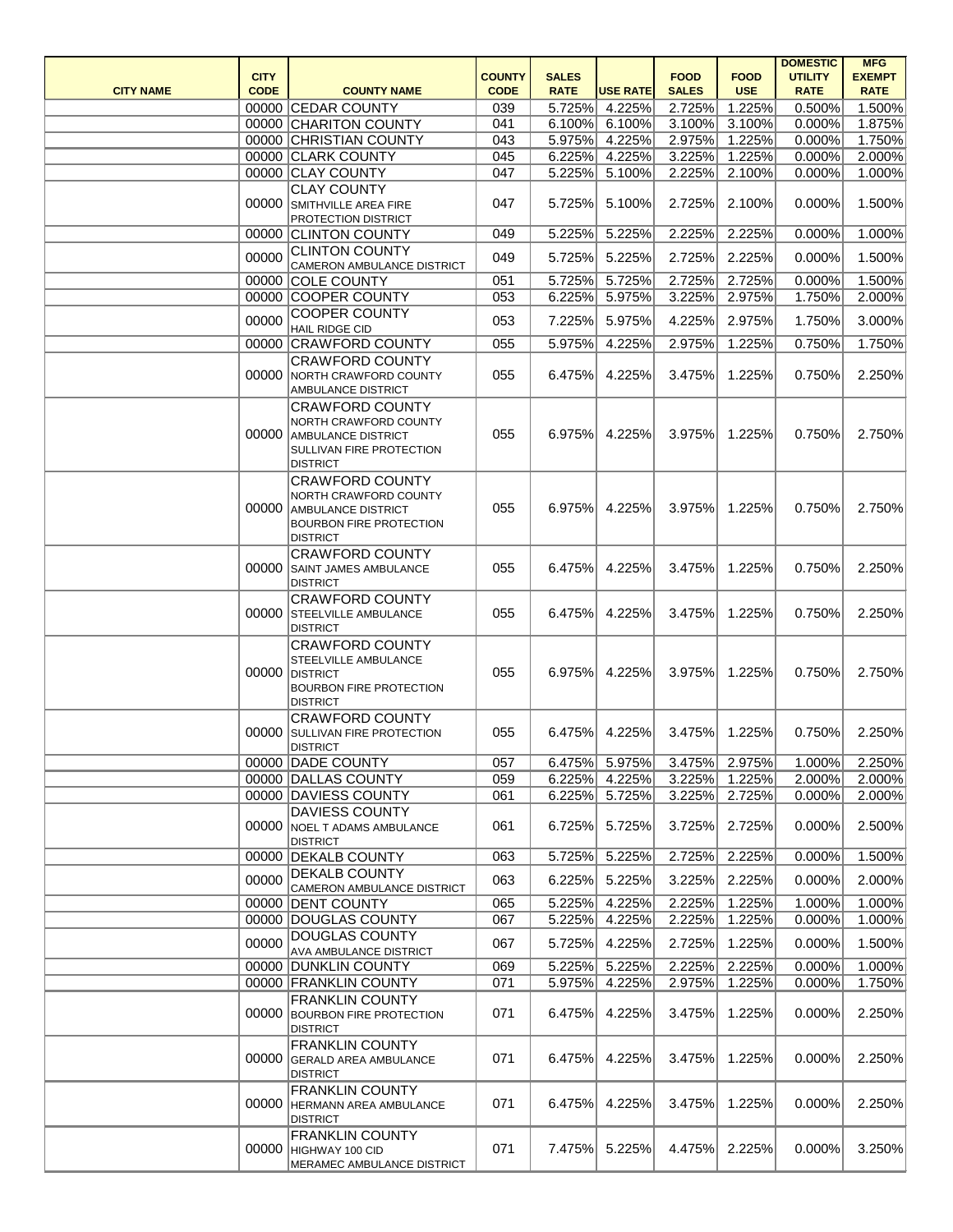| <b>CITY NAME</b> | <b>CITY</b><br><b>CODE</b> | <b>COUNTY NAME</b>                                                                                                 | <b>COUNTY</b><br><b>CODE</b> | <b>SALES</b><br><b>RATE</b> | <b>USE RATE</b>  | <b>FOOD</b><br><b>SALES</b> | <b>FOOD</b><br><b>USE</b> | <b>DOMESTIC</b><br><b>UTILITY</b><br><b>RATE</b> | <b>MFG</b><br><b>EXEMPT</b><br><b>RATE</b> |
|------------------|----------------------------|--------------------------------------------------------------------------------------------------------------------|------------------------------|-----------------------------|------------------|-----------------------------|---------------------------|--------------------------------------------------|--------------------------------------------|
|                  | 00000                      | <b>FRANKLIN COUNTY</b><br>MERAMEC AMBULANCE DISTRICT                                                               | 071                          | 6.475%                      | 4.225%           | 3.475%                      | 1.225%                    | 0.000%                                           | 2.250%                                     |
|                  | 00000                      | <b>FRANKLIN COUNTY</b><br>MERAMEC AMBULANCE DISTRICT<br><b>ST CLAIR FIRE PROTECTION</b><br><b>DISTRICT</b>         | 071                          | 6.975%                      | 4.225%           | 3.975%                      | 1.225%                    | 0.000%                                           | 2.750%                                     |
|                  | 00000                      | <b>FRANKLIN COUNTY</b><br><b>NEW HAVEN AMBULANCE</b><br><b>DISTRICT</b>                                            | 071                          | 6.475%                      | 4.225%           | 3.475%                      | 1.225%                    | 0.000%                                           | 2.250%                                     |
|                  | 00000                      | <b>FRANKLIN COUNTY</b><br><b>ST CLAIR AMBULANCE DISTRICT</b><br><b>ST CLAIR FIRE PROTECTION</b><br><b>DISTRICT</b> | 071                          | 6.975%                      | 4.225%           | 3.975%                      | 1.225%                    | 0.000%                                           | 2.750%                                     |
|                  |                            | <b>FRANKLIN COUNTY</b><br>00000 SULLIVAN FIRE PROTECTION<br><b>DISTRICT</b>                                        | 071                          | 6.475%                      | 4.225%           | 3.475%                      | 1.225%                    | 0.000%                                           | 2.250%                                     |
|                  | 00000                      | <b>FRANKLIN COUNTY</b><br><b>UNION FIRE PROTECTION</b><br><b>DISTRICT</b>                                          | 071                          | 6.475%                      | 4.225%           | 3.475%                      | 1.225%                    | 0.000%                                           | 2.250%                                     |
|                  | 00000                      | <b>FRANKLIN COUNTY</b><br><b>WASHINGTON AREA AMBULANCE</b><br><b>DISTRICT</b>                                      | 071                          | 6.350%                      | 4.225%           | 3.350%                      | 1.225%                    | 0.000%                                           | 2.125%                                     |
|                  | 00000                      | <b>GASCONADE COUNTY</b>                                                                                            | 073                          | 5.600%                      | 4.225%           | 2.600%                      | 1.225%                    | 1.000%                                           | 1.375%                                     |
|                  | 00000                      | <b>GASCONADE COUNTY</b><br><b>GERALD AREA AMBULANCE</b><br><b>DISTRICT</b>                                         | 073                          | 6.100%                      | 4.225%           | 3.100%                      | 1.225%                    | 1.000%                                           | 1.875%                                     |
|                  | 00000                      | <b>GASCONADE COUNTY</b><br>HERMANN AREA AMBULANCE<br><b>DISTRICT</b>                                               | 073                          | 6.100%                      | 4.225%           | 3.100%                      | 1.225%                    | 1.000%                                           | 1.875%                                     |
|                  | 00000                      | <b>GASCONADE COUNTY</b><br>OWENSVILLE AREA AMBULANCE<br><b>DISTRICT</b>                                            | 073                          | 6.100%                      | 4.225%           | 3.100%                      | 1.225%                    | 1.000%                                           | 1.875%                                     |
|                  |                            | 00000 GENTRY COUNTY                                                                                                | 075                          | 5.225%                      | 5.225%           | 2.225%                      | 2.225%                    | 0.500%                                           | 1.000%                                     |
|                  |                            | 00000 GREENE COUNTY                                                                                                | 077                          | 5.475%                      | 4.225%           | 2.475%                      | 1.225%                    | 0.875%                                           | 1.250%                                     |
|                  | 00000                      | <b>GREENE COUNTY</b><br><b>EAST-WEST ARTERIAL TDD</b>                                                              | 077                          | 5.975%                      | 4.225%           | 2.975%                      | 1.225%                    | 0.875%                                           | 1.750%                                     |
|                  |                            | 00000 GRUNDY COUNTY                                                                                                | 079                          |                             | 5.725% 4.225%    |                             | 2.725% 1.225%             | 1.500%                                           | 1.500%                                     |
|                  |                            | 00000 HARRISON COUNTY                                                                                              | 081                          | 5.475%                      | 5.475%           | 2.475%                      | 2.475%                    | 0.000%                                           | 1.250%                                     |
|                  |                            | <b>HARRISON COUNTY</b><br>00000 NOEL T ADAMS AMBULANCE<br><b>DISTRICT</b>                                          | 081                          | 5.975%                      | 5.475%           | 2.975%                      | 2.475%                    | 0.000%                                           | 1.750%                                     |
|                  |                            | 00000 HENRY COUNTY                                                                                                 | 083                          | 5.225%                      | 5.225%           | 2.225%                      | 2.225%                    | 0.500%                                           | 1.000%                                     |
|                  | 00000                      | <b>HENRY COUNTY</b><br><b>WARSAW LINCOLN AMBULANCE</b><br><b>DISTRICT</b>                                          | 083                          | 5.725%                      | 5.225%           | 2.725%                      | 2.225%                    | 0.500%                                           | 1.500%                                     |
|                  |                            | 00000 HICKORY COUNTY                                                                                               | 085                          | 5.725%                      | 4.225%           | 2.725%                      | 1.225%                    | 1.500%                                           | 1.500%                                     |
|                  |                            | 00000 HOLT COUNTY                                                                                                  | 087                          | 6.725%                      | 6.725%           | 3.725%                      | 3.725%                    | 0.000%                                           | 2.500%                                     |
|                  |                            | 00000 HOWARD COUNTY<br>00000 HOWELL COUNTY                                                                         | 089<br>091                   | 6.850%<br>5.162%            | 6.850%<br>4.225% | 3.850%<br>2.162%            | 3.850%<br>1.225%          | 2.125%<br>0.000%                                 | 2.625%<br>0.937%                           |
|                  |                            | 00000 IRON COUNTY                                                                                                  | 093                          | 5.725%                      | 4.225%           | 2.725%                      | 1.225%                    | 0.000%                                           | 1.500%                                     |
|                  | 00000                      | <b>IRON COUNTY</b><br><b>IRON COUNTY HOSPITAL DISTRICT</b>                                                         | 093                          | 6.225%                      | 4.225%           | 3.225%                      | 1.225%                    | 0.500%                                           | 2.000%                                     |
|                  |                            | 00000 JACKSON COUNTY                                                                                               | 095                          | 5.475%                      | 4.225%           | 2.475%                      | 1.225%                    | 0.000%                                           | 1.250%                                     |
|                  | 00000                      | <b>JACKSON COUNTY</b><br>CENTRAL JACKSON COUNTY FIRE<br><b>PROTECTION DISTRICT</b>                                 | 095                          | 5.975%                      | 4.225%           | 2.975%                      | 1.225%                    | 0.000%                                           | 1.750%                                     |
|                  | 00000                      | <b>JACKSON COUNTY</b><br>INTER CITY FIRE PROTECTION<br><b>DISTRICT</b>                                             | 095                          | 6.475%                      | 4.225%           | 3.475%                      | 1.225%                    | 0.000%                                           | 2.250%                                     |
|                  |                            | <b>JACKSON COUNTY</b><br>00000 PRAIRIE TOWNSHIP FIRE<br><b>PROTECTION DISTRICT</b>                                 | 095                          | 5.975%                      | 4.225%           | 2.975%                      | 1.225%                    | 0.000%                                           | 1.750%                                     |
|                  | 00000                      | <b>JACKSON COUNTY</b><br>SNI VALLEY FIRE PROTECTION<br><b>DISTRICT</b>                                             | 095                          | 5.975%                      | 4.225%           | 2.975%                      | 1.225%                    | 0.000%                                           | 1.750%                                     |
|                  |                            | 00000 JASPER COUNTY                                                                                                | 097                          | 5.200%                      | 4.225%           | 2.200%                      | 1.225%                    | 0.000%                                           | $\overline{0.975\%}$                       |
|                  |                            | 00000 JEFFERSON COUNTY                                                                                             | 099                          | 6.350%                      | 4.225%           | 3.350%                      | 1.225%                    | 1.500%                                           | 2.125%                                     |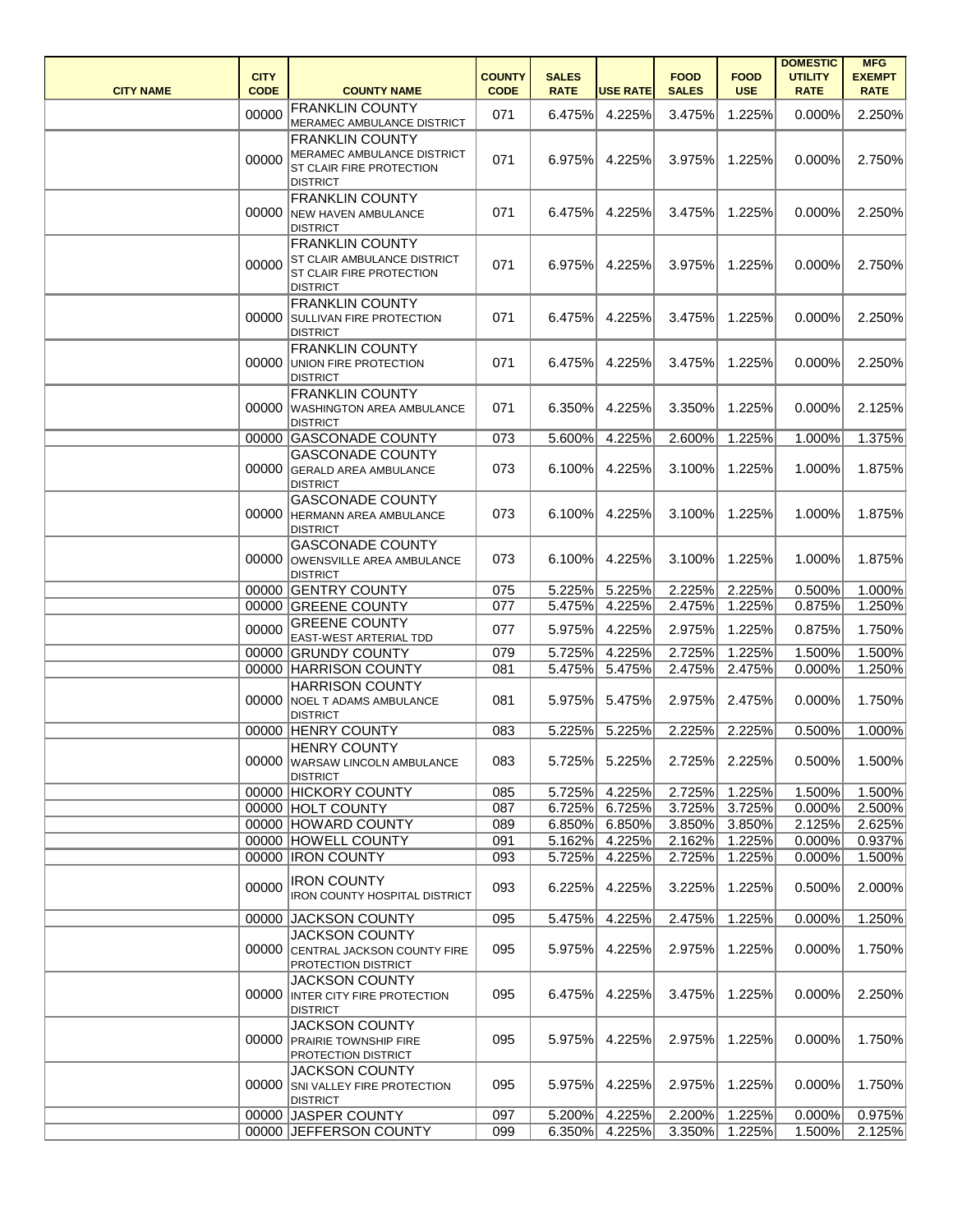| <b>CITY NAME</b> | <b>CITY</b><br><b>CODE</b> | <b>COUNTY NAME</b>                                                                                                          | <b>COUNTY</b><br><b>CODE</b> | <b>SALES</b><br><b>RATE</b> | <b>USE RATE</b>  | <b>FOOD</b><br><b>SALES</b> | <b>FOOD</b><br><b>USE</b> | <b>DOMESTIC</b><br><b>UTILITY</b><br><b>RATE</b> | <b>MFG</b><br><b>EXEMPT</b><br><b>RATE</b> |
|------------------|----------------------------|-----------------------------------------------------------------------------------------------------------------------------|------------------------------|-----------------------------|------------------|-----------------------------|---------------------------|--------------------------------------------------|--------------------------------------------|
|                  | 00000                      | <b>JEFFERSON COUNTY</b><br>BIG RIVER AMBULANCE DISTRICT<br><b>ANTONIA FIRE PROTECTION</b><br><b>DISTRICT</b>                | 099                          | 7.350%                      | 4.225%           | 4.350%                      | 1.225%                    | 1.500%                                           | 3.125%                                     |
|                  |                            | JEFFERSON COUNTY<br>JOACHIM-PLATTIN AMBULANCE<br>00000 DISTRICT<br><b>ANTONIA FIRE PROTECTION</b><br><b>DISTRICT</b>        | 099                          | 7.350%                      | 4.225%           | 4.350%                      | 1.225%                    | 1.500%                                           | 3.125%                                     |
|                  |                            | JEFFERSON COUNTY<br>ROCK TOWNSHIP AMBULANCE<br>00000 DISTRICT<br>ANTONIA FIRE PROTECTION<br><b>DISTRICT</b>                 | 099                          | 7.100%                      | 4.225%           | 4.100%                      | 1.225%                    | 1.500%                                           | 2.875%                                     |
|                  | 00000                      | JEFFERSON COUNTY<br><b>BIG RIVER AMBULANCE DISTRICT</b>                                                                     | 099                          | 6.850%                      | 4.225%           | 3.850%                      | 1.225%                    | 1.500%                                           | 2.625%                                     |
|                  | 00000                      | <b>JEFFERSON COUNTY</b><br><b>BIG RIVER AMBULANCE DISTRICT</b><br><b>HIGH RIDGE FIRE PROTECTION</b><br><b>DISTRICT</b>      | 099                          | 7.350%                      | 4.225%           | 4.350%                      | 1.225%                    | 1.500%                                           | 3.125%                                     |
|                  | 00000                      | JEFFERSON COUNTY<br><b>BILTMORE EAST CID</b><br>HIGH RIDGE FIRE PROTECTION<br><b>DISTRICT</b>                               | 099                          | 7.850%                      | 5.225%           | 4.850%                      | 2.225%                    | 1.500%                                           | 3.625%                                     |
|                  | 00000                      | JEFFERSON COUNTY<br><b>HIGH RIDGE FIRE PROTECTION</b><br><b>DISTRICT</b>                                                    | 099                          | 6.850%                      | 4.225%           | 3.850%                      | 1.225%                    | 1.500%                                           | 2.625%                                     |
|                  |                            | JEFFERSON COUNTY<br>HIGH RIDGE FIRE PROTECTION<br>00000 DISTRICT<br>ROCK TOWNSHIP AMBULANCE<br><b>DISTRICT</b>              | 099                          | 7.100%                      | 4.225%           | 4.100%                      | 1.225%                    | 1.500%                                           | 2.875%                                     |
|                  | 00000                      | <b>JEFFERSON COUNTY</b><br>HIGH RIDGE COMMONS CID<br>HIGH RIDGE FIRE PROTECTION<br><b>DISTRICT</b>                          | 099                          | 7.850%                      | 4.225%           | 4.850%                      | 1.225%                    | 1.500%                                           | 3.625%                                     |
|                  |                            | JEFFERSON COUNTY<br>00000 JOACHIM-PLATTIN AMBULANCE<br><b>DISTRICT</b>                                                      | 099                          | $6.850\%$                   | 4.225%           |                             | 3.850% 1.225%             | $1.500\%$                                        | 2.625%                                     |
|                  |                            | JEFFERSON COUNTY<br>JOACHIM-PLATTIN AMBULANCE<br>00000 DISTRICT<br><b>ROCK COMMUNITY FIRE</b><br><b>PROTECTION DISTRICT</b> | 099                          | 7.350%                      | 4.225%           | 4.350%                      | 1.225%                    | 1.500%                                           | 3.125%                                     |
|                  | 00000                      | JEFFERSON COUNTY<br>MERAMEC AMBULANCE DISTRICT                                                                              | 099                          | 6.850%                      | 4.225%           | 3.850%                      | 1.225%                    | 1.500%                                           | 2.625%                                     |
|                  |                            | JEFFERSON COUNTY<br>00000 ROCK COMMUNITY FIRE<br><b>PROTECTION DISTRICT</b>                                                 | 099                          | 6.850%                      | 4.225%           | 3.850%                      | 1.225%                    | 1.500%                                           | 2.625%                                     |
|                  |                            | JEFFERSON COUNTY<br>00000 ROCK TOWNSHIP AMBULANCE<br><b>DISTRICT</b>                                                        | 099                          | 6.600%                      | 4.225%           | 3.600%                      | 1.225%                    | 1.500%                                           | 2.375%                                     |
|                  |                            | JEFFERSON COUNTY<br>ROCK TOWNSHIP AMBULANCE<br>00000 DISTRICT<br><b>ROCK COMMUNITY FIRE</b><br>PROTECTION DISTRICT          | 099                          | 7.100%                      | 4.225%           | 4.100%                      | 1.225%                    | 1.500%                                           | 2.875%                                     |
|                  | 00000                      | JEFFERSON COUNTY<br>SPRINGDALE CID<br>ROCK TOWNSHIP AMBULANCE<br><b>DISTRICT</b>                                            | 099                          | 7.600%                      | 5.225%           | 4.600%                      | 2.225%                    | 1.500%                                           | 3.375%                                     |
|                  |                            | 00000 JOHNSON COUNTY                                                                                                        | 101                          | 6.475%                      | 6.475%           | 3.475%                      | 3.475%                    | 2.250%                                           | 2.250%                                     |
|                  |                            | 00000 KNOX COUNTY<br>00000 LACLEDE COUNTY                                                                                   | 103<br>105                   | 6.225%<br>5.225%            | 4.225%<br>4.225% | 3.225%<br>2.225%            | 1.225%<br>1.225%          | 2.000%<br>0.000%                                 | 2.000%<br>1.000%                           |
|                  |                            | <b>LACLEDE COUNTY</b><br>00000 PULASKI COUNTY AMBULANCE<br><b>DISTRICT</b>                                                  | 105                          | 5.725%                      | 4.225%           | 2.725%                      | 1.225%                    | 0.000%                                           | 1.500%                                     |
|                  |                            | 00000 LAFAYETTE COUNTY                                                                                                      | 107                          | 5.850%                      | 5.850%           | 2.850%                      | 2.850%                    | 0.000%                                           | 1.625%                                     |
|                  |                            | <b>LAFAYETTE COUNTY</b><br>00000 SNI VALLEY FIRE PROTECTION<br><b>DISTRICT</b>                                              | 107                          | 6.350%                      | 5.850%           | 3.350%                      | 2.850%                    | 0.000%                                           | 2.125%                                     |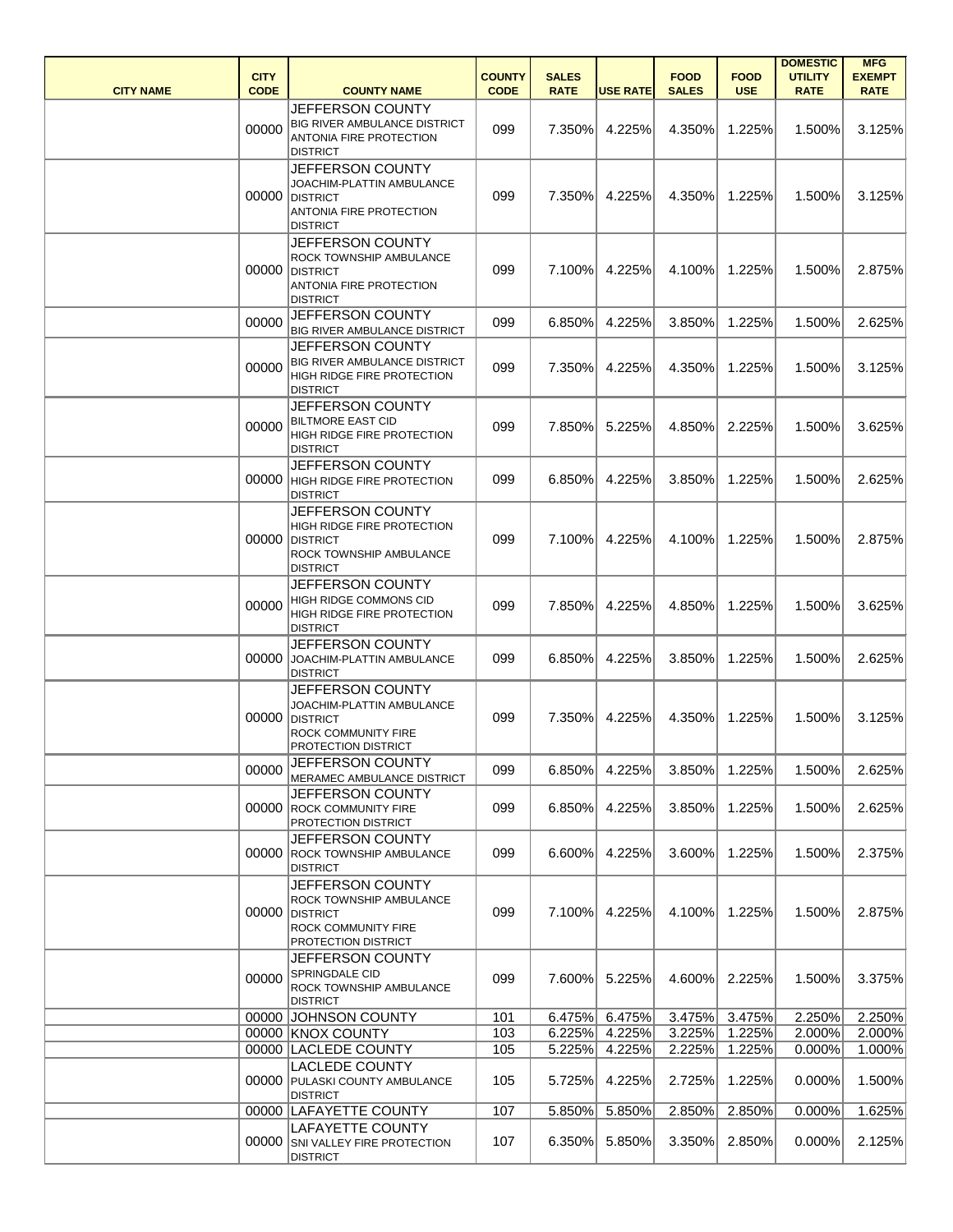| <b>CITY NAME</b> | <b>CITY</b><br><b>CODE</b> | <b>COUNTY NAME</b>                                                       | <b>COUNTY</b><br><b>CODE</b> | <b>SALES</b><br><b>RATE</b> | <b>USE RATE</b> | <b>FOOD</b><br><b>SALES</b> | <b>FOOD</b><br><b>USE</b> | <b>DOMESTIC</b><br><b>UTILITY</b><br><b>RATE</b> | <b>MFG</b><br><b>EXEMPT</b><br><b>RATE</b> |
|------------------|----------------------------|--------------------------------------------------------------------------|------------------------------|-----------------------------|-----------------|-----------------------------|---------------------------|--------------------------------------------------|--------------------------------------------|
|                  |                            | 00000 LAWRENCE COUNTY                                                    | 109                          | 5.725%                      | 5.725%          | 2.725%                      | 2.725%                    | 0.000%                                           | 1.500%                                     |
|                  |                            | 00000 LEWIS COUNTY                                                       | 111                          | 7.350%                      | 6.850%          | 4.350%                      | 3.850%                    | 2.000%                                           | 3.125%                                     |
|                  |                            | 00000 LINCOLN COUNTY                                                     | 113                          | 6.475%                      | 4.225%          | 3.475%                      | 1.225%                    | 0.500%                                           | 2.250%                                     |
|                  |                            | 00000 LINN COUNTY                                                        | 115                          | 6.225%                      | 5.725%          | 3.225%                      | 2.725%                    | 1.500%                                           | 2.000%                                     |
|                  |                            | 00000 LIVINGSTON COUNTY                                                  | 117                          | 4.975%                      | 4.975%          | 1.975%                      | 1.975%                    | 0.000%                                           | 0.750%                                     |
|                  |                            | 00000 MCDONALD COUNTY                                                    | 119                          | 6.225%                      | 4.225%          | 3.225%                      | 1.225%                    | 1.500%                                           | 2.000%                                     |
|                  |                            | 00000 MACON COUNTY                                                       | 121                          | 6.350%                      | 5.475%          | 3.350%                      | 2.475%                    | 0.000%                                           | 2.125%                                     |
|                  |                            | 00000 MADISON COUNTY                                                     | 123                          | 6.225%                      | 4.225%          | 3.225%                      | 1.225%                    | 1.500%                                           | 2.000%                                     |
|                  |                            | 00000 MARIES COUNTY                                                      | 125                          | 5.891%                      | 5.891%          | 2.891%                      | 2.891%                    | 1.666%                                           | 1.666%                                     |
|                  |                            | <b>MARIES COUNTY</b><br>00000 MARIES OSAGE AMBULANCE<br><b>DISTRICT</b>  | 125                          | 6.391%                      | 5.891%          | 3.391%                      | 2.891%                    | 1.666%                                           | 2.166%                                     |
|                  |                            | <b>MARIES COUNTY</b><br>00000 SAINT JAMES AMBULANCE<br><b>DISTRICT</b>   | 125                          | 6.391%                      | 5.891%          | 3.391%                      | 2.891%                    | 1.666%                                           | 2.166%                                     |
|                  |                            | <b>MARION COUNTY</b><br>00000 MARION COUNTY AMBULANCE<br><b>DISTRICT</b> | 127                          | 6.350%                      | 5.350%          | 3.350%                      | 2.350%                    | 0.000%                                           | 2.125%                                     |
|                  |                            | <b>MARION COUNTY</b><br>00000 MONROE CITY AMBULANCE<br><b>DISTRICT</b>   | 127                          | 6.350%                      | 5.350%          | 3.350%                      | 2.350%                    | 0.000%                                           | 2.125%                                     |
|                  |                            | 00000 MERCER COUNTY                                                      | 129                          | 6.475%                      | 6.475%          | 3.475%                      | 3.475%                    | 1.250%                                           | 2.250%                                     |
|                  |                            | 00000 MILLER COUNTY                                                      | 131                          | 5.225%                      | 5.225%          | 2.225%                      | 2.225%                    | 1.000%                                           | 1.000%                                     |
|                  |                            | <b>MILLER COUNTY</b><br>00000 MILLER COUNTY AMBULANCE<br><b>DISTRICT</b> | 131                          | 5.725%                      | 5.225%          | 2.725%                      | 2.225%                    | 1.000%                                           | 1.500%                                     |
|                  |                            | 00000 MISSISSIPPI COUNTY                                                 | 133                          | 5.975%                      | 4.225%          | 2.975%                      | 1.225%                    | 0.000%                                           | 1.750%                                     |
|                  |                            | 00000 MONITEAU COUNTY                                                    | 135                          | 6.475%                      | 5.225%          | 3.475%                      | 2.225%                    | 1.000%                                           | 2.250%                                     |
|                  |                            | 00000 MONROE COUNTY                                                      | 137                          | 5.725%                      | 5.225%          | 2.725%                      | 2.225%                    | 1.000%                                           | 1.500%                                     |
|                  |                            | MONROE COUNTY<br>00000 MONROE CITY AMBULANCE<br><b>DISTRICT</b>          | 137                          | 6.225%                      | 5.225%          | 3.225%                      | 2.225%                    | 1.000%                                           | 2.000%                                     |
|                  |                            | 00000 MONTGOMERY COUNTY                                                  | 139                          | 6.475%                      | 4.225%          | 3.475%                      | 1.225%                    | 2.250%                                           | 2.250%                                     |
|                  |                            | MONTGOMERY COUNTY<br>00000 HERMANN AREA AMBULANCE<br><b>DISTRICT</b>     | 139                          | 6.975%                      | 4.225%          | 3.975%                      | 1.225%                    | 2.250%                                           | 2.750%                                     |
|                  | 00000                      | <b>MORGAN COUNTY</b><br>CAM-MO AMBULANCE DISTRICT                        | 141                          | 5.725%                      | 5.225%          | 2.725%                      | 2.225%                    | 0.500%                                           | 1.500%                                     |
|                  | 00000                      | <b>MORGAN COUNTY</b><br>MID-MO AMBULANCE DISTRICT                        | 141                          | 5.725%                      | 5.225%          | 2.725%                      | 2.225%                    | 0.500%                                           | 1.500%                                     |
|                  |                            | 00000 NEW MADRID COUNTY                                                  | 143                          | 5.475%                      | 4.225%          | 2.475%                      | 1.225%                    | 1.000%                                           | 1.250%                                     |
|                  |                            | 00000 NEWTON COUNTY                                                      | 145                          | 5.350%                      | 4.225%          | 2.350%                      | 1.225%                    | 1.125%                                           | 1.125%                                     |
|                  | 00000                      | <b>NEWTON COUNTY</b><br>HIGHWAY 166 CID<br><b>NEWTON COUNTY</b>          | 145                          | 6.350%                      | 4.225%          | 3.350%                      | 1.225%                    | 1.125%                                           | 2.125%                                     |
|                  | 00000                      | NEOSHO TDD                                                               | 145                          | 5.850%                      | 4.225%          | 2.850%                      | 1.225%                    | 1.125%                                           | 1.625%                                     |
|                  |                            | 00000 NODAWAY COUNTY                                                     | 147                          | 5.725%                      | 5.225%          | 2.725%                      | 2.225%                    | 0.000%                                           | 1.500%                                     |
|                  |                            | 00000 OREGON COUNTY                                                      | 149                          | 6.225%                      | 4.225%          | 3.225%                      | 1.225%                    | 1.000%                                           | 2.000%                                     |
|                  |                            | 00000 OSAGE COUNTY                                                       | 151                          | 5.975%                      | 5.975%          | 2.975%                      | 2.975%                    | 1.250%                                           | 1.750%                                     |
|                  |                            | <b>OSAGE COUNTY</b><br>00000 MARIES OSAGE AMBULANCE<br><b>DISTRICT</b>   | 151                          | 6.475%                      | 5.975%          | 3.475%                      | 2.975%                    | 1.250%                                           | 2.250%                                     |
|                  | 00000                      | <b>OSAGE COUNTY</b><br>OSAGE AMBULANCE DISTRICT                          | 151                          | 6.475%                      | 5.975%          | 3.475%                      | 2.975%                    | 1.250%                                           | 2.250%                                     |
|                  |                            | 00000 OZARK COUNTY                                                       | 153                          | 6.725%                      | 4.225%          | 3.725%                      | 1.225%                    | 1.000%                                           | 2.500%                                     |
|                  |                            | 00000 PEMISCOT COUNTY                                                    | 155                          | 5.475%                      | 4.225%          | 2.475%                      | 1.225%                    | 1.250%                                           | 1.250%                                     |
|                  |                            | 00000 PERRY COUNTY                                                       | 157                          | $6.100\%$                   | 6.100%          | 3.100%                      | 3.100%                    | 1.375%                                           | 1.875%                                     |
|                  |                            | 00000 PETTIS COUNTY                                                      | 159                          | 5.225%                      | 5.225%          | 2.225%                      | 2.225%                    | 1.000%                                           | 1.000%                                     |
|                  |                            | PETTIS COUNTY<br>00000 COLE CAMP AMBULANCE<br><b>DISTRICT</b>            | 159                          | 5.725%                      | 5.225%          | 2.725%                      | 2.225%                    | 1.000%                                           | 1.500%                                     |
|                  |                            | PETTIS COUNTY<br>00000 PETTIS COUNTY AMBULANCE<br><b>DISTRICT</b>        | 159                          | 5.725%                      | 5.225%          | 2.725%                      | 2.225%                    | 1.000%                                           | 1.500%                                     |
|                  |                            | 00000 PHELPS COUNTY                                                      | 161                          | 5.350%                      | 4.225%          | 2.350%                      | 1.225%                    | 0.000%                                           | 1.125%                                     |
|                  | 00000                      | PHELPS COUNTY<br>SAINT JAMES AMBULANCE<br><b>DISTRICT</b>                | 161                          | 5.850%                      | 4.225%          | 2.850%                      | 1.225%                    | 0.000%                                           | 1.625%                                     |
|                  |                            | 00000 PIKE COUNTY                                                        | 163                          |                             | 6.225% 4.225%   | 3.225%                      | 1.225%                    | 1.000%                                           | 2.000%                                     |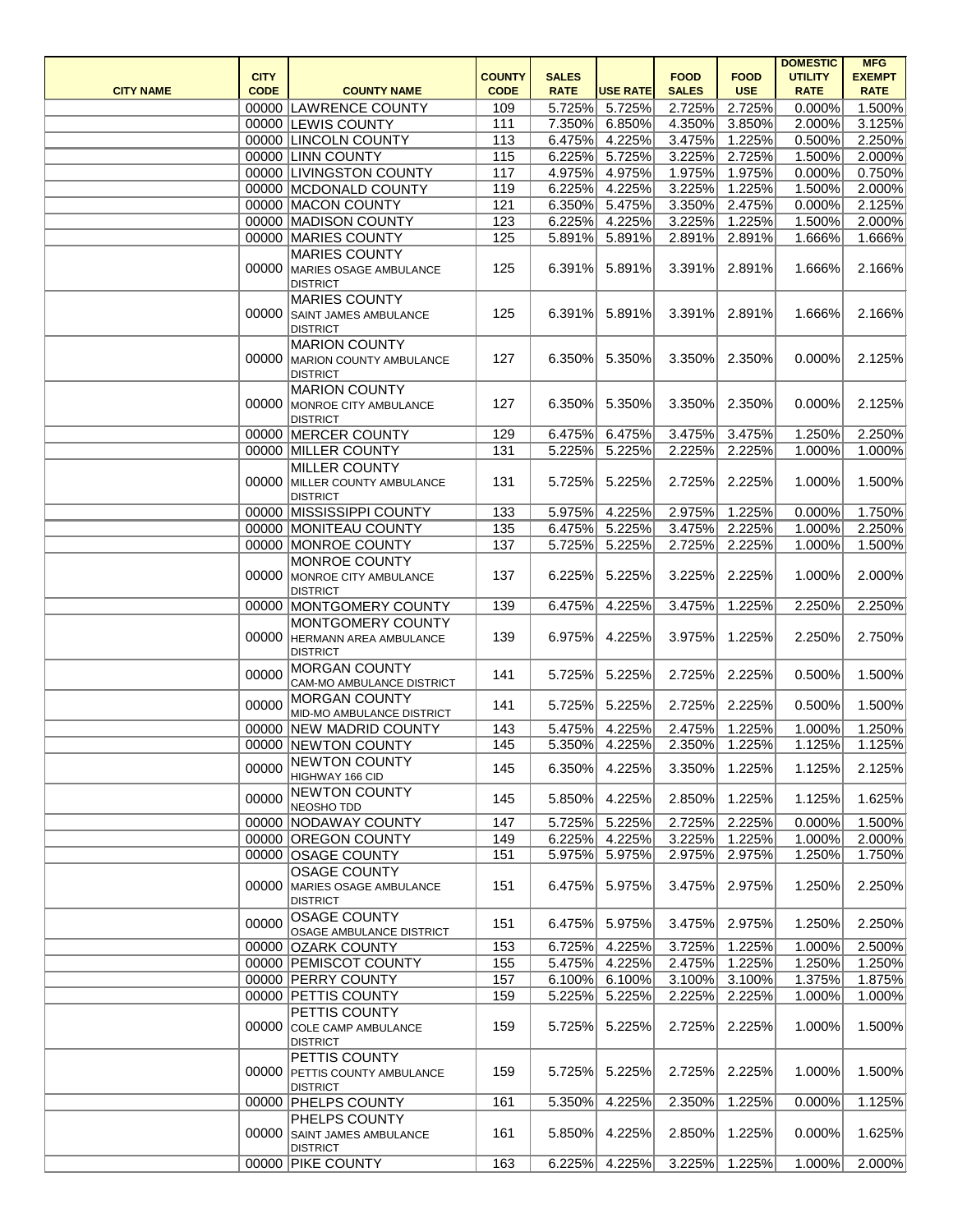| <b>CITY NAME</b> | <b>CITY</b><br><b>CODE</b> | <b>COUNTY NAME</b>                                                                                                     | <b>COUNTY</b><br><b>CODE</b> | <b>SALES</b><br><b>RATE</b> | <b>USE RATE</b> | <b>FOOD</b><br><b>SALES</b> | <b>FOOD</b><br><b>USE</b> | <b>DOMESTIC</b><br><b>UTILITY</b><br><b>RATE</b> | <b>MFG</b><br><b>EXEMPT</b><br><b>RATE</b> |
|------------------|----------------------------|------------------------------------------------------------------------------------------------------------------------|------------------------------|-----------------------------|-----------------|-----------------------------|---------------------------|--------------------------------------------------|--------------------------------------------|
|                  | 00000                      | <b>PIKE COUNTY</b><br>VAN FAR AMBULANCE DISTRICT                                                                       | 163                          | 6.725%                      | 4.225%          | 3.725%                      | 1.225%                    | 1.000%                                           | 2.500%                                     |
|                  |                            | 00000 PLATTE COUNTY                                                                                                    | 165                          | 5.600%                      | 5.600%          | 2.600%                      | 2.600%                    | 0.000%                                           | 1.375%                                     |
|                  | 00000                      | PLATTE COUNTY<br>SMITHVILLE AREA FIRE<br><b>PROTECTION DISTRICT</b>                                                    | 165                          | 6.100%                      | 5.600%          | 3.100%                      | 2.600%                    | 0.000%                                           | 1.875%                                     |
|                  |                            | 00000 POLK COUNTY                                                                                                      | 167                          | 5.600%                      | 4.225%          | 2.600%                      | 1.225%                    | 1.375%                                           | 1.375%                                     |
|                  |                            | 00000 PULASKI COUNTY                                                                                                   | 169                          | 4.975%                      | 4.225%          | 1.975%                      | 1.225%                    | 0.000%                                           | 0.750%                                     |
|                  | 00000                      | <b>PULASKI COUNTY</b><br><b>PULASKI COUNTY AMBULANCE</b><br><b>DISTRICT</b>                                            | 169                          | 5.475%                      | 4.225%          | 2.475%                      | 1.225%                    | 0.000%                                           | 1.250%                                     |
|                  |                            | 00000 PUTNAM COUNTY                                                                                                    | 171                          | 6.225%                      | 6.225%          | 3.225%                      | 3.225%                    | 2.000%                                           | 2.000%                                     |
|                  |                            | 00000 RALLS COUNTY                                                                                                     | 173                          | 6.725%                      | 6.725%          | 3.725%                      | 3.725%                    | 0.000%                                           | 2.500%                                     |
|                  |                            | <b>RALLS COUNTY</b><br>00000 MONROE CITY AMBULANCE<br><b>DISTRICT</b>                                                  | 173                          | 7.225%                      | 6.725%          | 4.225%                      | 3.725%                    | 0.000%                                           | 3.000%                                     |
|                  | 00000                      | <b>RALLS COUNTY</b>                                                                                                    | 173                          | 7.225%                      | 6.725%          | 4.225%                      | 3.725%                    | 0.000%                                           | 3.000%                                     |
|                  |                            | VAN FAR AMBULANCE DISTRICT                                                                                             |                              |                             |                 |                             |                           |                                                  |                                            |
|                  |                            | 00000 RANDOLPH COUNTY                                                                                                  | 175                          | 5.725%                      | 5.225%          | 2.725%                      | 2.225%                    | 0.000%                                           | 1.500%                                     |
|                  |                            | 00000 RAY COUNTY                                                                                                       | 177                          | 5.725%                      | 5.725%          | 2.725%                      | 2.725%                    | 0.000%                                           | 1.500%                                     |
|                  | 00000                      | <b>RAY COUNTY</b><br><b>ORRICK FIRE FIRE PROTECTION</b><br><b>DISTRICT</b>                                             | 177                          | 6.225%                      | 5.725%          | 3.225%                      | 2.725%                    | 0.000%                                           | 2.000%                                     |
|                  |                            | <b>RAY COUNTY</b><br>00000 RAY COUNTY AMBULANCE<br><b>DISTRICT</b>                                                     | 177                          | 6.225%                      | 5.725%          | 3.225%                      | 2.725%                    | 0.000%                                           | 2.000%                                     |
|                  | 00000                      | <b>RAY COUNTY</b><br>ORRICK FIRE FIRE PROTECTION<br><b>IDISTRICT</b><br><b>RAY COUNTY AMBULANCE</b><br><b>DISTRICT</b> | 177                          | 6.725%                      | 5.725%          | 3.725%                      | 2.725%                    | 0.000%                                           | 2.500%                                     |
|                  |                            | 00000 REYNOLDS COUNTY                                                                                                  | 179                          | 5.225%                      | 4.225%          | 2.225%                      | 1.225%                    | 0.000%                                           | 1.000%                                     |
|                  |                            | 00000 RIPLEY COUNTY                                                                                                    | 181                          | 5.725%                      | 4.225%          | 2.725%                      | 1.225%                    | 1.500%                                           | 1.500%                                     |
|                  |                            | 00000 ST CHARLES COUNTY                                                                                                | 183                          | 5.950%                      | 5.950%          | 2.850%                      | 2.850%                    | 0.000%                                           | 1.725%                                     |
|                  |                            | 00000 ST CLAIR COUNTY                                                                                                  | 185                          | 4.725%                      | 4.225%          | 1.725%                      | 1.225%                    | 0.000%                                           | 0.500%                                     |
|                  |                            | 00000 ST CLAIR COUNTY<br>COLLINS CID                                                                                   | 185                          | 5.725%                      | 4.225%          | 2.725%                      | 1.225%                    | 0.000%                                           | 1.500%                                     |
|                  | 00000                      | <b>ST FRANCOIS COUNTY</b>                                                                                              | 187                          | 5.975%                      | 4.225%          | 2.975%                      | 1.225%                    | 0.500%                                           | 1.750%                                     |
|                  |                            | 00000 ST LOUIS COUNTY                                                                                                  | 189                          | 7.113%                      | 4.225%          | 3.725%                      | 1.225%                    | 0.000%                                           | 2.888%                                     |
|                  | 00000                      | <b>ST LOUIS COUNTY</b><br>MIDWEST PLAZA CID                                                                            | 189                          | 7.613%                      | 4.225%          | 4.225%                      | 1.225%                    | 0.000%                                           | 3.388%                                     |
|                  | 00000                      | <b>ST LOUIS COUNTY</b><br>PADDOCK FOREST CID                                                                           | 189                          | 8.113%                      | 5.225%          | 4.725%                      | 2.225%                    | 0.000%                                           | 3.888%                                     |
|                  | 00000                      | <b>ST LOUIS COUNTY</b><br>ST JOHNS CHURCH ROAD TDD                                                                     | 189                          | 7.613%                      | 4.225%          | 4.225%                      | 1.225%                    | 0.000%                                           | 3.388%                                     |
|                  | 00000                      | <b>ST LOUIS COUNTY</b><br><b>TELEGRAPH CROSSING NORTH</b><br><b>CID</b>                                                | 189                          | 8.113%                      | 5.225%          | 4.725%                      | 2.225%                    | 0.000%                                           | 3.888%                                     |
|                  | 00000                      | <b>ST LOUIS COUNTY</b><br>TORI PINES COMMONS CID                                                                       | 189                          | 7.613%                      | 4.725%          | 4.225%                      | 1.725%                    | 0.000%                                           | 3.388%                                     |
|                  | 00000                      | <b>ST LOUIS COUNTY</b><br>UNIVERSITY PLACE TDD                                                                         | 189                          | 8.113%                      | 4.225%          | 4.725%                      | 1.225%                    | 0.000%                                           | 3.888%                                     |
|                  | 00000                      | <b>ST LOUIS COUNTY</b><br>VICTORIA CROSSING CID                                                                        | 189                          | 7.613%                      | 4.725%          | 4.225%                      | 1.725%                    | 0.000%                                           | 3.388%                                     |
|                  |                            | 90001 ST LOUIS COUNTY (T1)                                                                                             | 189                          | 7.113%                      | 4.225%          | 3.725%                      | 1.225%                    | 0.000%                                           | 2.888%                                     |
|                  |                            | 90002 ST LOUIS COUNTY (T2)                                                                                             | 189                          | 7.113%                      | 4.225%          | 3.725%                      | 1.225%                    | 0.000%                                           | 2.888%                                     |
|                  |                            | 90003 ST LOUIS COUNTY (T3)                                                                                             | 189                          | 7.113%                      | 4.225%          | 3.725%                      | 1.225%                    | 0.000%                                           | 2.888%                                     |
|                  |                            | <b>ST LOUIS COUNTY (T3)</b><br>90003 MAYFAIR PLAZA CID<br>HWY 367 & PARKER RD TDD                                      | 189                          | 8.613%                      | 5.225%          | 5.225%                      | 2.225%                    | 0.000%                                           | 4.388%                                     |
|                  |                            | 00000 STE GENEVIEVE COUNTY                                                                                             | 193                          | 6.725%                      | 4.225%          | 3.725%                      | 1.225%                    | 2.000%                                           | 2.500%                                     |
|                  | 00000                      | <b>STE GENEVIEVE COUNTY</b><br>OZORA CID                                                                               | 193                          | 7.725%                      | 4.225%          | 4.725%                      | 1.225%                    | 2.000%                                           | 3.500%                                     |
|                  |                            | 00000 SALINE COUNTY                                                                                                    | 195                          | 5.850%                      | 5.850%          | 2.850%                      | 2.850%                    | 0.250%                                           | 1.625%                                     |
|                  |                            | 00000 SCHUYLER COUNTY                                                                                                  | 197                          | 6.225%                      | 4.225%          | 3.225%                      | 1.225%                    | 2.000%                                           | 2.000%                                     |
|                  |                            | 00000 SCOTLAND COUNTY                                                                                                  | 199                          | 5.475%                      | 4.225%          | 2.475%                      | 1.225%                    | 0.000%                                           | 1.250%                                     |
|                  |                            | 00000 SCOTT COUNTY                                                                                                     | 201                          | 5.225%                      | 5.225%          | 2.225%                      | 2.225%                    | 1.000%                                           | 1.000%                                     |
|                  |                            | 00000 SHANNON COUNTY                                                                                                   | 203                          | 5.225%                      | 4.225%          | 2.225%                      | 1.225%                    | 1.000%                                           | 1.000%                                     |
|                  |                            | 00000 SHELBY COUNTY                                                                                                    | 205                          | 6.225%                      | 5.725%          | 3.225%                      | 2.725%                    | 1.500%                                           | 2.000%                                     |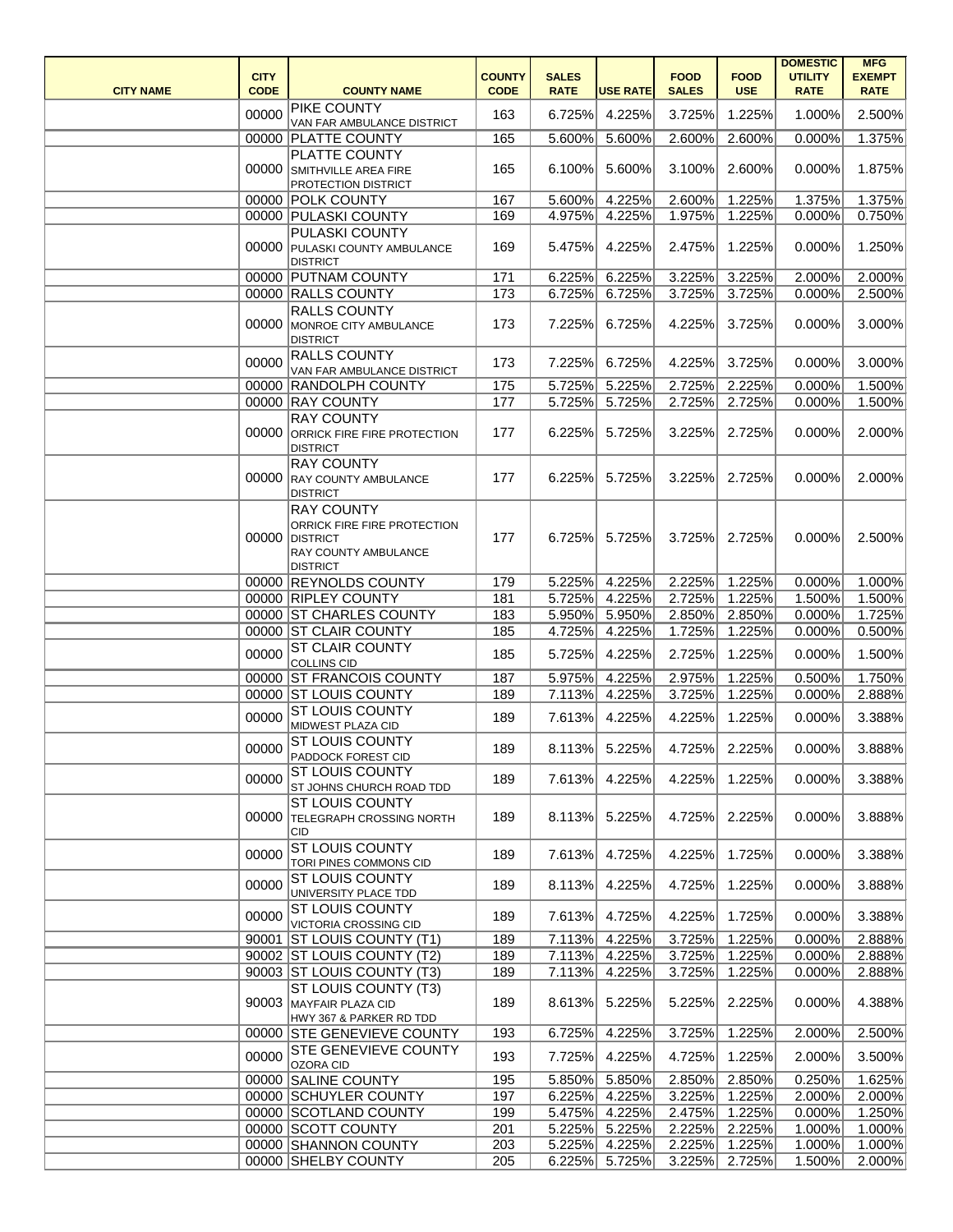|                                   |                            |                                                                                                     |                              |                             |                  |                             |                           | <b>DOMESTIC</b>               | <b>MFG</b>                   |
|-----------------------------------|----------------------------|-----------------------------------------------------------------------------------------------------|------------------------------|-----------------------------|------------------|-----------------------------|---------------------------|-------------------------------|------------------------------|
| <b>CITY NAME</b>                  | <b>CITY</b><br><b>CODE</b> | <b>COUNTY NAME</b>                                                                                  | <b>COUNTY</b><br><b>CODE</b> | <b>SALES</b><br><b>RATE</b> | <b>USE RATE</b>  | <b>FOOD</b><br><b>SALES</b> | <b>FOOD</b><br><b>USE</b> | <b>UTILITY</b><br><b>RATE</b> | <b>EXEMPT</b><br><b>RATE</b> |
|                                   | 00000                      | <b>SHELBY COUNTY</b><br>MONROE CITY AMBULANCE<br><b>DISTRICT</b>                                    | 205                          | 6.725%                      | 5.725%           | 3.725%                      | 2.725%                    | 1.500%                        | 2.500%                       |
|                                   | 00000                      | <b>SHELBY COUNTY</b><br><b>SALT RIVER AMBULANCE DISTRICT</b>                                        | 205                          | 6.725%                      | 5.725%           | 3.725%                      | 2.725%                    | 1.500%                        | 2.500%                       |
|                                   |                            | 00000 STODDARD COUNTY                                                                               | 207                          | 5.225%                      | 4.225%           | 2.225%                      | 1.225%                    | 0.000%                        | 1.000%                       |
|                                   |                            | 00000 STONE COUNTY                                                                                  | 209                          | 5.975%                      | 5.975%           | 2.975%                      | 2.975%                    | 1.000%                        | 1.750%                       |
|                                   | 00000                      | <b>STONE COUNTY</b><br><b>BRANSON LAKES AREA TCED</b><br>SOUTHERN STONE FIRE<br>PROTECTION DISTRICT | 209                          | 7.475%                      | 5.975%           | 3.475%                      | 2.975%                    | $1.000\%$                     | 3.250%                       |
|                                   | 00000                      | <b>STONE COUNTY</b><br><b>SOUTHERN STONE FIRE</b><br><b>PROTECTION DISTRICT</b>                     | 209                          | 6.475%                      | 5.975%           | 3.475%                      | 2.975%                    | 1.000%                        | 2.250%                       |
|                                   | 00000                      | <b>SULLIVAN COUNTY</b>                                                                              | 211                          | 6.975%                      | 6.975%           | 3.975%                      | 3.975%                    | 2.750%                        | 2.750%                       |
|                                   |                            | 00000 TANEY COUNTY                                                                                  | 213                          | 6.100%                      | 4.225%           | 3.100%                      | 1.225%                    | 0.000%                        | 1.875%                       |
|                                   | 00000                      | <b>TANEY COUNTY</b><br><b>BRANSON LAKES AREA TCED</b>                                               | 213                          | 7.100%                      | 4.225%           | 3.100%                      | 1.225%                    | 0.000%                        | 2.875%                       |
|                                   |                            | 00000 TEXAS COUNTY                                                                                  | 215                          | 5.725%                      | 4.225%           | 2.725%                      | 1.225%                    | 1.500%                        | 1.500%                       |
|                                   |                            | 00000 VERNON COUNTY                                                                                 | 217                          | 5.225%                      | 4.225%           | 2.225%                      | 1.225%                    | 0.000%                        | 1.000%                       |
|                                   |                            | 00000 WARREN COUNTY                                                                                 | 219                          | 6.225%                      | 5.725%           | 3.225%                      | 2.725%                    | 0.000%                        | 2.000%                       |
|                                   |                            | <b>WARREN COUNTY</b><br>00000 HERMANN AREA AMBULANCE<br><b>DISTRICT</b>                             | 219                          | 6.725%                      | 5.725%           | 3.725%                      | 2.725%                    | 0.000%                        | 2.500%                       |
|                                   |                            | 00000 WASHINGTON COUNTY                                                                             | 221                          | 7.225%                      | 6.725%           | 4.225%                      | 3.725%                    | 2.000%                        | 3.000%                       |
|                                   |                            | <b>WASHINGTON COUNTY</b><br>00000 BOURBON FIRE PROTECTION<br><b>DISTRICT</b>                        | 221                          | 7.725%                      | 6.725%           | 4.725%                      | 3.725%                    | 2.000%                        | 3.500%                       |
|                                   | 00000                      | <b>WASHINGTON COUNTY</b><br><b>SULLIVAN FIRE PROTECTION</b><br><b>DISTRICT</b>                      | 221                          | 7.725%                      | 6.725%           | 4.725%                      | 3.725%                    | 2.000%                        | 3.500%                       |
|                                   |                            | 00000 WAYNE COUNTY                                                                                  | 223                          | 5.725%                      | 4.225%           | 2.725%                      | 1.225%                    | 1.500%                        | 1.500%                       |
|                                   |                            | 00000 WEBSTER COUNTY                                                                                | 225                          | 6.058%                      | 4.225%           | 3.058%                      | 1.225%                    | 1.833%                        | 1.833%                       |
|                                   |                            | 00000 WORTH COUNTY                                                                                  | 227                          | 6.100%                      | 6.100%           | 3.100%                      | 3.100%                    | 1.000%                        | 1.875%                       |
|                                   |                            | 00000 WRIGHT COUNTY                                                                                 | 229                          |                             | 5.225% 4.225%    | 2.225%                      | 1.225%                    | 0.000%                        | 1.000%                       |
| <b>ADRIAN</b>                     |                            | 00244 BATES COUNTY                                                                                  | 013                          | 7.975%                      | 5.225%           | 4.975%                      | 2.225%                    | 1.000%                        | 3.750%                       |
| <b>ADVANCE</b>                    |                            | 00262 STODDARD COUNTY                                                                               | 207                          | 7.225%                      | 6.225%           | 4.225%                      | 3.225%                    | 1.500%                        | 3.000%                       |
| AGENCY                            |                            | 00298 BUCHANAN COUNTY                                                                               | 021                          | 5.575%                      | 5.575%           | 2.575%                      | 2.575%                    | 0.000%                        | 1.350%                       |
| <b>AIRPORT DRIVE</b><br>ALBA      |                            | 00424 JASPER COUNTY<br>00496 JASPER COUNTY                                                          | 097<br>097                   | 6.700%<br>6.200%            | 4.225%<br>4.225% | 3.700%<br>3.200%            | 1.225%<br>1.225%          | 1.000%<br>0.000%              | 2.475%<br>1.975%             |
| ALBANY                            |                            | 00514 GENTRY COUNTY                                                                                 | 075                          | 7.225%                      | 5.225%           | 4.225%                      | 2.225%                    | 0.500%                        | 3.000%                       |
| <b>ALDRICH</b>                    |                            | 00568 POLK COUNTY                                                                                   | 167                          | 5.600%                      | 4.225%           | 2.600%                      | 1.225%                    | 1.375%                        | 1.375%                       |
| ALEXANDRIA                        |                            | 00604 CLARK COUNTY                                                                                  | 045                          | 7.225%                      | 4.225%           | 4.225%                      | 1.225%                    | 0.000%                        | 3.000%                       |
| ALLENDALE                         |                            | 00712 WORTH COUNTY                                                                                  | 227                          | 7.100%                      | 6.100%           | 4.100%                      | 3.100%                    | 2.000%                        | 2.875%                       |
| ALLENVILLE                        |                            | 00748 CAPE GIRARDEAU CNTY                                                                           | 031                          | 5.225%                      | 4.225%           | 2.225%                      | 1.225%                    | 1.000%                        | 1.000%                       |
| <b>ALLEY SPRINGS</b>              |                            | 00766 SHANNON COUNTY                                                                                | 203                          | 5.225%                      | 4.225%           | 2.225%                      | 1.225%                    | 1.000%                        | 1.000%                       |
| ALMA                              |                            | 00802 LAFAYETTE COUNTY                                                                              | 107                          | 5.850%                      | 5.850%           | 2.850%                      | 2.850%                    | 0.000%                        | 1.625%                       |
| <b>ALTAMONT</b>                   |                            | 00910 DAVIESS COUNTY                                                                                | 061                          | 6.225%                      | 5.725%           | 3.225%                      | 2.725%                    | 0.000%                        | 2.000%                       |
| ALTENBURG                         |                            | 00928 PERRY COUNTY                                                                                  | 157                          | $6.100\%$                   | 6.100%           | 3.100%                      | 3.100%                    | 1.375%                        | 1.875%                       |
| <b>ALTON</b>                      |                            | 00964 OREGON COUNTY                                                                                 | 149                          | 8.225%                      | 4.225%           | 5.225%                      | 1.225%                    | 2.000%                        | 4.000%                       |
| AMAZONIA                          |                            | 01018 ANDREW COUNTY                                                                                 | 003                          | 6.425%                      | 5.925%           | 3.425%                      | 2.925%                    | 0.000%                        | 2.200%                       |
| <b>AMITY</b>                      |                            | 01054 DEKALB COUNTY                                                                                 | 063                          | 5.725%                      | 5.225%           | 2.725%                      | 2.225%                    | 0.000%                        | 1.500%                       |
| <b>AMORET</b><br><b>AMSTERDAM</b> |                            | 01072 BATES COUNTY<br>01090 BATES COUNTY                                                            | 013                          | 5.225%                      | 5.225%           | 2.225%                      | 2.225%                    | 0.000%                        | 1.000%                       |
| ANABEL                            |                            | 01126 MACON COUNTY                                                                                  | 013<br>121                   | 6.225%<br>6.350%            | 5.225%<br>5.475% | 3.225%<br>3.350%            | 2.225%<br>2.475%          | 0.000%<br>0.000%              | 2.000%<br>2.125%             |
| <b>ANCELL</b>                     |                            | 01162 SCOTT COUNTY                                                                                  | 201                          | 5.225%                      | 5.225%           | 2.225%                      | 2.225%                    | 1.000%                        | 1.000%                       |
| <b>ANDERSON</b>                   |                            | 01198 MCDONALD COUNTY                                                                               | 119                          | 7.725%                      | 4.225%           | 4.725%                      | 1.225%                    | 2.500%                        | 3.500%                       |
| ANNADA                            |                            | 01252 PIKE COUNTY                                                                                   | 163                          | 6.225%                      | 4.225%           | 3.225%                      | 1.225%                    | $1.000\%$                     | 2.000%                       |
| <b>ANNAPOLIS</b>                  |                            | 01270   IRON COUNTY                                                                                 | 093                          | 8.225%                      | 4.225%           | 5.225%                      | 1.225%                    | 0.500%                        | 4.000%                       |
| <b>ANNISTON</b>                   |                            | 01288 MISSISSIPPI COUNTY                                                                            | 133                          | 5.975%                      | 4.225%           | 2.975%                      | 1.225%                    | 0.000%                        | 1.750%                       |
| <b>ANTONIA</b>                    |                            | 01396 JEFFERSON COUNTY                                                                              | 099                          | 7.100%                      | 4.225%           | 4.100%                      | 1.225%                    | 1.500%                        | 2.875%                       |
| ANUTT                             |                            | 01414 DENT COUNTY                                                                                   | 065                          | 5.225%                      | 4.225%           | 2.225%                      | 1.225%                    | 1.000%                        | 1.000%                       |
| <b>APPLETON</b>                   |                            | 01486 CAPE GIRARDEAU CNTY                                                                           | 031                          | 5.225%                      | 4.225%           | 2.225%                      | 1.225%                    | 1.000%                        | 1.000%                       |
| <b>APPLETON CITY</b>              |                            | 01522 ST CLAIR COUNTY                                                                               | 185                          | 7.100%                      | 4.225%           | 4.100%                      | 1.225%                    | 0.000%                        | 2.875%                       |
| <b>ARAB</b>                       |                            | 01558 BOLLINGER COUNTY                                                                              | 017                          | 5.850%                      | 5.850%           | 2.850%                      | 2.850%                    | 1.625%                        | 1.625%                       |
| ARBELA                            |                            | 01576 SCOTLAND COUNTY                                                                               | 199                          | 5.475%                      | 4.225%           | 2.475%                      | 1.225%                    | 0.000%                        | 1.250%                       |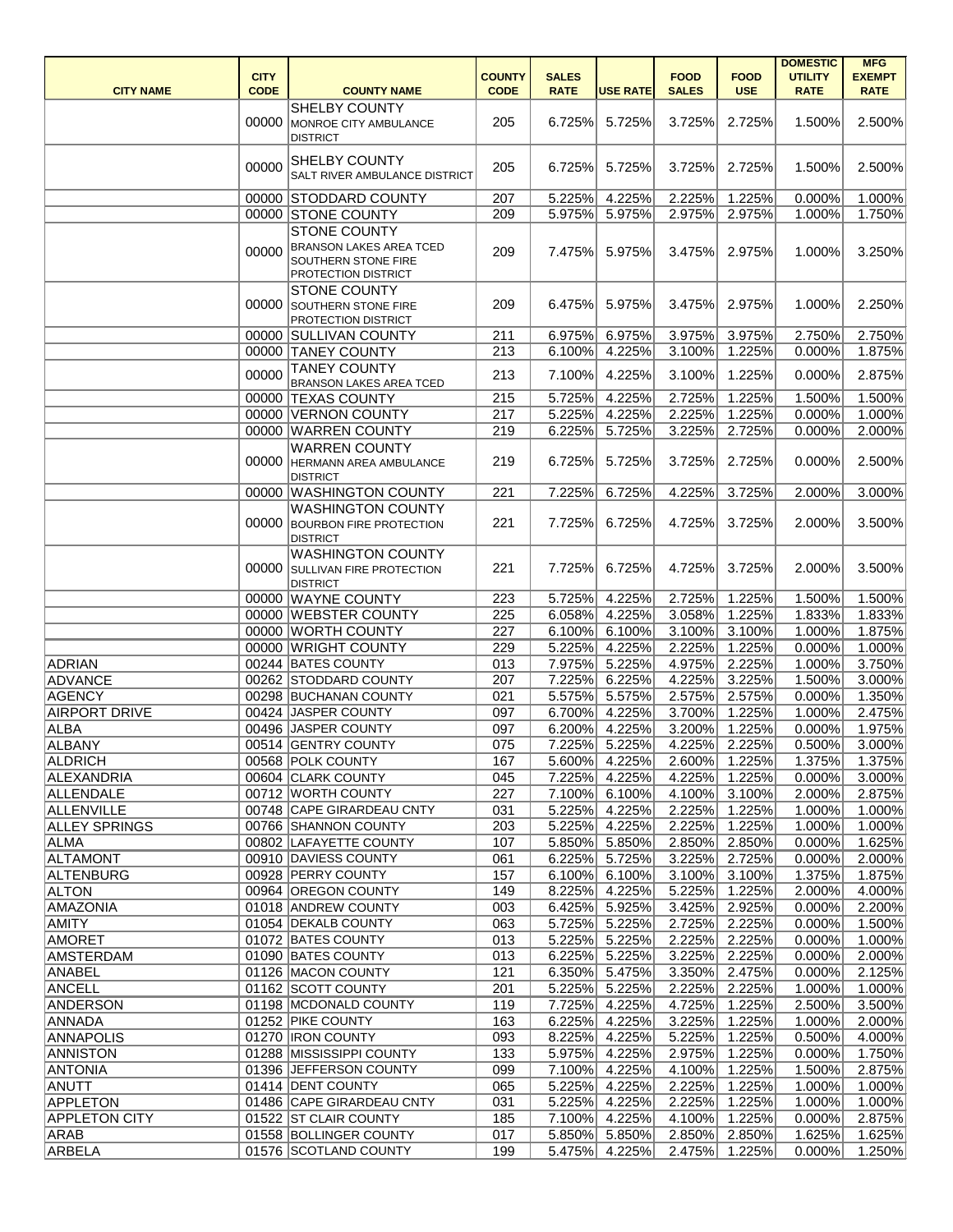|                                                       |             |                         |               |              |                  |              |               | <b>DOMESTIC</b> | <b>MFG</b>    |
|-------------------------------------------------------|-------------|-------------------------|---------------|--------------|------------------|--------------|---------------|-----------------|---------------|
|                                                       | <b>CITY</b> |                         | <b>COUNTY</b> | <b>SALES</b> |                  | <b>FOOD</b>  | <b>FOOD</b>   | <b>UTILITY</b>  | <b>EXEMPT</b> |
| <b>CITY NAME</b>                                      | <b>CODE</b> | <b>COUNTY NAME</b>      | <b>CODE</b>   | <b>RATE</b>  | <b>USE RATE</b>  | <b>SALES</b> | <b>USE</b>    | <b>RATE</b>     | <b>RATE</b>   |
| ARBYRD                                                |             | 01630 DUNKLIN COUNTY    | 069           | 6.225%       | 5.225%           | 3.225%       | 2.225%        | 1.000%          | 2.000%        |
| ARCADIA                                               |             | 01648  IRON COUNTY      | 093           | 7.475%       | 4.225%           | 4.475%       | 1.225%        | 1.500%          | 3.250%        |
| <b>ARCHIE</b>                                         |             | 01702 CASS COUNTY       | 037           | 7.475%       | 5.975%           | 4.475%       | 2.975%        | 2.750%          | 3.250%        |
| ARCOLA                                                |             | 01720 DADE COUNTY       | 057           | 6.475%       | 5.975%           | 3.475%       | 2.975%        | 1.000%          | 2.250%        |
| ARGYLE                                                |             | 01828 MARIES COUNTY     | 125           | 7.391%       | 5.891%           | 4.391%       | 2.891%        | 1.666%          | 3.166%        |
| ARGYLE                                                |             | 01828 OSAGE COUNTY      | 151           | 7.475%       | 5.975%           | 4.475%       | 2.975%        | 1.250%          | 3.250%        |
|                                                       |             | 01864 NODAWAY COUNTY    | 147           |              | 5.225%           |              | 2.225%        |                 |               |
| <b>ARKOE</b>                                          |             |                         |               | 5.725%       |                  | 2.725%       |               | 0.000%          | 1.500%        |
| ARMSTRONG                                             |             | 01954 HOWARD COUNTY     | 089           | 6.850%       | 6.850%           | 3.850%       | 3.850%        | 2.125%          | 2.625%        |
| ARNOLD                                                |             | 01972 JEFFERSON COUNTY  | 099           | 8.350%       | 4.225%           | 5.350%       | 1.225%        | 2.500%          | 4.125%        |
| ARNOLD<br>ARNOLD RETAIL CORRIDOR TDD                  |             | 01972 JEFFERSON COUNTY  | 099           | 9.350%       | 4.225%           | 6.350%       | 1.225%        | 2.500%          | 5.125%        |
| ARNOLD<br>HWY 141/67 TDD                              |             | 01972 JEFFERSON COUNTY  | 099           | 9.350%       | 4.225%           | 6.350%       | 1.225%        | 2.500%          | 5.125%        |
| ARNOLD<br>RICHARDSON CROSSING CID                     |             | 01972 JEFFERSON COUNTY  | 099           | 8.850%       | 4.725%           | 5.850%       | 1.725%        | 2.500%          | 4.625%        |
| <b>ARROW POINT</b>                                    |             | 02034 BARRY COUNTY      | 009           | 5.725%       | 4.225%           | 2.725%       | 1.225%        | 0.000%          | 1.500%        |
| <b>ARROW ROCK</b>                                     |             | 02044 SALINE COUNTY     | 195           | 8.350%       | 5.850%           | 5.350%       | 2.850%        | 0.250%          | 4.125%        |
| ASBURY                                                |             | 02098 JASPER COUNTY     | 097           | 6.200%       | 4.225%           | 3.200%       | 1.225%        | 0.000%          | 1.975%        |
| ASHBURN                                               |             | 02152 PIKE COUNTY       | 163           | 6.225%       | 4.225%           | 3.225%       | 1.225%        | 1.000%          | 2.000%        |
| <b>ASH GROVE</b>                                      |             | 02188 GREENE COUNTY     | 077           | 6.975%       | 5.725%           | 3.975%       | 2.725%        | 1.875%          | 2.750%        |
| ASHLAND                                               |             | 02242 BOONE COUNTY      | 019           | 7.975%       | 4.225%           | 4.975%       | 1.225%        | 2.500%          | 3.750%        |
| ASHLAND                                               |             |                         |               |              |                  |              |               |                 |               |
| <b>EAST ASHLAND PLAZA CID</b>                         |             | 02242 BOONE COUNTY      | 019           | 8.975%       | 5.225%           | 5.975%       | 2.225%        | 2.500%          | 4.750%        |
| ASHLEY                                                |             | 02260 PIKE COUNTY       | 163           | 6.225%       | 4.225%           | 3.225%       | 1.225%        | 1.000%          | 2.000%        |
| <b>ATHERTON</b>                                       |             | 02404 JACKSON COUNTY    | 095           | 5.475%       | 4.225%           | 2.475%       | 1.225%        | 0.000%          | 1.250%        |
| ATLANTA                                               |             | 02422 MACON COUNTY      | 121           | 7.350%       | 5.475%           | 4.350%       | 2.475%        | 0.000%          | 3.125%        |
|                                                       |             | 02512 ST CHARLES COUNTY |               |              |                  |              |               |                 |               |
| <b>AUGUSTA</b>                                        |             |                         | 183           | 7.450%       | 5.950%           | 4.350%       | 2.850%        | 0.000%          | 3.225%        |
| AULLVILLE                                             |             | 02530 LAFAYETTE COUNTY  | 107           | 5.850%       | 5.850%           | 2.850%       | 2.850%        | 0.000%          | 1.625%        |
| AURORA                                                |             | 02548 LAWRENCE COUNTY   | 109           | 7.725%       | 7.725%           | 4.725%       | 4.725%        | 2.000%          | 3.500%        |
| AUXVASSE                                              |             | 02638 CALLAWAY COUNTY   | 027           | 7.475%       | 4.225%           | 4.475%       | 1.225%        | 1.000%          | 3.250%        |
| <b>AVA</b>                                            |             | 02674 DOUGLAS COUNTY    | 067           | 7.225%       | 5.725%           | 4.225%       | 2.725%        | 0.000%          | 3.000%        |
| <b>AVALON</b>                                         |             | 02692 LIVINGSTON COUNTY | 117           | 4.975%       | 4.975%           | 1.975%       | 1.975%        | 0.000%          | 0.750%        |
| AVILLA                                                |             | 02746 JASPER COUNTY     | 097           | 5.200%       | 4.225%           | 2.200%       | 1.225%        | 0.000%          | 0.975%        |
| AVONDALE                                              |             | 02800 CLAY COUNTY       | 047           | 6.225%       | 5.100%           | 3.225%       | 2.100%        | 0.000%          | 2.000%        |
| BAGNELL                                               |             | 02962 MILLER COUNTY     | 131           |              | $6.225\%$ 5.225% |              | 3.225% 2.225% | $1.000\%$       | 2.000%        |
| BAKER                                                 |             | 03034 STODDARD COUNTY   | 207           | 5.225%       | 4.225%           | 2.225%       | 1.225%        | 0.000%          | 1.000%        |
| BAKERSFIELD                                           |             | 03052 OZARK COUNTY      | 153           | 7.725%       | 4.225%           |              | 1.225%        | 2.000%          | 3.500%        |
|                                                       |             |                         |               |              |                  | 4.725%       |               |                 |               |
| <b>BALDWIN PARK</b>                                   |             | 03124 CASS COUNTY       | 037           | 5.975%       | 5.975%           | 2.975%       | 2.975%        | 1.250%          | 1.750%        |
| <b>BALLWIN</b>                                        |             | 03160 ST LOUIS COUNTY   | 189           | 8.113%       | 4.225%           | 4.725%       | 1.225%        | 0.000%          | 3.888%        |
| BALLWIN<br><b>CLARKSON KEHRS MILL TDD</b>             |             | 03160 ST LOUIS COUNTY   | 189           | 9.113%       | 4.225%           | 5.725%       | 1.225%        | 0.000%          | 4.888%        |
| BALLWIN<br><b>SEVEN TRAILS DRIVE TDD</b>              |             | 03160 ST LOUIS COUNTY   | 189           | 9.113%       | 4.225%           | 5.725%       | 1.225%        | 0.000%          | 4.888%        |
| BALLWIN (X1)                                          |             | 03161 ST LOUIS COUNTY   | 189           | 8.113%       | 4.225%           | 4.725%       | 1.225%        | 0.000%          | 3.888%        |
| BALLWIN (X2)                                          |             | 03162 ST LOUIS COUNTY   | 189           | 8.113%       | 4.225%           | 4.725%       | 1.225%        | 0.000%          | 3.888%        |
| BALLWIN (X3)                                          |             | 03163 ST LOUIS COUNTY   | 189           | 8.113%       | 4.225%           | 4.725%       | 1.225%        | 0.000%          | 3.888%        |
| BALLWIN (X4)                                          |             | 03164 ST LOUIS COUNTY   | 189           | 8.113%       | 4.225%           | 4.725%       | 1.225%        | 0.000%          | 3.888%        |
| BALLWIN (X5)                                          |             | 03165 ST LOUIS COUNTY   | 189           | 8.113%       | 4.225%           | 4.725%       | 1.225%        | 0.000%          | 3.888%        |
| BALLWIN (X6)                                          |             | 03166 ST LOUIS COUNTY   | 189           | 8.113%       | 4.225%           | 4.725%       | 1.225%        | 0.000%          | 3.888%        |
|                                                       |             |                         |               |              |                  |              |               |                 |               |
| BALLWIN (X7)                                          |             | 03167 ST LOUIS COUNTY   | 189           | 8.113%       | 4.225%           | 4.725%       | 1.225%        | 0.000%          | 3.888%        |
| BALLWIN (X8)                                          |             | 03168 ST LOUIS COUNTY   | 189           | 8.113%       | 4.225%           | 4.725%       | 1.225%        | 0.000%          | 3.888%        |
| BALLWIN (T1)                                          |             | 03169 ST LOUIS COUNTY   | 189           | 8.113%       | 4.225%           | 4.725%       | 1.225%        | 0.000%          | 3.888%        |
| <b>BALLWIN</b> (T1)<br><b>BALLWIN TOWN CENTER TDD</b> |             | 03169 ST LOUIS COUNTY   | 189           | 8.363%       | 4.225%           | 4.975%       | 1.225%        | 0.000%          | 4.138%        |
| <b>BARING</b>                                         |             | 03322 KNOX COUNTY       | 103           | 6.225%       | 4.225%           | 3.225%       | 1.225%        | 2.000%          | 2.000%        |
| BARNARD                                               |             | 03340 NODAWAY COUNTY    | 147           | 5.725%       | 5.225%           | 2.725%       | 2.225%        | 0.000%          | 1.500%        |
| BARNETT                                               |             | 03376 MORGAN COUNTY     | 141           | 5.725%       | 5.225%           | 2.725%       | 2.225%        | 0.500%          | 1.500%        |
| BARNHART                                              |             | 03394 JEFFERSON COUNTY  | 099           | 6.600%       | 4.225%           | 3.600%       | 1.225%        | 1.500%          | 2.375%        |
| BARNHART                                              |             |                         |               |              |                  |              |               |                 |               |
| <b>ANTONIA FIRE PROTECTION</b><br><b>DISTRICT</b>     |             | 03394 JEFFERSON COUNTY  | 099           | 7.100%       | 4.225%           | 4.100%       | 1.225%        | 1.500%          | 2.875%        |
| <b>BARNHART</b><br><b>ROCK COMMUNITY FIRE</b>         |             | 03394 JEFFERSON COUNTY  | 099           | 7.100%       | 4.225%           | 4.100%       | 1.225%        | 1.500%          | 2.875%        |
| <b>PROTECTION DISTRICT</b><br><b>BATES CITY</b>       |             | 03556 LAFAYETTE COUNTY  | 107           |              | 7.850% 7.350%    |              | 4.850% 4.350% | 1.500%          | 3.625%        |
| <b>BATTLEFIELD</b>                                    |             | 03592 GREENE COUNTY     |               |              | 6.975% 4.225%    |              |               |                 |               |
|                                                       |             |                         | 077           |              |                  |              | 3.975% 1.225% | 1.875%          | 2.750%        |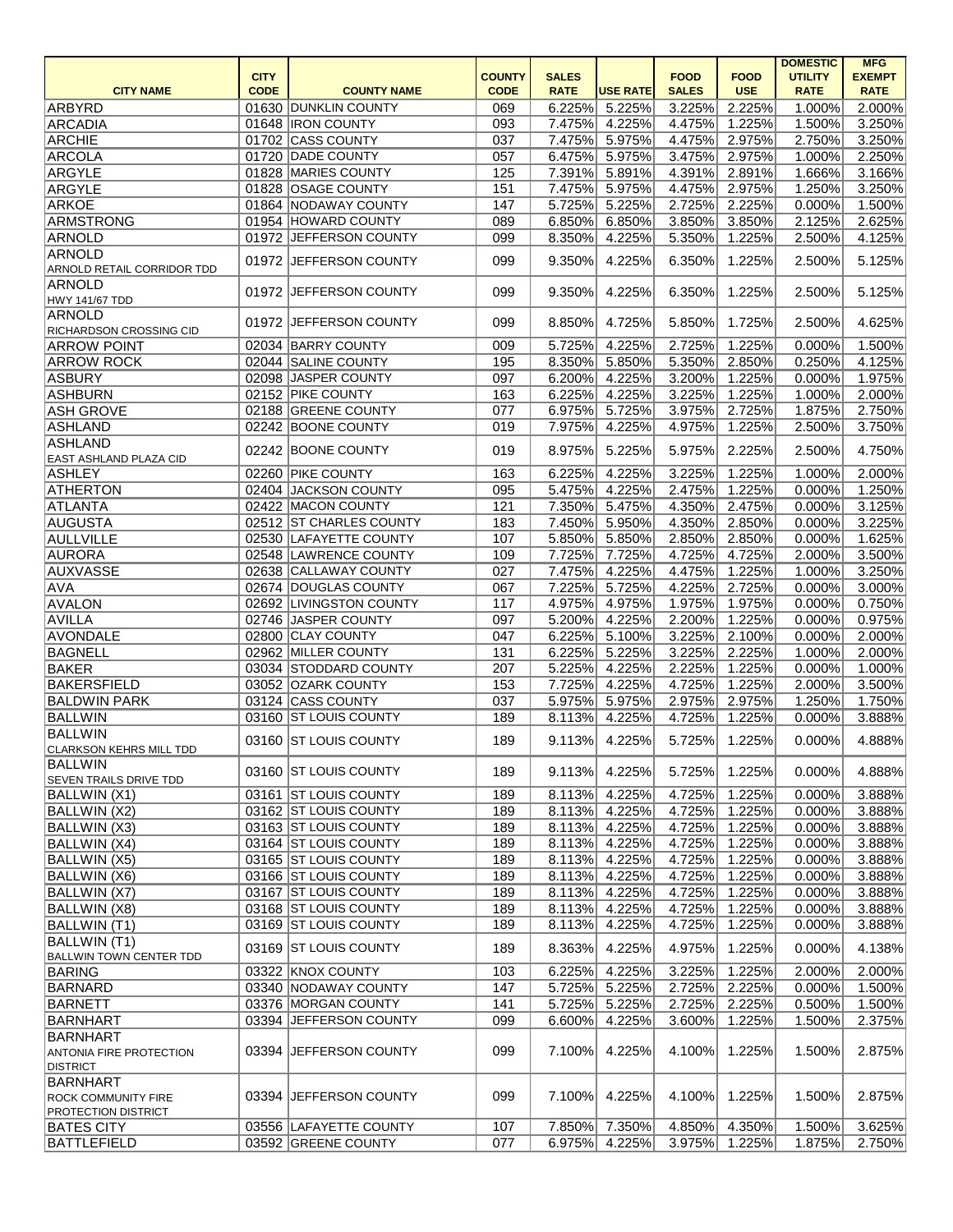|                                                                                   | <b>CITY</b> |                                           | <b>COUNTY</b> | <b>SALES</b>     |                  | <b>FOOD</b>      | <b>FOOD</b>      | <b>DOMESTIC</b><br><b>UTILITY</b> | <b>MFG</b><br><b>EXEMPT</b> |
|-----------------------------------------------------------------------------------|-------------|-------------------------------------------|---------------|------------------|------------------|------------------|------------------|-----------------------------------|-----------------------------|
| <b>CITY NAME</b>                                                                  | <b>CODE</b> | <b>COUNTY NAME</b>                        | <b>CODE</b>   | <b>RATE</b>      | <b>USE RATE</b>  | <b>SALES</b>     | <b>USE</b>       | <b>RATE</b>                       | <b>RATE</b>                 |
| <b>BATTLEFIELD</b><br>WILSON CREEK MARKET PLACE CID                               |             | 03592 GREENE COUNTY                       | 077           | 7.975%           | 5.225%           | 4.975%           | 2.225%           | 1.875%                            | 3.750%                      |
| BAY                                                                               |             | 03628 GASCONADE COUNTY                    | 073           | 6.100%           | 4.225%           | 3.100%           | 1.225%           | 1.000%                            | 1.875%                      |
| <b>BEAUFORT</b>                                                                   |             | 03772 FRANKLIN COUNTY                     | 071           | 6.475%           | 4.225%           | 3.475%           | 1.225%           | 0.000%                            | 2.250%                      |
| <b>BELGIQUE</b>                                                                   |             | 04042 PERRY COUNTY                        | 157           | 6.100%           | 6.100%           | 3.100%           | 3.100%           | 1.375%                            | 1.875%                      |
| <b>BELGRADE</b>                                                                   |             | 04060 WASHINGTON COUNTY                   | 221           | 7.225%           | 6.725%           | 4.225%           | 3.725%           | 2.000%                            | 3.000%                      |
| <b>BELLAIR</b>                                                                    |             | 04096 COOPER COUNTY                       | 053           | 6.225%           | 5.975%           | 3.225%           | 2.975%           | 1.750%                            | 2.000%                      |
| <b>BELLA VILLA</b>                                                                |             | 04114 ST LOUIS COUNTY                     | 189           | 7.613%           | 4.725%           | 4.225%           | 1.725%           | 0.000%                            | 3.388%                      |
| <b>BELLA VILLA (X1)</b>                                                           |             | 04115 ST LOUIS COUNTY                     | 189           | 7.613%           | 4.725%           | 4.225%           | 1.725%           | 0.000%                            | 3.388%                      |
| <b>BELL CITY</b>                                                                  |             | 04132 STODDARD COUNTY                     | 207           | 6.475%           | 4.225%           | 3.475%           | 1.225%           | 0.000%                            | 2.250%                      |
| <b>BELLE</b>                                                                      |             | 04150 MARIES COUNTY                       | 125           | 7.891%           | 5.891%           | 4.891%           | 2.891%           | 3.166%                            | 3.666%                      |
| BELLE                                                                             |             | 04150 OSAGE COUNTY                        | 151           | 7.975%           | 5.975%           | 4.975%           | 2.975%           | 2.750%                            | 3.750%                      |
| <b>BELLEFONTAINE</b><br>NEIGHBORS                                                 |             | 04222 ST LOUIS COUNTY                     | 189           | 7.613%           | 4.225%           | 4.225%           | 1.225%           | 0.000%                            | 3.388%                      |
| <b>BELLERIVE</b>                                                                  | 04240       | <b>ST LOUIS COUNTY</b>                    | 189           | 7.863%           | 4.225%           | 4.475%           | 1.225%           | 0.000%                            | 3.638%                      |
| <b>BELLERIVE</b><br>UNIVERSITY PLACE TDD                                          | 04240       | <b>ST LOUIS COUNTY</b>                    | 189           | 8.863%           | 4.225%           | 5.475%           | 1.225%           | 0.000%                            | 4.638%                      |
| <b>BELLEVIEW</b>                                                                  |             | 04276 IRON COUNTY                         | 093           | 6.225%           | 4.225%           | 3.225%           | 1.225%           | 0.500%                            | 2.000%                      |
| <b>BELLFLOWER</b>                                                                 |             | 04330 MONTGOMERY COUNTY                   | 139           | 8.475%           | 4.225%           | 5.475%           | 1.225%           | 3.250%                            | 4.250%                      |
| <b>BEL-NOR</b>                                                                    |             | 04348 ST LOUIS COUNTY                     | 189           | 7.613%           | 4.725%           | 4.225%           | 1.725%           | 0.000%                            | 3.388%                      |
| <b>BEL-RIDGE</b>                                                                  |             | 04366 ST LOUIS COUNTY                     | 189           | 8.363%           | 4.225%           | 4.975%           | 1.225%           | 0.000%                            | 4.138%                      |
| <b>BEL-RIDGE (T1)</b>                                                             |             | 04367 ST LOUIS COUNTY                     | 189           | 8.363%           | 4.225%           | 4.975%           | 1.225%           | 0.000%                            | 4.138%                      |
| BEL-RIDGE (T2)                                                                    |             | 04368 ST LOUIS COUNTY                     | 189           | 8.363%           | 4.225%           | 4.975%           | 1.225%           | 0.000%                            | 4.138%                      |
| <b>BELTON</b>                                                                     |             | 04384 CASS COUNTY                         | 037           | 8.725%           | 5.975%           | 5.725%           | 2.975%           | 1.250%                            | 4.500%                      |
| <b>BELTON</b><br><b>BELTON/RAYMORE INTERCHANGE</b><br><b>TDD</b>                  |             | 04384 CASS COUNTY                         | 037           | 9.225%           | 5.975%           | 6.225%           | 2.975%           | 1.250%                            | 5.000%                      |
| <b>BELTON</b><br>BELTON-CASS REGIONAL TDD                                         | 04384       | <b>CASS COUNTY</b>                        | 037           | 9.725%           | 5.975%           | 6.725%           | 2.975%           | 1.250%                            | 5.500%                      |
| <b>BELTON</b><br><b>BELTON TOWN CENTRE TDD</b>                                    |             | 04384 CASS COUNTY                         | 037           | 9.725%           | 5.975%           | 6.725%           | 2.975%           | 1.250%                            | 5.500%                      |
| <b>BELTON</b><br><b>BELTON TOWN CENTRE TDD</b><br><b>BELTON-CASS REGIONAL TDD</b> | 04384       | <b>CASS COUNTY</b>                        | 037           | 10.725%          | 5.975%           | 7.725%           | 2.975%           | 1.250%                            | 6.500%                      |
| <b>BELTON</b><br>CORNERSTONE POINTE TDD                                           |             | 04384 CASS COUNTY                         | 037           | 9.725%           | 5.975%           | 6.725%           | 2.975%           | 1.250%                            | 5.500%                      |
| <b>BELTON</b><br>Y HIGHWAY MARKET PLACE CID                                       |             | 04384 CASS COUNTY                         | 037           | 9.725%           | 6.975%           | 6.725%           | 3.975%           | 1.250%                            | 5.500%                      |
| <b>BENDAVIS</b>                                                                   |             | 04474 TEXAS COUNTY                        | 215           | 5.725%           | 4.225%           | 2.725%           | 1.225%           | 1.500%                            | 1.500%                      |
| <b>BENTON</b>                                                                     |             | 04798 SCOTT COUNTY                        | 201           | 6.225%           | 5.225%           | 3.225%           | 2.225%           | 2.000%                            | 2.000%                      |
| <b>BENTON CITY</b>                                                                |             | 04834 AUDRAIN COUNTY                      | 007           | 6.600%           | 4.225%           | 3.600%           | 1.225%           | 0.000%                            | 2.375%                      |
| <b>BERGER</b>                                                                     |             | 04888 FRANKLIN COUNTY                     | 071           | 7.475%           | 4.225%           | 4.475%           | 1.225%           | 1.000%                            | 3.250%                      |
| <b>BERKELEY</b>                                                                   |             | 04906 ST LOUIS COUNTY                     | 189           | 9.113%           | 4.225%           | 5.725%           | 1.225%           | 0.000%                            | 4.888%                      |
| <b>BERKELEY (T2)</b>                                                              |             | 04908 ST LOUIS COUNTY                     | 189           | 9.113%           | 4.225%           | 5.725%           | 1.225%           | 0.000%                            | 4.888%                      |
| <b>BERNIE</b>                                                                     |             | 04960 STODDARD COUNTY                     | 207           | 6.725%           | 4.225%           | 3.725%           | 1.225%           | 1.500%                            | 2.500%                      |
| BERRYMAN                                                                          |             | 04978 CRAWFORD COUNTY                     | 055           | 6.475%           | 4.225%           | 3.475%           | 1.225%           | 0.750%                            | 2.250%                      |
| BERTRAND                                                                          |             | 04996 MISSISSIPPI COUNTY                  | 133           | 6.975%           | 4.225%           | 3.975%           | 1.225%           | 0.000%                            | 2.750%                      |
| <b>BETHANY</b>                                                                    |             | 05068 HARRISON COUNTY                     | 081           | 7.350%           | 5.475%           | 4.350%           | 2.475%           | 0.000%                            | 3.125%                      |
| BETHEL                                                                            |             | 05104 SHELBY COUNTY                       | 205           | 7.725%           | 5.725%           | 4.725%           | 2.725%           | 1.500%                            | 3.500%                      |
| <b>BEULAH</b>                                                                     |             | 05212 PHELPS COUNTY                       | 161           | 5.350%           | 4.225%           | 2.350%           | 1.225%           | 0.000%                            | 1.125%                      |
| BEVERLY                                                                           |             | 05230 PLATTE COUNTY                       | 165           | 5.600%           | 5.600%           | $2.600\%$        | 2.600%           | 0.000%                            | 1.375%                      |
| <b>BEVERLY HILLS</b>                                                              |             | 05248 ST LOUIS COUNTY                     | 189           | 8.113%           | 4.225%           | 4.725%           | 1.225%           | 0.000%                            | 3.888%                      |
| <b>BEVIER</b>                                                                     |             | 05266 MACON COUNTY                        | 121           | 7.850%           | 5.475%           | 4.850%           | 2.475%           | 1.000%                            | 3.625%                      |
| <b>BIGELOW</b>                                                                    |             | 05464 HOLT COUNTY                         | 087           | 6.725%           | 6.725%           | 3.725%           | 3.725%           | 0.000%                            | 2.500%                      |
| <b>BIG LAKE (VILLAGE)</b>                                                         |             | 05495 HOLT COUNTY                         | 087           | 6.725%           | 6.725%           | 3.725%           | 3.725%           | 0.000%                            | 2.500%                      |
| <b>BIG PINEY</b>                                                                  |             | 05500 PULASKI COUNTY                      | 169           | 5.475%           | 4.225%           | 2.475%           | 1.225%           | 0.000%                            | 1.250%                      |
| <b>BIGSPRING</b>                                                                  |             | 05608 MONTGOMERY COUNTY                   | 139           | 6.975%           | 4.225%           | 3.975%           | 1.225%           | 2.250%                            | 2.750%                      |
| <b>BILLINGS</b>                                                                   |             | 05626 CHRISTIAN COUNTY                    | 043           | 6.975%           | 4.225%           | 3.975%           | 1.225%           | 1.000%                            | 2.750%                      |
| <b>BIRCH TREE</b>                                                                 |             | 05734 SHANNON COUNTY<br>05824 CLAY COUNTY | 203<br>047    | 7.225%           | 4.225%           | 4.225%           | 1.225%           | 2.000%                            | 3.000%                      |
| <b>BIRMINGHAM</b><br><b>BISMARCK</b>                                              |             | 05878 ST FRANCOIS COUNTY                  | 187           | 6.225%<br>7.475% | 5.100%<br>4.225% | 3.225%           | 2.100%<br>1.225% | 1.000%                            | 2.000%<br>3.250%            |
| <b>BIXBY</b>                                                                      |             | 05914  IRON COUNTY                        | 093           | 5.725%           | 4.225%           | 4.475%<br>2.725% | 1.225%           | 1.500%<br>0.000%                  | 1.500%                      |
| <b>BLACK</b>                                                                      |             | 05932 REYNOLDS COUNTY                     | 179           | 5.225%           | 4.225%           | 2.225%           | 1.225%           | 0.000%                            | 1.000%                      |
| BLACKBURN                                                                         |             | 05950 LAFAYETTE COUNTY                    | 107           | 6.350%           | 5.850%           | 3.350%           | 2.850%           | 0.500%                            | 2.125%                      |
| BLACKBURN                                                                         |             | 05950 SALINE COUNTY                       | 195           | 6.350%           | 5.850%           | 3.350%           | 2.850%           | 0.750%                            | 2.125%                      |
| <b>BLACK JACK</b>                                                                 |             | 06004 ST LOUIS COUNTY                     | 189           | 7.613%           | 4.725%           | 4.225%           | 1.725%           | 0.000%                            | 3.388%                      |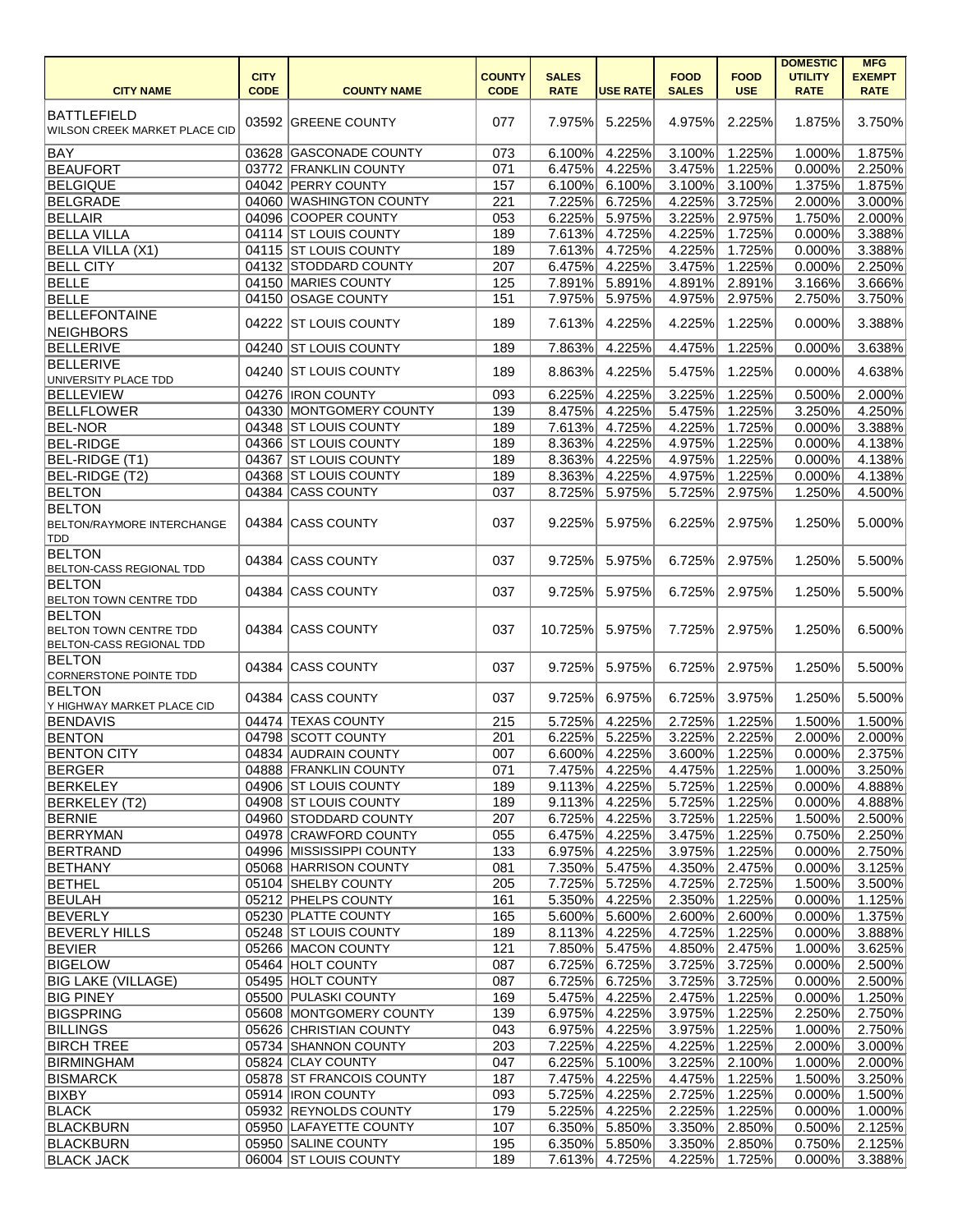|                                                                                                                          | <b>CITY</b> |                            | <b>COUNTY</b> | <b>SALES</b> |                 | <b>FOOD</b>  | <b>FOOD</b>          | <b>DOMESTIC</b><br><b>UTILITY</b> | <b>MFG</b><br><b>EXEMPT</b> |
|--------------------------------------------------------------------------------------------------------------------------|-------------|----------------------------|---------------|--------------|-----------------|--------------|----------------------|-----------------------------------|-----------------------------|
| <b>CITY NAME</b>                                                                                                         | <b>CODE</b> | <b>COUNTY NAME</b>         | <b>CODE</b>   | <b>RATE</b>  | <b>USE RATE</b> | <b>SALES</b> | <b>USE</b>           | <b>RATE</b>                       | <b>RATE</b>                 |
| <b>BLACKWATER</b>                                                                                                        |             | 06148 COOPER COUNTY        | 053           | 8.225%       | 5.975%          | 5.225%       | 2.975%               | 3.750%                            | 4.000%                      |
| BLACKWELL                                                                                                                |             | 06220 ST FRANCOIS COUNTY   | 187           | 5.975%       | 4.225%          | 2.975%       | $\overline{1.225\%}$ | 0.500%                            | $\overline{1.750\%}$        |
| <b>BLAIRSTOWN</b>                                                                                                        |             | 06238 HENRY COUNTY         | 083           | 6.225%       | 5.225%          | 3.225%       | 2.225%               | 1.500%                            | 2.000%                      |
| <b>BLAND</b>                                                                                                             |             | 06256 GASCONADE COUNTY     | 073           | 8.100%       | 4.225%          | 5.100%       | $\overline{1.225\%}$ | 2.000%                            | 3.875%                      |
| <b>BLODGETT</b>                                                                                                          |             | 06346 SCOTT COUNTY         | 201           | 5.225%       | 5.225%          | 2.225%       | 2.225%               | 1.000%                            | 1.000%                      |
| <b>BLOOMFIELD</b>                                                                                                        |             | 06382 STODDARD COUNTY      | 207           | 6.225%       | 5.225%          | 3.225%       | 2.225%               | 1.000%                            | 2.000%                      |
| <b>BLOOMSDALE</b>                                                                                                        |             | 06454 STE GENEVIEVE COUNTY | 193           | 7.725%       | 4.225%          | 4.725%       | 1.225%               | 3.000%                            | 3.500%                      |
| <b>BLUE EYE</b>                                                                                                          |             | 06526 STONE COUNTY         | 209           | 7.475%       | 5.975%          | 4.475%       | 2.975%               | 1.000%                            | 3.250%                      |
| <b>BLUE SPRINGS</b>                                                                                                      |             | 06652 JACKSON COUNTY       | 095           | 7.475%       | 4.225%          | 4.475%       | 1.225%               | 1.000%                            | 3.250%                      |
| <b>BLUE SPRINGS</b>                                                                                                      |             |                            |               |              |                 |              |                      |                                   |                             |
| <b>CENTRAL JACKSON COUNTY FIRE</b><br><b>PROTECTION DISTRICT</b>                                                         |             | 06652 JACKSON COUNTY       | 095           | 7.975%       | 4.225%          | 4.975%       | 1.225%               | 1.000%                            | 3.750%                      |
| <b>BLUE SPRINGS</b><br><b>CENTRAL JACKSON COUNTY FIRE</b><br><b>PROTECTION DISTRICT</b><br>ADAMS FARM TDD                | 06652       | <b>JACKSON COUNTY</b>      | 095           | 8.975%       | 4.225%          | 5.975%       | 1.225%               | 1.000%                            | 4.750%                      |
| <b>BLUE SPRINGS</b><br><b>CENTRAL JACKSON COUNTY FIRE</b><br><b>PROTECTION DISTRICT</b><br>CORONADO DRIVE TDD            | 06652       | <b>JACKSON COUNTY</b>      | 095           | 8.475%       | 4.225%          | 5.475%       | 1.225%               | 1.000%                            | 4.250%                      |
| <b>BLUE SPRINGS</b><br><b>CENTRAL JACKSON COUNTY FIRE</b><br><b>PROTECTION DISTRICT</b><br>170 & ADAMS DAIRY PARKWAY TDD |             | 06652 JACKSON COUNTY       | 095           | 8.975%       | 4.225%          | 5.975%       | 1.225%               | 1.000%                            | 4.750%                      |
| <b>BLUE SPRINGS</b><br><b>PRAIRIE TOWNSHIP FIRE</b><br><b>PROTECTION DISTRICT</b>                                        |             | 06652 JACKSON COUNTY       | 095           | 7.975%       | 4.225%          | 4.975%       | 1.225%               | 1.000%                            | 3.750%                      |
| <b>BLUE SUMMIT</b>                                                                                                       |             | 06670 JACKSON COUNTY       | 095           | 6.475%       | 4.225%          | 3.475%       | 1.225%               | 0.000%                            | 2.250%                      |
| <b>BLUE VUE</b>                                                                                                          | 06706       | JACKSON COUNTY             | 095           | 5.475%       | 4.225%          | 2.475%       | 1.225%               | 0.000%                            | 1.250%                      |
| BLYTHEDALE                                                                                                               |             | 06742 HARRISON COUNTY      | 081           | 5.475%       | 5.475%          | 2.475%       | 2.475%               | 0.000%                            | 1.250%                      |
| <b>BOGARD</b>                                                                                                            |             | 06832 CARROLL COUNTY       | 033           | 5.475%       | 5.475%          | 2.475%       | 2.475%               | 0.000%                            | 1.250%                      |
| <b>BOIS D'ARC</b>                                                                                                        | 06904       | <b>GREENE COUNTY</b>       | 077           | 5.475%       | 4.225%          | 2.475%       | 1.225%               | 0.875%                            | 1.250%                      |
| <b>BOLCKOW</b>                                                                                                           |             | 06922 ANDREW COUNTY        | 003           | 6.425%       | 5.925%          | 3.425%       | 2.925%               | 0.000%                            | 2.200%                      |
| <b>BOLIVAR</b>                                                                                                           |             | 06976 POLK COUNTY          | 167           | 8.100%       | 4.225%          | 5.100%       | 1.225%               | 2.875%                            | 3.875%                      |
| <b>BONA</b>                                                                                                              |             | 06994 DADE COUNTY          | 057           |              | 6.475% 5.975%   |              | 3.475% 2.975%        | 1.000%                            | 2.250%                      |
| <b>BONNE TERRE</b>                                                                                                       |             | 07102 ST FRANCOIS COUNTY   | 187           | 7.975%       | 4.225%          | 4.975%       | 1.225%               | 1.500%                            | 3.750%                      |
| <b>BONNOTS MILL</b>                                                                                                      |             | 07120 OSAGE COUNTY         | 151           | 6.475%       | 5.975%          | 3.475%       | 2.975%               | 1.250%                            | 2.250%                      |
| <b>BOONVILLE</b>                                                                                                         |             | 07318 COOPER COUNTY        | 053           | 8.225%       | 5.975%          | 5.225%       | 2.975%               | 2.750%                            | 4.000%                      |
| <b>BOONVILLE</b>                                                                                                         |             |                            |               |              |                 |              |                      |                                   |                             |
| <b>BOONVILLE RIVERFRONT TDD</b>                                                                                          |             | 07318 COOPER COUNTY        | 053           | 9.225%       | 5.975%          | 6.225%       | 2.975%               | 2.750%                            | 5.000%                      |
| BOSS                                                                                                                     |             | 07390 DENT COUNTY          | 065           | 5.225%       | 4.225%          | 2.225%       | 1.225%               | 1.000%                            | 1.000%                      |
| <b>BOSWORTH</b>                                                                                                          |             | 07426 CARROLL COUNTY       | 033           | 5.475%       | 5.475%          | 2.475%       | 2.475%               | 0.000%                            | 1.250%                      |
| <b>BOULDER CITY</b>                                                                                                      |             | 07444 NEWTON COUNTY        | 145           | 5.350%       | 4.225%          | 2.350%       | 1.225%               | 1.125%                            | 1.125%                      |
| <b>BOURBON</b>                                                                                                           |             | 07534 CRAWFORD COUNTY      | 055           | 8.475%       | 4.225%          | 5.475%       | 1.225%               | 1.750%                            | 4.250%                      |
| <b>BOWERS MILL</b>                                                                                                       |             | 07588 LAWRENCE COUNTY      | 109           | 5.725%       | 5.725%          | 2.725%       | 2.725%               | 0.000%                            | 1.500%                      |
| <b>BOWLING GREEN</b>                                                                                                     |             | 07660 PIKE COUNTY          | 163           | 7.975%       | 4.225%          | 4.975%       | 1.225%               | 2.000%                            | 3.750%                      |
| <b>BRADLEYVILLE</b>                                                                                                      |             | 07822 TANEY COUNTY         | 213           | 6.100%       | 4.225%          | 3.100%       | 1.225%               | 0.000%                            | 1.875%                      |
| <b>BRAGGADOCIO</b>                                                                                                       |             | 07840 PEMISCOT COUNTY      | 155           | 5.475%       | 4.225%          | 2.475%       | 1.225%               | 1.250%                            | 1.250%                      |
| <b>BRAGG CITY</b>                                                                                                        |             | 07876 PEMISCOT COUNTY      | 155           | 5.475%       | 4.225%          | 2.475%       | 1.225%               | 1.250%                            | 1.250%                      |
| <b>BRANDSVILLE</b>                                                                                                       |             | 07948 HOWELL COUNTY        | 091           | 5.162%       | 4.225%          | 2.162%       | 1.225%               | 0.000%                            | 0.937%                      |
| <b>BRANSON</b>                                                                                                           |             | 07966 TANEY COUNTY         | 213           | 7.600%       | 4.225%          | 4.600%       | 1.225%               | 1.000%                            | 3.375%                      |
| <b>BRANSON</b><br><b>BRANSON LAKES AREA TCED</b><br><b>BRANSON HILLS CDD</b>                                             |             | 07966 TANEY COUNTY         | 213           | 9.100%       | 4.225%          | 5.100%       | 1.225%               | 1.000%                            | 4.875%                      |
| <b>BRANSON</b><br><b>BRANSON HILLS INFRASTRUCTURE</b><br><b>FACILITIES CID</b>                                           |             | 07966 TANEY COUNTY         | 213           | 8.600%       | 4.225%          | 5.600%       | 1.225%               | 1.000%                            | 4.375%                      |
| <b>BRANSON</b><br><b>BRANSON LAKES AREA TCED</b><br>BRANSON HILLS INFRASTRUCTURE<br><b>FACILITIES CID</b>                |             | 07966 TANEY COUNTY         | 213           | $9.600\%$    | 4.225%          | 5.600%       | 1.225%               | 1.000%                            | 5.375%                      |
| <b>BRANSON</b><br><b>BRANSON LAKES AREA TCED</b>                                                                         |             | 07966 TANEY COUNTY         | 213           | 8.600%       | 4.225%          | 4.600%       | 1.225%               | 1.000%                            | 4.375%                      |
| <b>BRANSON</b><br><b>BRANSON LAKES AREA TCED</b><br><b>BRANSON LANDING TDD</b>                                           |             | 07966 TANEY COUNTY         | 213           | 9.600%       | 4.225%          | 5.600%       | 1.225%               | $1.000\%$                         | 5.375%                      |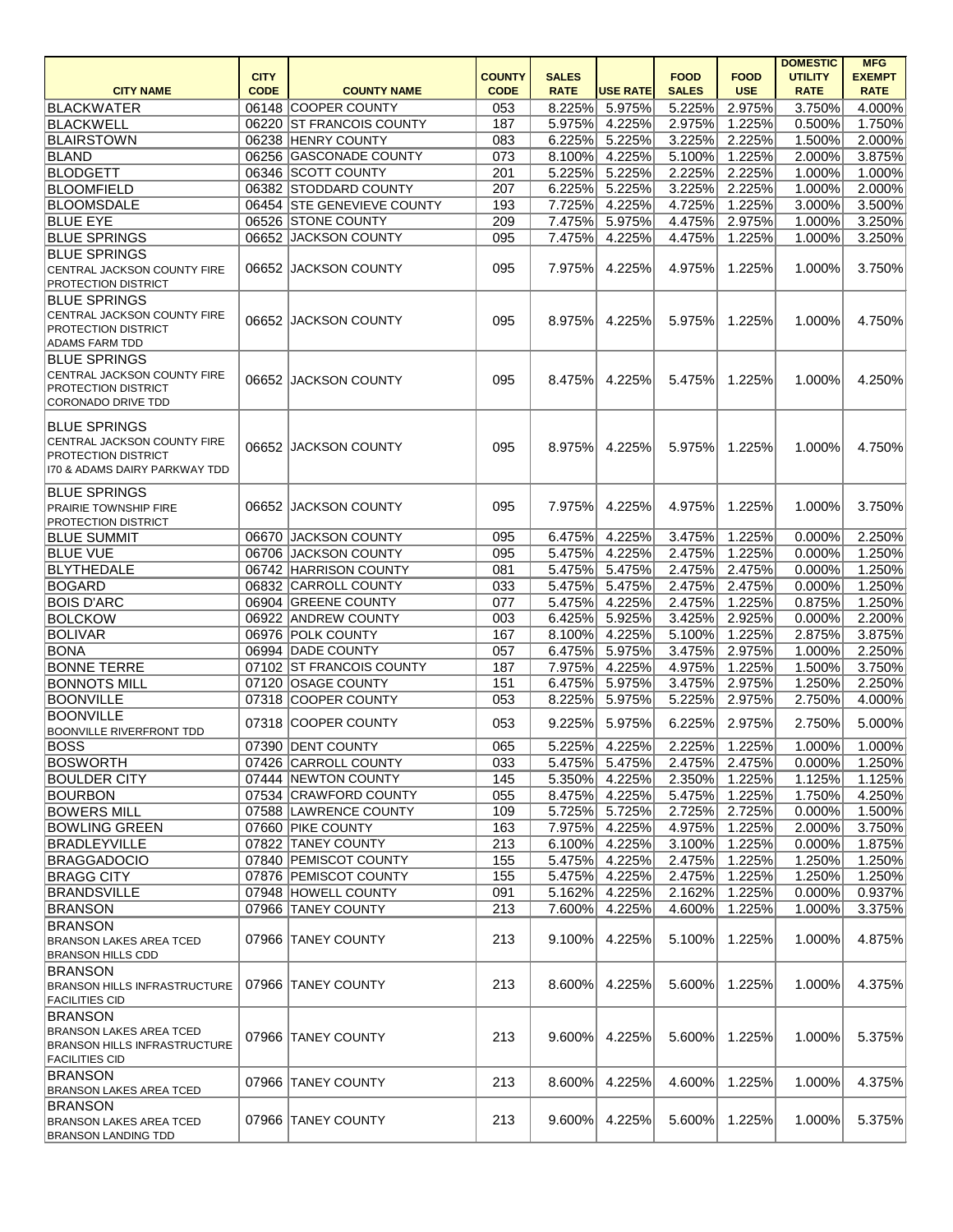|                                  |             |                         |               |              |                 |               |             | <b>DOMESTIC</b> | <b>MFG</b>           |
|----------------------------------|-------------|-------------------------|---------------|--------------|-----------------|---------------|-------------|-----------------|----------------------|
|                                  | <b>CITY</b> |                         | <b>COUNTY</b> | <b>SALES</b> |                 | <b>FOOD</b>   | <b>FOOD</b> | <b>UTILITY</b>  | <b>EXEMPT</b>        |
| <b>CITY NAME</b>                 | <b>CODE</b> | <b>COUNTY NAME</b>      | <b>CODE</b>   | <b>RATE</b>  | <b>USE RATE</b> | <b>SALES</b>  | <b>USE</b>  | <b>RATE</b>     | <b>RATE</b>          |
| BRANSON                          |             |                         |               |              |                 |               |             |                 |                      |
| <b>HISTORIC DOWNTOWN BRANSON</b> |             | 07966 TANEY COUNTY      | 213           | $9.600\%$    | 4.225%          | 5.600%        | 1.225%      | 1.000%          | 5.375%               |
| <b>CID</b>                       |             |                         |               |              |                 |               |             |                 |                      |
| <b>BRANSON LAKES AREA TCED</b>   |             |                         |               |              |                 |               |             |                 |                      |
| <b>BRANSON WEST</b>              |             | 07989 STONE COUNTY      | 209           | 8.475%       | 5.975%          | 5.475%        | 2.975%      | 1.000%          | 4.250%               |
| <b>BRASHEAR</b>                  |             | 08002 ADAIR COUNTY      | 001           | 6.600%       | 5.225%          | 3.600%        | 2.225%      | 1.000%          | 2.375%               |
| <b>BRASHER</b>                   |             | 08020 PEMISCOT COUNTY   | 155           | 5.475%       | 4.225%          | 2.475%        | 1.225%      | 1.250%          | 1.250%               |
| <b>BRAYMER</b>                   |             | 08038 CALDWELL COUNTY   | 025           | 7.725%       | 6.225%          | 4.725%        | 3.225%      | 0.000%          | 3.500%               |
| <b>BRAZEAU</b>                   |             | 08074 PERRY COUNTY      | 157           | 6.100%       |                 |               | 3.100%      |                 |                      |
|                                  |             |                         |               |              | 6.100%          | 3.100%        |             | 1.375%          | 1.875%               |
| <b>BRECKENRIDGE</b>              |             | 08128 CALDWELL COUNTY   | 025           | 7.725%       | 6.225%          | 4.725%        | 3.225%      | 0.000%          | 3.500%               |
| <b>BRECKENRIDGE HILLS</b>        |             | 08164 ST LOUIS COUNTY   | 189           | 7.863%       | 4.975%          | 4.475%        | 1.975%      | 0.000%          | 3.638%               |
| <b>BRENTWOOD</b>                 |             | 08236 ST LOUIS COUNTY   | 189           | 8.613%       | 4.225%          | 5.225%        | 1.225%      | 0.000%          | 4.388%               |
| <b>BRENTWOOD</b>                 |             | 08236 ST LOUIS COUNTY   | 189           | 9.613%       | 5.225%          | 6.225%        | 2.225%      | 0.000%          | 5.388%               |
| 8750 MANCHESTER RD CID           |             |                         |               |              |                 |               |             |                 |                      |
| <b>BRENTWOOD</b>                 |             | 08236 ST LOUIS COUNTY   |               |              | 4.225%          |               | 1.225%      | 0.000%          | 5.388%               |
| HANLEY ROAD CORRIDOR TDD         |             |                         | 189           | 9.613%       |                 | 6.225%        |             |                 |                      |
| <b>BRENTWOOD (T5)</b>            |             | 08241 ST LOUIS COUNTY   | 189           | 8.613%       | 4.225%          | 5.225%        | 1.225%      | 0.000%          | 4.388%               |
| <b>BRENTWOOD (T5)</b>            |             |                         |               |              |                 |               |             |                 |                      |
| HANLEY ROAD CORRIDOR TDD         |             | 08241 ST LOUIS COUNTY   | 189           | 9.613%       | 4.225%          | 6.225%        | 1.225%      | 0.000%          | 5.388%               |
| <b>BRENTWOOD (T6)</b>            |             | 08242 ST LOUIS COUNTY   | 189           | 8.613%       | 4.225%          | 5.225%        | 1.225%      | 0.000%          | 4.388%               |
| <b>BRENTWOOD (T6)</b>            |             |                         |               |              |                 |               |             |                 |                      |
| HANLEY ROAD CORRIDOR TDD         |             | 08242 ST LOUIS COUNTY   | 189           | 9.613%       | 4.225%          | 6.225%        | 1.225%      | 0.000%          | 5.388%               |
|                                  |             | 08244 ST LOUIS COUNTY   | 189           | 8.613%       | 4.225%          | 5.225%        | 1.225%      | 0.000%          | 4.388%               |
| <b>BRENTWOOD (T8)</b>            |             |                         |               |              |                 |               |             |                 |                      |
| <b>BRENTWOOD (T8)</b>            |             | 08244 ST LOUIS COUNTY   | 189           | 9.613%       | 4.225%          | 6.225%        | 1.225%      | 0.000%          | 5.388%               |
| HANLEY/EAGER ROAD TDD            |             |                         |               |              |                 |               |             |                 |                      |
| <b>BRENTWOOD (T9)</b>            |             | 08245 ST LOUIS COUNTY   | 189           | 8.613%       | 4.225%          | 5.225%        | 1.225%      | 0.000%          | 4.388%               |
| <b>BRENTWOOD (T9)</b>            |             | 08245 ST LOUIS COUNTY   | 189           | 9.613%       | 4.225%          | 6.225%        | 1.225%      | 0.000%          | 5.388%               |
| HANLEY STATION TDD               |             |                         |               |              |                 |               |             |                 |                      |
| <b>BRIAR</b>                     |             | 08290 RIPLEY COUNTY     | 181           | 5.725%       | 4.225%          | 2.725%        | 1.225%      | 1.500%          | 1.500%               |
| <b>BRIDGETON</b>                 |             | 08398 ST LOUIS COUNTY   | 189           | 8.363%       | 4.225%          | 4.975%        | 1.225%      | 0.000%          | 4.138%               |
| <b>BRIDGETON</b>                 |             |                         |               |              |                 |               |             |                 |                      |
| 370/MO BOTTOM RD/TAUSSIG RD      |             | 08398 ST LOUIS COUNTY   | 189           | 9.363%       | 4.225%          | 5.975%        | 1.225%      | 0.000%          | 5.138%               |
| <b>TDD</b>                       |             |                         |               |              |                 |               |             |                 |                      |
| <b>BRIDGETON</b>                 |             |                         |               |              |                 |               |             |                 |                      |
| <b>HILLTOP CID</b>               |             | 08398 ST LOUIS COUNTY   | 189           | 9.363%       | 4.225%          | 5.975%        | 1.225%      | 0.000%          | 5.138%               |
| <b>BRIDGETON (X1)</b>            |             | 08399 ST LOUIS COUNTY   | 189           |              | 8.363% 4.225%   | 4.975% 1.225% |             | 0.000%          | 4.138%               |
| <b>BRIDGETON (X2)</b>            |             | 08400 ST LOUIS COUNTY   | 189           | 8.363%       | 4.225%          | 4.975%        | 1.225%      | $0.000\%$       | 4.138%               |
| <b>BRIDGETON (T3)</b>            |             | 08403 ST LOUIS COUNTY   | 189           | 8.363%       |                 |               | 1.225%      | 0.000%          | 4.138%               |
|                                  |             |                         |               |              | 4.225%          | 4.975%        |             |                 |                      |
| <b>BRIDGETON (T3)</b>            |             | 08403 ST LOUIS COUNTY   | 189           | 9.363%       | 4.225%          | 5.975%        | 1.225%      | 0.000%          | 5.138%               |
| <b>HILLTOP CID</b>               |             |                         |               |              |                 |               |             |                 |                      |
| <b>BRIDGETON (T4)</b>            |             | 08404 ST LOUIS COUNTY   | 189           | 8.363%       | 4.225%          | 4.975%        | 1.225%      | 0.000%          | 4.138%               |
| <b>BRIDGETON (T4)</b>            |             | 08404 ST LOUIS COUNTY   | 189           | 9.363%       | 4.225%          | 5.975%        | 1.225%      | 0.000%          | 5.138%               |
| <b>HILLTOP CID</b>               |             |                         |               |              |                 |               |             |                 |                      |
| <b>BRIGHTON</b>                  |             | 08452 POLK COUNTY       | 167           | 5.600%       | 4.225%          | 2.600%        | 1.225%      | 1.375%          | 1.375%               |
| <b>BRIMSON</b>                   |             | 08470 GRUNDY COUNTY     | 079           | 5.725%       | 4.225%          | 2.725%        | 1.225%      | 1.500%          | 1.500%               |
| <b>BRINKTOWN</b>                 |             | 08488 MARIES COUNTY     | 125           | 6.391%       | 5.891%          | 3.391%        | 2.891%      | 1.666%          | 2.166%               |
| <b>BRIXEY</b>                    |             | 08524 OZARK COUNTY      | 153           | 6.725%       | 4.225%          | 3.725%        | 1.225%      | 1.000%          | 2.500%               |
| BRONAUGH                         |             | 08614 VERNON COUNTY     | 217           | 5.225%       | 4.225%          | 2.225%        | 1.225%      | 0.000%          | 1.000%               |
| <b>BROOKFIELD</b>                |             | 08650 LINN COUNTY       | 115           | 7.975%       | 7.475%          | 4.975%        | 4.475%      | 2.750%          | 3.750%               |
| <b>BROOKLYN HEIGHTS</b>          |             | 08776 JASPER COUNTY     | 097           | 5.200%       | 4.225%          | 2.200%        | 1.225%      | 0.000%          | $\overline{0.975\%}$ |
|                                  |             |                         |               |              |                 |               |             |                 |                      |
| <b>BROSELEY</b>                  |             | 08812 BUTLER COUNTY     | 023           | 5.225%       | 4.225%          | 2.225%        | 1.225%      | 1.000%          | 1.000%               |
| BROWNBRANCH                      |             | 08848 TANEY COUNTY      | 213           | $6.100\%$    | 4.225%          | 3.100%        | 1.225%      | 0.000%          | 1.875%               |
| <b>BROWNING</b>                  |             | 08884 LINN COUNTY       | 115           | 8.225%       | 7.725%          | 5.225%        | 4.725%      | 2.500%          | 4.000%               |
| <b>BROWNING</b>                  |             | 08884 SULLIVAN COUNTY   | 211           | 8.975%       | 8.975%          | 5.975%        | 5.975%      | 3.750%          | 4.750%               |
| <b>BROWNINGTON</b>               |             | 08902 HENRY COUNTY      | 083           | 5.225%       | 5.225%          | 2.225%        | 2.225%      | 0.500%          | 1.000%               |
| <b>BROWNWOOD</b>                 |             | 08956 STODDARD COUNTY   | 207           | 5.225%       | 4.225%          | 2.225%        | 1.225%      | 0.000%          | 1.000%               |
| <b>BRUMLEY</b>                   |             | 08974 MILLER COUNTY     | 131           | 6.725%       | 5.225%          | 3.725%        | 2.225%      | 2.000%          | 2.500%               |
| <b>BRUNER</b>                    |             | 08992 CHRISTIAN COUNTY  | 043           | 5.975%       | 4.225%          | 2.975%        | 1.225%      | 0.000%          | 1.750%               |
| <b>BRUNSWICK</b>                 |             | 09046 CHARITON COUNTY   | 041           | 7.600%       | 6.100%          | 4.600%        | 3.100%      | 1.500%          | 3.375%               |
|                                  |             |                         | 115           |              |                 |               |             |                 |                      |
| <b>BUCKLIN</b>                   |             | 09388 LINN COUNTY       |               | 7.225%       | 6.725%          | 4.225%        | 3.725%      | 2.500%          | 3.000%               |
| <b>BUCKNER</b>                   |             | 09424 JACKSON COUNTY    | 095           | 7.475%       | 6.225%          | 4.475%        | 3.225%      | 1.500%          | 3.250%               |
| <b>BUCYRUS</b>                   |             | 09478 TEXAS COUNTY      | 215           | 5.725%       | 4.225%          | 2.725%        | 1.225%      | 1.500%          | 1.500%               |
| BUELL                            |             | 09496 MONTGOMERY COUNTY | 139           | 6.475%       | 4.225%          | 3.475%        | 1.225%      | 2.250%          | 2.250%               |
| <b>BUFFALO</b>                   |             | 09514 DALLAS COUNTY     | 059           | 8.225%       | 4.225%          | 5.225%        | 1.225%      | 3.000%          | 4.000%               |
| <b>BULL CREEK VILLAGE</b>        |             | 09642 TANEY COUNTY      | 213           | 7.100%       | 4.225%          | 4.100%        | 1.225%      | 0.000%          | 2.875%               |
| <b>BUNCETON</b>                  |             | 09658 COOPER COUNTY     | 053           | 7.225%       | 5.975%          | 4.225%        | 2.975%      | 1.750%          | 3.000%               |
| <b>BUNKER</b>                    |             | 09694 DENT COUNTY       | 065           | 7.225%       | 4.225%          | 4.225%        | 1.225%      | 1.000%          | 3.000%               |
|                                  |             |                         |               |              |                 |               |             |                 |                      |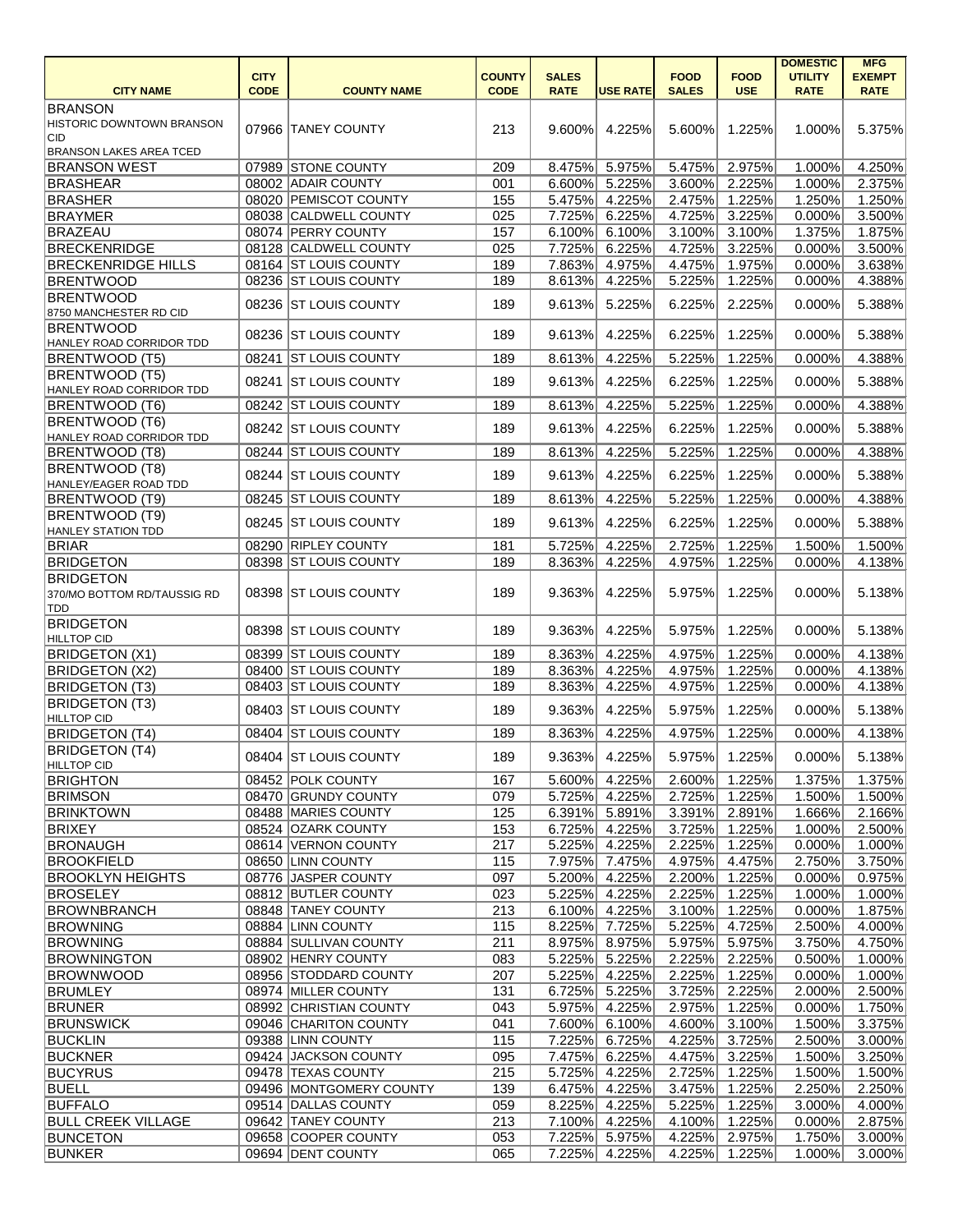|                                       |                            |                                                  |                              |                             |                  |                             |                           | <b>DOMESTIC</b>               | <b>MFG</b>                   |
|---------------------------------------|----------------------------|--------------------------------------------------|------------------------------|-----------------------------|------------------|-----------------------------|---------------------------|-------------------------------|------------------------------|
| <b>CITY NAME</b>                      | <b>CITY</b><br><b>CODE</b> | <b>COUNTY NAME</b>                               | <b>COUNTY</b><br><b>CODE</b> | <b>SALES</b><br><b>RATE</b> | <b>USE RATE</b>  | <b>FOOD</b><br><b>SALES</b> | <b>FOOD</b><br><b>USE</b> | <b>UTILITY</b><br><b>RATE</b> | <b>EXEMPT</b><br><b>RATE</b> |
| <b>BUNKER</b>                         |                            | 09694 REYNOLDS COUNTY                            | 179                          | 7.225%                      | 4.225%           | 4.225%                      | 1.225%                    | 0.000%                        | 3.000%                       |
| <b>BURFORDVILLE</b>                   |                            | 09784 CAPE GIRARDEAU CNTY                        | 031                          | 5.225%                      | 4.225%           | 2.225%                      | 1.225%                    | 1.000%                        | 1.000%                       |
| <b>BURGESS</b>                        |                            | 09802 BARTON COUNTY                              | 011                          | 5.725%                      | 4.225%           | 2.725%                      | 1.225%                    | 0.000%                        | 1.500%                       |
| <b>BURLINGTON JUNCTION</b>            |                            | 09838 NODAWAY COUNTY                             | 147                          | 5.725%                      | 5.225%           | 2.725%                      | 2.225%                    | 0.000%                        | 1.500%                       |
| <b>BUTLER</b>                         |                            | 10054 BATES COUNTY                               | 013                          | 7.850%                      | 5.225%           | 4.850%                      | 2.225%                    | 0.000%                        | 3.625%                       |
| <b>BUTTERFIELD</b>                    |                            | 10144 BARRY COUNTY                               | 009                          | 6.725%                      | 4.225%           | 3.725%                      | 1.225%                    | 0.000%                        | 2.500%                       |
| <b>BYNUMVILLE</b>                     |                            | 10216 CHARITON COUNTY                            | 041                          | 6.100%                      | 6.100%           | 3.100%                      | 3.100%                    | 0.000%                        | 1.875%                       |
| <b>BYRNES MILL</b>                    |                            | 10240 JEFFERSON COUNTY                           | 099                          | 7.850%                      | 4.225%           | 4.850%                      | 1.225%                    | 1.500%                        | 3.625%                       |
| <b>BYRNES MILL</b>                    |                            |                                                  |                              |                             |                  |                             |                           |                               |                              |
| <b>BIG RIVER AMBULANCE DISTRICT</b>   |                            | 10240 JEFFERSON COUNTY                           | 099                          | 8.350%                      | 4.225%           | 5.350%                      | 1.225%                    | 1.500%                        | 4.125%                       |
| CABOOL                                |                            | 10288 TEXAS COUNTY                               | 215                          | 7.225%                      | 4.225%           | 4.225%                      | 1.225%                    | 3.000%                        | 3.000%                       |
| <b>CADET</b>                          |                            | 10306 WASHINGTON COUNTY                          | 221                          | 7.225%                      | 6.725%           | 4.225%                      | 3.725%                    | 2.000%                        | 3.000%                       |
| <b>CAINSVILLE</b>                     |                            | 10342 HARRISON COUNTY                            | 081                          | 5.975%                      | 5.475%           | 2.975%                      | 2.475%                    | 0.000%                        | 1.750%                       |
| CAIRO                                 |                            | 10360 RANDOLPH COUNTY                            | 175                          | 5.725%                      | 5.225%           | 2.725%                      | 2.225%                    | 0.000%                        | 1.500%                       |
| <b>CALEDONIA</b>                      |                            | 10432 WASHINGTON COUNTY                          | 221                          | 8.225%                      | 6.725%           | 5.225%                      | 3.725%                    | 2.000%                        | 4.000%                       |
| CALHOUN                               |                            | 10450 HENRY COUNTY                               | 083                          | 7.225%                      | 5.225%           | 4.225%                      | 2.225%                    | 1.500%                        | 3.000%                       |
| <b>CALIFORNIA</b>                     |                            | 10468 MONITEAU COUNTY                            | 135                          | 7.975%                      | 5.225%           | 4.975%                      | 2.225%                    | 2.000%                        | 3.750%                       |
| CALLAO                                |                            | 10486 MACON COUNTY                               | 121                          | 7.350%                      | 5.475%           | 4.350%                      | 2.475%                    | 0.000%                        | 3.125%                       |
| <b>CALVERTON PARK</b>                 |                            | 10612 ST LOUIS COUNTY                            | 189                          | 7.613%                      | 4.225%           | 4.225%                      | 1.225%                    | 0.000%                        | 3.388%                       |
| <b>CAMDEN</b>                         |                            | 10738 RAY COUNTY                                 | 177                          | 6.225%                      | 5.725%           | 3.225%                      | 2.725%                    | 0.000%                        | 2.000%                       |
| <b>CAMDEN POINT</b>                   |                            | 10792 PLATTE COUNTY                              | 165                          | 5.600%                      | 5.600%           | 2.600%                      | 2.600%                    | 0.000%                        | 1.375%                       |
| <b>CAMDENTON</b>                      |                            | 10810 CAMDEN COUNTY                              | 029                          | 7.475%                      | 5.475%           | 4.475%                      | 2.475%                    | 1.500%                        | 3.250%                       |
| <b>CAMDENTON</b>                      |                            | 10810 CAMDEN COUNTY                              | 029                          | 8.475%                      | 5.475%           | 5.475%                      | 2.475%                    | 1.500%                        | 4.250%                       |
| AMERICAN CENTER CID<br><b>CAMERON</b> |                            | 10828 CLINTON COUNTY                             | 049                          | 7.975%                      | 5.225%           | 4.975%                      | 2.225%                    | 2.250%                        | 3.750%                       |
| <b>CAMERON</b>                        |                            | 10828 DEKALB COUNTY                              | 063                          | 8.475%                      | 5.225%           | 5.475%                      | 2.225%                    | 2.250%                        | 4.250%                       |
| <b>CAMPBELL</b>                       |                            | 10864 DUNKLIN COUNTY                             | 069                          | 6.225%                      | 5.225%           | 3.225%                      | 2.225%                    | 1.000%                        | 2.000%                       |
| CANAAN                                |                            | 11008 GASCONADE COUNTY                           | 073                          | 6.100%                      | 4.225%           | 3.100%                      | 1.225%                    | 1.000%                        | 1.875%                       |
| CANALOU                               |                            | 11026 NEW MADRID COUNTY                          | 143                          | 5.475%                      | 4.225%           | 2.475%                      | 1.225%                    | 1.000%                        | 1.250%                       |
| <b>CANTON</b>                         |                            | 11134 LEWIS COUNTY                               | 111                          | 8.975%                      | 6.850%           | 5.975%                      | 3.850%                    | 3.625%                        | 4.750%                       |
| <b>CAPE FAIR</b>                      |                            | 11224 STONE COUNTY                               | 209                          | 6.475%                      | 5.975%           | 3.475%                      | 2.975%                    | 1.000%                        | 2.250%                       |
| <b>CAPE GIRARDEAU</b>                 |                            | 11242 CAPE GIRARDEAU CNTY                        | 031                          | 7.975%                      | 4.225%           | 4.975%                      | 1.225%                    | 3.000%                        | 3.750%                       |
| <b>CAPE GIRARDEAU</b>                 |                            |                                                  |                              |                             |                  |                             |                           |                               |                              |
| <b>TOWN PLAZA CID</b>                 |                            | 11242 CAPE GIRARDEAU CNTY                        | 031                          | 8.975%                      | 5.225%           | 5.975%                      | 2.225%                    | 3.000%                        | 4.750%                       |
| <b>CAPE GIRARDEAU</b>                 |                            | 11242 SCOTT COUNTY                               | 201                          |                             | 7.975% 5.225%    |                             | 4.975% 2.225%             | 3.000%                        | 3.750%                       |
| <b>CAPLINGER MILLS</b>                |                            | 11278 CEDAR COUNTY                               | 039                          | 5.725%                      | 4.225%           | 2.725%                      | 1.225%                    | 0.500%                        | 1.500%                       |
| <b>CARDWELL</b>                       |                            | 11350 DUNKLIN COUNTY                             | 069                          | 6.225%                      | 5.225%           | 3.225%                      | 2.225%                    | 1.000%                        | 2.000%                       |
| <b>CARL JUNCTION</b>                  |                            | 11368 JASPER COUNTY                              | 097                          | 7.700%                      | 4.225%           | 4.700%                      | 1.225%                    | 1.000%                        | 3.475%                       |
| <b>CARROLLTON</b>                     |                            | 11566 CARROLL COUNTY                             | 033                          | 7.225%                      | 5.475%           | 4.225%                      | 2.475%                    | 0.000%                        | 3.000%                       |
| <b>CARTERVILLE</b>                    |                            | 11638 JASPER COUNTY                              | 097                          | 7.200%                      | 6.225%           | 4.200%                      | 3.225%                    | 1.500%                        | 2.975%                       |
| CARTHAGE                              |                            | 11656 JASPER COUNTY                              | 097                          | 7.638%                      | 4.225%           | 4.638%                      | 1.225%                    | 1.000%                        | 3.413%                       |
| CARTHAGE                              |                            | 11656 JASPER COUNTY                              | 097                          | 8.638%                      | 5.225%           | 5.638%                      | 2.225%                    | 1.000%                        | 4.413%                       |
| <b>PEACHTREE CID</b>                  |                            |                                                  |                              |                             |                  |                             |                           |                               |                              |
| <b>CARUTHERSVILLE</b>                 |                            | 11692 PEMISCOT COUNTY                            | 155                          | 6.975%                      | 4.225%           | 3.975%                      | 1.225%                    | 2.750%                        | 2.750%                       |
| <b>CARYTOWN</b>                       |                            | 11728 JASPER COUNTY                              | 097                          | 5.200%                      | 4.225%           | 2.200%                      | 1.225%                    | 0.000%                        | 0.975%                       |
| <b>CASCADE</b>                        |                            | 11746 WAYNE COUNTY<br>11890 BARRY COUNTY         | 223                          | 5.725%                      | 4.225%           | 2.725%                      | 1.225%                    | 1.500%                        | 1.500%                       |
| <b>CASSVILLE</b>                      |                            |                                                  | 009                          | 7.725%                      | 4.225%<br>4.225% | 4.725%                      | 1.225%                    | 0.000%                        | 3.500%                       |
| CATAWISSA<br><b>CATRON</b>            |                            | 11998 FRANKLIN COUNTY<br>12052 NEW MADRID COUNTY | 071<br>143                   | 6.475%<br>5.475%            | 4.225%           | 3.475%<br>2.475%            | 1.225%<br>1.225%          | 0.000%<br>1.000%              | 2.250%<br>1.250%             |
| <b>CAULFIELD</b>                      |                            | 12070 HOWELL COUNTY                              | 091                          | 5.162%                      | 4.225%           | 2.162%                      | 1.225%                    | 0.000%                        | 0.937%                       |
| <b>CEDARCREEK</b>                     |                            | 12268 TANEY COUNTY                               | 213                          | 6.100%                      | 4.225%           | 3.100%                      | 1.225%                    | 0.000%                        | 1.875%                       |
| CEDAR GAP                             |                            | 12322 WRIGHT COUNTY                              | 229                          | 5.225%                      | 4.225%           | 2.225%                      | 1.225%                    | 0.000%                        | 1.000%                       |
| <b>CEDAR HILL</b>                     |                            | 12358 JEFFERSON COUNTY                           | 099                          | 6.850%                      | 4.225%           | 3.850%                      | 1.225%                    | 1.500%                        | 2.625%                       |
| <b>CEDAR HILL LAKES</b>               |                            | 12376 JEFFERSON COUNTY                           | 099                          | 6.850%                      | 4.225%           | 3.850%                      | 1.225%                    | 1.500%                        | 2.625%                       |
| <b>CENTER</b>                         |                            | 12592 RALLS COUNTY                               | 173                          | 8.225%                      | 6.725%           | 5.225%                      | 3.725%                    | 1.000%                        | 4.000%                       |
| <b>CENTERTOWN</b>                     |                            | 12664 COLE COUNTY                                | 051                          | 6.725%                      | 5.725%           | 3.725%                      | 2.725%                    | 0.000%                        | 2.500%                       |
| <b>CENTERVIEW</b>                     |                            | 12682 JOHNSON COUNTY                             | 101                          | 6.475%                      | 6.475%           | 3.475%                      | 3.475%                    | 2.250%                        | 2.250%                       |
| <b>CENTERVILLE</b>                    |                            | 12718 REYNOLDS COUNTY                            | 179                          | 6.225%                      | 4.225%           | 3.225%                      | 1.225%                    | 1.000%                        | 2.000%                       |
| CENTRALIA                             |                            | 12898 BOONE COUNTY                               | 019                          | 7.975%                      | 4.225%           | 4.975%                      | 1.225%                    | 1.500%                        | 3.750%                       |
| <b>CHADWICK</b>                       |                            | 12952 CHRISTIAN COUNTY                           | 043                          | 5.975%                      | 4.225%           | 2.975%                      | 1.225%                    | 0.000%                        | 1.750%                       |
| <b>CHAFFEE</b>                        |                            | 12988 SCOTT COUNTY                               | 201                          | 6.975%                      | 5.225%           | 3.975%                      | 2.225%                    | 2.500%                        | 2.750%                       |
| <b>CHAIN OF ROCKS VLG</b>             |                            | 13006 LINCOLN COUNTY                             | 113                          | 6.475%                      | 4.225%           | 3.475%                      | 1.225%                    | 0.500%                        | 2.250%                       |
| <b>CHAMOIS</b>                        |                            | 13060 OSAGE COUNTY                               | 151                          | 7.475%                      | 5.975%           | 4.475%                      | 2.975%                    | 1.250%                        | 3.250%                       |
| <b>CHAMP</b>                          |                            | 13078 ST LOUIS COUNTY                            | 189                          | 7.113%                      | 4.225%           | 3.725%                      | 1.225%                    | 0.000%                        | 2.888%                       |
| <b>CHARLACK</b>                       |                            | 13330 ST LOUIS COUNTY                            | 189                          | 7.613%                      | 4.225%           | 4.225%                      | 1.225%                    | 0.000%                        | 3.388%                       |
| <b>CHARLESTON</b>                     |                            | 13366 MISSISSIPPI COUNTY                         | 133                          | 7.475%                      | 4.225%           | 4.475%                      | 1.225%                    | 1.000%                        | 3.250%                       |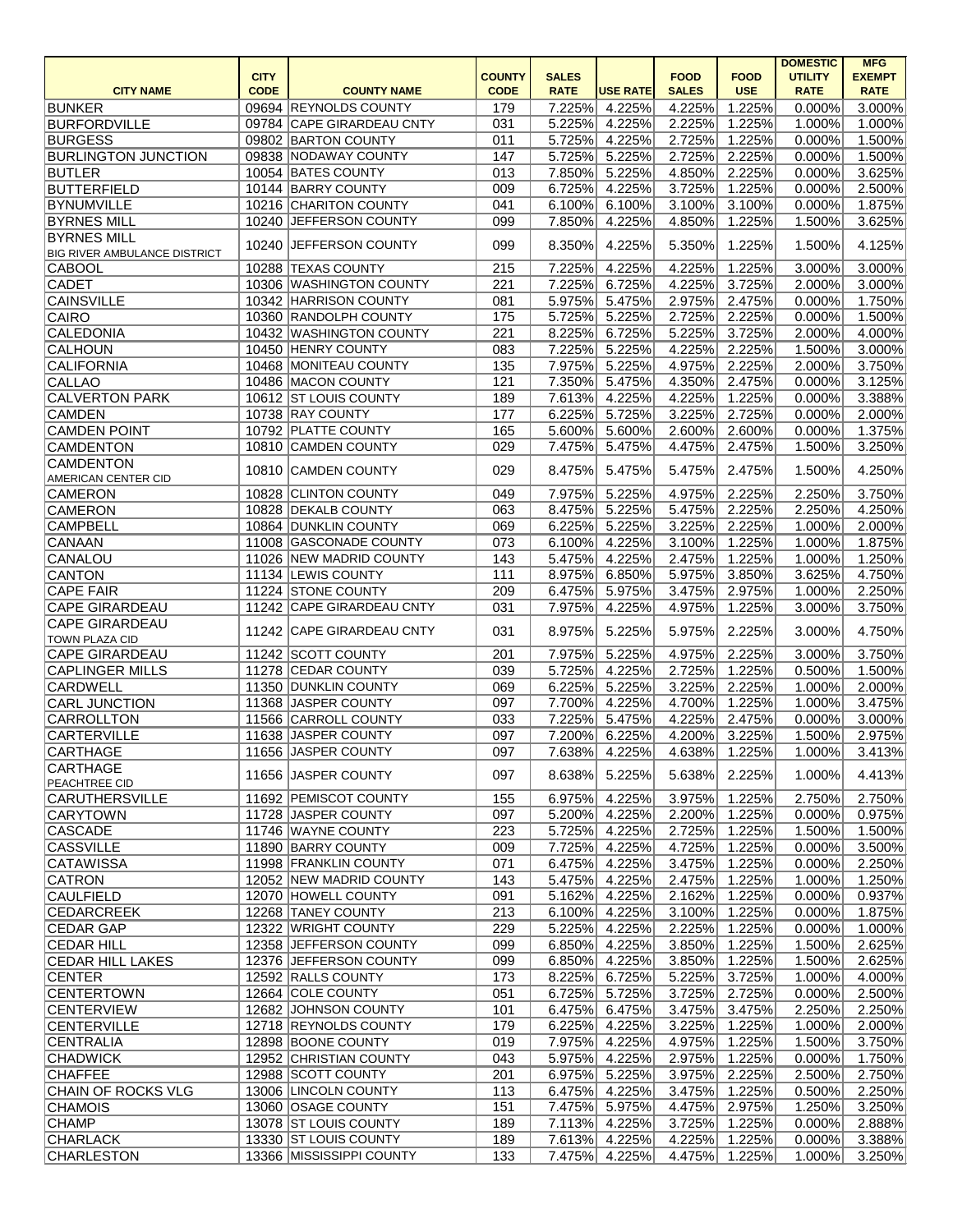|                                               |             |                            |               |              |                 |              |             | <b>DOMESTIC</b> | <b>MFG</b>           |
|-----------------------------------------------|-------------|----------------------------|---------------|--------------|-----------------|--------------|-------------|-----------------|----------------------|
|                                               | <b>CITY</b> |                            | <b>COUNTY</b> | <b>SALES</b> |                 | <b>FOOD</b>  | <b>FOOD</b> | <b>UTILITY</b>  | <b>EXEMPT</b>        |
| <b>CITY NAME</b>                              | <b>CODE</b> | <b>COUNTY NAME</b>         | <b>CODE</b>   | <b>RATE</b>  | <b>USE RATE</b> | <b>SALES</b> | <b>USE</b>  | <b>RATE</b>     | <b>RATE</b>          |
| <b>CHERRYVILLE</b>                            |             | 13564 CRAWFORD COUNTY      | 055           | 6.475%       | 4.225%          | 3.475%       | 1.225%      | 0.750%          | 2.250%               |
| <b>CHESTERFIELD</b>                           |             | 13600 ST LOUIS COUNTY      | 189           | 8.113%       | 4.225%          | 4.725%       | 1.225%      | 0.000%          | 3.888%               |
| <b>CHESTERFIELD</b>                           |             |                            |               |              |                 |              |             |                 |                      |
| CHESTERFIELD BLUE VALLEY CID                  |             | 13600 ST LOUIS COUNTY      | 189           | 9.488%       | 5.225%          | 6.100%       | 2.225%      | 0.000%          | 5.263%               |
| CHESTERFIELD VALLEY TDD                       |             |                            |               |              |                 |              |             |                 |                      |
| <b>CHESTERFIELD</b>                           |             | 13600 ST LOUIS COUNTY      | 189           | 8.488%       | 4.225%          | 5.100%       | 1.225%      | 0.000%          | 4.263%               |
| CHESTERFIELD VALLEY TDD                       |             |                            |               |              |                 |              |             |                 |                      |
| <b>CHESTERFIELD</b>                           |             |                            |               |              |                 |              |             |                 |                      |
| NORTH OUTER FORTY TDD                         |             | 13600 ST LOUIS COUNTY      | 189           | 9.113%       | 4.225%          | 5.725%       | 1.225%      | 0.000%          | 4.888%               |
| CHESTERFIELD VALLEY TDD                       |             | 13601 ST LOUIS COUNTY      | 189           | 8.113%       | 4.225%          | 4.725%       | 1.225%      | 0.000%          | 3.888%               |
| CHESTERFIELD (X1)                             |             |                            |               |              |                 |              |             |                 |                      |
| <b>CHESTNUTRIDGE</b>                          |             | 13618 CHRISTIAN COUNTY     | 043           | 5.975%       | 4.225%          | 2.975%       | 1.225%      | 0.000%          | $\overline{1.750\%}$ |
| <b>CHILHOWEE</b>                              |             | 13654 JOHNSON COUNTY       | 101           | 7.475%       | 6.475%          | 4.475%       | 3.475%      | 3.250%          | 3.250%               |
| <b>CHILLICOTHE</b>                            |             | 13690 LIVINGSTON COUNTY    | 117           | 7.225%       | 4.975%          | 4.225%       | 1.975%      | 1.000%          | 3.000%               |
| <b>CHILLICOTHE</b>                            |             | 13690 LIVINGSTON COUNTY    | 117           | 8.225%       | 5.975%          | 5.225%       | 2.975%      | 1.000%          | 4.000%               |
| <b>STONEYBROOKE CID</b>                       |             |                            |               |              |                 |              |             |                 |                      |
| <b>CHULA</b>                                  |             | 13852 LIVINGSTON COUNTY    | 117           | 4.975%       | 4.975%          | 1.975%       | 1.975%      | 0.000%          | 0.750%               |
| <b>CLARENCE</b>                               |             | 13978 SHELBY COUNTY        | 205           | 8.475%       | 5.725%          | 5.475%       | 2.725%      | 3.250%          | 4.250%               |
| <b>CLARK</b>                                  |             | 14068 RANDOLPH COUNTY      | 175           | 7.725%       | 7.225%          | 4.725%       | 4.225%      | 0.000%          | 3.500%               |
| <b>CLARKSBURG</b>                             |             | 14140 MONITEAU COUNTY      | 135           | 7.475%       | 5.225%          | 4.475%       | 2.225%      | 2.000%          | 3.250%               |
| <b>CLARKSDALE</b>                             |             | 14158 DEKALB COUNTY        | 063           | 5.725%       | 5.225%          | 2.725%       | 2.225%      | 0.000%          | 1.500%               |
| <b>CLARKSON VALLEY</b>                        |             | 14176 ST LOUIS COUNTY      | 189           | 7.113%       | 4.225%          | 3.725%       | 1.225%      | 0.000%          | 2.888%               |
| <b>CLARKSVILLE</b>                            |             | 14194 PIKE COUNTY          | 163           | 7.225%       | 4.225%          | 4.225%       | 1.225%      | 2.000%          | 3.000%               |
| <b>CLARKTON</b>                               |             | 14212 DUNKLIN COUNTY       | 069           | 6.225%       | 5.225%          | 3.225%       | 2.225%      | 0.000%          | 2.000%               |
| <b>CLAYCOMO</b>                               |             | 14554 CLAY COUNTY          | 047           | 6.975%       | 5.100%          | 3.975%       | 2.100%      | 0.000%          | 2.750%               |
| <b>CLAYTON</b>                                |             | 14572 ST LOUIS COUNTY      | 189           | 8.363%       | 4.225%          | 4.975%       | 1.225%      | 0.000%          | 4.138%               |
| <b>CLAYTON</b>                                |             | 14572 ST LOUIS COUNTY      |               |              |                 |              |             |                 |                      |
| <b>CENTENE PLAZA TDD</b>                      |             |                            | 189           | 9.363%       | 4.225%          | 5.975%       | 1.225%      | 0.000%          | 5.138%               |
| <b>CLAYTON</b>                                |             | 14572 ST LOUIS COUNTY      | 189           | 9.363%       | 4.225%          | 5.975%       | 1.225%      | 0.000%          | 5.138%               |
| COLONIAL MARKETPLACE CID                      |             |                            |               |              |                 |              |             |                 |                      |
| <b>CLAYTON</b>                                |             | 14572 ST LOUIS COUNTY      | 189           | 9.363%       | 5.225%          | 5.975%       | 2.225%      | 0.000%          | 5.138%               |
| <b>DANIELE CID</b>                            |             |                            |               |              |                 |              |             |                 |                      |
| <b>CLEARMONT</b>                              |             | 14662 NODAWAY COUNTY       | 147           | 5.725%       | 5.225%          | 2.725%       | 2.225%      | 0.000%          | 1.500%               |
| <b>CLEARWATER</b>                             |             | 14716 STE GENEVIEVE COUNTY | 193           | 6.725%       | 4.225%          | 3.725%       | 1.225%      | 2.000%          | 2.500%               |
| <b>CLEVELAND</b>                              |             | 14770 CASS COUNTY          | 037           | 7.975%       | 5.975%          | 4.975%       | 2.975%      | 3.250%          | 3.750%               |
| <b>CLEVER</b>                                 |             | 14788 CHRISTIAN COUNTY     | 043           | 7.475%       | 4.225%          | 4.475%       | 1.225%      | 1.500%          | 3.250%               |
| <b>CLIFF VILLAGE</b>                          |             | 14806 NEWTON COUNTY        | 145           | 5.350%       | 4.225%          | 2.350%       | 1.225%      | 1.125%          | 1.125%               |
| <b>CLIFTON HILL</b>                           |             | 14896 RANDOLPH COUNTY      | 175           | 5.725%       | 5.225%          | 2.725%       | 2.225%      | 0.000%          | 1.500%               |
| <b>CLIMAX SPRINGS</b>                         |             | 14914 CAMDEN COUNTY        | 029           | 5.975%       | 5.475%          | 2.975%       | 2.475%      | 0.000%          | 1.750%               |
| <b>CLINTON</b>                                |             | 14986 HENRY COUNTY         | 083           | 7.475%       | 7.475%          | 4.475%       | 4.475%      | 2.000%          | 3.250%               |
| <b>CLUBB</b>                                  |             | 15112 WAYNE COUNTY         | 223           | 5.725%       | 4.225%          | 2.725%       | 1.225%      | 1.500%          | 1.500%               |
| <b>CLYDE</b>                                  |             | 15130 NODAWAY COUNTY       | 147           | 5.725%       | 5.225%          | 2.725%       | 2.225%      | 0.000%          | 1.500%               |
| <b>COATSVILLE</b>                             |             | 15202 SCHUYLER COUNTY      | 197           | 6.225%       | 4.225%          | 3.225%       | 1.225%      | 2.000%          | 2.000%               |
| <b>COBALT CITY</b>                            |             | 15220 MADISON COUNTY       | 123           | 6.225%       | 4.225%          | 3.225%       | 1.225%      | 1.500%          | 2.000%               |
| <b>COFFEY</b>                                 |             | 15274 DAVIESS COUNTY       | 061           | 6.725%       | 5.725%          | 3.725%       | 2.725%      | 0.000%          | 2.500%               |
| <b>COLDWATER</b>                              |             | 15400 WAYNE COUNTY         | 223           | 5.725%       | 4.225%          | 2.725%       | 1.225%      | 1.500%          | 1.500%               |
| <b>COLE CAMP</b>                              |             | 15436 BENTON COUNTY        | 015           | 7.600%       | 7.100%          | 4.600%       | 4.100%      | 2.375%          | 3.375%               |
| <b>COLLINS</b>                                |             | 15562 ST CLAIR COUNTY      | 185           | 6.100%       | 5.600%          | 3.100%       | 2.600%      | 0.000%          | 1.875%               |
| <b>COLUMBIA</b>                               |             | 15670 BOONE COUNTY         | 019           | 7.975%       | 4.225%          | 4.975%       | 1.225%      | 2.500%          | 3.750%               |
|                                               |             |                            |               |              |                 |              |             |                 |                      |
| <b>COLUMBIA</b><br>BLUE RIDGE TOWN CENTRE TDD |             | 15670 BOONE COUNTY         | 019           | 8.600%       | 4.225%          | 5.600%       | 1.225%      | 2.500%          | 4.375%               |
| <b>COLUMBIA</b>                               |             |                            |               |              |                 |              |             |                 |                      |
| <b>BROADWAY-FAIRVIEW TDD</b>                  |             | 15670 BOONE COUNTY         | 019           | 8.475%       | 4.225%          | 5.475%       | 1.225%      | 2.500%          | 4.250%               |
| COLUMBIA                                      |             |                            |               |              |                 |              |             |                 |                      |
| <b>CENTERSTATE TDD</b>                        |             | 15670 BOONE COUNTY         | 019           | 8.475%       | 4.225%          | 5.475%       | 1.225%      | 2.500%          | 4.250%               |
| <b>COLUMBIA</b>                               |             |                            |               |              |                 |              |             |                 |                      |
| <b>COLUMBIA MALL TDD</b>                      |             | 15670 BOONE COUNTY         | 019           | 8.475%       | 4.225%          | 5.475%       | 1.225%      | 2.500%          | 4.250%               |
| <b>COLUMBIA</b>                               |             |                            |               |              |                 |              |             |                 |                      |
| CONLEY ROAD TDD                               |             | 15670 BOONE COUNTY         | 019           | 8.975%       | 4.225%          | 5.975%       | 1.225%      | 2.500%          | 4.750%               |
| <b>COLUMBIA</b>                               |             |                            |               |              |                 |              |             |                 |                      |
| <b>CROSS CREEK TDD</b>                        |             | 15670 BOONE COUNTY         | 019           | 8.475%       | 4.225%          | 5.475%       | 1.225%      | 2.500%          | 4.250%               |
| <b>COLUMBIA</b>                               |             |                            |               |              |                 |              |             |                 |                      |
| DOWNTOWN CID                                  |             | 15670 BOONE COUNTY         | 019           | 8.475%       | 4.725%          | 5.475%       | 1.725%      | 2.500%          | 4.250%               |
| <b>COLUMBIA</b>                               |             |                            |               |              |                 |              |             |                 |                      |
| <b>GRINDSTONE PLAZA TDD</b>                   |             | 15670 BOONE COUNTY         | 019           | 8.600%       | 4.225%          | 5.600%       | 1.225%      | 2.500%          | 4.375%               |
| <b>COLUMBIA</b>                               |             |                            |               |              |                 |              |             |                 |                      |
| LAKE OF THE WOODS TDD                         |             | 15670 BOONE COUNTY         | 019           | 8.600%       | 4.225%          | 5.600%       | 1.225%      | 2.500%          | 4.375%               |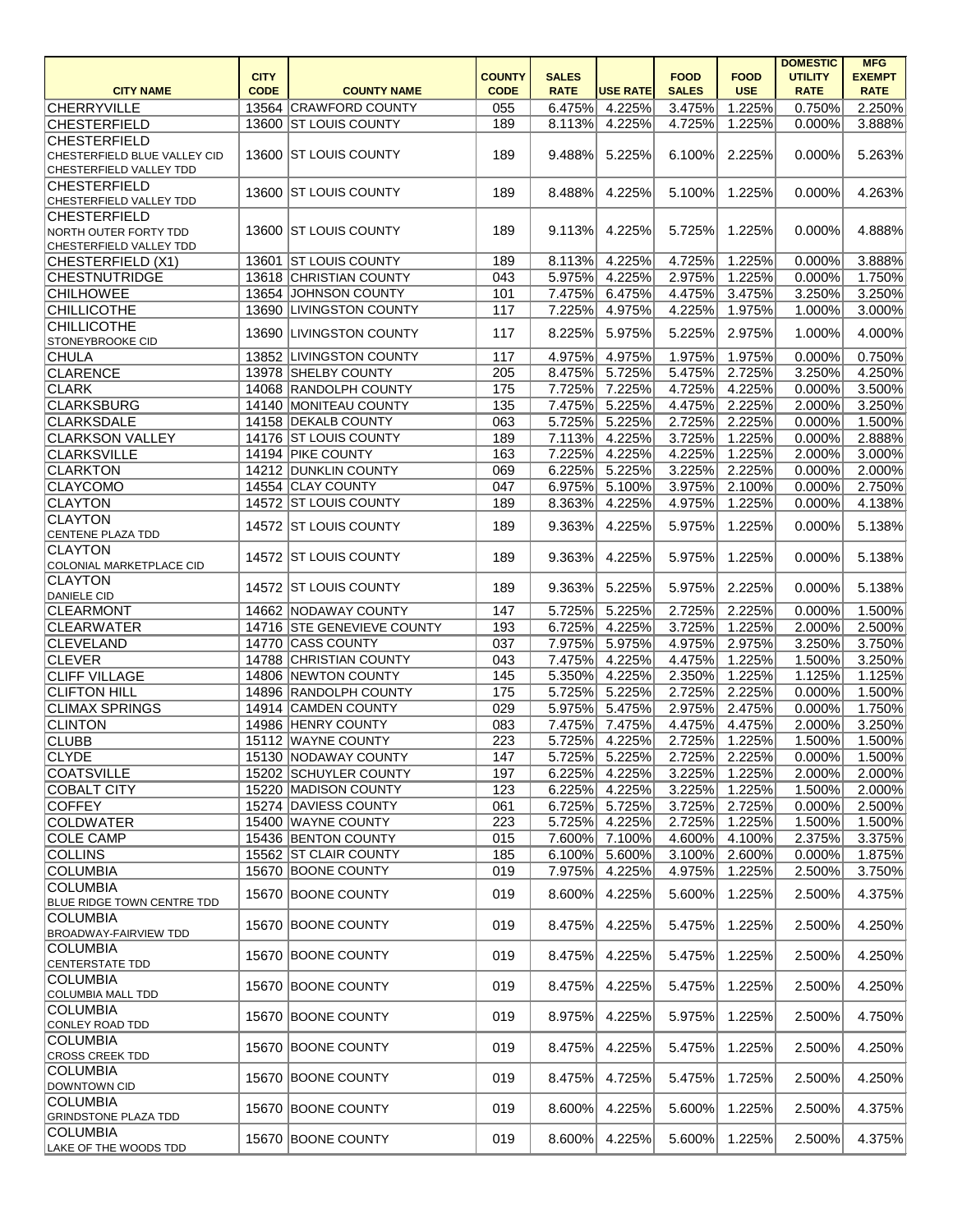|                               |             |                          |               |              |                 |              |             | <b>DOMESTIC</b> | <b>MFG</b>    |
|-------------------------------|-------------|--------------------------|---------------|--------------|-----------------|--------------|-------------|-----------------|---------------|
|                               | <b>CITY</b> |                          | <b>COUNTY</b> | <b>SALES</b> |                 | <b>FOOD</b>  | <b>FOOD</b> | <b>UTILITY</b>  | <b>EXEMPT</b> |
| <b>CITY NAME</b>              | <b>CODE</b> | <b>COUNTY NAME</b>       | <b>CODE</b>   | <b>RATE</b>  | <b>USE RATE</b> | <b>SALES</b> | <b>USE</b>  | <b>RATE</b>     | <b>RATE</b>   |
| <b>COLUMBIA</b>               |             | 15670 BOONE COUNTY       | 019           | 8.475%       | 4.225%          | 5.475%       | 1.225%      | 2.500%          | 4.250%        |
| NORTH 763 CID                 |             |                          |               |              |                 |              |             |                 |               |
| <b>COLUMBIA</b>               |             | 15670 BOONE COUNTY       | 019           | 8.475%       | 4.225%          | 5.475%       | 1.225%      | 2.500%          | 4.250%        |
| NORTHWOODS TDD                |             |                          |               |              |                 |              |             |                 |               |
| <b>COLUMBIA</b>               |             | 15670 BOONE COUNTY       | 019           | 8.600%       | 4.225%          | 5.600%       | 1.225%      | 2.500%          | 4.375%        |
| <b>ROCK BRIDGE CENTER TDD</b> |             |                          |               |              |                 |              |             |                 |               |
| <b>COLUMBIA</b>               |             | 15670 BOONE COUNTY       | 019           | 8.975%       | 4.225%          | 5.975%       | 1.225%      | 2.500%          | 4.750%        |
| SHOPPES AT STADIUM TDD        |             |                          |               |              |                 |              |             |                 |               |
| <b>COLUMBIA</b>               |             | 15670 BOONE COUNTY       | 019           | 8.475%       | 4.225%          | 5.475%       | 1.225%      | 2.500%          | 4.250%        |
| STADIUM CORRIDOR A TDD        |             |                          |               |              |                 |              |             |                 |               |
| <b>COMMERCE</b>               |             | 15760 SCOTT COUNTY       | 201           | 5.225%       | 5.225%          | 2.225%       | 2.225%      | 1.000%          | 1.000%        |
| <b>CONCEPTION</b>             |             | 15886 NODAWAY COUNTY     | 147           | 5.725%       | 5.225%          | 2.725%       | 2.225%      | 0.000%          | 1.500%        |
| <b>CONCEPTION JUNCTION</b>    |             | 15922 NODAWAY COUNTY     | 147           | 5.725%       | 5.225%          | 2.725%       | 2.225%      | 0.000%          | 1.500%        |
| <b>CONCORDIA</b>              |             | 16102 LAFAYETTE COUNTY   | 107           | 8.100%       | 5.850%          | 5.100%       | 2.850%      | 1.250%          | 3.875%        |
| <b>CONEY ISLAND</b>           |             | 16115 STONE COUNTY       | 209           | 6.475%       | 5.975%          | 3.475%       | 2.975%      | 1.000%          | 2.250%        |
| <b>CONRAN</b>                 |             | 16156 NEW MADRID COUNTY  | 143           | 5.475%       | 4.225%          | 2.475%       | 1.225%      | 1.000%          | 1.250%        |
| <b>CONWAY</b>                 |             | 16192 LACLEDE COUNTY     | 105           | 6.725%       | 4.225%          | 3.725%       | 1.225%      | 1.500%          | 2.500%        |
| <b>COOKSTATION</b>            |             | 16210 CRAWFORD COUNTY    | 055           | 5.975%       | 4.225%          | 2.975%       | 1.225%      | 0.750%          | 1.750%        |
| <b>COOKSTATION</b>            |             |                          |               |              |                 |              |             |                 |               |
| STEELVILLE AMBULANCE DISTRICT |             | 16210 CRAWFORD COUNTY    | 055           | 6.475%       | 4.225%          | 3.475%       | 1.225%      | 0.750%          | 2.250%        |
|                               |             |                          |               |              |                 |              |             |                 |               |
| <b>COOL VALLEY</b>            |             | 16228 ST LOUIS COUNTY    | 189           | 7.613%       | 4.225%          | 4.225%       | 1.225%      | 0.000%          | 3.388%        |
| <b>COOL VALLEY</b>            |             | 16228 ST LOUIS COUNTY    | 189           | 8.613%       | 4.225%          | 5.225%       | 1.225%      | 0.000%          | 4.388%        |
| UNIVERSITY PLACE TDD          |             |                          |               |              |                 |              |             |                 |               |
| <b>COOTER</b>                 |             | 16336 PEMISCOT COUNTY    | 155           | 5.475%       | 4.225%          | 2.475%       | 1.225%      | 1.250%          | 1.250%        |
| <b>CORDER</b>                 |             | 16408 LAFAYETTE COUNTY   | 107           | 7.350%       | 7.350%          | 4.350%       | 4.350%      | 0.000%          | 3.125%        |
| <b>CORNING</b>                |             | 16462 HOLT COUNTY        | 087           | 6.725%       | 6.725%          | 3.725%       | 3.725%      | 0.000%          | 2.500%        |
| <b>CORSO</b>                  |             | 16552 LINCOLN COUNTY     | 113           | 6.475%       | 4.225%          | 3.475%       | 1.225%      | 0.500%          | 2.250%        |
| <b>COSBY</b>                  |             | 16588 ANDREW COUNTY      | 003           | 6.425%       | 5.925%          | 3.425%       | 2.925%      | 0.000%          | 2.200%        |
| <b>COTTLEVILLE</b>            |             | 16678 ST CHARLES COUNTY  | 183           | 7.950%       | 5.950%          | 4.850%       | 2.850%      | 0.000%          | 3.725%        |
| <b>COTTLEVILLE</b>            |             |                          |               |              |                 |              |             |                 |               |
| MID RIVERS COMMONS CID        |             | 16678 ST CHARLES COUNTY  | 183           | 8.950%       | 6.950%          | 5.850%       | 3.850%      | 0.000%          | 4.725%        |
| <b>COTTLEVILLE</b>            |             |                          |               |              |                 |              |             |                 |               |
| MID RIVERS NORTH TDD          |             | 16678 IST CHARLES COUNTY | 183           | 8.450%       | 5.950%          | 5.350%       | 2.850%      | 0.000%          | 4.225%        |
| <b>COTTLEVILLE</b>            |             |                          |               |              |                 |              |             |                 |               |
| OLD TOWN COTTLEVILLE CID      |             | 16678 ST CHARLES COUNTY  | 183           |              | 8.950% 6.950%   | 5.850%       | 3.850%      | 0.000%          | 4.725%        |
| COTTONWOOD POINT              |             | 16732 PEMISCOT COUNTY    | 155           | 5.475%       | 4.225%          | 2.475%       | 1.225%      | 1.250%          | 1.250%        |
| <b>COUCH</b>                  |             | 16750 OREGON COUNTY      | 149           | 6.225%       | 4.225%          | 3.225%       | 1.225%      | 1.000%          | 2.000%        |
| COUNTRY CLUB HILLS            |             | 16822 ST LOUIS COUNTY    | 189           | 8.613%       | 4.225%          | 5.225%       | 1.225%      | 0.000%          | 4.388%        |
| COUNTRY CLUB HILLS (T1)       |             | 16823 ST LOUIS COUNTY    | 189           | 8.613%       | 4.225%          | 5.225%       | 1.225%      | 0.000%          | 4.388%        |
| COUNTRY CLUB HILLS (T1)       |             |                          |               |              |                 |              |             |                 |               |
| LUCAS & HUNT/CHANDLER TDD     |             | 16823 ST LOUIS COUNTY    | 189           | 9.613%       | 4.225%          | 6.225%       | 1.225%      | 0.000%          | 5.388%        |
| <b>COUNTRY CLUB VILLAGE</b>   |             | 16858 ANDREW COUNTY      | 003           | 6.925%       | 5.925%          | 3.925%       | 2.925%      | 0.000%          | 2.700%        |
| <b>COUNTRY LIFE ACRES</b>     |             | 16876 ST LOUIS COUNTY    | 189           | 7.113%       | 4.225%          | 3.725%       | 1.225%      | 0.000%          | 2.888%        |
|                               |             |                          |               |              |                 |              |             |                 |               |
| <b>COURTOIS</b>               |             | 16948 WASHINGTON COUNTY  | 221           | 7.225%       | 6.725%          | 4.225%       | 3.725%      | 2.000%          | 3.000%        |
| <b>COWGILL</b>                |             | 16984 CALDWELL COUNTY    | 025           | 6.725%       | 6.225%          | 3.725%       | 3.225%      | 0.000%          | 2.500%        |
| CRAIG                         |             | 17056 HOLT COUNTY        | 087           | 7.725%       | 6.725%          | 4.725%       | 3.725%      | 0.000%          | 3.500%        |
| <b>CRANE</b>                  |             | 17074 STONE COUNTY       | 209           | 7.475%       | 7.475%          | 4.475%       | 4.475%      | 2.000%          | 3.250%        |
| <b>CREIGHTON</b>              |             | 17164 CASS COUNTY        | 037           | 6.975%       | 5.975%          | 3.975%       | 2.975%      | 2.250%          | 2.750%        |
| <b>CRESTWOOD</b>              |             | 17218 ST LOUIS COUNTY    | 189           | 8.613%       | 4.225%          | 5.225%       | 1.225%      | 0.000%          | 4.388%        |
| <b>CRESTWOOD</b>              |             | 17218 ST LOUIS COUNTY    | 189           | 8.863%       | 4.225%          | 5.475%       | 1.225%      | 0.000%          | 4.638%        |
| <b>BIG BEND CROSSING TDD</b>  |             |                          |               |              |                 |              |             |                 |               |
| <b>CRESTWOOD</b>              |             | 17218 ST LOUIS COUNTY    | 189           | 9.613%       | 4.225%          | 6.225%       | 1.225%      | 0.000%          | 5.388%        |
| CRESTWOOD POINT TDD           |             |                          |               |              |                 |              |             |                 |               |
| <b>CRESTWOOD</b>              |             | 17218 ST LOUIS COUNTY    | 189           | 9.613%       | 5.225%          | 6.225%       | 2.225%      | 0.000%          | 5.388%        |
| CRESTWOOD SQUARE CID          |             |                          |               |              |                 |              |             |                 |               |
| CRESTWOOD (X1)                |             | 17219 ST LOUIS COUNTY    | 189           | 8.613%       | 4.225%          | 5.225%       | 1.225%      | 0.000%          | 4.388%        |
| <b>CREVE COEUR</b>            |             | 17272 ST LOUIS COUNTY    | 189           | 7.863%       | 4.225%          | 4.475%       | 1.225%      | 0.000%          | 3.638%        |
| <b>CREVE COEUR</b>            |             | 17272 ST LOUIS COUNTY    | 189           | 8.363%       | 4.225%          | 4.975%       | 1.225%      | 0.000%          | 4.138%        |
| <b>OLIVE BLVD TDD</b>         |             |                          |               |              |                 |              |             |                 |               |
| <b>CREVE COEUR</b>            |             | 17272 ST LOUIS COUNTY    | 189           | 8.863%       | 4.225%          | 5.475%       | 1.225%      | 0.000%          | 4.638%        |
| <b>OLIVE GRAESER TDD</b>      |             |                          |               |              |                 |              |             |                 |               |
| CREVE COEUR (X1)              |             | 17273 ST LOUIS COUNTY    | 189           | 7.863%       | 4.225%          | 4.475%       | 1.225%      | 0.000%          | 3.638%        |
| CREVE COEUR (X2)              |             | 17274 ST LOUIS COUNTY    | 189           | 7.863%       | 4.225%          | 4.475%       | 1.225%      | 0.000%          | 3.638%        |
| CREVE COEUR (X3)              |             | 17275 ST LOUIS COUNTY    | 189           | 7.863%       | 4.225%          | 4.475%       | 1.225%      | 0.000%          | 3.638%        |
| CREVE COEUR (X4)              |             | 17277 ST LOUIS COUNTY    | 189           | 7.863%       | 4.225%          | 4.475%       | 1.225%      | 0.000%          | 3.638%        |
| <b>CROCKER</b>                |             | 17344 PULASKI COUNTY     | 169           | 6.975%       | 4.225%          | 3.975%       | 1.225%      | 1.000%          | 2.750%        |
| <b>CROSS TIMBERS</b>          |             | 17524 HICKORY COUNTY     | 085           | 5.725%       | 4.225%          | 2.725%       | 1.225%      | 1.500%          | 1.500%        |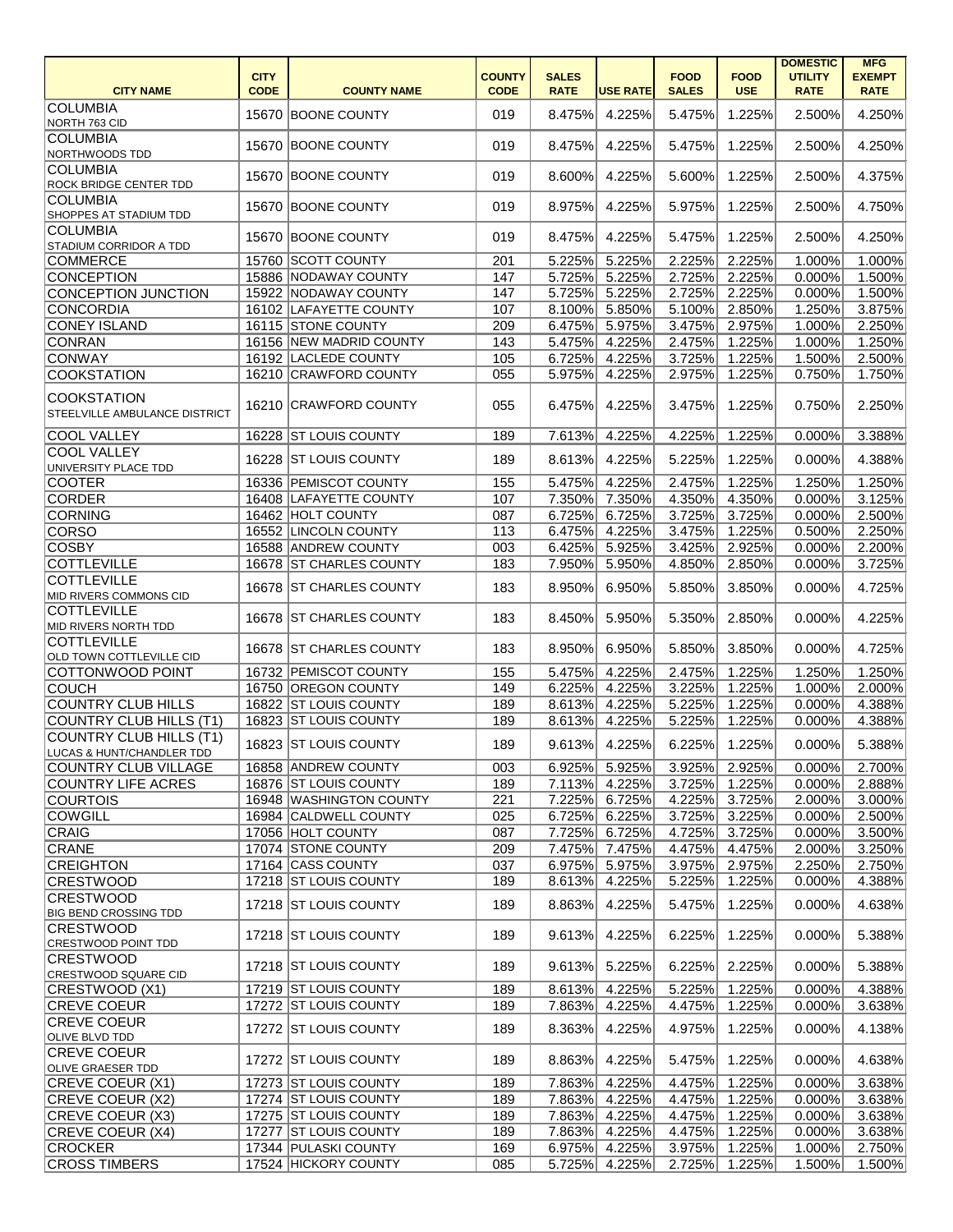|                                                     |             |                           |               |              |                 |              |               | <b>DOMESTIC</b> | <b>MFG</b>       |
|-----------------------------------------------------|-------------|---------------------------|---------------|--------------|-----------------|--------------|---------------|-----------------|------------------|
|                                                     | <b>CITY</b> |                           | <b>COUNTY</b> | <b>SALES</b> |                 | <b>FOOD</b>  | <b>FOOD</b>   | <b>UTILITY</b>  | <b>EXEMPT</b>    |
| <b>CITY NAME</b>                                    | <b>CODE</b> | <b>COUNTY NAME</b>        | <b>CODE</b>   | <b>RATE</b>  | <b>USE RATE</b> | <b>SALES</b> | <b>USE</b>    | <b>RATE</b>     | <b>RATE</b>      |
| <b>CROSSTOWN</b>                                    |             | 17560 PERRY COUNTY        | 157           | 6.100%       | 6.100%          | 3.100%       | 3.100%        | 1.375%          | 1.875%           |
| <b>CROWDER</b>                                      |             | 17578 SCOTT COUNTY        | 201           | 5.225%       | 5.225%          | 2.225%       | 2.225%        | 1.000%          | $1.000\%$        |
| <b>CRYSTAL CITY</b>                                 |             | 17632 JEFFERSON COUNTY    | 099           | 8.600%       | 4.225%          | 5.600%       | 1.225%        | 3.000%          | 4.375%           |
| <b>CRYSTAL CITY</b><br>TWIN CITY MALL CID           | 17632       | <b>JEFFERSON COUNTY</b>   | 099           | 9.600%       | 4.225%          | 6.600%       | 1.225%        | 3.000%          | 5.375%           |
| <b>CRYSTAL LAKE PARK</b>                            |             | 17650 ST LOUIS COUNTY     | 189           | 7.613%       | 4.225%          | 4.225%       | 1.225%        | 0.000%          | 3.388%           |
| <b>CRYSTAL LAKES</b>                                |             | 17660 RAY COUNTY          | 177           | 7.225%       | 5.725%          | 4.225%       | 2.725%        | 0.000%          | 3.000%           |
| <b>CUBA</b>                                         |             | 17668 CRAWFORD COUNTY     | 055           | 8.475%       | 4.225%          | 5.475%       | 1.225%        | 0.750%          | 4.250%           |
| <b>CURRYVILLE</b>                                   |             | 17902 PIKE COUNTY         | 163           | 7.225%       | 4.225%          | 4.225%       | 1.225%        | 1.000%          | 3.000%           |
| <b>CYRENE</b>                                       |             | 17974 PIKE COUNTY         | 163           | 6.225%       | 4.225%          | 3.225%       | 1.225%        | 1.000%          | 2.000%           |
| DADEVILLE                                           |             | 17992 DADE COUNTY         | 057           | 6.475%       | 5.975%          | 3.475%       | 2.975%        | 1.000%          | 2.250%           |
| DAISY                                               |             | 18010 CAPE GIRARDEAU CNTY | 031           | 5.225%       | 4.225%          | 2.225%       | 1.225%        | 1.000%          | 1.000%           |
| <b>DALTON</b>                                       |             | 18118 CHARITON COUNTY     | 041           | 6.100%       | 6.100%          | 3.100%       | 3.100%        | 0.000%          | 1.875%           |
| DANVILLE                                            |             | 18190 MONTGOMERY COUNTY   | 139           | 6.475%       | 4.225%          | 3.475%       | 1.225%        | 2.250%          | 2.250%           |
| <b>DARDENNE PRAIRIE</b>                             |             | 18253 ST CHARLES COUNTY   | 183           | 7.450%       | 5.950%          | 4.350%       | 2.850%        | 0.000%          | 3.225%           |
| <b>DARDENNE PRAIRIE</b>                             |             |                           |               |              |                 |              |               |                 |                  |
| <b>BRYAN ROAD CDD</b>                               |             | 18253 ST CHARLES COUNTY   | 183           | 7.950%       | 6.450%          | 4.850%       | 3.350%        | 0.000%          | 3.725%           |
| <b>DARDENNE PRAIRIE</b><br>DARDENNE TOWN SQUARE TDD |             | 18253 ST CHARLES COUNTY   | 183           | 7.950%       | 5.950%          | 4.850%       | 2.850%        | 0.000%          | 3.725%           |
| DARLINGTON                                          |             | 18316 GENTRY COUNTY       | 075           | 5.225%       | 5.225%          | 2.225%       | 2.225%        | 0.500%          | 1.000%           |
| <b>DAVISVILLE</b>                                   |             | 18460 CRAWFORD COUNTY     | 055           | 5.975%       | 4.225%          | 2.975%       | 1.225%        | 0.750%          | 1.750%           |
| <b>DAVISVILLE</b><br>STEELVILLE AMBULANCE DISTRICT  |             | 18460 CRAWFORD COUNTY     | 055           | 6.475%       | 4.225%          | 3.475%       | 1.225%        | 0.750%          | 2.250%           |
| <b>DAWN</b>                                         |             | 18496 LIVINGSTON COUNTY   | 117           | 4.975%       | 4.975%          | 1.975%       | 1.975%        | 0.000%          | 0.750%           |
| <b>DEARBORN</b>                                     |             | 18658 BUCHANAN COUNTY     | 021           | 7.075%       | 5.575%          | 4.075%       | 2.575%        | 0.000%          | 2.850%           |
| <b>DEARBORN</b>                                     |             | 18658 PLATTE COUNTY       | 165           | 7.100%       | 5.600%          | 4.100%       | 2.600%        | 0.000%          | 2.875%           |
| <b>DEDERICK</b>                                     |             | 18694 VERNON COUNTY       | 217           | 5.225%       | 4.225%          | 2.225%       | 1.225%        | 0.000%          | 1.000%           |
| <b>DEEPWATER</b>                                    |             | 18730 HENRY COUNTY        | 083           | 7.225%       | 5.225%          | 4.225%       | 2.225%        | 0.500%          | $3.000\%$        |
| <b>DEERFIELD</b>                                    |             | 18802 VERNON COUNTY       | 217           | 5.225%       | 4.225%          | 2.225%       | 1.225%        | 0.000%          | 1.000%           |
| <b>DEERING</b>                                      |             | 18838 PEMISCOT COUNTY     | 155           | 5.475%       | 4.225%          | 2.475%       | 1.225%        | 1.250%          | 1.250%           |
| <b>DEFIANCE</b>                                     |             | 18910 ST CHARLES COUNTY   | 183           | 5.950%       | 5.950%          | 2.850%       | 2.850%        | 0.000%          | 1.725%           |
|                                                     |             |                           | 021           |              | 5.575%          |              |               |                 |                  |
| <b>DE KALB</b><br><b>DELLWOOD</b>                   |             | 18946 BUCHANAN COUNTY     |               | 5.575%       |                 | 2.575%       | 2.575%        | 0.000%          | 1.350%<br>3.888% |
|                                                     |             | 19018 ST LOUIS COUNTY     | 189           | 8.113%       | 4.225%          | 4.725%       | 1.225%        | 0.000%          |                  |
| DELLWOOD (T1)                                       |             | 19019 ST LOUIS COUNTY     | 189           |              | 8.113% 4.225%   |              | 4.725% 1.225% | $0.000\%$       | 3.888%           |
| DELLWOOD (T1)<br>CHAMBERS W FLORISSANT CID          |             | 19019 ST LOUIS COUNTY     | 189           | 9.113%       | 5.225%          | 5.725%       | 2.225%        | 0.000%          | 4.888%           |
| <b>DELTA</b>                                        |             | 19072 CAPE GIRARDEAU CNTY | 031           | 6.725%       | 4.225%          | 3.725%       | 1.225%        | 2.000%          | 2.500%           |
| <b>DENNIS ACRES</b>                                 |             | 19090 NEWTON COUNTY       | 145           | 5.350%       | 4.225%          | 2.350%       | 1.225%        | 1.125%          | 1.125%           |
| <b>DENTON</b>                                       |             | 19144 PEMISCOT COUNTY     | 155           | 5.475%       | 4.225%          | 2.475%       | 1.225%        | 1.250%          | 1.250%           |
| <b>DENVER</b>                                       |             | 19162 WORTH COUNTY        | 227           | 6.100%       | 6.100%          | 3.100%       | 3.100%        | 1.000%          | 1.875%           |
| <b>DES ARC</b>                                      |             | 19198   IRON COUNTY       | 093           | 6.225%       | 4.225%          | 3.225%       | 1.225%        | 0.500%          | 2.000%           |
| DESLOGE                                             |             | 19216 ST FRANCOIS COUNTY  | 187           | 8.475%       | 4.225%          | 5.475%       | 1.225%        | 1.500%          | 4.250%           |
| <b>DE SOTO</b>                                      |             | 19252 JEFFERSON COUNTY    | 099           | 7.850%       | 4.225%          | 4.850%       | 1.225%        | 2.500%          | 3.625%           |
| <b>DES PERES</b>                                    |             | 19270 ST LOUIS COUNTY     | 189           | 8.613%       | 5.725%          | 5.225%       | 2.725%        | 0.000%          | 4.388%           |
| <b>DES PERES</b>                                    |             |                           |               |              |                 |              |               |                 |                  |
| MANCHESTER BALLAS CID                               |             | 19270 ST LOUIS COUNTY     | 189           | 9.613%       | 6.725%          | 6.225%       | 3.725%        | 0.000%          | 5.388%           |
| <b>DES PERES</b><br><b>DES PERES CORNERS TDD</b>    |             | 19270 ST LOUIS COUNTY     | 189           | 9.613%       | 5.725%          | 6.225%       | 2.725%        | 0.000%          | 5.388%           |
| <b>DES PERES</b><br>DIERBERGS DES PERES TDD         |             | 19270 ST LOUIS COUNTY     | 189           | 9.613%       | 5.725%          | 6.225%       | 2.725%        | 0.000%          | 5.388%           |
| DES PERES (X1)                                      |             | 19271 ST LOUIS COUNTY     | 189           | 8.613%       | 5.725%          | 5.225%       | 2.725%        | 0.000%          | 4.388%           |
| <b>DES PERES (X2)</b>                               |             | 19272 ST LOUIS COUNTY     | 189           | 8.613%       | 5.725%          | 5.225%       | 2.725%        | 0.000%          | 4.388%           |
| <b>DES PERES (X3)</b>                               |             | 19274 ST LOUIS COUNTY     | 189           | 8.613%       | 5.725%          | 5.225%       | 2.725%        | 0.000%          | 4.388%           |
| <b>DES PERES (X4)</b>                               |             | 19275 ST LOUIS COUNTY     | 189           | 8.613%       | 5.725%          | 5.225%       | 2.725%        | 0.000%          | 4.388%           |
| <b>DES PERES (X5)</b>                               |             | 19276 ST LOUIS COUNTY     | 189           | 8.613%       | 5.725%          | 5.225%       | 2.725%        | 0.000%          | 4.388%           |
| <b>DES PERES (X6)</b>                               |             | 19277 ST LOUIS COUNTY     | 189           | 8.613%       | 5.725%          | 5.225%       | 2.725%        | 0.000%          | 4.388%           |
| <b>DEVILS ELBOW</b>                                 |             | 19324 PULASKI COUNTY      | 169           | 5.475%       | 4.225%          | 2.475%       | 1.225%        | 0.000%          | 1.250%           |
| <b>DE WITT</b>                                      |             | 19342 CARROLL COUNTY      | 033           | 5.475%       | 5.475%          | 2.475%       | 2.475%        | 0.000%          | 1.250%           |
| <b>DEXTER</b>                                       |             | 19396 STODDARD COUNTY     | 207           | 7.100%       | 6.100%          | 4.100%       | 3.100%        | 0.875%          | 2.875%           |
| <b>DIAMOND</b>                                      |             | 19432 NEWTON COUNTY       | 145           | 7.850%       | 4.225%          | 4.850%       | 1.225%        | 2.125%          | 3.625%           |
| DIEHLSTADT                                          |             | 19486 SCOTT COUNTY        | 201           | 5.225%       | 5.225%          | 2.225%       | 2.225%        | 1.000%          | 1.000%           |
| <b>DIGGINS</b>                                      |             | 19504 WEBSTER COUNTY      | 225           | 7.558%       | 4.225%          | 4.558%       | 1.225%        | 2.833%          | 3.333%           |
| DILLARD                                             |             | 19522 CRAWFORD COUNTY     | 055           | 5.975%       | 4.225%          | 2.975%       | 1.225%        | 0.750%          | 1.750%           |
| <b>DITTMER</b>                                      |             | 19594 JEFFERSON COUNTY    | 099           | 6.850%       | 4.225%          | 3.850%       | 1.225%        | 1.500%          | 2.625%           |
| <b>DIXON</b>                                        |             | 19630 PULASKI COUNTY      | 169           | 6.475%       | 4.225%          | 3.475%       | 1.225%        | 1.000%          | 2.250%           |
| <b>DOE RUN</b>                                      |             | 19684 ST FRANCOIS COUNTY  | 187           | 5.975%       | 4.225%          | 2.975%       | 1.225%        | 0.500%          | 1.750%           |
|                                                     |             |                           |               |              |                 |              |               |                 |                  |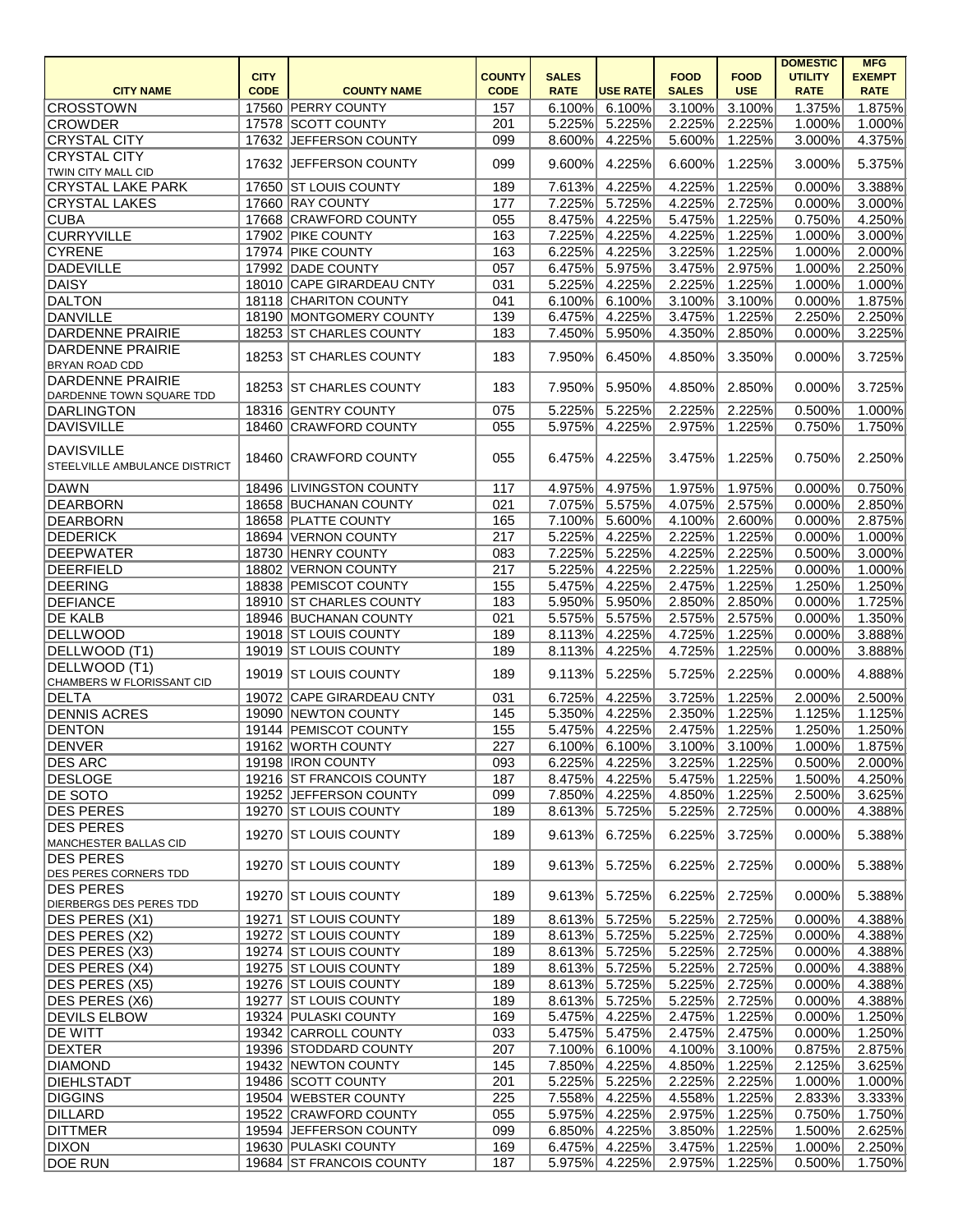|                             |             |                           |               |              |                 |                                |                      | <b>DOMESTIC</b> | <b>MFG</b>    |
|-----------------------------|-------------|---------------------------|---------------|--------------|-----------------|--------------------------------|----------------------|-----------------|---------------|
|                             | <b>CITY</b> |                           | <b>COUNTY</b> | <b>SALES</b> |                 | <b>FOOD</b>                    | <b>FOOD</b>          | <b>UTILITY</b>  | <b>EXEMPT</b> |
| <b>CITY NAME</b>            | <b>CODE</b> | <b>COUNTY NAME</b>        | <b>CODE</b>   | <b>RATE</b>  | <b>USE RATE</b> | <b>SALES</b>                   | <b>USE</b>           | <b>RATE</b>     | <b>RATE</b>   |
| <b>DONIPHAN</b>             |             | 19792 RIPLEY COUNTY       | 181           | 7.725%       | 4.225%          | 4.725%                         | 1.225%               | 2.500%          | 3.500%        |
| <b>DOOLITTLE</b>            |             | 19828 PHELPS COUNTY       | 161           | 6.850%       | 4.225%          | 3.850%                         | $\overline{1.225\%}$ | 1.500%          | 2.625%        |
| <b>DORA</b>                 |             | 19846 OZARK COUNTY        | 153           | 6.725%       | 4.225%          | 3.725%                         | 1.225%               | 1.000%          | 2.500%        |
| <b>DOSS</b>                 |             | 19882 DENT COUNTY         | 065           | 5.225%       | 4.225%          | 2.225%                         | 1.225%               | 1.000%          | 1.000%        |
| <b>DOVER</b>                |             | 19918 LAFAYETTE COUNTY    | 107           | 5.850%       | 5.850%          | 2.850%                         | 2.850%               | 0.000%          | 1.625%        |
| <b>DOWNING</b>              |             | 19990 SCHUYLER COUNTY     | 197           | 6.225%       | 4.225%          | 3.225%                         | $\overline{1.225\%}$ | 2.000%          | 2.000%        |
| <b>DREXEL</b>               |             | 20134 BATES COUNTY        | 013           | 7.225%       | 5.225%          | 4.225%                         | 2.225%               | 1.500%          | 3.000%        |
| <b>DREXEL</b>               |             | 20134 CASS COUNTY         | 037           | 7.975%       | 5.975%          | 4.975%                         | 2.975%               | 2.750%          | 3.750%        |
| <b>DRURY</b>                |             | 20170 DOUGLAS COUNTY      | 067           | 5.225%       | 4.225%          | 2.225%                         | 1.225%               | 0.000%          | 1.000%        |
| <b>DUDLEY</b>               |             | 20296 STODDARD COUNTY     | 207           | 6.225%       | 4.225%          | 3.225%                         | 1.225%               | 0.000%          | 2.000%        |
| <b>DUENWEG</b>              |             | 20314 JASPER COUNTY       | 097           | 6.950%       | 4.225%          | 3.950%                         | 1.225%               | 1.500%          | 2.725%        |
| <b>DUGGINSVILLE</b>         |             | 20332 OZARK COUNTY        | 153           | 6.725%       | 4.225%          | 3.725%                         | 1.225%               | 1.000%          | 2.500%        |
| <b>DUKE</b>                 |             | 20350 PHELPS COUNTY       | 161           | 5.350%       | 4.225%          | 2.350%                         | 1.225%               | 0.000%          | 1.125%        |
| <b>DUNCANS BRIDGE</b>       |             | 20404 MONROE COUNTY       | 137           | 5.725%       | 5.225%          | 2.725%                         | 2.225%               | 1.000%          | 1.500%        |
| <b>DUNLAP</b>               |             | 20458 GRUNDY COUNTY       | 079           | 5.725%       | 4.225%          | 2.725%                         | 1.225%               | 1.500%          | 1.500%        |
| <b>DUNNEGAN</b>             |             | 20494 POLK COUNTY         | 167           | 5.600%       | 4.225%          | 2.600%                         | 1.225%               | 1.375%          | 1.375%        |
| <b>DUQUESNE</b>             |             | 20512 JASPER COUNTY       | 097           | 7.575%       | 4.225%          | 4.575%                         | 1.225%               | 0.000%          | 3.350%        |
| <b>DURHAM</b>               |             | 20530 LEWIS COUNTY        | 111           | 7.350%       | 6.850%          | 4.350%                         | 3.850%               | 2.000%          | 3.125%        |
| <b>DUTCHTOWN</b>            |             | 20566 CAPE GIRARDEAU CNTY | 031           | 6.225%       | 4.225%          | 3.225%                         | 1.225%               | 2.000%          | 2.000%        |
| <b>DUTZOW</b>               |             | 20584 WARREN COUNTY       | 219           | 6.225%       | 5.725%          | 3.225%                         | 2.725%               | 0.000%          | 2.000%        |
| <b>EAGLE ROCK</b>           |             | 20656 BARRY COUNTY        | 009           | 5.725%       | 4.225%          | 2.725%                         | 1.225%               | 0.000%          | 1.500%        |
| <b>EAGLEVILLE</b>           |             | 20674 HARRISON COUNTY     | 081           | 7.350%       | 5.475%          | 4.350%                         | 2.475%               | 0.000%          | 3.125%        |
| <b>EAST KANSAS CITY</b>     | 20926       | <b>CLAY COUNTY</b>        | 047           | 5.225%       | 5.100%          | 2.225%                         | 2.100%               | 0.000%          | 1.000%        |
| <b>EAST LYNNE</b>           | 20980       | <b>CASS COUNTY</b>        | 037           | 7.475%       | 5.975%          | 4.475%                         | 2.975%               | 2.750%          | 3.250%        |
| <b>EASTON</b>               |             | 21034 BUCHANAN COUNTY     | 021           | 6.075%       | 5.575%          | 3.075%                         | 2.575%               | 0.000%          | 1.850%        |
| <b>EAST PRAIRIE</b>         |             | 21052 MISSISSIPPI COUNTY  | 133           | 8.475%       | 4.225%          | 5.475%                         | 1.225%               | 1.000%          | 4.250%        |
| <b>EDGAR SPRINGS</b>        |             | 21214 PHELPS COUNTY       | 161           | 6.350%       | 4.225%          | 3.350%                         | 1.225%               | 1.000%          | 2.125%        |
| <b>EDGERTON</b>             |             | 21250 PLATTE COUNTY       | 165           | 6.600%       | 5.600%          | 3.600%                         | 2.600%               | 0.000%          | 2.375%        |
| <b>EDGEWOOD</b>             |             | 21304 PIKE COUNTY         | 163           | 6.225%       | 4.225%          | 3.225%                         | 1.225%               | 1.000%          | 2.000%        |
| <b>EDINA</b>                |             | 21322 KNOX COUNTY         | 103           | 7.225%       | 4.225%          | 4.225%                         | 1.225%               | 3.000%          | 3.000%        |
| <b>EDMUNDSON</b>            |             | 21376 ST LOUIS COUNTY     | 189           | 8.863%       | 5.975%          | 5.475%                         | 2.975%               | 0.000%          | 4.638%        |
| <b>EDMUNDSON</b>            |             |                           |               |              |                 |                                |                      |                 |               |
| 10700 PEAR TREE LANE CID    |             | 21376 ST LOUIS COUNTY     | 189           | 10.863%      | 6.975%          | 7.475%                         | 3.975%               | 0.000%          | 6.638%        |
| 10700 PEAR TREE LANE TDD    |             |                           |               |              |                 |                                |                      |                 |               |
| <b>EDWARDS</b>              |             | 21394 BENTON COUNTY       | 015           |              |                 | $6.100\%$ 5.600% 3.100% 2.600% |                      | 1.375%          | 1.875%        |
| <b>ELDON</b>                |             | 21484 MILLER COUNTY       | 131           | 8.125%       | 5.225%          | 5.125%                         | 2.225%               | 2.000%          | 3.900%        |
| <b>EL DORADO SPRINGS</b>    |             | 21502 CEDAR COUNTY        | 039           | 7.725%       | 4.225%          | 4.725%                         | 1.225%               | 0.500%          | 3.500%        |
| <b>ELDRIDGE</b>             |             | 21538 LACLEDE COUNTY      | 105           | 5.225%       | 4.225%          | 2.225%                         | 1.225%               | 0.000%          | 1.000%        |
| <b>ELK CREEK</b>            |             | 21610 TEXAS COUNTY        | 215           | 5.725%       | 4.225%          | 2.725%                         | 1.225%               | 1.500%          | 1.500%        |
| <b>ELKHEAD</b>              |             | 21682 CHRISTIAN COUNTY    | 043           | 5.975%       | 4.225%          | 2.975%                         | 1.225%               | 0.000%          | 1.750%        |
| ELKLAND                     |             | 21772 WEBSTER COUNTY      | 225           | 6.058%       | 4.225%          | 3.058%                         | 1.225%               | 1.833%          | 1.833%        |
| <b>ELKTON</b>               |             | 21826 HICKORY COUNTY      | 085           | 5.725%       | 4.225%          | 2.725%                         | 1.225%               | 1.500%          | 1.500%        |
| <b>ELLINGTON</b>            |             | 21844 REYNOLDS COUNTY     | 179           | 8.225%       | 4.225%          | 5.225%                         | 1.225%               | 1.000%          | 4.000%        |
| <b>ELLIS PRAIRIE</b>        |             | 21880 TEXAS COUNTY        | 215           | 5.725%       | 4.225%          | 2.725%                         | 1.225%               | 1.500%          | 1.500%        |
| <b>ELLISVILLE</b>           |             | 21898 ST LOUIS COUNTY     | 189           | 8.363%       | 4.225%          | 4.975%                         | 1.225%               | 0.000%          | 4.138%        |
| ELLISVILLE (X1)             |             | 21899 ST LOUIS COUNTY     | 189           | 8.363%       | 4.225%          | 4.975%                         | 1.225%               | 0.000%          | 4.138%        |
| ELLISVILLE (X2)             |             | 21900 ST LOUIS COUNTY     | 189           | 8.363%       | 4.225%          | 4.975%                         | 1.225%               | 0.000%          | 4.138%        |
| ELLISVILLE (X3)             |             | 21901 ST LOUIS COUNTY     | 189           | 8.363%       | 4.225%          | 4.975%                         | 1.225%               | 0.000%          | 4.138%        |
| ELLISVILLE (X4)             |             | 21902 ST LOUIS COUNTY     | 189           | 8.363%       | 4.225%          | 4.975%                         | 1.225%               | 0.000%          | 4.138%        |
| ELLISVILLE (X5)             |             | 21903 ST LOUIS COUNTY     | 189           | 8.363%       | 4.225%          | 4.975%                         | 1.225%               | 0.000%          | 4.138%        |
| ELLISVILLE (X6)             |             | 21904 ST LOUIS COUNTY     | 189           | 8.363%       | 4.225%          | 4.975%                         | 1.225%               | 0.000%          | 4.138%        |
| ELLISVILLE (X7)             |             | 21905 ST LOUIS COUNTY     | 189           | 8.363%       | 4.225%          | 4.975%                         | 1.225%               | 0.000%          | 4.138%        |
| ELLISVILLE (X8)             |             | 21906 ST LOUIS COUNTY     | 189           | 8.363%       | 4.225%          | 4.975%                         | 1.225%               | 0.000%          | 4.138%        |
|                             |             | 21907 ST LOUIS COUNTY     |               |              |                 |                                |                      |                 |               |
| ELLISVILLE (X9)             |             |                           | 189           | 8.363%       | 4.225%          | 4.975%                         | 1.225%               | 0.000%          | 4.138%        |
| ELLISVILLE (X10)            |             | 21908 ST LOUIS COUNTY     | 189           | 8.363%       | 4.225%          | 4.975%                         | 1.225%               | 0.000%          | 4.138%        |
| ELLISVILLE (X11)            |             | 21909 ST LOUIS COUNTY     | 189           | 8.363%       | 4.225%          | 4.975%                         | 1.225%               | 0.000%          | 4.138%        |
| ELLISVILLE (T1)             |             | 21910 ST LOUIS COUNTY     | 189           | 8.363%       | 4.225%          | 4.975%                         | 1.225%               | 0.000%          | 4.138%        |
| <b>ELLSINORE</b>            |             | 21916 CARTER COUNTY       | 035           | 6.725%       | 4.225%          | 3.725%                         | 1.225%               | 2.000%          | 2.500%        |
| <b>ELLSINORE</b>            |             | 21916 CARTER COUNTY       | 035           | 7.725%       | 4.225%          | 4.725%                         | 1.225%               | 2.000%          | 3.500%        |
| ELLSINORE HERREN AVENUE CID |             |                           |               |              |                 |                                |                      |                 |               |
| <b>ELLSINORE</b>            |             | 21916 CARTER COUNTY       | 035           | 7.725%       | 5.225%          | 4.725%                         | 2.225%               | 2.000%          | 3.500%        |
| LEERJAK CID                 |             |                           |               |              |                 |                                |                      |                 |               |
| ELMER                       |             | 21988 MACON COUNTY        | 121           | 6.350%       | 5.475%          | 3.350%                         | 2.475%               | 0.000%          | 2.125%        |
| <b>ELMIRA</b>               |             | 22006 RAY COUNTY          | 177           | 5.725%       | 5.725%          | 2.725%                         | 2.725%               | 0.000%          | 1.500%        |
| <b>ELMO</b>                 |             | 22024 NODAWAY COUNTY      | 147           | 5.725%       | 5.225%          | 2.725%                         | 2.225%               | 0.000%          | 1.500%        |
| <b>ELMWOOD</b>              |             | 22078 SALINE COUNTY       | 195           | 5.850%       | 5.850%          | 2.850%                         | 2.850%               | 0.250%          | 1.625%        |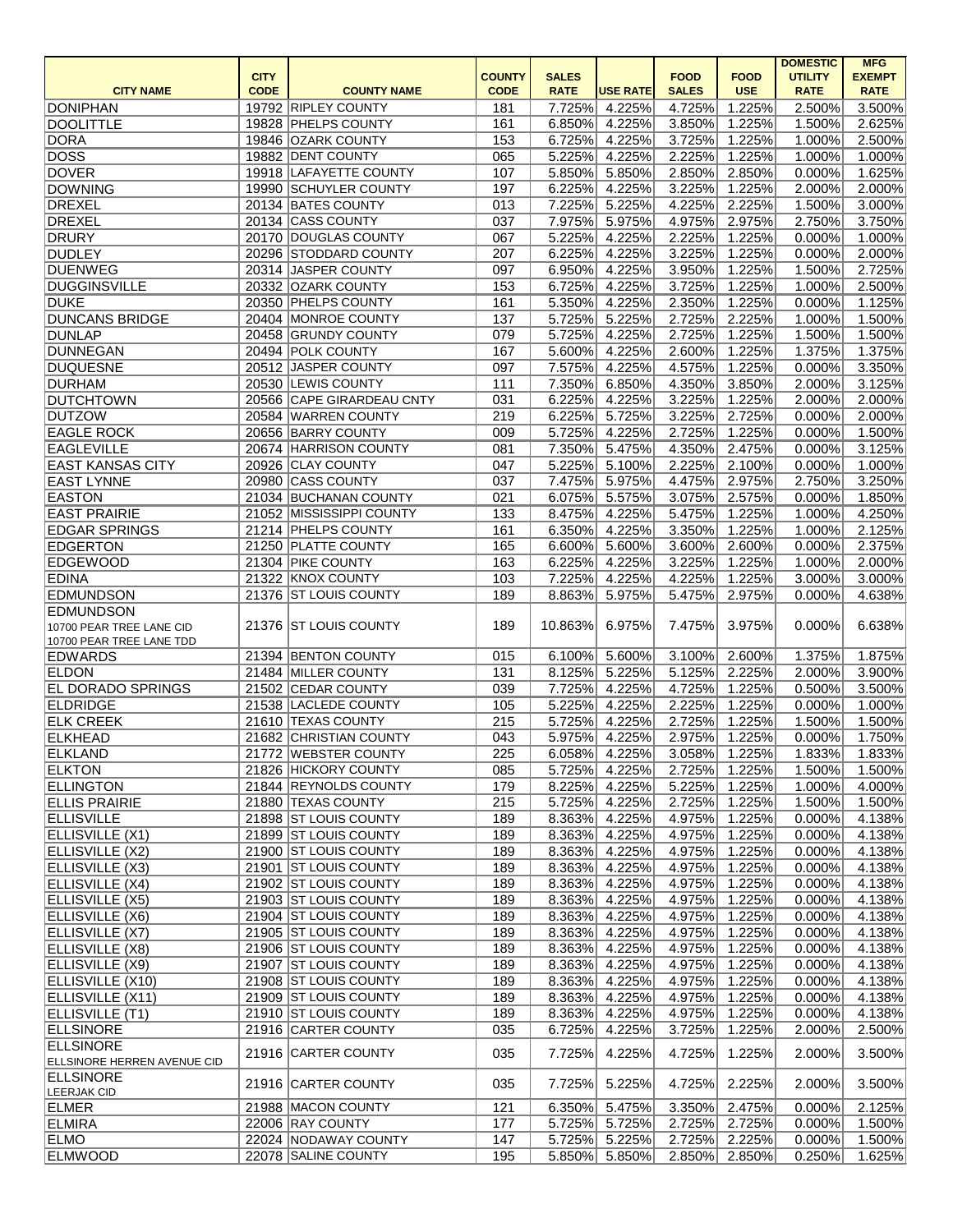|                                                                          |             |                                                |               |                  |                  |                  |                  | <b>DOMESTIC</b>  | <b>MFG</b>       |
|--------------------------------------------------------------------------|-------------|------------------------------------------------|---------------|------------------|------------------|------------------|------------------|------------------|------------------|
|                                                                          | <b>CITY</b> |                                                | <b>COUNTY</b> | <b>SALES</b>     |                  | <b>FOOD</b>      | <b>FOOD</b>      | <b>UTILITY</b>   | <b>EXEMPT</b>    |
| <b>CITY NAME</b>                                                         | <b>CODE</b> | <b>COUNTY NAME</b>                             | <b>CODE</b>   | <b>RATE</b>      | <b>USE RATE</b>  | <b>SALES</b>     | <b>USE</b>       | <b>RATE</b>      | <b>RATE</b>      |
| ELSBERRY                                                                 |             | 22114 LINCOLN COUNTY                           | 113           | 7.975%           | 5.725%           | 4.975%           | 2.725%           | 1.500%           | 3.750%           |
| <b>ELSTON</b>                                                            |             | 22168 COLE COUNTY                              | 051           | 5.725%           | 5.725%           | 2.725%           | 2.725%           | 0.000%           | 1.500%           |
| <b>EMDEN</b>                                                             |             | 22240 SHELBY COUNTY                            | 205           | 6.725%           | 5.725%           | 3.725%           | 2.725%           | 1.500%           | 2.500%           |
| <b>EMINENCE</b>                                                          |             | 22276 SHANNON COUNTY                           | 203           | 7.225%           | 4.225%           | 4.225%           | 1.225%           | 2.000%           | 3.000%           |
| <b>EMMA</b>                                                              |             | 22312 LAFAYETTE COUNTY                         | 107           | 6.850%           | 5.850%           | 3.850%           | 2.850%           | 1.000%           | 2.625%           |
| <b>EMMA</b>                                                              |             | 22312 SALINE COUNTY                            | 195           | 6.850%           | 5.850%           | 3.850%           | 2.850%           | 1.250%           | 2.625%           |
| <b>EOLIA</b>                                                             |             | 22474 PIKE COUNTY                              | 163           | 7.225%           | 4.225%           | 4.225%           | 1.225%           | 1.000%           | 3.000%           |
| <b>ESSEX</b>                                                             |             | 22600 STODDARD COUNTY                          | 207           | 6.225%           | 5.225%           | 3.225%           | 2.225%           | 0.000%           | 2.000%           |
| <b>ETHEL</b>                                                             |             | 22672 MACON COUNTY                             | 121           | 6.350%           | 5.475%           | 3.350%           | 2.475%           | 0.000%           | 2.125%           |
| <b>ETHLYN</b>                                                            |             | 22690 LINCOLN COUNTY                           | 113           | 6.475%           | 4.225%           | 3.475%           | 1.225%           | 0.500%           | 2.250%           |
| <b>ETTERVILLE</b>                                                        |             | 22744 MILLER COUNTY                            | 131           | 5.725%           | 5.225%           | 2.725%           | 2.225%           | 1.000%           | 1.500%           |
| <b>EUDORA</b>                                                            |             | 22762 POLK COUNTY                              | 167           | 5.600%           | 4.225%           | 2.600%           | 1.225%           | 1.375%           | 1.375%           |
| <b>EUNICE</b>                                                            |             | 22816 TEXAS COUNTY                             | 215           | 5.725%           | 4.225%           | 2.725%           | 1.225%           | 1.500%           | 1.500%           |
| <b>EUREKA</b>                                                            |             | 22834 ST LOUIS COUNTY                          | 189           | 8.113%           | 4.225%           | 4.725%           | 1.225%           | 0.000%           | 3.888%           |
| <b>EUREKA</b>                                                            |             | 22834 ST LOUIS COUNTY                          | 189           | 8.988%           | 4.225%           | 5.600%           | 1.225%           | 0.000%           | 4.763%           |
| EUREKA COMMERCIAL PARK TDD                                               |             |                                                |               |                  |                  |                  |                  |                  |                  |
| EUREKA<br>EUREKA OLD TOWN TDD                                            |             | 22834 ST LOUIS COUNTY                          | 189           | 8.863%           | 4.225%           | 5.475%           | 1.225%           | 0.000%           | 4.638%           |
| EUREKA<br><b>EUREKA POINTE CID</b>                                       |             | 22834 ST LOUIS COUNTY                          | 189           | 8.988%           | 4.225%           | 5.600%           | 1.225%           | 0.000%           | 4.763%           |
| EUREKA                                                                   |             | 22834 ST LOUIS COUNTY                          | 189           | 9.113%           | 4.225%           | 5.725%           | 1.225%           | 0.000%           | 4.888%           |
| SHOPPES AT HILLTOP TDD<br>EUREKA                                         |             |                                                |               |                  |                  |                  |                  |                  |                  |
| EUREKA SOUTH I44 CID                                                     |             | 22834 ST LOUIS COUNTY<br>22835 ST LOUIS COUNTY | 189<br>189    | 9.113%<br>8.113% | 5.225%<br>4.225% | 5.725%<br>4.725% | 2.225%<br>1.225% | 0.000%<br>0.000% | 4.888%<br>3.888% |
| EUREKA (X1)                                                              |             | 22836 ST LOUIS COUNTY                          | 189           | 8.113%           | 4.225%           | 4.725%           | 1.225%           | 0.000%           | 3.888%           |
| EUREKA (X2)                                                              |             |                                                |               |                  |                  |                  |                  |                  |                  |
| EUREKA (X3)                                                              |             | 22837 ST LOUIS COUNTY                          | 189           | 8.113%           | 4.225%           | 4.725%           | 1.225%           | 0.000%           | 3.888%           |
| EUREKA (X4)                                                              |             | 22840 ST LOUIS COUNTY                          | 189           | 8.113%           | 4.225%           | 4.725%           | 1.225%           | 0.000%           | 3.888%           |
| EUREKA (T3)                                                              |             | 22841 ST LOUIS COUNTY                          | 189           | 8.113%           | 4.225%           | 4.725%           | 1.225%           | 0.000%           | 3.888%           |
| <b>EVERTON</b>                                                           |             | 22996 DADE COUNTY                              | 057           | 8.475%           | 5.975%           | 5.475%           | 2.975%           | 3.000%           | 4.250%           |
| <b>EWING</b>                                                             |             | 23032 LEWIS COUNTY                             | 111           | 8.600%           | 6.850%           | 5.600%           | 3.850%           | 3.250%           | 4.375%           |
| <b>EXCELLO</b>                                                           |             | 23050 MACON COUNTY                             | 121           | 6.350%           | 5.475%           | 3.350%           | 2.475%           | 0.000%           | 2.125%           |
| <b>EXCELSIOR ESTATES</b>                                                 | 23077       | <b>RAY COUNTY</b>                              | 177           | 5.725%           | 5.725%           | 2.725%           | 2.725%           | 0.000%           | 1.500%           |
| <b>EXCELSIOR SPRINGS</b>                                                 |             | 23086 CLAY COUNTY                              | 047           | 7.725%           | 7.600%           | 4.725%           | 4.600%           | 1.500%           | 3.500%           |
| <b>EXCELSIOR SPRINGS</b><br>DOWNTOWN EXCELSIOR SPRINGS<br>COMMERCIAL CID |             | 23086 CLAY COUNTY                              | 047           | 8.475%           | 8.350%           | 5.475%           | 5.350%           | 1.500%           | 4.250%           |
| <b>EXCELSIOR SPRINGS</b>                                                 |             | 23086 CLAY COUNTY                              | 047           | 8.725%           | 8.600%           | 5.725%           | 5.600%           | 1.500%           | 4.500%           |
| <b>ELMS HOTEL CID</b><br><b>EXCELSIOR SPRINGS</b>                        |             | 23086 CLAY COUNTY                              | 047           | 8.725%           | 8.600%           | 5.725%           | 5.600%           | 1.500%           | 4.500%           |
| VINTAGE PLAZA CID                                                        |             |                                                |               |                  |                  |                  |                  |                  |                  |
| <b>EXCELSIOR SPRINGS</b>                                                 |             | 23086 RAY COUNTY                               | 177           | 8.725%           | 8.225%           | 5.725%           | 5.225%           | 1.500%           | 4.500%           |
| <b>EXETER</b>                                                            |             | 23122 BARRY COUNTY                             | 009           | 6.725%           | 4.225%           | 3.725%           | 1.225%           | 0.000%           | 2.500%           |
| FAGUS                                                                    |             | 23212 BUTLER COUNTY                            | 023           | 5.225%           | 4.225%           | 2.225%           | 1.225%           | 1.000%           | 1.000%           |
| FAIRDEALING                                                              |             | 23248 RIPLEY COUNTY                            | 181           | 5.725%           | 4.225%           | 2.725%           | 1.225%           | 1.500%           | 1.500%           |
| FAIRFAX                                                                  |             | 23266 ATCHISON COUNTY                          | 005           | 7.475%           | 7.475%           | 4.475%           | 4.475%           | 1.000%           | 3.250%           |
| <b>FAIR GROVE</b>                                                        |             | 23338 GREENE COUNTY                            | 077           | 7.725%           | 4.225%           | 4.725%           | 1.225%           | 0.875%           | 3.500%           |
| FAIRMONT                                                                 |             | 23392 CLARK COUNTY                             | 045           | 6.225%           | 4.225%           | 3.225%           | 1.225%           | 0.000%           | 2.000%           |
| <b>FAIR PLAY</b>                                                         |             | 23428 POLK COUNTY                              | 167           | 7.600%           | 4.225%           | 4.600%           | 1.225%           | 2.375%           | 3.375%           |
| FAIRPORT                                                                 |             | 23446 DEKALB COUNTY                            | 063           | 5.725%           | 5.225%           | 2.725%           | 2.225%           | 0.000%           | 1.500%           |
| FAIRVIEW                                                                 |             | 23518 NEWTON COUNTY                            | 145           | 6.350%           | 4.225%           | 3.350%           | 1.225%           | 2.125%           | 2.125%           |
| <b>FAIRVIEW ACRES</b>                                                    |             | 23572 ST FRANCOIS COUNTY                       | 187           | 5.975%           | 4.225%           | 2.975%           | 1.225%           | 0.500%           | 1.750%           |
| FALCON                                                                   |             | 23590 LACLEDE COUNTY                           | 105           | 5.225%           | 4.225%           | 2.225%           | 1.225%           | 0.000%           | 1.000%           |
| FARBER                                                                   |             | 23662 AUDRAIN COUNTY                           | 007           | 7.600%           | 4.225%           | 4.600%           | 1.225%           | 0.000%           | 3.375%           |
| FARLEY                                                                   |             | 23698 PLATTE COUNTY                            | 165           | 5.600%           | 5.600%           | 2.600%           | 2.600%           | 0.000%           | 1.375%           |
| FARMINGTON                                                               |             | 23752 ST FRANCOIS COUNTY                       | 187           | 7.975%           | 4.225%           | 4.975%           | 1.225%           | 1.500%           | 3.750%           |
| FARMINGTON<br>MAPLE VALLEY PLAZA CID                                     |             | 23752 ST FRANCOIS COUNTY                       | 187           | 8.975%           | 5.225%           | 5.975%           | 2.225%           | 1.500%           | 4.750%           |
| FARRAR                                                                   |             | 23788 PERRY COUNTY                             | 157           | 6.100%           | 6.100%           | 3.100%           | 3.100%           | 1.375%           | 1.875%           |
| FAUCETT                                                                  |             | 23824 BUCHANAN COUNTY                          | 021           | 5.575%           | 5.575%           | 2.575%           | 2.575%           | 0.000%           | 1.350%           |
| FAYETTE                                                                  |             | 23842 HOWARD COUNTY                            | 089           | 7.975%           | 7.975%           | 4.975%           | 4.975%           | 3.125%           | 3.750%           |
| <b>FENTON</b>                                                            |             | 23950 ST LOUIS COUNTY                          | 189           | 7.613%           | 4.225%           | 4.225%           | 1.225%           | 0.000%           | 3.388%           |
| FENTON(X1)                                                               |             | 23951 ST LOUIS COUNTY                          | 189           | 7.613%           | 4.225%           | 4.225%           | 1.225%           | 0.000%           | 3.388%           |
|                                                                          |             | 23952 ST LOUIS COUNTY                          | 189           | 7.613%           | 4.225%           | 4.225%           | 1.225%           | 0.000%           | 3.388%           |
| <b>FENTON (X2)</b>                                                       |             | 23953 ST LOUIS COUNTY                          |               |                  |                  |                  | 1.225%           |                  |                  |
| FENTON (X3)                                                              |             |                                                | 189           | 7.613%           | 4.225%           | 4.225%           |                  | 0.000%           | 3.388%           |
| <b>FENTON (T2)</b>                                                       |             | 23954 ST LOUIS COUNTY                          | 189           | 7.613%           | 4.225%           | 4.225%           | 1.225%           | 0.000%           | 3.388%           |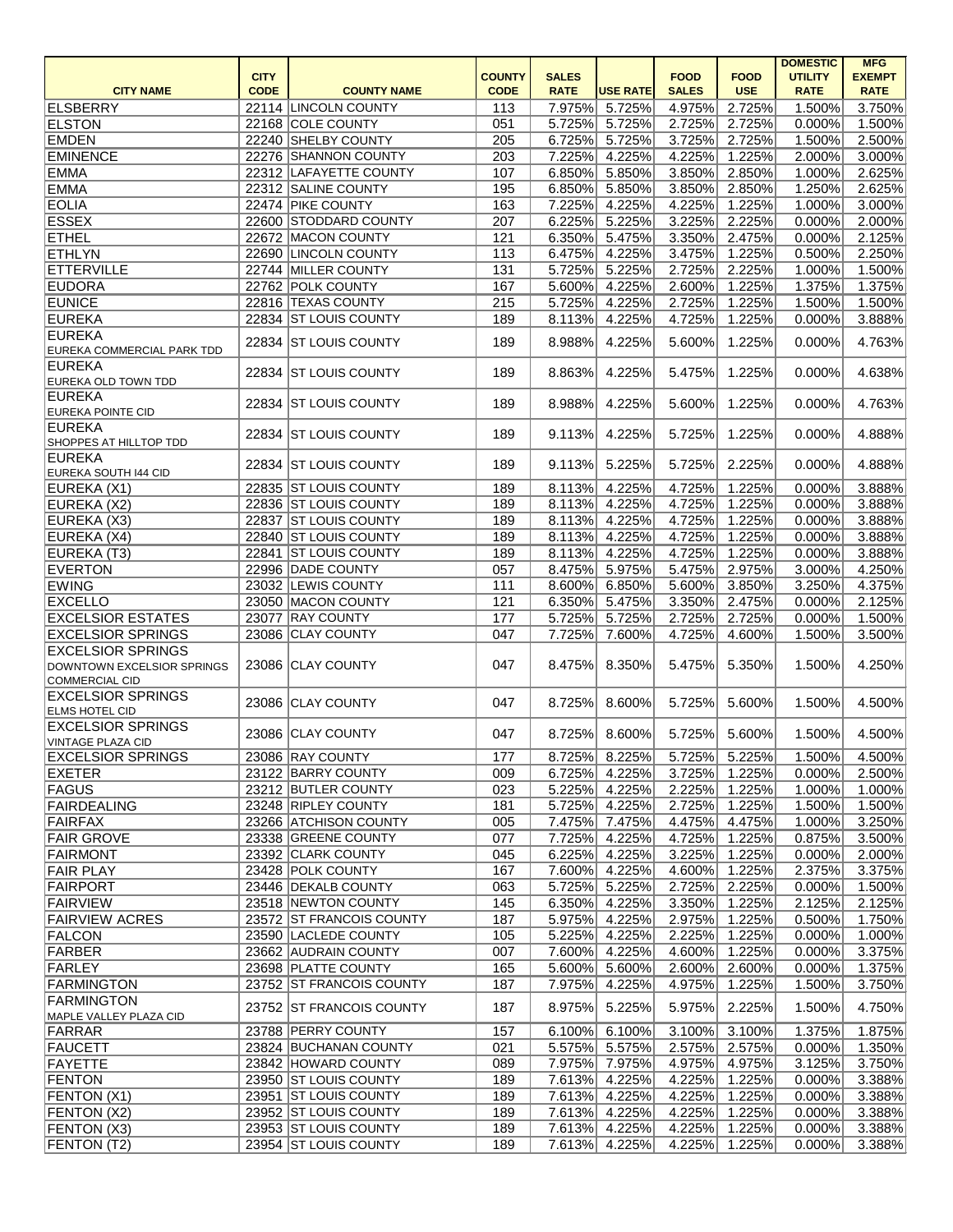|                                             |             |                                                |               |                  |                  |                  |                  | <b>DOMESTIC</b>  | <b>MFG</b>       |
|---------------------------------------------|-------------|------------------------------------------------|---------------|------------------|------------------|------------------|------------------|------------------|------------------|
|                                             | <b>CITY</b> |                                                | <b>COUNTY</b> | <b>SALES</b>     |                  | <b>FOOD</b>      | <b>FOOD</b>      | <b>UTILITY</b>   | <b>EXEMPT</b>    |
| <b>CITY NAME</b>                            | <b>CODE</b> | <b>COUNTY NAME</b>                             | <b>CODE</b>   | <b>RATE</b>      | <b>USE RATE</b>  | <b>SALES</b>     | <b>USE</b>       | <b>RATE</b>      | <b>RATE</b>      |
| <b>FENTON (T2)</b>                          |             | 23954 ST LOUIS COUNTY                          | 189           | 8.613%           | 4.225%           | 5.225%           | 1.225%           | 0.000%           | 4.388%           |
| <b>GRAVOIS BLUFFS TDD</b>                   |             |                                                |               |                  |                  | 4.225%           |                  |                  |                  |
| FENTON (T1X2)                               |             | 23955 ST LOUIS COUNTY                          | 189           | 7.613%           | 4.225%           |                  | 1.225%           | 0.000%           | 3.388%           |
| FENTON (T1X2)<br><b>FENTON CROSSING TDD</b> |             | 23955 ST LOUIS COUNTY                          | 189           | 8.613%           | 4.225%           | 5.225%           | 1.225%           | 0.000%           | 4.388%           |
| FENTON (T3X1)                               |             | 23956 ST LOUIS COUNTY                          | 189           | 7.613%           | 4.225%           | 4.225%           | 1.225%           | 0.000%           | 3.388%           |
| FENTON (T3X1)                               |             |                                                |               |                  |                  |                  |                  |                  |                  |
| <b>GRAVOIS BLUFFS TDD</b>                   |             | 23956 ST LOUIS COUNTY                          | 189           | 8.613%           | 4.225%           | 5.225%           | 1.225%           | 0.000%           | 4.388%           |
| <b>FERGUSON</b>                             |             | 23986 ST LOUIS COUNTY                          | 189           | 8.613%           | 4.225%           | 5.225%           | 1.225%           | 0.000%           | 4.388%           |
| <b>FERGUSON</b>                             |             |                                                |               |                  |                  |                  |                  |                  |                  |
| NORTH COUNTY FESTIVAL SQUARE                |             | 23986 ST LOUIS COUNTY                          | 189           | 9.613%           | 5.225%           | 6.225%           | 2.225%           | 0.000%           | 5.388%           |
| CID                                         |             |                                                |               |                  |                  |                  |                  |                  |                  |
| <b>FERGUSON</b>                             |             | 23986 ST LOUIS COUNTY                          | 189           | 9.613%           | 4.225%           | 6.225%           | 1.225%           | 0.000%           | 5.388%           |
| PERSHALL ROAD TDD<br><b>FERGUSON (T1)</b>   |             | 23987 ST LOUIS COUNTY                          | 189           |                  |                  |                  |                  | 0.000%           | 4.388%           |
| <b>FERGUSON (T2)</b>                        |             | 23988 ST LOUIS COUNTY                          | 189           | 8.613%<br>8.613% | 4.225%<br>4.225% | 5.225%<br>5.225% | 1.225%<br>1.225% | 0.000%           | 4.388%           |
| <b>FERGUSON (T3)</b>                        |             | 23989 ST LOUIS COUNTY                          | 189           | 8.613%           | 4.225%           | 5.225%           | 1.225%           | 0.000%           | 4.388%           |
| FERRELVIEW                                  |             | 24058 PLATTE COUNTY                            | 165           | 6.600%           | 5.600%           | 3.600%           | 2.600%           | 0.000%           | 2.375%           |
| <b>FESTUS</b>                               |             | 24094 JEFFERSON COUNTY                         | 099           | 8.350%           | 4.225%           | 5.350%           | 1.225%           | 2.500%           | 4.125%           |
| <b>FESTUS</b>                               |             |                                                |               |                  |                  |                  |                  |                  |                  |
| <b>TRUMAN VILLAGE CID</b>                   |             |                                                |               |                  |                  |                  |                  |                  |                  |
| JOACHIM-PLATTIN AMBULANCE                   |             | 24094 JEFFERSON COUNTY                         | 099           | 9.350%           | 5.225%           | 6.350%           | 2.225%           | 2.500%           | 5.125%           |
| <b>DISTRICT</b>                             |             |                                                |               |                  |                  |                  |                  |                  |                  |
| <b>FIDELITY</b>                             |             | 24112 JASPER COUNTY                            | 097           | 5.200%           | 4.225%           | 2.200%           | 1.225%           | 0.000%           | 0.975%           |
| <b>FILLMORE</b>                             |             | 24184 ANDREW COUNTY                            | 003           | 6.425%           | 5.925%           | 3.425%           | 2.925%           | 0.000%           | 2.200%           |
| <b>FISK</b>                                 |             | 24328 BUTLER COUNTY                            | 023           | 6.725%           | 4.225%           | 3.725%           | 1.225%           | 2.000%           | 2.500%           |
| <b>FLEMING</b>                              |             | 24562 RAY COUNTY                               | 177           | 6.725%           | 5.725%           | 3.725%           | 2.725%           | 0.000%           | 2.500%           |
| <b>FLEMINGTON</b>                           |             | 24580 POLK COUNTY                              | 167           | 5.600%           | 4.225%           | 2.600%           | 1.225%           | 1.375%           | 1.375%           |
| <b>FLETCHER</b>                             |             | 24634 JEFFERSON COUNTY                         | 099           | 6.350%           | 4.225%           | 3.350%           | 1.225%           | 1.500%           | 2.125%           |
| <b>FLINT HILL</b>                           |             | 24670 ST CHARLES COUNTY                        | 183           | 6.950%           | 5.950%           | 3.850%           | 2.850%           | 1.000%           | 2.725%           |
| <b>FLORDELL HILLS</b>                       |             | 24706 ST LOUIS COUNTY                          | 189           | 7.613%           | 4.725%           | 4.225%           | 1.725%           | 0.000%           | 3.388%           |
| FLORENCE                                    |             | 24742 MORGAN COUNTY                            | 141           | 5.725%           | 5.225%           | 2.725%           | 2.225%           | 0.500%           | 1.500%           |
| FLORIDA                                     |             | 24760 MONROE COUNTY                            | 137           | 6.225%           | 5.225%           | 3.225%           | 2.225%           | 1.000%           | 2.000%           |
| FLORISSANT                                  |             | 24778 ST LOUIS COUNTY<br>24779 ST LOUIS COUNTY | 189<br>189    | 8.113%<br>8.113% | 4.225%<br>4.225% | 4.725%<br>4.725% | 1.225%<br>1.225% | 0.000%<br>0.000% | 3.888%<br>3.888% |
| FLORISSANT (X1)<br>FLORISSANT (X2)          |             | 24780 ST LOUIS COUNTY                          | 189           |                  | 8.113% 4.225%    | 4.725%           | 1.225%           | 0.000%           | 3.888%           |
| <b>FLORISSANT (X3)</b>                      |             | 24781 ST LOUIS COUNTY                          | 189           | 8.113%           | 4.225%           | 4.725%           | 1.225%           | 0.000%           | 3.888%           |
| <b>FLORISSANT (X4)</b>                      |             | 24782 ST LOUIS COUNTY                          | 189           | 8.113%           | 4.225%           | 4.725%           | 1.225%           | 0.000%           | 3.888%           |
| <b>FLORISSANT (X5)</b>                      |             | 24783 ST LOUIS COUNTY                          | 189           | 8.113%           | 4.225%           | 4.725%           | 1.225%           | 0.000%           | 3.888%           |
| <b>FLORISSANT (X6)</b>                      |             | 24784 ST LOUIS COUNTY                          | 189           | 8.113%           | 4.225%           | 4.725%           | 1.225%           | 0.000%           | 3.888%           |
| FLORISSANT (X7)                             |             | 24785 ST LOUIS COUNTY                          | 189           | 8.113%           | 4.225%           | 4.725%           | 1.225%           | 0.000%           | 3.888%           |
| <b>FLORISSANT (X8)</b>                      |             | 24786 ST LOUIS COUNTY                          | 189           | 8.113%           | 4.225%           | 4.725%           | 1.225%           | 0.000%           | 3.888%           |
| <b>FLORISSANT (X9)</b>                      |             | 24788 ST LOUIS COUNTY                          | 189           | 8.113%           | 4.225%           | 4.725%           | 1.225%           | 0.000%           | 3.888%           |
| FLORISSANT (X10)                            |             | 24789 ST LOUIS COUNTY                          | 189           | 8.113%           | 4.225%           | 4.725%           | 1.225%           | 0.000%           | 3.888%           |
| <b>FLORISSANT (X11)</b>                     |             | 24791 ST LOUIS COUNTY                          | 189           | 8.113%           | 4.225%           | 4.725%           | 1.225%           | 0.000%           | 3.888%           |
| FLORISSANT (T1)                             |             | 24787 ST LOUIS COUNTY                          | 189           | 8.113%           | 4.225%           | 4.725%           | 1.225%           | 0.000%           | 3.888%           |
| <b>FLORISSANT (T1)</b>                      |             | 24787 ST LOUIS COUNTY                          | 189           | 9.113%           | 4.225%           | 5.725%           | 1.225%           | 0.000%           | 4.888%           |
| SHOPPES AT CROSS KEYS TDD                   |             |                                                |               |                  |                  |                  |                  |                  |                  |
| <b>FLORISSANT (T2)</b>                      |             | 24790 ST LOUIS COUNTY                          | 189           | 8.113%           | 4.225%           | 4.725%           | 1.225%           | 0.000%           | 3.888%           |
| <b>FLORISSANT (T2)</b>                      |             | 24790 ST LOUIS COUNTY                          | 189           | 8.613%           | 4.225%           | 5.225%           | 1.225%           | 0.000%           | 4.388%           |
| KOCH PLAZA TDD                              |             |                                                |               |                  |                  |                  |                  |                  |                  |
| FOLEY                                       |             | 24886 LINCOLN COUNTY<br>24904 OSAGE COUNTY     | 113           | 7.475%           | 4.225%           | 4.475%           | 1.225%           | 0.500%           | 3.250%           |
| FOLK<br><b>FORD CITY</b>                    |             | 24994 GENTRY COUNTY                            | 151<br>075    | 5.975%<br>5.225% | 5.975%<br>5.225% | 2.975%<br>2.225% | 2.975%<br>2.225% | 1.250%<br>0.500% | 1.750%<br>1.000% |
| FORDLAND                                    |             | 25012 WEBSTER COUNTY                           | 225           | 7.058%           | 4.225%           | 4.058%           | 1.225%           | 1.833%           | 2.833%           |
| <b>FOREST CITY</b>                          |             | 25066 HOLT COUNTY                              | 087           | 7.725%           | 6.725%           | 4.725%           | 3.725%           | 0.000%           | 3.500%           |
| <b>FOREST GREEN</b>                         |             | 25084 CHARITON COUNTY                          | 041           | $6.100\%$        | 6.100%           | 3.100%           | 3.100%           | 0.000%           | 1.875%           |
| FORISTELL                                   |             | 25120 ST CHARLES COUNTY                        | 183           | 7.950%           | 7.950%           | 4.850%           | 4.850%           | 1.500%           | 3.725%           |
| FORISTELL                                   |             | 25120 WARREN COUNTY                            | 219           | 8.225%           | 7.725%           | 5.225%           | 4.725%           | 1.500%           | 4.000%           |
| FORNFELT                                    |             | 25156 SCOTT COUNTY                             | 201           | 5.225%           | 5.225%           | 2.225%           | 2.225%           | 1.000%           | 1.000%           |
| <b>FORSYTH</b>                              |             | 25192 TANEY COUNTY                             | 213           | 8.350%           | 4.225%           | 5.350%           | 1.225%           | 1.000%           | 4.125%           |
| FORTESCUE                                   |             | 25228 HOLT COUNTY                              | 087           | 6.725%           | 6.725%           | 3.725%           | 3.725%           | 0.000%           | 2.500%           |
| <b>FORT LEONARD WOOD</b>                    |             | 25264 PULASKI COUNTY                           | 169           | 4.975%           | 4.225%           | 1.975%           | 1.225%           | 0.000%           | 0.750%           |
| FORTUNA                                     |             | 25300 MONITEAU COUNTY                          | 135           | 6.475%           | 5.225%           | 3.475%           | 2.225%           | 1.000%           | 2.250%           |
| <b>FORT ZUMWALT</b>                         |             | 25354 ST CHARLES COUNTY                        | 183           | 5.950%           | 5.950%           | 2.850%           | 2.850%           | 0.000%           | 1.725%           |
| <b>FOSTER</b>                               |             | 25372 BATES COUNTY                             | 013           | 5.225%           | 5.225%           | 2.225%           | 2.225%           | 0.000%           | 1.000%           |
| <b>FOUNTAIN N LAKES VLG</b>                 |             | 25411 LINCOLN COUNTY                           | 113           |                  | 6.475% 4.225%    | 3.475%           | 1.225%           | 0.500%           | 2.250%           |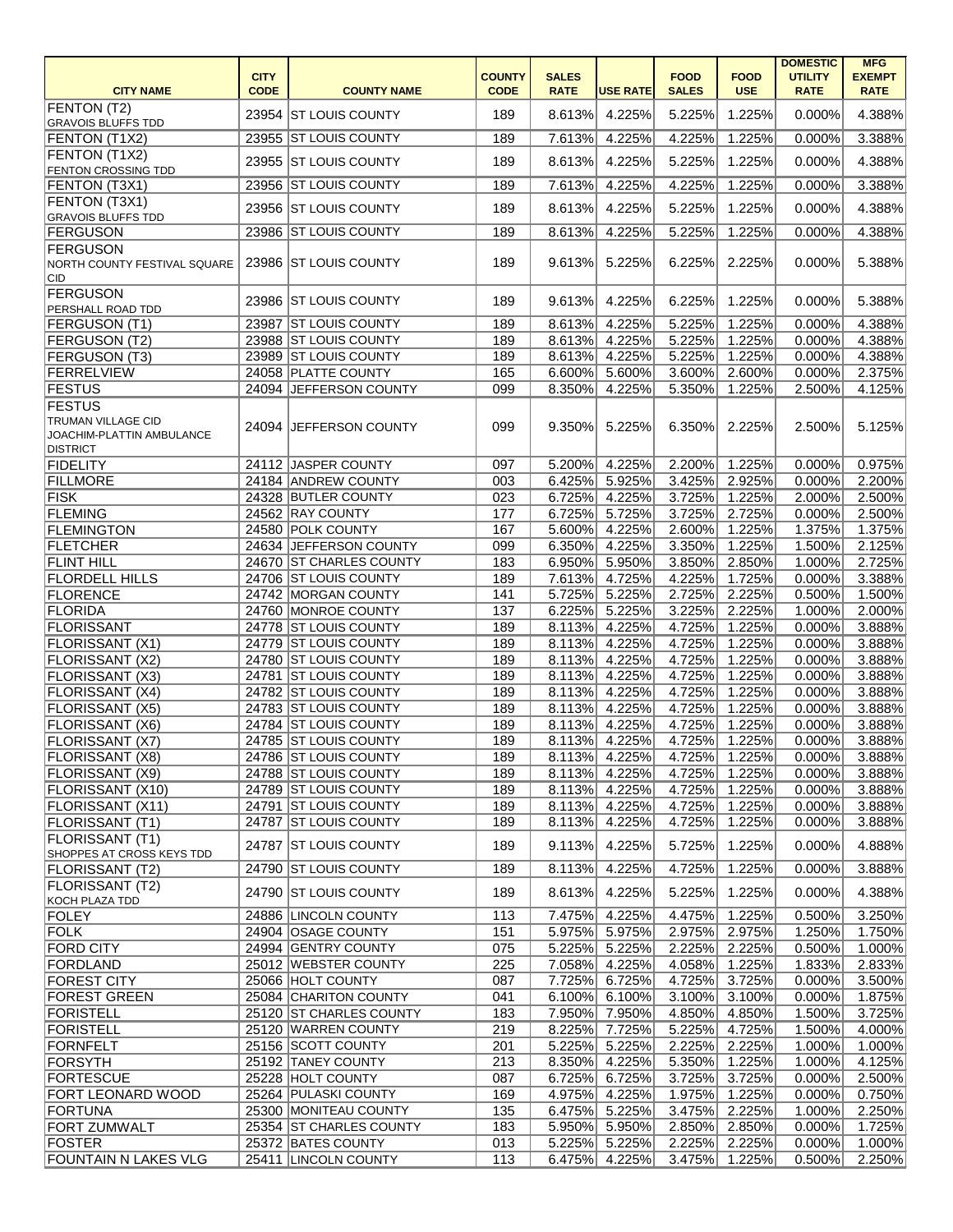|                               |             |                            |               |              |                 |              |               | <b>DOMESTIC</b> | <b>MFG</b>    |
|-------------------------------|-------------|----------------------------|---------------|--------------|-----------------|--------------|---------------|-----------------|---------------|
|                               | <b>CITY</b> |                            | <b>COUNTY</b> | <b>SALES</b> |                 | <b>FOOD</b>  | <b>FOOD</b>   | <b>UTILITY</b>  | <b>EXEMPT</b> |
| <b>CITY NAME</b>              | <b>CODE</b> | <b>COUNTY NAME</b>         | <b>CODE</b>   | <b>RATE</b>  | <b>USE RATE</b> | <b>SALES</b> | <b>USE</b>    | <b>RATE</b>     | <b>RATE</b>   |
| FRANKCLAY                     |             | 25516 ST FRANCOIS COUNTY   | 187           | 5.975%       | 4.225%          | 2.975%       | 1.225%        | 0.500%          | 1.750%        |
| FRANKFORD                     |             | 25552 PIKE COUNTY          | 163           | 7.225%       | 4.225%          | 4.225%       | 1.225%        | 1.000%          | 3.000%        |
| FRANKLIN                      |             | 25624 HOWARD COUNTY        | 089           | 8.850%       | 6.850%          | 5.850%       | 3.850%        | 2.125%          | 4.625%        |
| <b>FREDERICKTOWN</b>          |             | 25768 MADISON COUNTY       | 123           | 8.225%       | 4.225%          | 5.225%       | 1.225%        | 2.500%          | 4.000%        |
| FREEBURG                      |             | 25822 OSAGE COUNTY         | 151           | 7.475%       | 5.975%          | 4.475%       | 2.975%        | 2.250%          | 3.250%        |
| FREEMAN                       | 25894       | <b>CASS COUNTY</b>         | 037           | 6.975%       | 5.975%          | 3.975%       | 2.975%        | 2.250%          | 2.750%        |
| <b>FREISTATT</b>              |             | 25912 LAWRENCE COUNTY      | 109           | 5.725%       | 5.725%          | 2.725%       | 2.725%        | 0.000%          | 1.500%        |
| FREMONT                       |             | 25948 CARTER COUNTY        | 035           | 5.225%       | 4.225%          | 2.225%       | 1.225%        | 1.000%          | 1.000%        |
| <b>FREMONT HILLS</b>          | 25957       | <b>CHRISTIAN COUNTY</b>    | 043           | 6.975%       | 5.225%          | 3.975%       | 2.225%        | 0.000%          | 2.750%        |
| <b>FRENCH VILLAGE</b>         |             | 25984 ST FRANCOIS COUNTY   | 187           | 5.975%       | 4.225%          | 2.975%       | 1.225%        | 0.500%          | 1.750%        |
| <b>FRIEDHEIM</b>              |             | 26002 CAPE GIRARDEAU CNTY  | 031           | 5.225%       | 4.225%          | 2.225%       | 1.225%        | 1.000%          | 1.000%        |
| <b>FRISTOE</b>                |             | 26056 BENTON COUNTY        | 015           | 6.100%       | 5.600%          | 3.100%       | 2.600%        | 1.375%          | 1.875%        |
| <b>FROHNA</b>                 |             | 26092 PERRY COUNTY         | 157           | 6.100%       | 6.100%          | 3.100%       | 3.100%        | 1.375%          | 1.875%        |
| <b>FRONTENAC</b>              |             | 26110 ST LOUIS COUNTY      | 189           | 8.613%       | 4.225%          | 5.225%       | 1.225%        | 0.000%          | 4.388%        |
| FRUITLAND                     | 26128       | <b>CAPE GIRARDEAU CNTY</b> | 031           | 5.225%       | 4.225%          | 2.225%       | 1.225%        | 1.000%          | 1.000%        |
| <b>FULTON</b>                 | 26182       | <b>CALLAWAY COUNTY</b>     | 027           | 7.725%       | 4.225%          | 4.725%       | 1.225%        | 0.000%          | 3.500%        |
| <b>FULTON</b>                 | 26182       | <b>CALLAWAY COUNTY</b>     | 027           | 8.225%       | 4.225%          | 5.225%       | 1.225%        | 0.000%          | 4.000%        |
| FULTON SOUTH BUSINESS 54 TDD  |             |                            |               |              |                 |              |               |                 |               |
| <b>GAINESVILLE</b>            |             | 26218 OZARK COUNTY         | 153           | 8.225%       | 4.225%          | 5.225%       | 1.225%        | 1.000%          | 4.000%        |
| <b>GALENA</b>                 |             | 26254 STONE COUNTY         | 209           | 7.475%       | 5.975%          | 4.475%       | 2.975%        | 1.500%          | 3.250%        |
| <b>GALLATIN</b>               |             | 26308 DAVIESS COUNTY       | 061           | 7.600%       | 7.100%          | 4.600%       | 4.100%        | 0.000%          | 3.375%        |
| <b>GALMEY</b>                 |             | 26344 HICKORY COUNTY       | 085           | 5.725%       | 4.225%          | 2.725%       | 1.225%        | 1.500%          | 1.500%        |
| <b>GALT</b>                   |             | 26362 GRUNDY COUNTY        | 079           | 5.725%       | 4.225%          | 2.725%       | 1.225%        | 1.500%          | 1.500%        |
| <b>GARDEN CITY</b>            |             | 26434 CASS COUNTY          | 037           | 7.975%       | 5.975%          | 4.975%       | 2.975%        | 2.250%          | 3.750%        |
| <b>GARRISON</b>               |             | 26524 CHRISTIAN COUNTY     | 043           | 5.975%       | 4.225%          | 2.975%       | 1.225%        | 0.000%          | 1.750%        |
| <b>GARWOOD</b>                |             | 26560 REYNOLDS COUNTY      | 179           | 5.225%       | 4.225%          | 2.225%       | 1.225%        | 0.000%          | 1.000%        |
| <b>GASCONADE</b>              | 26578       | <b>GASCONADE COUNTY</b>    | 073           | 7.100%       | 4.225%          | 4.100%       | 1.225%        | 1.000%          | 2.875%        |
| <b>GATEWOOD</b>               |             | 26686 RIPLEY COUNTY        | 181           | 5.725%       | 4.225%          | 2.725%       | 1.225%        | 1.500%          | 1.500%        |
| <b>GENTRY</b>                 | 26776       | <b>GENTRY COUNTY</b>       | 075           | 5.225%       | 5.225%          | 2.225%       | 2.225%        | 0.500%          | 1.000%        |
| <b>GEORGETOWN</b>             | 26830       | <b>PETTIS COUNTY</b>       | 159           | 5.725%       | 5.225%          | 2.725%       | 2.225%        | 1.000%          | 1.500%        |
|                               |             | 26866 FRANKLIN COUNTY      | 071           | 8.975%       |                 |              |               | 1.000%          |               |
| <b>GERALD</b>                 |             |                            |               |              | 4.225%          | 5.975%       | 1.225%        |                 | 4.750%        |
| <b>GERSTER</b>                | 26902       | <b>ST CLAIR COUNTY</b>     | 185           | 5.600%       | 4.225%          | 2.600%       | 1.225%        | 0.875%          | 1.375%        |
| <b>GIBBS</b>                  | 26920       | <b>ADAIR COUNTY</b>        | 001           | 5.600%       | 5.225%          | 2.600%       | 2.225%        | 1.000%          | 1.375%        |
| <b>GIBSON</b>                 |             | 26956 DUNKLIN COUNTY       | 069           | 5.225%       | 5.225%          | 2.225%       | 2.225%        | 0.000%          | 1.000%        |
| <b>GIDEON</b>                 |             | 26974 NEW MADRID COUNTY    | 143           | 6.475%       | 4.225%          | 3.475%       | 1.225%        | 2.000%          | 2.250%        |
| <b>GILLIAM</b>                |             | 27028 SALINE COUNTY        | 195           | 6.975%       | 5.850%          | 3.975%       | 2.850%        | 0.250%          | 2.750%        |
| <b>GILMAN CITY</b>            |             | 27064 HARRISON COUNTY      | 081           | 7.475%       | 5.475%          | 4.475%       | 2.475%        | 0.000%          | 3.250%        |
| <b>GINGER BLUE</b>            |             | 27100 MCDONALD COUNTY      | 119           | 7.225%       | 4.225%          | 4.225%       | 1.225%        | 1.500%          | $3.000\%$     |
| <b>GIPSY</b>                  |             | 27118 BOLLINGER COUNTY     | 017           | 5.850%       | 5.850%          | 2.850%       | 2.850%        | 1.625%          | 1.625%        |
| <b>GLADSTONE</b>              |             | 27190 CLAY COUNTY          | 047           | 7.725%       | 7.600%          | 4.725%       | 4.600%        | 1.000%          | 3.500%        |
| <b>GLADSTONE</b>              |             | 27190 CLAY COUNTY          | 047           | 8.725%       | 7.600%          | 5.725%       | 4.600%        | 1.000%          | 4.500%        |
| <b>TOWER TDD</b>              |             |                            |               |              |                 |              |               |                 |               |
| <b>GLASGOW</b>                |             | 27208 CHARITON COUNTY      | 041           | 7.850%       | 7.850%          | 4.850%       | 4.850%        | 1.250%          | 3.625%        |
| <b>GLASGOW</b>                |             | 27208 HOWARD COUNTY        | 089           | 8.600%       | 8.600%          | 5.600%       | 5.600%        | 3.375%          | 4.375%        |
| <b>GLENAIRE</b>               |             | 27262 CLAY COUNTY          | 047           | 5.225%       | 5.100%          | 2.225%       | 2.100%        | 0.000%          | $1.000\%$     |
| GLENALLEN                     |             | 27280 BOLLINGER COUNTY     | 017           | 5.850%       | 5.850%          | 2.850%       | 2.850%        | 1.625%          | 1.625%        |
| <b>GLENDALE</b>               |             | 27334 ST LOUIS COUNTY      | 189           | 8.363%       | 5.475%          | 4.975%       | 2.475%        | 0.000%          | 4.138%        |
| <b>GLEN ECHO PARK</b>         |             | 27370 ST LOUIS COUNTY      | 189           | 7.113%       | 4.225%          | 3.725%       | 1.225%        | 0.000%          | 2.888%        |
| <b>GLENWOOD</b>               |             | 27514 SCHUYLER COUNTY      | 197           | 6.225%       | 4.225%          | 3.225%       | 1.225%        | 2.000%          | 2.000%        |
| <b>GLOVER</b>                 |             | 27586  IRON COUNTY         | 093           | 6.225%       | 4.225%          | 3.225%       | 1.225%        | 0.500%          | 2.000%        |
| <b>GOBLER</b>                 |             | 27604 PEMISCOT COUNTY      | 155           | 5.475%       | 4.225%          | 2.475%       | 1.225%        | 1.250%          | 1.250%        |
| <b>GOLDEN</b>                 |             | 27658 BARRY COUNTY         | 009           | 5.725%       | 4.225%          | 2.725%       | 1.225%        | 0.000%          | 1.500%        |
| <b>GOLDEN CITY</b>            |             | 27676 BARTON COUNTY        | 011           | 7.600%       | 4.225%          | 4.600%       | 1.225%        | 0.000%          | 3.375%        |
| <b>GOODMAN</b>                |             | 27874 MCDONALD COUNTY      | 119           | 7.225%       | 4.225%          | 4.225%       | 1.225%        | 2.500%          | $3.000\%$     |
|                               |             |                            |               |              |                 |              |               |                 |               |
| <b>GOODMAN HEIGHTS</b>        |             | 27892 MCDONALD COUNTY      | 119           | 6.225%       | 4.225%          | 3.225%       | 1.225%        | 1.500%          | 2.000%        |
| <b>GOODNIGHT (VILLAGE OF)</b> |             | 27900 POLK COUNTY          | 167           | 5.600%       | 4.225%          | 2.600%       | 1.225%        | 1.375%          | 1.375%        |
| <b>GOODSON</b>                |             | 27910 POLK COUNTY          | 167           | 5.600%       | 4.225%          | 2.600%       | 1.225%        | 1.375%          | 1.375%        |
| <b>GORDONVILLE</b>            |             | 27928 CAPE GIRARDEAU CNTY  | 031           | 5.725%       | 4.225%          | 2.725%       | 1.225%        | 1.000%          | 1.500%        |
| <b>GORIN</b>                  |             | 27946 SCOTLAND COUNTY      | 199           | 5.475%       | 4.225%          | 2.475%       | 1.225%        | 0.000%          | 1.250%        |
| <b>GOWER</b>                  |             | 28036 BUCHANAN COUNTY      | 021           | 6.825%       | 6.825%          | 3.825%       | 3.825%        | 0.000%          | 2.600%        |
| <b>GOWER</b>                  |             | 28036 CLINTON COUNTY       | 049           | 6.475%       | 6.475%          | 3.475%       | 3.475%        | 0.000%          | 2.250%        |
| <b>GRAFF</b>                  |             | 28054 WRIGHT COUNTY        | 229           | 5.225%       | 4.225%          | 2.225%       | 1.225%        | 0.000%          | 1.000%        |
| GRAHAM                        |             | 28072 NODAWAY COUNTY       | 147           | 5.725%       | 5.225%          | 2.725%       | 2.225%        | 0.000%          | 1.500%        |
| <b>GRAIN VALLEY</b>           |             | 28090 JACKSON COUNTY       | 095           | 7.975%       | 4.225%          |              | 4.975% 1.225% | 1.000%          | 3.750%        |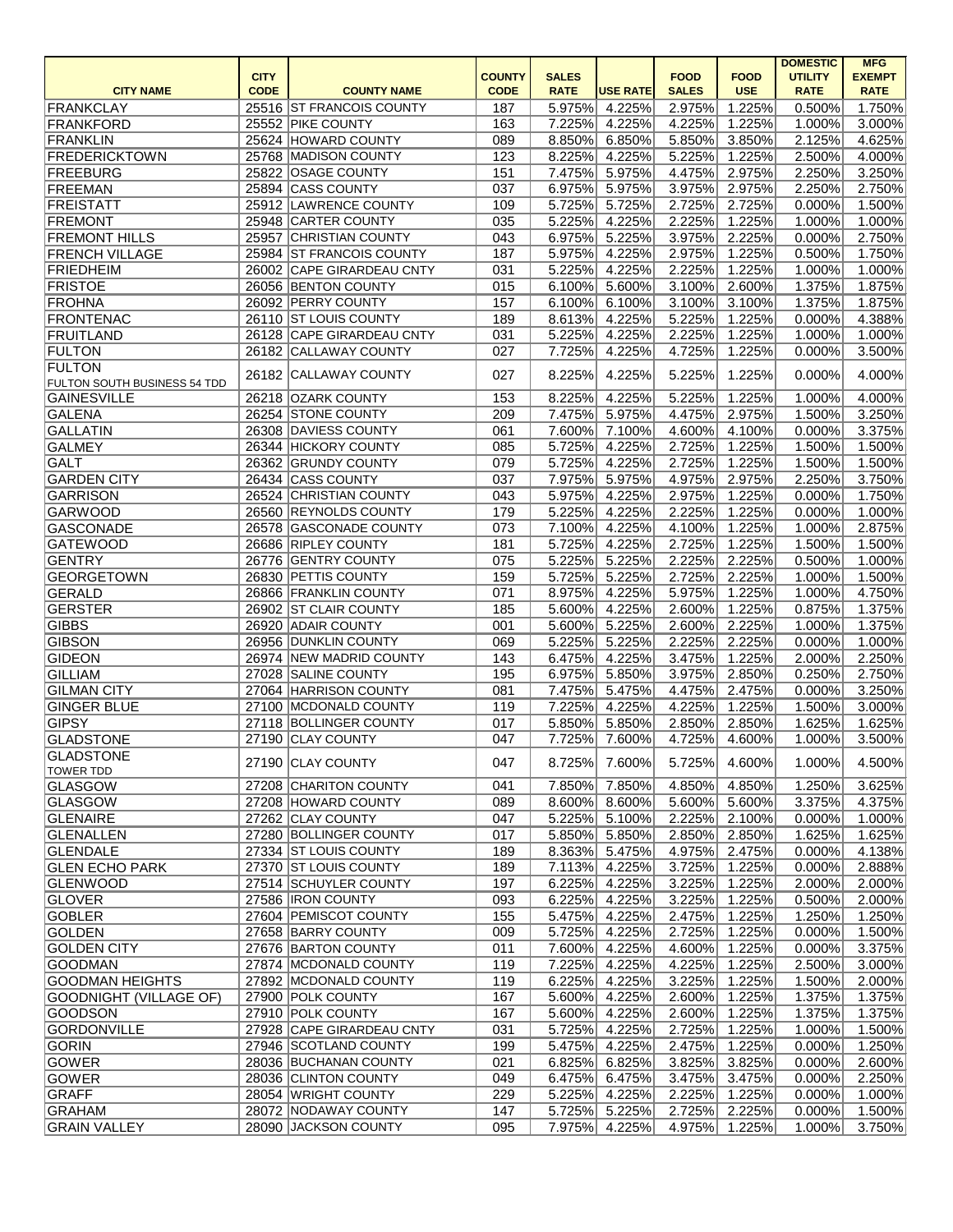|                                     |             |                        |               |              |                 |              |                      | <b>DOMESTIC</b> | <b>MFG</b>       |
|-------------------------------------|-------------|------------------------|---------------|--------------|-----------------|--------------|----------------------|-----------------|------------------|
|                                     | <b>CITY</b> |                        | <b>COUNTY</b> | <b>SALES</b> |                 | <b>FOOD</b>  | <b>FOOD</b>          | <b>UTILITY</b>  | <b>EXEMPT</b>    |
| <b>CITY NAME</b>                    | <b>CODE</b> | <b>COUNTY NAME</b>     | <b>CODE</b>   | <b>RATE</b>  | <b>USE RATE</b> | <b>SALES</b> | <b>USE</b>           | <b>RATE</b>     | <b>RATE</b>      |
| <b>GRAIN VALLEY</b>                 |             |                        |               |              |                 |              |                      |                 |                  |
| CENTRAL JACKSON COUNTY FIRE         |             | 28090 JACKSON COUNTY   | 095           | 8.475%       | 4.225%          | 5.475%       | 1.225%               | 1.000%          | 4.250%           |
| <b>PROTECTION DISTRICT</b>          |             |                        |               |              |                 |              |                      |                 |                  |
| <b>GRAIN VALLEY</b>                 |             |                        |               |              |                 |              |                      |                 |                  |
| <b>GRAIN VALLEY MARKETPLACE CID</b> |             | 28090 JACKSON COUNTY   | 095           | 9.475%       | 5.225%          | 6.475%       | 2.225%               | 1.000%          | 5.250%           |
| <b>CENTRAL JACKSON COUNTY FIRE</b>  |             |                        |               |              |                 |              |                      |                 |                  |
| <b>PROTECTION DISTRICT</b>          |             |                        |               |              |                 |              |                      |                 |                  |
| GRANBY                              |             | 28108 NEWTON COUNTY    | 145           | 7.725%       | 4.225%          | 4.725%       | 1.225%               | 3.500%          | 3.500%           |
| <b>GRAND FALLS PLAZA</b>            |             | 28170 NEWTON COUNTY    | 145           | 5.350%       | 4.225%          | 2.350%       | 1.225%               | 1.125%          | 1.125%           |
| GRANDIN                             |             | 28180 CARTER COUNTY    | 035           | 6.225%       | 4.225%          | 3.225%       | 1.225%               | 2.000%          | 2.000%           |
| <b>GRAND PASS</b>                   |             | 28198 SALINE COUNTY    | 195           | 5.850%       | 5.850%          | 2.850%       | 2.850%               | 0.250%          | 1.625%           |
| <b>GRANDVIEW</b>                    |             | 28324 JACKSON COUNTY   | 095           | 7.975%       | 4.225%          | 4.975%       | 1.225%               | 1.500%          | 3.750%           |
| <b>GRANDVIEW</b>                    | 28324       |                        |               | 8.975%       | 4.225%          | 5.975%       | 1.225%               | 1.500%          | 4.750%           |
| 71 HWY & 150 HWY TDD                |             | <b>JACKSON COUNTY</b>  | 095           |              |                 |              |                      |                 |                  |
| <b>GRANDVIEW</b>                    | 28324       | <b>JACKSON COUNTY</b>  | 095           | 8.975%       | 5.225%          | 5.975%       | 2.225%               | 1.500%          | 4.750%           |
| <b>GRANDVIEW CROSSING CDD</b>       |             |                        |               |              |                 |              |                      |                 |                  |
| <b>GRANDVIEW</b>                    | 28324       | <b>JACKSON COUNTY</b>  | 095           | 8.975%       | 5.225%          | 5.975%       | 2.225%               | 1.500%          | 4.750%           |
| <b>SUNRISE FARMS CID</b>            |             |                        |               |              |                 |              |                      |                 |                  |
| <b>GRANDVIEW</b>                    |             |                        |               |              |                 |              |                      |                 |                  |
| TRUMAN'S MARKETPLACE CID            |             | 28324 JACKSON COUNTY   | 095           | 9.100%       | 4.225%          | 6.100%       | 1.225%               | 1.500%          | 4.875%           |
| TRUMAN'S MARKETPLACE TDD            |             |                        |               |              |                 |              |                      |                 |                  |
| GRANGER                             |             | 28360 SCOTLAND COUNTY  | 199           | 5.475%       | 4.225%          | 2.475%       | 1.225%               | 0.000%          | 1.250%           |
| <b>GRANITEVILLE</b>                 |             | 28378   IRON COUNTY    | 093           | 6.225%       | 4.225%          | 3.225%       | 1.225%               | 0.500%          | 2.000%           |
| <b>GRANT CITY</b>                   |             | 28594 WORTH COUNTY     | 227           | 8.100%       | 6.100%          | 5.100%       | 3.100%               | 3.000%          | 3.875%           |
| <b>GRANTWOOD</b>                    |             | 28630 ST LOUIS COUNTY  | 189           | 8.113%       | 5.225%          | 4.725%       | 2.225%               | 0.000%          | 3.888%           |
| GRASSY                              |             | 28720 BOLLINGER COUNTY | 017           | 5.850%       | 5.850%          | 2.850%       | 2.850%               | 1.625%          | 1.625%           |
| <b>GRAVOIS MILLS</b>                |             | 28828 MORGAN COUNTY    | 141           | 7.225%       | 5.225%          | 4.225%       | 2.225%               | 0.500%          | 3.000%           |
| GRAYRIDGE                           |             | 28864 STODDARD COUNTY  | 207           | 5.225%       | 4.225%          | 2.225%       | 1.225%               | 0.000%          | 1.000%           |
| GRAYSON                             |             | 28882 CLINTON COUNTY   | 049           | 5.225%       | 5.225%          | 2.225%       | 2.225%               | 0.000%          | 1.000%           |
| <b>GRAY SUMMIT</b>                  |             | 28918 FRANKLIN COUNTY  | 071           | 6.475%       | 4.225%          | 3.475%       | 1.225%               | 0.000%          | 2.250%           |
| <b>GREEN CASTLE</b>                 |             | 29098 SULLIVAN COUNTY  | 211           | 7.475%       | 6.975%          | 4.475%       | 3.975%               | 2.750%          | 3.250%           |
| <b>GREEN CITY</b>                   |             | 29134 SULLIVAN COUNTY  | 211           | 8.475%       | 6.975%          | 5.475%       | 3.975%               | 4.250%          | 4.250%           |
| <b>GREENDALE</b>                    |             | 29152 ST LOUIS COUNTY  | 189           | 8.113%       | 4.225%          | 4.725%       | $\overline{1.225\%}$ | 0.000%          | 3.888%           |
| <b>GREENFIELD</b>                   |             | 29206 DADE COUNTY      | 057           | 7.600%       | 5.975%          | 4.600%       | 2.975%               | 1.000%          | 3.375%           |
| <b>GREEN PARK</b>                   |             | 29324 ST LOUIS COUNTY  | 189           |              | 7.613% 4.225%   |              | 4.225% 1.225%        |                 | $0.000\%$ 3.388% |
| <b>GREEN PARK</b>                   |             | 29324 ST LOUIS COUNTY  | 189           | 8.613%       | 5.225%          | 5.225%       | 2.225%               | 0.000%          | 4.388%           |
| <b>FLORI DRIVE CID</b>              |             |                        |               |              |                 |              |                      |                 |                  |
| <b>GREEN PARK</b>                   |             | 29324 ST LOUIS COUNTY  | 189           | 8.613%       | 4.225%          | 5.225%       | 1.225%               | 0.000%          | 4.388%           |
| <b>LINDBERGH E CONCORD TDD</b>      |             |                        |               |              |                 |              |                      |                 |                  |
| <b>GREEN RIDGE</b>                  |             | 29332 PETTIS COUNTY    | 159           | 7.725%       | 5.225%          | 4.725%       | 2.225%               | 2.000%          | 3.500%           |
| GREENTOP                            |             | 29422 ADAIR COUNTY     | 001           | 7.100%       | 5.225%          | 4.100%       | 2.225%               | 2.000%          | 2.875%           |
| GREENTOP                            |             | 29422 SCHUYLER COUNTY  | 197           | 7.725%       | 4.225%          | 4.725%       | 1.225%               | 3.000%          | 3.500%           |
| <b>GREEN VALLEY</b>                 |             | 29449 JACKSON COUNTY   | 095           | 5.475%       | 4.225%          | 2.475%       | 1.225%               | 0.000%          | 1.250%           |
| <b>GREENVILLE</b>                   |             | 29476 WAYNE COUNTY     | 223           | 7.725%       | 4.225%          | 4.725%       | 1.225%               | 2.500%          | 3.500%           |
| <b>GREENWOOD</b>                    |             | 29494 CASS COUNTY      | 037           | 7.975%       | 5.975%          | 4.975%       | 2.975%               | 2.250%          | 3.750%           |
| <b>GREENWOOD</b>                    |             | 29494 JACKSON COUNTY   | 095           | 7.475%       | 4.225%          | 4.475%       | 1.225%               | 1.000%          | 3.250%           |
| <b>GREENWOOD</b>                    |             |                        |               |              |                 |              |                      |                 |                  |
| <b>PRAIRIE TOWNSHIP FIRE</b>        |             | 29494 JACKSON COUNTY   | 095           | 7.975%       | 4.225%          | 4.975%       | 1.225%               | 1.000%          | 3.750%           |
| <b>PROTECTION DISTRICT</b>          |             |                        |               |              |                 |              |                      |                 |                  |
| GROVESPRING                         |             | 29656 WRIGHT COUNTY    | 229           | 5.225%       | 4.225%          | 2.225%       | 1.225%               | 0.000%          | 1.000%           |
| <b>GRUBVILLE</b>                    |             | 29674 JEFFERSON COUNTY | 099           | 6.850%       | 4.225%          | 3.850%       | 1.225%               | 1.500%          | 2.625%           |
| GUILFORD                            |             | 29692 NODAWAY COUNTY   | 147           | 5.725%       | 5.225%          | 2.725%       | 2.225%               | 0.000%          | 1.500%           |
| <b>GUNN CITY</b>                    |             | 29764 CASS COUNTY      | 037           | 5.975%       | 5.975%          | 2.975%       | 2.975%               | 1.250%          | 1.750%           |
| <b>HALE</b>                         |             | 29908 CARROLL COUNTY   | 033           | 7.475%       | 5.475%          | 4.475%       | 2.475%               | 0.000%          | 3.250%           |
| <b>HALF WAY</b>                     |             | 29944 POLK COUNTY      | 167           | 6.100%       | 4.225%          | 3.100%       | 1.225%               | 1.375%          | 1.875%           |
| <b>HALLSVILLE</b>                   |             | 29998 BOONE COUNTY     | 019           | 6.975%       | 4.225%          | 3.975%       | 1.225%               | 1.500%          | 2.750%           |
| <b>HALLTOWN</b>                     |             | 30016 LAWRENCE COUNTY  | 109           | 5.725%       | 5.725%          | 2.725%       | 2.725%               | 0.000%          | 1.500%           |
| <b>HAMILTON</b>                     |             | 30034 CALDWELL COUNTY  | 025           | 8.725%       | 6.225%          | 5.725%       | 3.225%               | 0.000%          | 4.500%           |
| <b>HANLEY HILLS</b>                 |             | 30196 ST LOUIS COUNTY  | 189           | 7.613%       | 4.225%          | 4.225%       | 1.225%               | 0.000%          | 3.388%           |
| HANNIBAL                            |             | 30214 MARION COUNTY    | 127           | 8.600%       | 5.350%          | 5.600%       | 2.350%               | 0.000%          | 4.375%           |
| <b>HANNIBAL</b>                     |             | 30214 RALLS COUNTY     | 173           | 9.475%       | 6.725%          | 6.475%       | 3.725%               | 0.000%          | 5.250%           |
| <b>HARDENVILLE</b>                  |             | 30286 OZARK COUNTY     | 153           | 6.725%       | 4.225%          | 3.725%       | 1.225%               | 1.000%          | 2.500%           |
| <b>HARDIN</b>                       |             | 30322 RAY COUNTY       | 177           | 7.225%       | 5.725%          | 4.225%       | 2.725%               | 1.000%          | 3.000%           |
| <b>HARRIS</b>                       |             | 30466 SULLIVAN COUNTY  | 211           | 6.975%       | 6.975%          | 3.975%       | 3.975%               | 2.750%          | 2.750%           |
| <b>HARRISBURG</b>                   |             | 30484 BOONE COUNTY     | 019           | 6.975%       | 4.225%          | 3.975%       | 1.225%               | 1.500%          | 2.750%           |
| <b>HARRISONVILLE</b>                |             | 30610 CASS COUNTY      | 037           | 7.850%       | 5.975%          | 4.850%       | 2.975%               | 2.250%          | 3.625%           |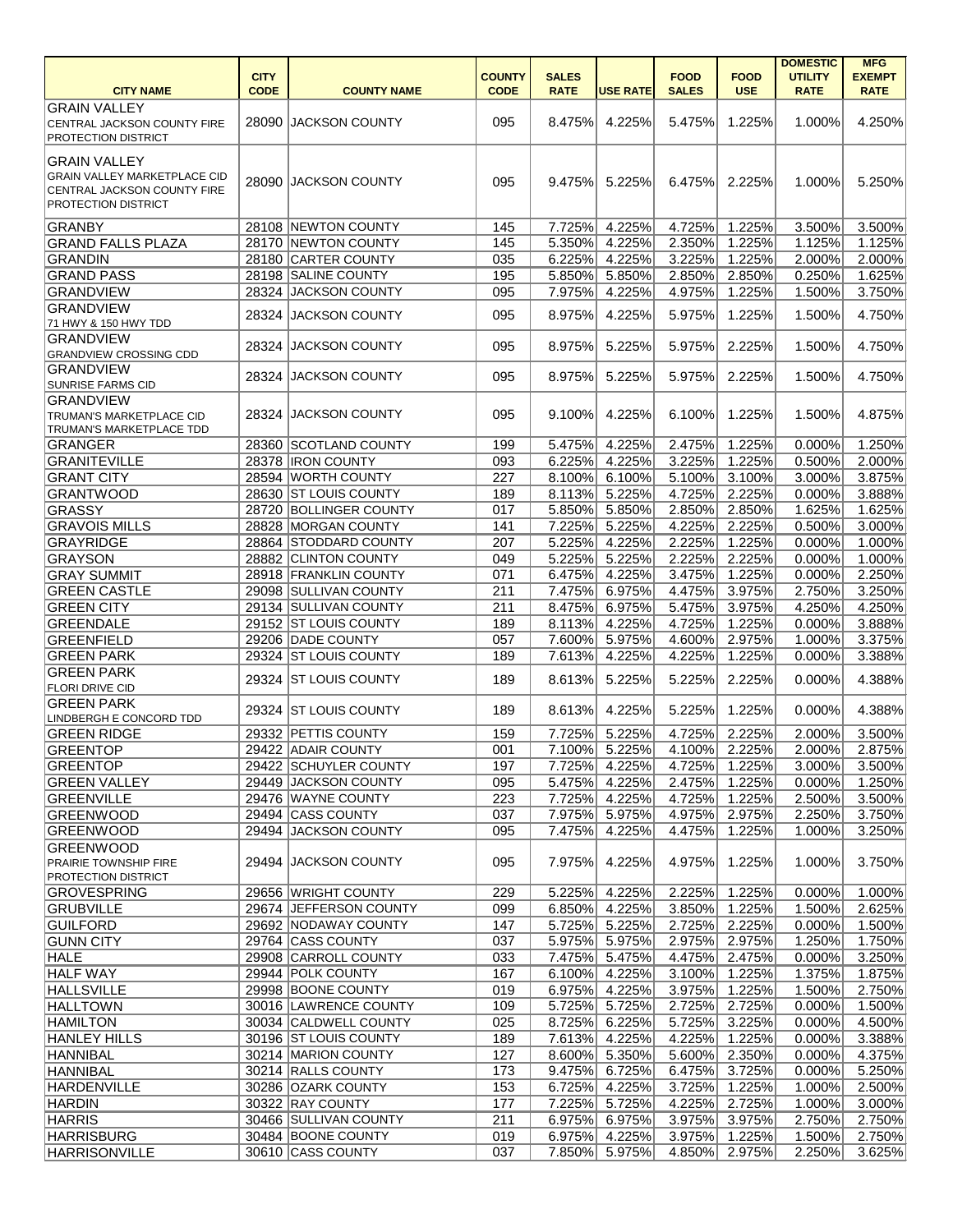|                              |             |                         |               |              |                  |              |             | <b>DOMESTIC</b> | <b>MFG</b>    |
|------------------------------|-------------|-------------------------|---------------|--------------|------------------|--------------|-------------|-----------------|---------------|
|                              | <b>CITY</b> |                         | <b>COUNTY</b> | <b>SALES</b> |                  | <b>FOOD</b>  | <b>FOOD</b> | <b>UTILITY</b>  | <b>EXEMPT</b> |
| <b>CITY NAME</b>             | <b>CODE</b> | <b>COUNTY NAME</b>      | <b>CODE</b>   | <b>RATE</b>  | <b>USE RATE</b>  | <b>SALES</b> | <b>USE</b>  | <b>RATE</b>     | <b>RATE</b>   |
| <b>HARRISONVILLE</b>         |             |                         |               |              |                  |              |             |                 |               |
| HARRISONVILLE MARKET PLACE A |             | 30610 CASS COUNTY       | 037           | 8.850%       | 5.975%           | 5.850%       | 2.975%      | 2.250%          | 4.625%        |
| TDD                          |             |                         |               |              |                  |              |             |                 |               |
| <b>HARRISONVILLE</b>         |             |                         |               |              |                  |              |             |                 |               |
|                              |             | 30610 CASS COUNTY       | 037           | 8.850%       | 5.975%           | 5.850%       | 2.975%      | 2.250%          | 4.625%        |
| HARRISONVILLE MARKET PLACE B |             |                         |               |              |                  |              |             |                 |               |
| TDD                          |             |                         |               |              |                  |              |             |                 |               |
| <b>HARRISONVILLE</b>         |             | 30610 CASS COUNTY       | 037           | 8.850%       | 5.975%           | 5.850%       | 2.975%      | 2.250%          | 4.625%        |
| HARRISONVILLE TOWNE TDD      |             |                         |               |              |                  |              |             |                 |               |
| <b>HARRISONVILLE</b>         |             | 30610 CASS COUNTY       | 037           | 8.850%       | 5.975%           | 5.850%       | 2.975%      | 2.250%          | 4.625%        |
| HOSPITAL INTERCHANGE TDD     |             |                         |               |              |                  |              |             |                 |               |
| <b>HARRISONVILLE</b>         |             |                         |               |              |                  |              |             |                 |               |
| HIGHWAY 71/291 PARTNERS IN   |             | 30610 CASS COUNTY       | 037           | 8.850%       | 5.975%           | 5.850%       | 2.975%      | 2.250%          | 4.625%        |
| PROGRESS TDD                 |             |                         |               |              |                  |              |             |                 |               |
| <b>HARTSBURG</b>             |             | 30718 BOONE COUNTY      | 019           | 6.475%       | 4.225%           | 3.475%       | 1.225%      | 1.500%          | 2.250%        |
|                              |             | 30736 TEXAS COUNTY      | 215           |              |                  |              |             | 1.500%          |               |
| <b>HARTSHORN</b>             |             |                         |               | 5.725%       | 4.225%           | 2.725%       | 1.225%      |                 | 1.500%        |
| <b>HARTVILLE</b>             |             | 30754 WRIGHT COUNTY     | 229           | 6.725%       | 4.225%           | 3.725%       | 1.225%      | 0.000%          | 2.500%        |
| <b>HARVESTER</b>             |             | 30808 ST CHARLES COUNTY | 183           | 5.950%       | 5.950%           | 2.850%       | 2.850%      | 0.000%          | 1.725%        |
| <b>HARVIELL</b>              |             | 30844 BUTLER COUNTY     | 023           | 5.225%       | 4.225%           | 2.225%       | 1.225%      | 1.000%          | 1.000%        |
| <b>HARWOOD</b>               |             | 30862 VERNON COUNTY     | 217           | 5.225%       | 4.225%           | 2.225%       | 1.225%      | 0.000%          | 1.000%        |
| <b>HATFIELD</b>              |             | 30934 HARRISON COUNTY   | 081           | 5.475%       | 5.475%           | 2.475%       | 2.475%      | 0.000%          | 1.250%        |
|                              |             | 31024 LINCOLN COUNTY    |               |              | 4.225%           |              |             |                 |               |
| <b>HAWK POINT</b>            |             |                         | 113           | 7.475%       |                  | 4.475%       | 1.225%      | 1.500%          | 3.250%        |
| <b>HAYTI</b>                 |             | 31132 PEMISCOT COUNTY   | 155           | 7.725%       | 4.225%           | 4.725%       | 1.225%      | 2.750%          | 3.500%        |
| <b>HAYTI</b>                 |             | 31132 PEMISCOT COUNTY   | 155           | 8.725%       | 5.225%           | 5.725%       | 2.225%      | 2.750%          | 4.500%        |
| <b>HAYTI-VENTURES CID</b>    |             |                         |               |              |                  |              |             |                 |               |
| <b>HAYTI HEIGHTS</b>         |             | 31168 PEMISCOT COUNTY   | 155           | 6.975%       | 4.225%           | 3.975%       | 1.225%      | 2.250%          | 2.750%        |
| <b>HAYWARD</b>               |             | 31186 PEMISCOT COUNTY   | 155           | 5.475%       | 4.225%           | 2.475%       | 1.225%      | 1.250%          | 1.250%        |
| <b>HAYWOOD CITY</b>          |             | 31204 SCOTT COUNTY      | 201           | 5.225%       | 5.225%           | 2.225%       | 2.225%      | 1.000%          | 1.000%        |
|                              |             |                         |               |              |                  |              |             |                 |               |
| <b>HAZELWOOD</b>             |             | 31276 ST LOUIS COUNTY   | 189           | 8.613%       | 5.725%           | 5.225%       | 2.725%      | 0.000%          | 4.388%        |
| HAZELWOOD (X1)               |             | 31277 ST LOUIS COUNTY   | 189           | 8.613%       | 5.725%           | 5.225%       | 2.725%      | 0.000%          | 4.388%        |
| HAZELWOOD (X2)               |             | 31278 ST LOUIS COUNTY   | 189           | 8.613%       | 5.725%           | 5.225%       | 2.725%      | 0.000%          | 4.388%        |
| HAZELWOOD (X2)               |             |                         |               |              |                  |              |             |                 |               |
| HAZELWOOD COMMUNITY CENTER   |             | 31278 ST LOUIS COUNTY   | 189           | 9.613%       | 6.725%           | 6.225%       | 3.725%      | 0.000%          | 5.388%        |
| <b>CID</b>                   |             |                         |               |              |                  |              |             |                 |               |
| HAZELWOOD (T1)               |             | 31279 ST LOUIS COUNTY   | 189           | 8.613%       | 5.725%           | 5.225%       | 2.725%      | 0.000%          | 4.388%        |
|                              |             |                         |               |              |                  |              |             |                 |               |
| HAZELWOOD (T1)               |             | 31279 ST LOUIS COUNTY   |               |              |                  |              |             |                 |               |
| 370/MO BOTTOM RD/TAUSSIG RD  |             |                         | 189           |              | $9.613\%$ 5.725% | 6.225%       | 2.725%      | 0.000%          | 5.388%        |
| <b>TDD</b>                   |             |                         |               |              |                  |              |             |                 |               |
| HAZELWOOD (T2)               |             | 31280 ST LOUIS COUNTY   | 189           | 8.613%       | 5.725%           | 5.225%       | 2.725%      | 0.000%          | 4.388%        |
| HAZELWOOD (T2)               |             | 31280 ST LOUIS COUNTY   | 189           | 9.613%       | 5.725%           | 6.225%       | 2.725%      | 0.000%          | 5.388%        |
| <b>ELM GROVE TDD</b>         |             |                         |               |              |                  |              |             |                 |               |
| HAZELWOOD (T3)               |             | 31281 ST LOUIS COUNTY   | 189           | 8.613%       | 5.725%           | 5.225%       | 2.725%      | 0.000%          | 4.388%        |
| <b>HELENA</b>                |             | 31456 ANDREW COUNTY     | 003           | 6.425%       | 5.925%           | 3.425%       | 2.925%      | 0.000%          | 2.200%        |
| <b>HEMATITE</b>              |             | 31528 JEFFERSON COUNTY  | 099           | 6.850%       | 4.225%           | 3.850%       | 1.225%      | 1.500%          | 2.625%        |
|                              |             |                         |               |              |                  |              |             |                 |               |
| <b>HEMPLE</b>                |             | 31546 CLINTON COUNTY    | 049           | 5.225%       | 5.225%           | 2.225%       | 2.225%      | 0.000%          | 1.000%        |
| <b>HENLEY</b>                |             | 31618 COLE COUNTY       | 051           | 5.725%       | 5.725%           | 2.725%       | 2.725%      | 0.000%          | 1.500%        |
| <b>HENRIETTA</b>             |             | 31654 RAY COUNTY        | 177           | 8.225%       | 5.725%           | 5.225%       | 2.725%      | 1.000%          | 4.000%        |
| <b>HERCULANEUM</b>           |             | 31708 JEFFERSON COUNTY  | 099           | 8.850%       | 4.225%           | 5.850%       | 1.225%      | 1.500%          | 4.625%        |
| <b>HERCULANEUM</b>           |             |                         |               |              |                  |              |             |                 |               |
| MCNUTT ROAD CORRIDOR CID     |             | 31708 JEFFERSON COUNTY  | 099           | 9.850%       | 4.225%           | 6.850%       | 1.225%      | 1.500%          | 5.625%        |
| <b>HERMANN</b>               |             | 31762 GASCONADE COUNTY  | 073           | 8.100%       | 4.225%           | 5.100%       | 1.225%      | 2.000%          | 3.875%        |
|                              |             | 31780 HICKORY COUNTY    | 085           | 7.225%       | 5.725%           | 4.225%       | 2.725%      | 2.500%          | 3.000%        |
| <b>HERMITAGE</b>             |             |                         |               |              |                  |              |             |                 |               |
| <b>HIGBEE</b>                |             | 31924 RANDOLPH COUNTY   | 175           | 7.225%       | 5.225%           | 4.225%       | 2.225%      | 0.000%          | 3.000%        |
| <b>HIGGINSVILLE</b>          |             | 31960 LAFAYETTE COUNTY  | 107           | 8.100%       | 5.850%           | 5.100%       | 2.850%      | 1.250%          | 3.875%        |
| <b>HIGH GATE</b>             |             | 31978 MARIES COUNTY     | 125           | 5.891%       | 5.891%           | 2.891%       | 2.891%      | 1.666%          | 1.666%        |
| HIGH HILL                    |             | 31996 MONTGOMERY COUNTY | 139           | 7.475%       | 4.225%           | 4.475%       | 1.225%      | 2.250%          | 3.250%        |
| <b>HIGHLANDVILLE</b>         |             | 32068 CHRISTIAN COUNTY  | 043           | 7.475%       | 4.225%           | 4.475%       | 1.225%      | 0.000%          | 3.250%        |
| <b>HIGHLANDVILLE</b>         |             |                         |               |              |                  |              |             |                 |               |
|                              |             | 32068 CHRISTIAN COUNTY  | 043           | 8.475%       | 4.225%           | 5.475%       | 1.225%      | 0.000%          | 4.250%        |
| <b>HIGHLANDVILLE CID</b>     |             |                         |               |              |                  |              |             |                 |               |
| <b>HIGH POINT</b>            |             | 32104 MONITEAU COUNTY   | 135           | 6.475%       | 5.225%           | 3.475%       | 2.225%      | 1.000%          | 2.250%        |
| <b>HIGH RIDGE</b>            |             | 32140 JEFFERSON COUNTY  | 099           | 6.850%       | 4.225%           | 3.850%       | 1.225%      | 1.500%          | 2.625%        |
| <b>HILLHOUSE ADDITION</b>    |             | 32212 CAMDEN COUNTY     | 029           | 5.475%       | 5.475%           | 2.475%       | 2.475%      | 0.000%          | 1.250%        |
| <b>HILLSBORO</b>             |             | 32248 JEFFERSON COUNTY  | 099           | 7.725%       | 4.225%           | 4.725%       | 1.225%      | 2.875%          | 3.500%        |
| <b>HILLSBORO</b>             |             |                         |               |              |                  |              |             |                 |               |
| PEACH TREE CID               |             | 32248 JEFFERSON COUNTY  | 099           | 8.725%       | 4.225%           | 5.725%       | 1.225%      | 2.875%          | 4.500%        |
|                              |             | 32266 ST LOUIS COUNTY   |               |              |                  |              | 1.225%      |                 | 3.388%        |
| <b>HILLSDALE</b>             |             |                         | 189           | 7.613%       | 4.225%           | 4.225%       |             | 0.000%          |               |
| <b>HIRAM</b>                 |             | 32374 WAYNE COUNTY      | 223           | 5.725%       | 4.225%           | 2.725%       | 1.225%      | 1.500%          | 1.500%        |
| <b>HOBERG</b>                |             | 32410 LAWRENCE COUNTY   | 109           | 5.725%       | 5.725%           | 2.725%       | 2.725%      | 0.000%          | 1.500%        |
| <b>HOCOMO</b>                |             | 32464 HOWELL COUNTY     | 091           | 5.162%       | 4.225%           | 2.162%       | 1.225%      | 0.000%          | 0.937%        |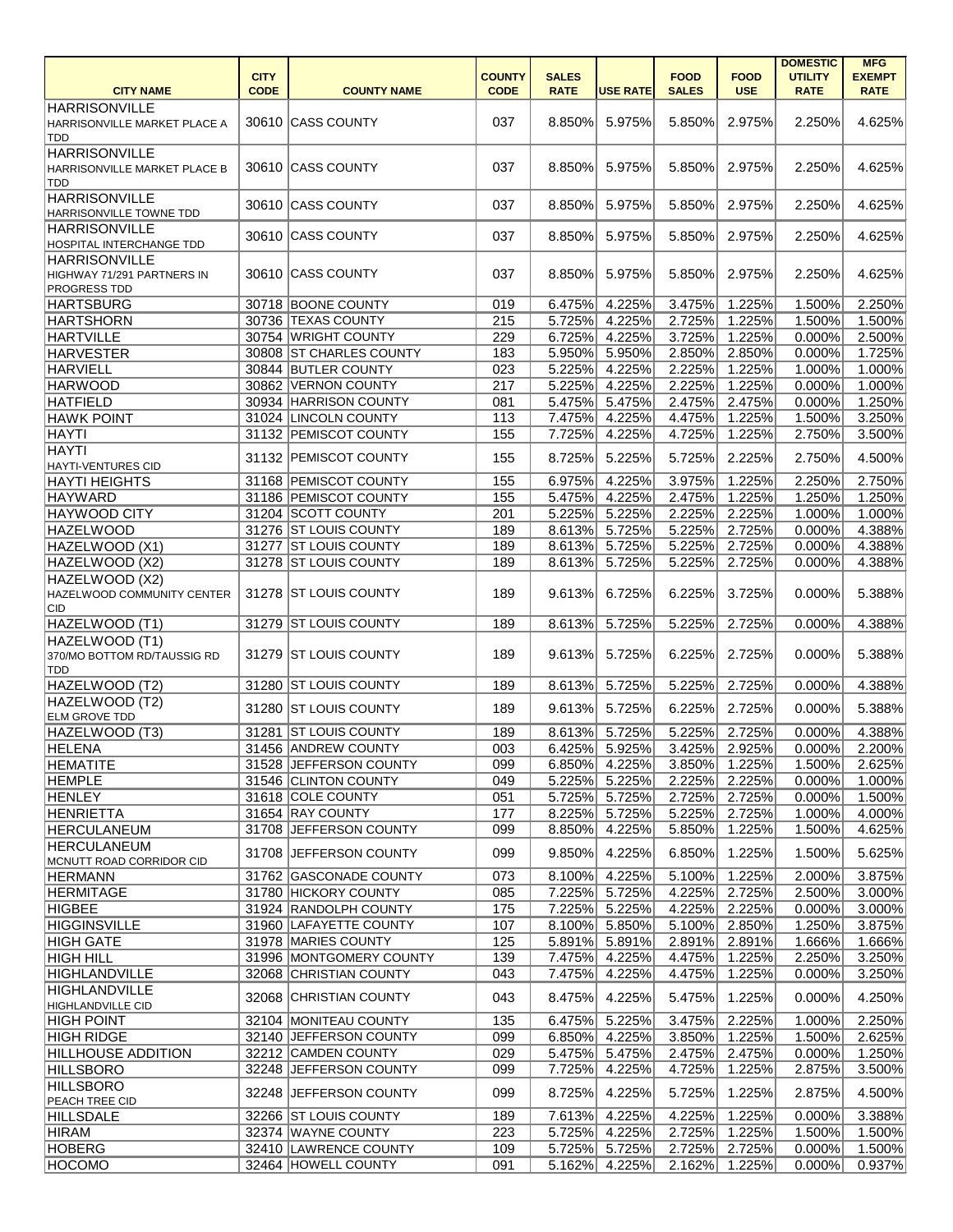|                                     |             |                         |               |              |                 |              |                      | <b>DOMESTIC</b> | <b>MFG</b>       |
|-------------------------------------|-------------|-------------------------|---------------|--------------|-----------------|--------------|----------------------|-----------------|------------------|
|                                     | <b>CITY</b> |                         | <b>COUNTY</b> | <b>SALES</b> |                 | <b>FOOD</b>  | <b>FOOD</b>          | <b>UTILITY</b>  | <b>EXEMPT</b>    |
| <b>CITY NAME</b>                    | <b>CODE</b> | <b>COUNTY NAME</b>      | <b>CODE</b>   | <b>RATE</b>  | <b>USE RATE</b> | <b>SALES</b> | <b>USE</b>           | <b>RATE</b>     | <b>RATE</b>      |
| HOLCOMB                             |             | 32536 DUNKLIN COUNTY    | 069           | 6.225%       | 5.225%          | 3.225%       | 2.225%               | 0.000%          | 2.000%           |
| HOLDEN                              |             | 32572 JOHNSON COUNTY    | 101           | 7.975%       | 7.975%          | 4.975%       | 4.975%               | 3.250%          | 3.750%           |
| <b>HOLLAND</b>                      |             | 32590 PEMISCOT COUNTY   | 155           | 5.475%       | 4.225%          | 2.475%       | 1.225%               | 1.250%          | 1.250%           |
| <b>HOLLIDAY</b>                     |             | 32626 MONROE COUNTY     | 137           | 5.725%       | 5.225%          | 2.725%       | 2.225%               | 1.000%          | 1.500%           |
| <b>HOLLISTER</b>                    |             | 32662 TANEY COUNTY      | 213           | 8.100%       | 4.225%          | 5.100%       | 1.225%               | 1.500%          | 3.875%           |
| <b>HOLLISTER</b>                    | 32662       | <b>TANEY COUNTY</b>     | 213           | 8.725%       | 4.850%          | 5.725%       | 1.850%               | 1.500%          | 4.500%           |
| SOUTHTOWNE CID                      |             |                         |               |              |                 |              |                      |                 |                  |
| <b>HOLLYWOOD</b>                    | 32698       | <b>DUNKLIN COUNTY</b>   | 069           | 5.225%       | 5.225%          | 2.225%       | 2.225%               | 0.000%          | 1.000%           |
| <b>HOLT</b>                         |             | 32752 CLAY COUNTY       | 047           | 7.725%       | 5.100%          | 4.725%       | 2.100%               | 1.500%          | 3.500%           |
| <b>HOLT</b>                         |             | 32752 CLINTON COUNTY    | 049           | 7.725%       | 5.225%          | 4.725%       | 2.225%               | 1.500%          | 3.500%           |
| <b>HOLTS SUMMIT</b>                 | 32770       | CALLAWAY COUNTY         | 027           | 8.725%       | 7.225%          | 5.725%       | 4.225%               | 1.000%          | 4.500%           |
| <b>HOMESTEAD VILLAGE</b>            |             | 32806 RAY COUNTY        | 177           | 6.225%       | 5.725%          | 3.225%       | 2.725%               | 0.000%          | 2.000%           |
| <b>HOMESTOWN</b>                    |             | 32824 PEMISCOT COUNTY   | 155           | 6.475%       | 4.225%          | 3.475%       | $\overline{1.225\%}$ | 2.250%          | 2.250%           |
| <b>HOPKINS</b>                      |             | 33004 NODAWAY COUNTY    | 147           | 6.725%       | 5.225%          | 3.725%       | 2.225%               | 0.000%          | 2.500%           |
| <b>HORINE</b>                       | 33040       | JEFFERSON COUNTY        | 099           | 6.850%       | 4.225%          | 3.850%       | 1.225%               | 1.500%          | 2.625%           |
| <b>HORNERSVILLE</b>                 |             | 33076 DUNKLIN COUNTY    | 069           | 6.100%       | 5.225%          | 3.100%       | 2.225%               | 0.875%          | 1.875%           |
| <b>HORTON</b>                       |             | 33148 VERNON COUNTY     | 217           | 5.225%       | 4.225%          | 2.225%       | 1.225%               | 0.000%          | 1.000%           |
| <b>HOUSE SPRINGS</b>                | 33220       | JEFFERSON COUNTY        | 099           | 6.850%       | 4.225%          | 3.850%       | 1.225%               | 1.500%          | 2.625%           |
| <b>HOUSE SPRINGS</b>                |             |                         |               |              |                 |              |                      |                 |                  |
| <b>BIG RIVER AMBULANCE DISTRICT</b> | 33220       | JEFFERSON COUNTY        | 099           | 7.350%       | 4.225%          | 4.350%       | 1.225%               | 1.500%          | 3.125%           |
| <b>HOUSTON</b>                      | 33238       | <b>TEXAS COUNTY</b>     | 215           | 7.350%       | 4.225%          | 4.350%       | 1.225%               | 2.500%          | 3.125%           |
| <b>HOUSTONIA</b>                    |             | 33256 PETTIS COUNTY     | 159           | 5.225%       | 5.225%          | 2.225%       | 2.225%               | 1.000%          | 1.000%           |
| <b>HOUSTON LAKE</b>                 |             | 33292 PLATTE COUNTY     | 165           | 5.600%       | 5.600%          | 2.600%       | 2.600%               | 0.000%          | 1.375%           |
| <b>HOWARDS RIDGE</b>                |             | 33346 OZARK COUNTY      | 153           | 6.725%       | 4.225%          | 3.725%       | 1.225%               | 1.000%          | 2.500%           |
|                                     |             | 33364 NEW MADRID COUNTY |               |              |                 |              |                      |                 |                  |
| <b>HOWARDVILLE</b>                  |             |                         | 143           | 6.475%       | 5.225%          | 3.475%       | 2.225%               | 1.000%          | 2.250%           |
| <b>HUGGINS</b>                      |             | 33616 TEXAS COUNTY      | 215           | 5.725%       | 4.225%          | 2.725%       | 1.225%               | 1.500%          | 1.500%           |
| <b>HUGHESVILLE</b>                  |             | 33652 PETTIS COUNTY     | 159           | 5.725%       | 5.225%          | 2.725%       | 2.225%               | 1.000%          | 1.500%           |
| <b>HUMANSVILLE</b>                  |             | 33706 POLK COUNTY       | 167           | 7.225%       | 4.225%          | 4.225%       | 1.225%               | 1.875%          | 3.000%           |
| <b>HUME</b>                         |             | 33724 BATES COUNTY      | 013           | 6.475%       | 5.225%          | 3.475%       | 2.225%               | 1.250%          | 2.250%           |
| <b>HUMPHREYS</b>                    |             | 33742 SULLIVAN COUNTY   | 211           | 6.975%       | 6.975%          | 3.975%       | 3.975%               | 2.750%          | 2.750%           |
| HUNNEWELL                           |             | 33760 SHELBY COUNTY     | 205           | 7.725%       | 5.725%          | 4.725%       | 2.725%               | 1.500%          | 3.500%           |
| HUNTER                              |             | 33778 CARTER COUNTY     | 035           | 5.225%       | 4.225%          | 2.225%       | 1.225%               | 1.000%          | 1.000%           |
| HUNTLEIGH                           |             | 33850 ST LOUIS COUNTY   | 189           | 7.113%       | 4.225%          | 3.725%       | 1.225%               | 0.000%          | 2.888%           |
| HUNTSDALE                           |             | 33868 BOONE COUNTY      | 019           | 6.475%       | 4.225%          | 3.475%       | 1.225%               | 2.000%          | 2.250%           |
| <b>HUNTSVILLE</b>                   |             | 33886 RANDOLPH COUNTY   | 175           |              | 7.225% 6.725%   |              | 4.225% 3.725%        |                 | $0.000\%$ 3.000% |
| HURDLAND                            |             | 33904 KNOX COUNTY       | 103           | 6.225%       | 4.225%          | 3.225%       | 1.225%               | 2.000%          | 2.000%           |
| HURLEY                              |             | 33922 STONE COUNTY      | 209           | 6.975%       | 5.975%          | 3.975%       | 2.975%               | 1.000%          | 2.750%           |
| <b>HURRICANE DECK</b>               |             | 34048 CAMDEN COUNTY     | 029           | 5.975%       | 5.475%          | 2.975%       | 2.475%               | 0.000%          | 1.750%           |
| <b>IANTHA</b>                       |             | 34192 BARTON COUNTY     | 011           | 5.725%       | 4.225%          | 2.725%       | 1.225%               | 0.000%          | 1.500%           |
| <b>IATAN</b>                        |             | 34210 PLATTE COUNTY     | 165           | 5.600%       | 5.600%          | 2.600%       | 2.600%               | 0.000%          | 1.375%           |
| <b>IBERIA</b>                       | 34228       | MILLER COUNTY           | 131           | 7.725%       | 5.225%          | 4.725%       | 2.225%               | 2.000%          | 3.500%           |
| <b>ICONIUM</b>                      |             | 34246 ST CLAIR COUNTY   | 185           | 4.725%       | 4.225%          | 1.725%       | 1.225%               | 0.000%          | 0.500%           |
| <b>ILASCO</b>                       |             | 34318 RALLS COUNTY      | 173           | 6.725%       | 6.725%          | 3.725%       | 3.725%               | 0.000%          | 2.500%           |
| <b>IMPERIAL</b>                     | 34354       | JEFFERSON COUNTY        | 099           | 6.600%       | 4.225%          | 3.600%       | 1.225%               | 1.500%          | 2.375%           |
| <b>IMPERIAL</b>                     |             |                         |               |              |                 |              |                      |                 |                  |
| <b>ANTONIA FIRE PROTECTION</b>      | 34354       | <b>JEFFERSON COUNTY</b> | 099           | 7.100%       | 4.225%          | 4.100%       | 1.225%               | 1.500%          | 2.875%           |
| <b>DISTRICT</b>                     |             |                         |               |              |                 |              |                      |                 |                  |
| <b>IMPERIAL</b>                     |             |                         |               |              |                 |              |                      |                 |                  |
| <b>ROCK COMMUNITY FIRE</b>          | 34354       | JEFFERSON COUNTY        | 099           | 7.100%       | 4.225%          | 4.100%       | 1.225%               | 1.500%          | 2.875%           |
| <b>PROTECTION DISTRICT</b>          |             |                         |               |              |                 |              |                      |                 |                  |
| <b>INDEPENDENCE</b>                 |             | 35000 CLAY COUNTY       | 047           | 7.475%       | 5.100%          | 4.475%       | 2.100%               | 1.125%          | 3.250%           |
| <b>INDEPENDENCE</b>                 |             | 35000 JACKSON COUNTY    | 095           | 7.725%       | 4.225%          | 4.725%       | 1.225%               | 1.125%          | 3.500%           |
| <b>INDEPENDENCE</b>                 |             |                         |               |              |                 |              |                      |                 |                  |
| 39TH STREET TDD                     | 35000       | <b>JACKSON COUNTY</b>   | 095           | 7.850%       | 4.225%          | 4.850%       | 1.225%               | 1.125%          | 3.625%           |
| <b>INDEPENDENCE</b>                 |             |                         |               |              |                 |              |                      |                 |                  |
| <b>INDEPENDENCE EVENT CENTER</b>    | 35000       | <b>JACKSON COUNTY</b>   | 095           | 8.600%       | 4.225%          | 5.600%       | 1.225%               | 1.125%          | 4.375%           |
| ∣CID<br><b>OOTH CTOFFT TOD</b>      |             |                         |               |              |                 |              |                      |                 |                  |
| <b>INDEPENDENCE</b>                 |             |                         |               |              |                 |              |                      |                 |                  |
| CRACKERNECK CENTER CID              | 35000       | <b>JACKSON COUNTY</b>   | 095           | 8.850%       | 4.225%          | 5.850%       | 1.225%               | 1.125%          | 4.625%           |
| 39TH STREET TDD                     |             |                         |               |              |                 |              |                      |                 |                  |
| <b>INDEPENDENCE</b>                 |             |                         |               |              |                 |              |                      |                 |                  |
| 39TH STREET TDD                     |             | 35000 JACKSON COUNTY    | 095           | 8.850%       | 4.225%          | 5.850%       | 1.225%               | 1.125%          | 4.625%           |
| <b>CRACKERNECK CREEK TDD</b>        |             |                         |               |              |                 |              |                      |                 |                  |
| <b>INDEPENDENCE</b>                 | 35000       | <b>JACKSON COUNTY</b>   | 095           | 8.725%       | 4.225%          | 5.725%       | 1.225%               | 1.125%          | 4.500%           |
| <b>CRACKERNECK CREEK TDD</b>        |             |                         |               |              |                 |              |                      |                 |                  |
| <b>INDEPENDENCE</b>                 |             | 35000 JACKSON COUNTY    | 095           | 8.475%       | 4.225%          | 5.475%       | 1.225%               | 1.125%          | 4.250%           |
| <b>INDEPENDENCE EVENT CENTER</b>    |             |                         |               |              |                 |              |                      |                 |                  |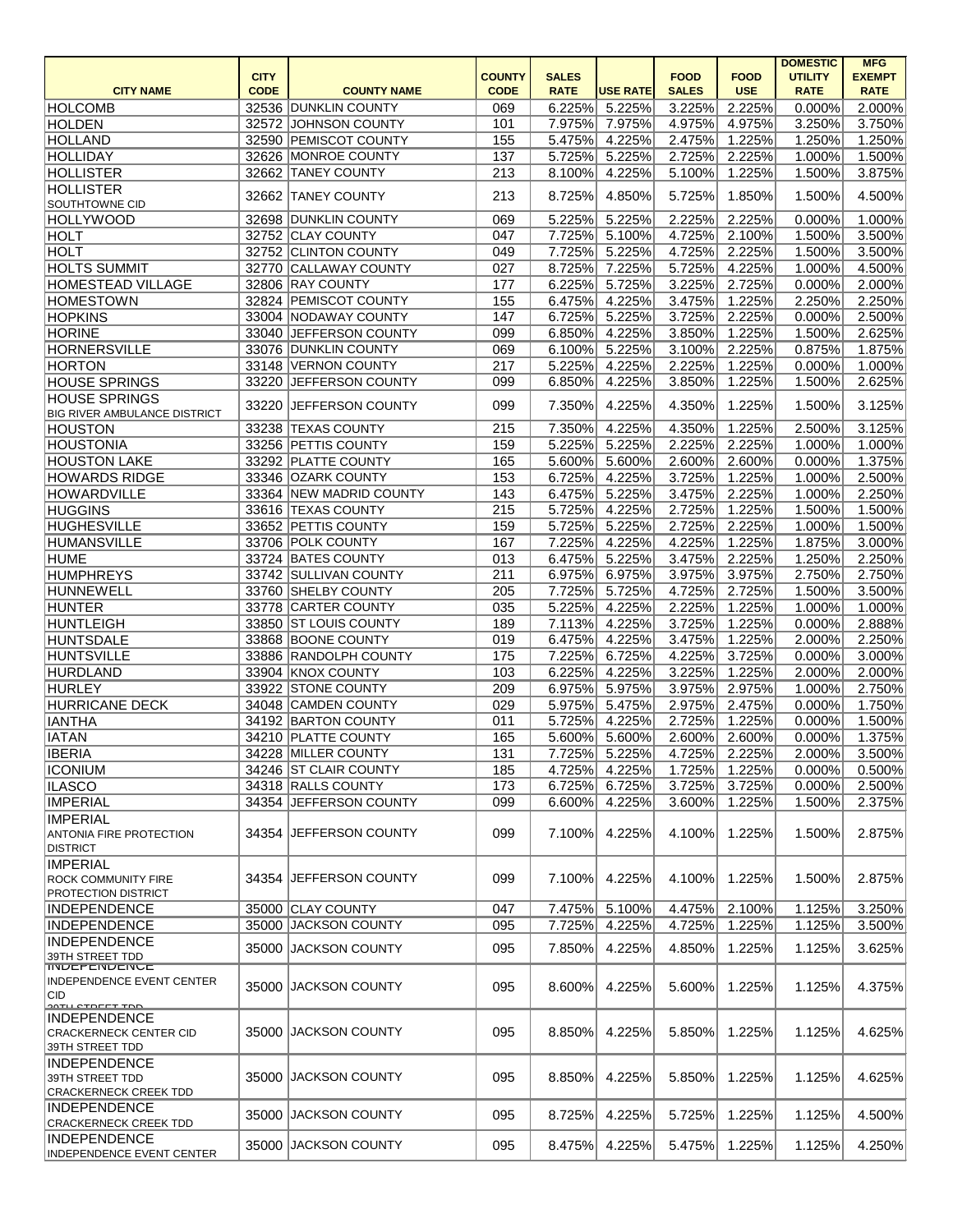|                                                                  | <b>CITY</b> |                           | <b>COUNTY</b> | <b>SALES</b> |                 | <b>FOOD</b>  | <b>FOOD</b> | <b>DOMESTIC</b><br><b>UTILITY</b> | <b>MFG</b><br><b>EXEMPT</b> |
|------------------------------------------------------------------|-------------|---------------------------|---------------|--------------|-----------------|--------------|-------------|-----------------------------------|-----------------------------|
| <b>CITY NAME</b>                                                 | <b>CODE</b> | <b>COUNTY NAME</b>        | <b>CODE</b>   | <b>RATE</b>  | <b>USE RATE</b> | <b>SALES</b> | <b>USE</b>  | <b>RATE</b>                       | <b>RATE</b>                 |
| <b>INDIAN POINT (VILLAGE)</b>                                    |             | 35186 STONE COUNTY        | 209           | 8.975%       | 5.975%          | 5.975%       | 2.975%      | 1.000%                            | 4.750%                      |
| INNSBROOK (VILLAGE OF)                                           |             | 35240 WARREN COUNTY       | 219           | 7.100%       | 5.725%          | 4.100%       | 2.725%      | 0.000%                            | 2.875%                      |
| <b>IONIA</b>                                                     |             | 35306 BENTON COUNTY       | 015           | 6.100%       | 5.600%          | 3.100%       | 2.600%      | 1.375%                            | 1.875%                      |
| <b>IRONDALE</b>                                                  |             | 35396 WASHINGTON COUNTY   | 221           | 8.225%       | 6.725%          | 5.225%       | 3.725%      | 2.000%                            | 4.000%                      |
| <b>IRON MOUNTAIN LAKE</b>                                        |             | 35432 ST FRANCOIS COUNTY  | 187           | 6.975%       | 4.225%          | 3.975%       | 1.225%      | 1.500%                            | 2.750%                      |
| <b>IRONTON</b>                                                   |             | 35468  IRON COUNTY        | 093           | 8.225%       | 4.225%          | 5.225%       | 1.225%      | 1.500%                            | 4.000%                      |
| <b>IRWIN</b>                                                     |             | 35486 BARTON COUNTY       | 011           | 5.725%       | 4.225%          | 2.725%       | 1.225%      | 0.000%                            | 1.500%                      |
| <b>ISABELLA</b>                                                  |             | 35504 OZARK COUNTY        | 153           | 6.725%       | 4.225%          | 3.725%       | 1.225%      | 1.000%                            | 2.500%                      |
| <b>JACKSON</b>                                                   |             | 35648 CAPE GIRARDEAU CNTY | 031           | 7.225%       | 4.225%          | 4.225%       | 1.225%      | 2.000%                            | 3.000%                      |
| <b>JACKSONVILLE</b>                                              |             | 36224 RANDOLPH COUNTY     | 175           | 5.725%       | 5.225%          | 2.725%       | 2.225%      | 0.000%                            | 1.500%                      |
| <b>JADWIN</b>                                                    |             | 36242 DENT COUNTY         | 065           | 5.225%       | 4.225%          | 2.225%       | 1.225%      | 1.000%                            | 1.000%                      |
| <b>JAMESON</b>                                                   |             | 36314 DAVIESS COUNTY      | 061           | 6.225%       | 5.725%          | 3.225%       | 2.725%      | 0.000%                            | 2.000%                      |
| <b>JAMESPORT</b>                                                 |             | 36332 DAVIESS COUNTY      | 061           | 7.725%       | 5.725%          | 4.725%       | 2.725%      | 0.000%                            | 3.500%                      |
| <b>JAMESTOWN</b>                                                 |             | 36368 MONITEAU COUNTY     | 135           | 6.475%       | 5.225%          | 3.475%       | 2.225%      | 1.000%                            | 2.250%                      |
| <b>JANE</b>                                                      |             | 36422 MCDONALD COUNTY     | 119           | 7.225%       | 4.225%          | 4.225%       | 1.225%      | 1.500%                            | 3.000%                      |
| <b>JASPER</b>                                                    |             | 36512 JASPER COUNTY       | 097           | 7.200%       | 4.225%          | 4.200%       | 1.225%      | 1.500%                            | 2.975%                      |
| <b>JAYWYE</b>                                                    |             | 36620 NEW MADRID COUNTY   | 143           | 5.475%       | 4.225%          | 2.475%       | 1.225%      | 1.000%                            | 1.250%                      |
| JEFFERSON CITY                                                   |             | 37000 CALLAWAY COUNTY     | 027           | 7.725%       | 4.225%          | 4.725%       | 1.225%      | 1.000%                            | 3.500%                      |
| JEFFERSON CITY                                                   |             | 37000 COLE COUNTY         | 051           | 7.725%       | 5.725%          | 4.725%       | 2.725%      | 1.000%                            | 3.500%                      |
| <b>JEFFERSON CITY</b>                                            |             | 37000 COLE COUNTY         | 051           | 8.725%       | 5.725%          | 5.725%       | 2.725%      | 1.000%                            | 4.500%                      |
| COMMONS OF HAZEL HILL TDD                                        |             |                           |               |              |                 |              |             |                                   |                             |
| <b>JEFFERSON CITY</b><br><b>STONE RIDGE TDD</b>                  |             | 37000 COLE COUNTY         | 051           | 8.725%       | 5.725%          | 5.725%       | 2.725%      | 1.000%                            | 4.500%                      |
| <b>JEFFERSON CITY</b><br>US HIGHWAY 50/63 CITYVIEW TDD           |             | 37000 COLE COUNTY         | 051           | 8.725%       | 5.725%          | 5.725%       | 2.725%      | 1.000%                            | 4.500%                      |
| <b>JENKINS</b>                                                   |             | 37124 BARRY COUNTY        | 009           | 5.725%       | 4.225%          | 2.725%       | 1.225%      | 0.000%                            | 1.500%                      |
| <b>JENNINGS</b>                                                  |             | 37178 ST LOUIS COUNTY     | 189           | 8.613%       | 4.225%          | 5.225%       | 1.225%      | 0.000%                            | 4.388%                      |
| JENNINGS (X1)                                                    |             | 37179 ST LOUIS COUNTY     | 189           | 8.613%       | 4.225%          | 5.225%       | 1.225%      | 0.000%                            | 4.388%                      |
| JENNINGS (T1)                                                    |             | 37180 ST LOUIS COUNTY     | 189           | 8.613%       | 4.225%          | 5.225%       | 1.225%      | 0.000%                            | 4.388%                      |
| JENNINGS (T2)                                                    |             | 37181 ST LOUIS COUNTY     | 189           | 8.613%       | 4.225%          | 5.225%       | 1.225%      | 0.000%                            | 4.388%                      |
| JENNINGS (T3)                                                    |             | 37182 ST LOUIS COUNTY     | 189           | 8.613%       | 4.225%          | 5.225%       | 1.225%      | 0.000%                            | 4.388%                      |
| JENNINGS (T3)<br>PLAZA ON THE BLVD JENNINGS CID                  |             | 37182 ST LOUIS COUNTY     | 189           | 9.113%       | 4.725%          | 5.725%       | 1.725%      | 0.000%                            | 4.888%                      |
| JENNINGS (T4)                                                    |             | 37183 ST LOUIS COUNTY     | 189           | 8.613%       | 4.225%          | 5.225%       | 1.225%      | 0.000%                            | 4.388%                      |
| JENNINGS (T4)<br>JENNINGS STATION ROAD CID                       |             | 37183 ST LOUIS COUNTY     | 189           | 9.363%       | 4.225%          | 5.975%       | 1.225%      | 0.000%                            | 5.138%                      |
| JENNINGS (T5)                                                    |             | 37184 ST LOUIS COUNTY     | 189           | 8.613%       | 4.225%          | 5.225%       | 1.225%      | 0.000%                            | 4.388%                      |
| JENNINGS (T6)                                                    |             | 37185 ST LOUIS COUNTY     | 189           | 8.613%       | 4.225%          | 5.225%       | 1.225%      | 0.000%                            | 4.388%                      |
| JENNINGS (T7)                                                    |             | 37186 ST LOUIS COUNTY     | 189           | 8.613%       | 4.225%          | 5.225%       | 1.225%      | 0.000%                            | 4.388%                      |
| <b>JERICO SPRINGS</b>                                            |             | 37214 CEDAR COUNTY        | 039           | 5.725%       | 4.225%          | 2.725%       | 1.225%      | 0.500%                            | 1.500%                      |
| <b>JEROME</b>                                                    |             | 37250 PHELPS COUNTY       | 161           | 5.350%       | 4.225%          | 2.350%       | 1.225%      | 0.000%                            | 1.125%                      |
| <b>JONESBURG</b>                                                 |             | 37574 MONTGOMERY COUNTY   | 139           | 7.975%       | 4.225%          | 4.975%       | 1.225%      | 3.250%                            | 3.750%                      |
| <b>JOPLIN</b>                                                    |             | 37592 JASPER COUNTY       | 097           | 7.825%       | 4.225%          | 4.825%       | 1.225%      | 0.000%                            | 3.600%                      |
| <b>JOPLIN</b>                                                    |             |                           |               |              |                 |              |             |                                   |                             |
| 1717 MARKET PLACE TDD                                            |             | 37592 JASPER COUNTY       | 097           | 7.950%       | 4.225%          | 4.950%       | 1.225%      | 0.000%                            | 3.725%                      |
| <b>JOPLIN</b>                                                    |             | 37592 NEWTON COUNTY       | 145           | 7.975%       | 4.225%          | 4.975%       | 1.225%      | 1.125%                            | 3.750%                      |
| <b>JOPLIN</b>                                                    |             |                           |               |              |                 |              |             |                                   |                             |
| HIGHWAY 166 CID                                                  |             | 37592 NEWTON COUNTY       | 145           | 8.975%       | 4.225%          | 5.975%       | 1.225%      | 1.125%                            | 4.750%                      |
| <b>JOSEPHVILLE</b>                                               |             | 37700 ST CHARLES COUNTY   | 183           | 6.950%       | 5.950%          | 3.850%       | 2.850%      | 0.000%                            | 2.725%                      |
| <b>JUNCTION CITY</b>                                             |             | 37736 MADISON COUNTY      | 123           | 6.225%       | 4.225%          | 3.225%       | 1.225%      | 1.500%                            | 2.000%                      |
| KAHOKA                                                           |             | 37790 CLARK COUNTY        | 045           | 7.225%       | 4.225%          | 4.225%       | 1.225%      | 0.000%                            | 3.000%                      |
| KAISER                                                           |             | 37808 MILLER COUNTY       | 131           | 5.725%       | 5.225%          | 2.725%       | 2.225%      | 1.000%                            | 1.500%                      |
| <b>KANSAS CITY</b>                                               |             | 38000 CASS COUNTY         | 037           | 8.850%       | 8.850%          | 5.850%       | 5.850%      | 1.250%                            | 4.625%                      |
| <b>KANSAS CITY</b>                                               |             | 38000 CLAY COUNTY         | 047           | 8.100%       | 7.975%          | 5.100%       | 4.975%      | 0.000%                            | 3.875%                      |
| <b>KANSAS CITY</b><br>210 HIGHWAY CID<br>210 HIGHWAY TDD         |             | 38000 CLAY COUNTY         | 047           | 10.100%      | 7.975%          | 7.100%       | 4.975%      | 0.000%                            | 5.875%                      |
| KANSAS CITY<br>ANTIOCH CENTER CID                                |             | 38000 CLAY COUNTY         | 047           | 9.100%       | 7.975%          | 6.100%       | 4.975%      | 0.000%                            | 4.875%                      |
| <b>KANSAS CITY</b><br><b>BRIARCLIFF PARKWAY HIGHWAY 9</b><br>TDD |             | 38000 CLAY COUNTY         | 047           | 8.600%       | 7.975%          | 5.600%       | 4.975%      | 0.000%                            | 4.375%                      |
| <b>KANSAS CITY</b><br><b>FLINTLOCK PLAZA CID</b>                 |             | 38000 CLAY COUNTY         | 047           | 9.100%       | 8.975%          | 6.100%       | 5.975%      | 0.000%                            | 4.875%                      |
| <b>KANSAS CITY</b><br><b>FLINTLOCK SHOPPES CID</b>               |             | 38000 CLAY COUNTY         | 047           | 9.100%       | 8.975%          | 6.100%       | 5.975%      | 0.000%                            | 4.875%                      |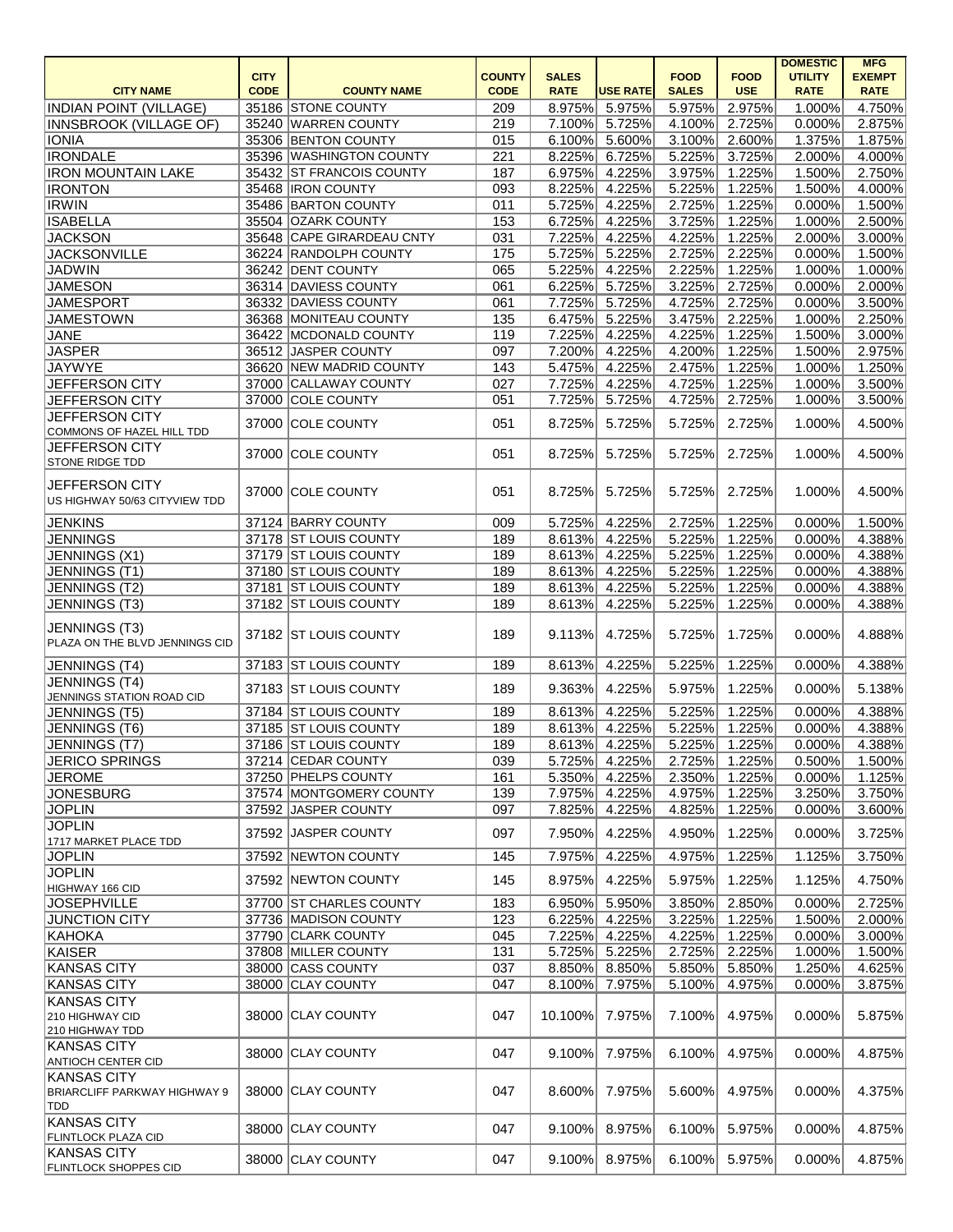|                                                                                                       | <b>CITY</b> |                       | <b>COUNTY</b> | <b>SALES</b> |                 | <b>FOOD</b>  | <b>FOOD</b> | <b>DOMESTIC</b><br><b>UTILITY</b> | <b>MFG</b><br><b>EXEMPT</b> |
|-------------------------------------------------------------------------------------------------------|-------------|-----------------------|---------------|--------------|-----------------|--------------|-------------|-----------------------------------|-----------------------------|
| <b>CITY NAME</b>                                                                                      | <b>CODE</b> | <b>COUNTY NAME</b>    | <b>CODE</b>   | <b>RATE</b>  | <b>USE RATE</b> | <b>SALES</b> | <b>USE</b>  | <b>RATE</b>                       | <b>RATE</b>                 |
| <b>KANSAS CITY</b><br>METRO NORTH SQUARE AND<br><b>COMMONS CID</b>                                    |             | 38000 CLAY COUNTY     | 047           | 8.975%       | 8.850%          | 5.975%       | 5.850%      | 0.000%                            | 4.750%                      |
| <b>KANSAS CITY</b><br><b>NORTH OAK VILLAGE CID</b>                                                    |             | 38000 CLAY COUNTY     | 047           | 9.100%       | 8.975%          | 6.100%       | 5.975%      | 0.000%                            | 4.875%                      |
| <b>KANSAS CITY</b><br><b>OAK BARRY CID</b>                                                            |             | 38000 CLAY COUNTY     | 047           | 8.975%       | 8.850%          | 5.975%       | 5.850%      | 0.000%                            | 4.750%                      |
| <b>KANSAS CITY</b><br>SHOAL CREEK PARKWAY/NORTH<br><b>OAK TRAFFICWAY TDD</b>                          |             | 38000 CLAY COUNTY     | 047           | 9.100%       | 7.975%          | 6.100%       | 4.975%      | 0.000%                            | 4.875%                      |
| <b>KANSAS CITY</b>                                                                                    |             | 38000 JACKSON COUNTY  | 095           | 8.350%       | 7.100%          | 5.350%       | 4.100%      | 0.000%                            | 4.125%                      |
| <b>KANSAS CITY</b><br>3 TRAILS VILLAGE CID                                                            |             | 38000 JACKSON COUNTY  | 095           | 8.850%       | 7.600%          | 5.850%       | 4.600%      | 0.000%                            | 4.625%                      |
| <b>KANSAS CITY</b><br>39TH STREET CID                                                                 |             | 38000 JACKSON COUNTY  | 095           | 8.850%       | 7.600%          | 5.850%       | 4.600%      | 0.000%                            | 4.625%                      |
| <b>KANSAS CITY</b><br><b>KANSAS CITY DOWNTOWN</b><br><b>STREETCAR TDD</b><br>1200 MAIN/SOUTH LOOP TDD |             | 38000 JACKSON COUNTY  | 095           | 10.350%      | 7.100%          | 7.350%       | 4.100%      | 0.000%                            | 6.125%                      |
| <b>KANSAS CITY</b><br><b>BROOKSIDE CID</b>                                                            |             | 38000 JACKSON COUNTY  | 095           | 8.850%       | 7.600%          | 5.850%       | 4.600%      | 0.000%                            | 4.625%                      |
| <b>KANSAS CITY</b><br><b>BRYWOOD CENTRE CID</b>                                                       | 38000       | <b>JACKSON COUNTY</b> | 095           | 9.350%       | 8.100%          | 6.350%       | 5.100%      | 0.000%                            | 5.125%                      |
| KANSAS CITY<br>COUNTRY CLUB PLAZA TDD                                                                 | 38000       | <b>JACKSON COUNTY</b> | 095           | 8.850%       | 7.100%          | 5.850%       | 4.100%      | 0.000%                            | 4.625%                      |
| <b>KANSAS CITY</b><br><b>INDEPENDENCE AVENUE CID</b>                                                  |             | 38000 JACKSON COUNTY  | 095           | 9.350%       | 8.100%          | 6.350%       | 5.100%      | 0.000%                            | 5.125%                      |
| <b>KANSAS CITY</b><br><b>KANSAS CITY DOWNTOWN</b><br><b>STREETCAR TDD</b>                             |             | 38000 JACKSON COUNTY  | 095           | 9.350%       | 7.100%          | 6.350%       | 4.100%      | 0.000%                            | 5.125%                      |
| <b>KANSAS CITY</b><br>LANDING MALL CID                                                                |             | 38000 JACKSON COUNTY  | 095           | 9.350%       | 8.100%          | 6.350%       | 5.100%      | 0.000%                            | 5.125%                      |
| <b>KANSAS CITY</b><br>M150 & 135TH ST TDD                                                             | 38000       | IJACKSON COUNTY       | 095           | 9.350%       | 7.100%          | 6.350%       | 4.100%      | 0.000%                            | 5.125%                      |
| <b>KANSAS CITY</b><br>MARTIN CITY CID<br>M150 & 135TH ST TDD                                          |             | 38000 JACKSON COUNTY  | 095           | 9.850%       | 7.600%          | 6.850%       | 4.600%      | 0.000%                            | 5.625%                      |
| <b>KANSAS CITY</b><br>MARTIN CITY CID                                                                 |             | 38000 JACKSON COUNTY  | 095           | 8.850%       | 7.600%          | 5.850%       | 4.600%      | 0.000%                            | 4.625%                      |
| <b>KANSAS CITY</b><br><b>KANSAS CITY DOWNTOWN</b><br><b>STREETCAR TDD</b><br>PERFORMING ARTS CID      |             | 38000 JACKSON COUNTY  | 095           | 10.350%      | 8.100%          | 7.350%       | 5.100%      | 0.000%                            | 6.125%                      |
| <b>KANSAS CITY</b><br><b>PLAZA EAST CID</b>                                                           |             | 38000 JACKSON COUNTY  | 095           | 9.350%       | 8.100%          | 6.350%       | 5.100%      | 0.000%                            | 5.125%                      |
| <b>KANSAS CITY</b><br><b>RED BRIDGE CID</b>                                                           | 38000       | <b>JACKSON COUNTY</b> | 095           | 8.850%       | 7.600%          | 5.850%       | 4.600%      | 0.000%                            | 4.625%                      |
| <b>KANSAS CITY</b><br><b>SHOPS ON BLUE PARKWAY CID</b>                                                |             | 38000 JACKSON COUNTY  | 095           | 9.350%       | 8.100%          | 6.350%       | 5.100%      | 0.000%                            | 5.125%                      |
| <b>KANSAS CITY</b><br><b>SKELLY CID</b>                                                               | 38000       | <b>JACKSON COUNTY</b> | 095           | 9.350%       | 8.100%          | 6.350%       | 5.100%      | 0.000%                            | 5.125%                      |
| <b>KANSAS CITY</b><br><b>TROOST AVE CID</b>                                                           | 38000       | JACKSON COUNTY        | 095           | 8.850%       | 7.600%          | 5.850%       | 4.600%      | 0.000%                            | 4.625%                      |
| <b>KANSAS CITY</b><br><b>TRUMAN ROAD CID</b>                                                          |             | 38000 JACKSON COUNTY  | 095           | 8.850%       | 7.600%          | 5.850%       | 4.600%      | 0.000%                            | 4.625%                      |
| <b>KANSAS CITY</b><br><b>WALDO CID</b>                                                                |             | 38000 JACKSON COUNTY  | 095           | 8.850%       | 7.600%          | 5.850%       | 4.600%      | 0.000%                            | 4.625%                      |
| <b>KANSAS CITY</b><br><b>WARD PARKWAY SHOPPING</b><br>CENTER CID                                      |             | 38000 JACKSON COUNTY  | 095           | 9.350%       | 8.100%          | 6.350%       | 5.100%      | 0.000%                            | 5.125%                      |
| <b>KANSAS CITY</b><br><b>WESTPORT CDD</b>                                                             |             | 38000 JACKSON COUNTY  | 095           | 8.850%       | 7.600%          | 5.850%       | 4.600%      | 0.000%                            | 4.625%                      |
| <b>KANSAS CITY</b>                                                                                    |             | 38000 PLATTE COUNTY   | 165           | 8.475%       | 8.475%          | 5.475%       | 5.475%      | 0.000%                            | 4.250%                      |
| <b>KANSAS CITY</b><br>KANSAS CITY INTERNATIONAL<br><b>AIRPORT CID</b>                                 |             | 38000 PLATTE COUNTY   | 165           | 9.475%       | 9.475%          | 6.475%       | 6.475%      | 0.000%                            | 5.250%                      |
| <b>KANSAS CITY</b><br><b>OLD FOUNDATION CID</b>                                                       |             | 38000 PLATTE COUNTY   | 165           | 9.475%       | 9.475%          | 6.475%       | 6.475%      | 0.000%                            | 5.250%                      |
| <b>KANSAS CITY</b><br><b>PARK PLAZA TDD</b>                                                           |             | 38000 PLATTE COUNTY   | 165           | 9.475%       | 8.475%          | 6.475%       | 5.475%      | 0.000%                            | 5.250%                      |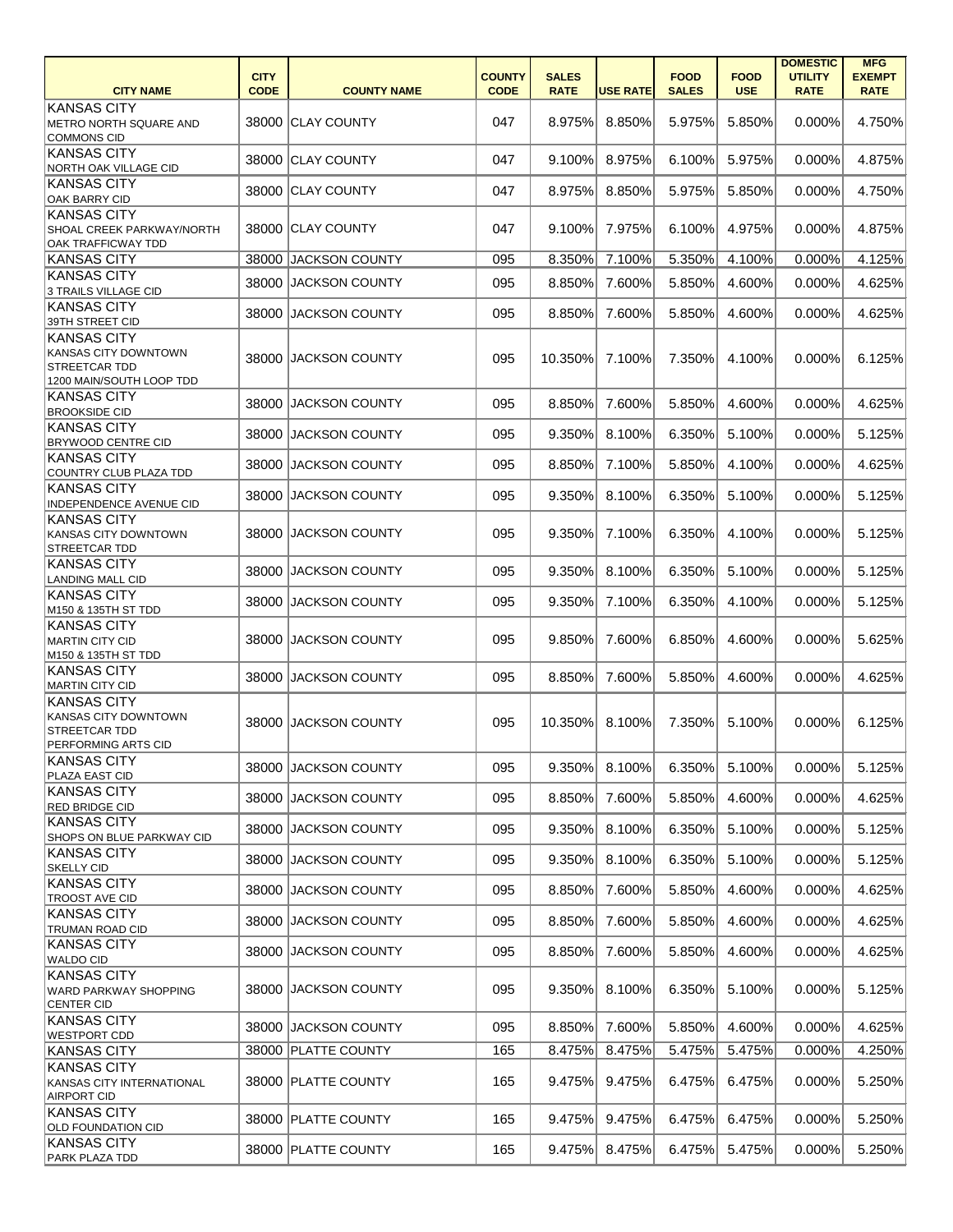|                                                   |             |                          |               |                  |                 |              |             | <b>DOMESTIC</b> | <b>MFG</b>           |
|---------------------------------------------------|-------------|--------------------------|---------------|------------------|-----------------|--------------|-------------|-----------------|----------------------|
|                                                   | <b>CITY</b> |                          | <b>COUNTY</b> | <b>SALES</b>     |                 | <b>FOOD</b>  | <b>FOOD</b> | <b>UTILITY</b>  | <b>EXEMPT</b>        |
| <b>CITY NAME</b>                                  | <b>CODE</b> | <b>COUNTY NAME</b>       | <b>CODE</b>   | <b>RATE</b>      | <b>USE RATE</b> | <b>SALES</b> | <b>USE</b>  | <b>RATE</b>     | <b>RATE</b>          |
| <b>KANSAS CITY</b>                                |             |                          |               |                  |                 |              |             |                 |                      |
| PLATTE COUNTY MO SOUTH 1 TDD                      |             | 38000 PLATTE COUNTY      | 165           | 9.475%           | 8.475%          | 6.475%       | 5.475%      | 0.000%          | 5.250%               |
|                                                   |             |                          |               |                  |                 |              |             |                 |                      |
| <b>KANSAS CITY</b>                                |             | 38000 PLATTE COUNTY      | 165           | 9.475%           | 8.475%          | 6.475%       | 5.475%      | 0.000%          | 5.250%               |
| PLATTE COUNTY MO SOUTH II TDD                     |             |                          |               |                  |                 |              |             |                 |                      |
| <b>KANSAS CITY</b>                                |             | 38000 PLATTE COUNTY      | 165           | 9.475%           | 8.475%          | 6.475%       | 5.475%      | 0.000%          | 5.250%               |
| <b>TREMONT SQUARE TDD</b>                         |             |                          |               |                  |                 |              |             |                 |                      |
| <b>KANSAS CITY</b>                                |             | 38000 PLATTE COUNTY      | 165           | 9.475%           | 8.475%          | 6.475%       | 5.475%      | 0.000%          | 5.250%               |
| <b>TUILERIES PLAZA TDD</b><br>KEARNEY             |             | 38072 CLAY COUNTY        | 047           | 7.225%           | 5.100%          | 4.225%       | 2.100%      | 1.000%          | 3.000%               |
| KEARNEY                                           |             |                          |               |                  |                 |              |             |                 |                      |
| <b>KEARNEY WEST SIDE CID</b>                      |             | 38072 CLAY COUNTY        | 047           | 8.225%           | 5.100%          | 5.225%       | 2.100%      | 1.000%          | 4.000%               |
| KELSO                                             |             | 38216 SCOTT COUNTY       | 201           | 6.225%           | 5.225%          | 3.225%       | 2.225%      | 1.000%          | 2.000%               |
| KENNETT                                           |             | 38306 DUNKLIN COUNTY     | 069           | 7.975%           | 5.225%          | 4.975%       | 2.225%      | 0.000%          | 3.750%               |
| KENOMA                                            |             | 38324 BARTON COUNTY      | 011           | 5.725%           | 4.225%          | 2.725%       | 1.225%      | 0.000%          | 1.500%               |
| KEWANEE                                           |             | 38414 NEW MADRID COUNTY  | 143           | 5.475%           | 4.225%          | 2.475%       | 1.225%      | 1.000%          | 1.250%               |
| KEYTESVILLE                                       |             | 38468 CHARITON COUNTY    | 041           | 7.100%           | 6.100%          | 4.100%       | 3.100%      | 1.000%          | 2.875%               |
| KIDDER                                            |             | 38522 CALDWELL COUNTY    | 025           | 7.725%           | 6.225%          | 4.725%       | 3.225%      | 0.000%          | 3.500%               |
| <b>KIMBERLING CITY</b>                            |             | 38612 STONE COUNTY       | 209           | 8.475%           | 7.975%          | 5.475%       | 4.975%      | 2.000%          | 4.250%               |
| KIMMSWICK                                         |             | 38684 JEFFERSON COUNTY   |               |                  | 4.225%          | 5.600%       |             |                 |                      |
| KINDER                                            |             | 38720 STODDARD COUNTY    | 099           | 8.600%<br>5.225% |                 |              | 1.225%      | 1.500%          | 4.375%               |
|                                                   |             |                          | 207           |                  | 4.225%          | 2.225%       | 1.225%      | 0.000%          | 1.000%               |
| <b>KING CITY</b>                                  |             | 38774 GENTRY COUNTY      | 075           | 6.725%           | 5.225%          | 3.725%       | 2.225%      | 2.000%          | 2.500%               |
| <b>KINGDOM CITY</b>                               |             | 38792 CALLAWAY COUNTY    | 027           | 7.725%           | 4.225%          | 4.725%       | 1.225%      | 0.000%          | 3.500%               |
| KINGSTON                                          |             | 38846 CALDWELL COUNTY    | 025           | 6.725%           | 6.225%          | 3.725%       | 3.225%      | 0.000%          | 2.500%               |
| KINGSVILLE                                        |             | 38918 JOHNSON COUNTY     | 101           | 6.475%           | 6.475%          | 3.475%       | 3.475%      | 2.250%          | 2.250%               |
| KINLOCH                                           |             | 38972 ST LOUIS COUNTY    | 189           | 8.363%           | 4.225%          | 4.975%       | 1.225%      | 0.000%          | 4.138%               |
| KINLOCH (T1)                                      |             | 38973 ST LOUIS COUNTY    | 189           | 8.363%           | 4.225%          | 4.975%       | 1.225%      | 0.000%          | 4.138%               |
| KIRBYVILLE                                        |             | 39008 TANEY COUNTY       | 213           | 7.100%           | 4.225%          | 4.100%       | 1.225%      | 1.000%          | 2.875%               |
| KIRKSVILLE                                        |             | 39026 ADAIR COUNTY       | 001           | 7.850%           | 7.475%          | 4.850%       | 4.475%      | 2.000%          | 3.625%               |
| KIRKSVILLE                                        |             | 39026 ADAIR COUNTY       | 001           | 8.850%           | 7.475%          | 5.850%       | 4.475%      | 2.000%          | 4.625%               |
| SOUTH 63 CORRIDOR CID                             |             |                          |               |                  |                 |              |             |                 |                      |
| KIRKWOOD                                          |             | 39044 ST LOUIS COUNTY    | 189           | 8.363%           | 5.475%          | 4.975%       | 2.475%      | 0.000%          | 4.138%               |
| KIRKWOOD                                          |             | 39044 ST LOUIS COUNTY    | 189           | 9.363%           | 5.475%          | 5.975%       | 2.475%      | 0.000%          | 5.138%               |
| <b>STATION PLAZA TDD</b>                          |             |                          |               |                  |                 |              |             |                 |                      |
| KIRKWOOD (X1)                                     |             | 39045 ST LOUIS COUNTY    | 189           | 8.363%           | 5.475%          | 4.975%       | 2.475%      | 0.000%          | 4.138%               |
| <b>KISSEE MILLS</b>                               |             | 39080 TANEY COUNTY       | 213           |                  | 6.100% 4.225%   | 3.100%       | 1.225%      | 0.000%          | 1.875%               |
| <b>KNOB LICK</b>                                  |             | 39170 ST FRANCOIS COUNTY | 187           | 5.975%           | 4.225%          | 2.975%       | 1.225%      | 0.500%          | $\overline{1.750\%}$ |
| KNOB NOSTER                                       |             | 39188 JOHNSON COUNTY     | 101           | 8.475%           | 8.475%          | 5.475%       | 5.475%      | 3.250%          | 4.250%               |
| <b>KNOX CITY</b>                                  |             | 39278 KNOX COUNTY        | 103           | 6.225%           | 4.225%          | 3.225%       | 1.225%      | 2.000%          | 2.000%               |
| KOELTZTOWN                                        |             | 39386 OSAGE COUNTY       | 151           | 6.475%           | 5.975%          | 3.475%       | 2.975%      | 1.250%          | 2.250%               |
| KOHLER CITY                                       |             | 39395 JEFFERSON COUNTY   | 099           | 6.600%           | 4.225%          | 3.600%       | 1.225%      | 1.500%          | 2.375%               |
| KOSHKONONG                                        |             | 39440 OREGON COUNTY      | 149           | 9.225%           | 4.225%          | 6.225%       | 1.225%      | 1.000%          | 5.000%               |
| KRAKOW                                            |             | 39458 FRANKLIN COUNTY    | 071           | 6.350%           | 4.225%          | 3.350%       | 1.225%      | 0.000%          | 2.125%               |
| <b>LABADIE</b>                                    |             | 39494 FRANKLIN COUNTY    | 071           | 6.475%           | 4.225%          | 3.475%       | 1.225%      | 0.000%          | 2.250%               |
| LA BELLE                                          |             | 39512 LEWIS COUNTY       | 111           | 8.350%           | 6.850%          | 5.350%       | 3.850%      | 3.000%          | 4.125%               |
| <b>LACLEDE</b>                                    |             | 39566 LINN COUNTY        | 115           | 7.225%           | 5.725%          | 4.225%       | 2.725%      | 1.500%          | 3.000%               |
| LADDONIA                                          |             | 39602 AUDRAIN COUNTY     | 007           | 8.600%           | 4.225%          | 5.600%       | 1.225%      | 0.000%          | 4.375%               |
| LADUE                                             |             | 39656 ST LOUIS COUNTY    | 189           | 8.363%           | 4.225%          | 4.975%       | 1.225%      | 0.000%          | 4.138%               |
| LADUE                                             |             | 39656 ST LOUIS COUNTY    | 189           | 9.363%           | 4.225%          | 5.975%       | 1.225%      | 0.000%          | 5.138%               |
| COLONIAL MARKETPLACE CID                          |             |                          |               |                  |                 |              |             |                 |                      |
| LA GRANGE                                         |             | 39764 LEWIS COUNTY       | 111           | 8.350%           | 6.850%          | 5.350%       | 3.850%      | 2.000%          | 4.125%               |
| <b>LAKE ANNETTE</b>                               |             | 39845 CASS COUNTY        | 037           | 5.975%           | 5.975%          | 2.975%       | 2.975%      | 1.250%          | 1.750%               |
| <b>LAKE LAFAYETTE</b>                             |             | 39952 LAFAYETTE COUNTY   | 107           | 5.850%           | 5.850%          | 2.850%       | 2.850%      | 0.000%          | 1.625%               |
| <b>LAKE LOTAWANA</b>                              |             | 39980 JACKSON COUNTY     | 095           | 6.725%           | 4.225%          | 3.725%       | 1.225%      | 1.125%          | 2.500%               |
| <b>LAKE LOTAWANA</b>                              |             | 39980 JACKSON COUNTY     | 095           | 7.725%           | 5.225%          | 4.725%       | 2.225%      | 1.125%          | 3.500%               |
| LAKE LOTAWANA CID                                 |             |                          |               |                  |                 |              |             |                 |                      |
| LAKE LOTAWANA                                     |             |                          |               |                  |                 |              |             |                 |                      |
| PRAIRIE TOWNSHIP FIRE                             |             | 39980 JACKSON COUNTY     | 095           | 7.225%           | 4.225%          | 4.225%       | 1.225%      | 1.125%          | 3.000%               |
| <b>PROTECTION DISTRICT</b>                        |             |                          |               |                  |                 |              |             |                 |                      |
| LAKE LOTAWANA                                     |             |                          |               |                  |                 |              |             |                 |                      |
| LAKE LOTAWANA CID<br><b>PRAIRIE TOWNSHIP FIRE</b> |             | 39980 JACKSON COUNTY     | 095           | 8.225%           | 5.225%          | 5.225%       | 2.225%      | 1.125%          | 4.000%               |
| <b>PROTECTION DISTRICT</b>                        |             |                          |               |                  |                 |              |             |                 |                      |
| LAKENAN                                           |             | 39998 SHELBY COUNTY      | 205           | 6.725%           | 5.725%          | 3.725%       | 2.725%      | 1.500%          | 2.500%               |
| LAKE OZARK                                        |             | 40034 CAMDEN COUNTY      | 029           | 8.225%           | 5.475%          | 5.225%       | 2.475%      | 1.000%          | 4.000%               |
| <b>LAKE OZARK</b>                                 |             | 40034 MILLER COUNTY      | 131           | 7.975%           | 5.225%          | 4.975%       | 2.225%      | 2.000%          | 3.750%               |
| <b>LAKE OZARK</b>                                 |             |                          |               |                  |                 |              |             |                 |                      |
| <b>EAGLES LANDING CID</b>                         |             | 40034 MILLER COUNTY      | 131           | 8.975%           | 6.225%          | 5.975%       | 3.225%      | 2.000%          | 4.750%               |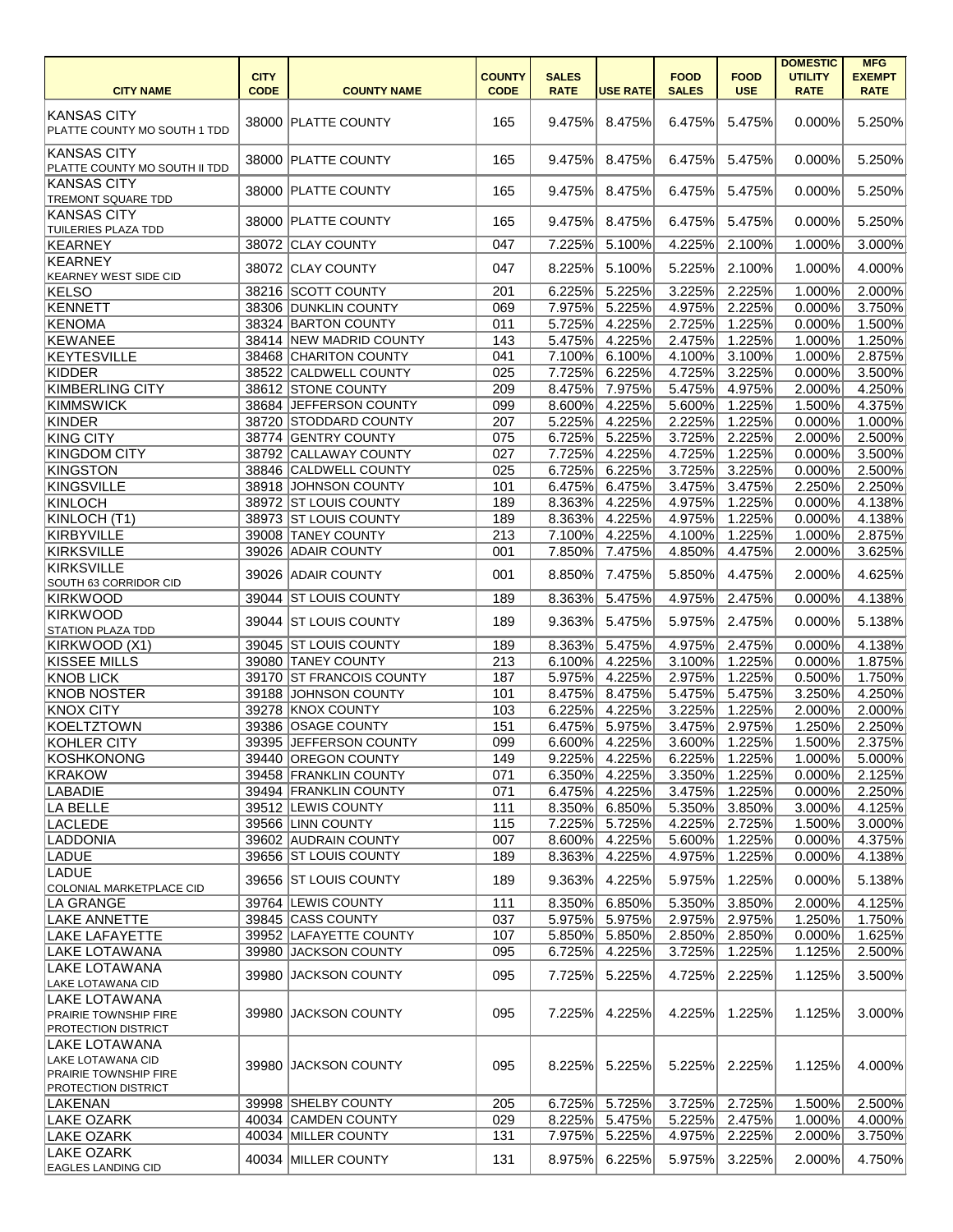|                                                                      |                            |                          |                              |                             |                 |                             |                           | <b>DOMESTIC</b>               | <b>MFG</b>                   |
|----------------------------------------------------------------------|----------------------------|--------------------------|------------------------------|-----------------------------|-----------------|-----------------------------|---------------------------|-------------------------------|------------------------------|
| <b>CITY NAME</b>                                                     | <b>CITY</b><br><b>CODE</b> | <b>COUNTY NAME</b>       | <b>COUNTY</b><br><b>CODE</b> | <b>SALES</b><br><b>RATE</b> | <b>USE RATE</b> | <b>FOOD</b><br><b>SALES</b> | <b>FOOD</b><br><b>USE</b> | <b>UTILITY</b><br><b>RATE</b> | <b>EXEMPT</b><br><b>RATE</b> |
| <b>LAKE OZARK</b><br><b>HORSESHOE BEND TDD</b>                       |                            | 40034 MILLER COUNTY      | 131                          | 8.975%                      | 5.225%          | 5.975%                      | 2.225%                    | 2.000%                        | 4.750%                       |
| <b>LAKE SHERWOOD</b>                                                 |                            | 40052 WARREN COUNTY      | 219                          | 6.225%                      | 5.725%          | 3.225%                      | 2.725%                    | 0.000%                        | 2.000%                       |
| LAKESHIRE                                                            |                            | 40088 ST LOUIS COUNTY    | 189                          | 7.613%                      | 4.225%          | 4.225%                      | $\overline{1.225\%}$      | 0.000%                        | 3.388%                       |
| <b>LAKESIDE</b>                                                      |                            | 40106 JASPER COUNTY      | 097                          | 5.200%                      | 4.225%          | 2.200%                      | 1.225%                    | 0.000%                        | 0.975%                       |
| <b>LAKE SPRING</b>                                                   |                            | 40160 DENT COUNTY        | 065                          | 5.225%                      | 4.225%          | 2.225%                      | 1.225%                    | 1.000%                        | 1.000%                       |
| <b>LAKE ST LOUIS</b>                                                 |                            | 40178 ST CHARLES COUNTY  | 183                          | 7.950%                      | 5.950%          | 4.850%                      | 2.850%                    | 0.000%                        | 3.725%                       |
| <b>LAKE ST LOUIS</b><br>HAWK RIDGE TDD                               |                            | 40178 ST CHARLES COUNTY  | 183                          | 8.700%                      | 5.950%          | 5.600%                      | 2.850%                    | 0.000%                        | 4.475%                       |
| <b>LAKE ST LOUIS</b><br>MEADOWS TDD                                  |                            | 40178 ST CHARLES COUNTY  | 183                          | 8.950%                      | 5.950%          | 5.850%                      | 2.850%                    | 0.000%                        | 4.725%                       |
| <b>LAKE TAPAWINGO</b>                                                |                            | 40196 JACKSON COUNTY     | 095                          | 5.975%                      | 4.225%          | 2.975%                      | 1.225%                    | 0.000%                        | 1.750%                       |
| <b>LAKEVIEW HEIGHTS</b>                                              |                            | 40286 BENTON COUNTY      | 015                          | 6.100%                      | 5.600%          | 3.100%                      | 2.600%                    | 1.375%                        | 1.875%                       |
| <b>LAKE WAUKOMIS</b>                                                 |                            | 40322 PLATTE COUNTY      | 165                          | 5.600%                      | 5.600%          | 2.600%                      | 2.600%                    | 0.000%                        | 1.375%                       |
| <b>LAKE WINNEBAGO</b>                                                |                            | 40340 CASS COUNTY        | 037                          | 6.975%                      | 5.975%          | 3.975%                      | 2.975%                    | 1.250%                        | 2.750%                       |
| LAMAR                                                                |                            | 40376 BARTON COUNTY      | 011                          | 7.725%                      | 4.225%          | 4.725%                      | 1.225%                    | 0.000%                        | 3.500%                       |
| <b>LAMAR HEIGHTS</b>                                                 |                            | 40430 BARTON COUNTY      | 011                          | 5.725%                      | 4.225%          | 2.725%                      | 1.225%                    | 0.000%                        | 1.500%                       |
| LAMBERT                                                              |                            | 40448 SCOTT COUNTY       | 201                          | 5.225%                      | 5.225%          | 2.225%                      | 2.225%                    | 1.000%                        | 1.000%                       |
| <b>LA MONTE</b>                                                      |                            | 40520 PETTIS COUNTY      | 159                          | 7.725%                      | 5.225%          | 4.725%                      | 2.225%                    | 2.000%                        | 3.500%                       |
| LAMPE                                                                |                            | 40574 STONE COUNTY       | 209                          | 6.475%                      | 5.975%          | 3.475%                      | 2.975%                    | 1.000%                        | 2.250%                       |
| LANAGAN                                                              |                            | 40592 MCDONALD COUNTY    | 119                          | 8.225%                      | 4.225%          | 5.225%                      | 1.225%                    | 1.500%                        | 4.000%                       |
| LANCASTER                                                            |                            | 40610 SCHUYLER COUNTY    | 197                          | 7.225%                      | 4.225%          | 4.225%                      | 1.225%                    | 3.000%                        | 3.000%                       |
| LANGDON                                                              |                            | 40628 ATCHISON COUNTY    | 005                          | 6.475%                      | 6.475%          | 3.475%                      | 3.475%                    | 0.000%                        | 2.250%                       |
| <b>LANTON</b>                                                        |                            | 40664 HOWELL COUNTY      | 091                          | 5.162%                      | 4.225%          | 2.162%                      | $\overline{1.225\%}$      | 0.000%                        | 0.937%                       |
| LA PLATA                                                             |                            | 40682 MACON COUNTY       | 121                          | 7.850%                      | 5.475%          | 4.850%                      | 2.475%                    | 1.000%                        | 3.625%                       |
| <b>LAQUEY</b>                                                        |                            | 40718 PULASKI COUNTY     | 169                          | 5.475%                      | 4.225%          | 2.475%                      | 1.225%                    | 0.000%                        | 1.250%                       |
| LAREDO                                                               |                            | 40736 GRUNDY COUNTY      | 079                          | 5.725%                      | 4.225%          | 2.725%                      | 1.225%                    | 1.500%                        | 1.500%                       |
| LA RUSSELL                                                           |                            | 40790 JASPER COUNTY      | 097                          | 5.200%                      | 4.225%          | 2.200%                      | 1.225%                    | 0.000%                        | 0.975%                       |
| LATHAM                                                               |                            | 40808 MONITEAU COUNTY    | 135                          | 6.475%                      | 5.225%          | 3.475%                      | 2.225%                    | 1.000%                        | 2.250%                       |
| LATHROP                                                              |                            | 40826 CLINTON COUNTY     |                              |                             |                 |                             | 2.225%                    |                               | 2.500%                       |
|                                                                      |                            |                          | 049                          | 6.725%                      | 5.225%          | 3.725%                      |                           | 1.500%                        |                              |
| <b>LATOUR</b>                                                        |                            | 40862 JOHNSON COUNTY     | 101                          | 6.475%                      | 6.475%          | 3.475%                      | 3.475%                    | 2.250%                        | 2.250%                       |
| <b>LAUREL HEIGHTS</b>                                                |                            | 40898 JACKSON COUNTY     | 095                          | 5.475%                      | 4.225%          | 2.475%                      | 1.225%                    | 0.000%                        | 1.250%                       |
| LAURIE                                                               |                            | 40916 MORGAN COUNTY      | 141                          | 7.725%                      | 5.225%          | 4.725%                      | 2.225%                    | 2.000%                        | 3.500%                       |
| <b>LAURIE</b>                                                        |                            | 40916 CAMDEN COUNTY      | 029                          | 7.975%                      | 5.475%          | 4.975%                      | 2.475%                    | 1.500%                        | 3.750%                       |
| <b>LAWSON</b>                                                        |                            | 40988 CLAY COUNTY        | 047                          |                             | 7.225% 5.100%   |                             | 4.225% 2.100%             |                               | 1.500% 3.000%                |
| LAWSON                                                               |                            | 40988 RAY COUNTY         | 177                          | 7.725%                      | 5.725%          | 4.725%                      | 2.725%                    | 1.500%                        | 3.500%                       |
| <b>LEADINGTON</b>                                                    |                            | 41024 ST FRANCOIS COUNTY | 187                          | 8.475%                      | 6.725%          | 5.475%                      | 3.725%                    | 0.500%                        | 4.250%                       |
| <b>LEADWOOD</b>                                                      |                            | 41078 ST FRANCOIS COUNTY | 187                          | 6.975%                      | 4.225%          | 3.975%                      | 1.225%                    | 1.500%                        | 2.750%                       |
| <b>LEASBURG</b>                                                      |                            | 41114 CRAWFORD COUNTY    | 055                          | 6.475%                      | 4.225%          | 3.475%                      | 1.225%                    | 0.750%                        | 2.250%                       |
| <b>LEAWOOD</b>                                                       |                            | 41132 NEWTON COUNTY      | 145                          | 5.350%                      | 4.225%          | 2.350%                      | 1.225%                    | 1.125%                        | 1.125%                       |
| <b>LEBANON</b>                                                       |                            | 41168 LACLEDE COUNTY     | 105                          | 7.225%                      | 4.225%          | 4.225%                      | 1.225%                    | 1.000%                        | 3.000%                       |
| LEBANON<br><b>FOUNTAINS CID</b>                                      |                            | 41168 LACLEDE COUNTY     | 105                          | 8.225%                      | 4.225%          | 5.225%                      | 1.225%                    | 1.000%                        | 4.000%                       |
| <b>LEBANON</b><br><b>LEBANON MARKETPLACE CID</b>                     |                            | 41168 LACLEDE COUNTY     | 105                          | 8.225%                      | 4.225%          | 5.225%                      | 1.225%                    | 1.000%                        | 4.000%                       |
| <b>LECOMA</b>                                                        |                            | 41222 DENT COUNTY        | 065                          | 5.225%                      | 4.225%          | 2.225%                      | 1.225%                    | 1.000%                        | 1.000%                       |
| <b>LEE'S SUMMIT</b>                                                  |                            | 41330 CASS COUNTY        | 037                          | 8.225%                      | 5.975%          | 5.225%                      | 2.975%                    | 2.750%                        | 4.000%                       |
| <b>LEE'S SUMMIT</b>                                                  |                            | 41330 JACKSON COUNTY     | 095                          | 7.725%                      | 4.225%          | 4.725%                      | 1.225%                    | 1.500%                        | 3.500%                       |
| LEE'S SUMMIT<br>1470 CID                                             |                            | 41330 JACKSON COUNTY     | 095                          | 8.725%                      | 4.225%          | 5.725%                      | 1.225%                    | 1.500%                        | 4.500%                       |
| LEE'S SUMMIT<br><b>BLUE PARKWAY &amp; COLBERN ROAD</b><br><b>CID</b> |                            | 41330 JACKSON COUNTY     | 095                          | 8.725%                      | 4.225%          | 5.725%                      | 1.225%                    | 1.500%                        | 4.500%                       |
| <b>LEE'S SUMMIT</b><br>DOUGLAS SQUARE TDD                            |                            | 41330 JACKSON COUNTY     | 095                          | 8.725%                      | 4.225%          | 5.725%                      | 1.225%                    | 1.500%                        | 4.500%                       |
| <b>LEE'S SUMMIT</b><br><b>DOUGLAS STATION TDD</b>                    |                            | 41330 JACKSON COUNTY     | 095                          | 8.725%                      | 4.225%          | 5.725%                      | 1.225%                    | 1.500%                        | 4.500%                       |
| <b>LEE'S SUMMIT</b><br>1-470 & 350 TDD                               |                            | 41330 JACKSON COUNTY     | 095                          | 8.725%                      | 4.225%          | 5.725%                      | 1.225%                    | 1.500%                        | 4.500%                       |
| <b>LEE'S SUMMIT</b><br>LANGSFORD PLAZA CID                           |                            | 41330 JACKSON COUNTY     | 095                          | 8.725%                      | 5.225%          | 5.725%                      | 2.225%                    | 1.500%                        | 4.500%                       |
| LEE'S SUMMIT<br>NEW LONGVIEW TDD                                     |                            | 41330 JACKSON COUNTY     | 095                          | 8.725%                      | 4.225%          | 5.725%                      | 1.225%                    | 1.500%                        | 4.500%                       |
| <b>LEE'S SUMMIT</b><br>RAINTREE 150 CENTER CID                       |                            | 41330 JACKSON COUNTY     | 095                          | 8.725%                      | 4.225%          | 5.725%                      | 1.225%                    | 1.500%                        | 4.500%                       |
| <b>LEE'S SUMMIT</b><br>RAINTREE LAKE VILLAGE TDD                     |                            | 41330 JACKSON COUNTY     | 095                          | 8.725%                      | 4.225%          | 5.725%                      | 1.225%                    | 1.500%                        | 4.500%                       |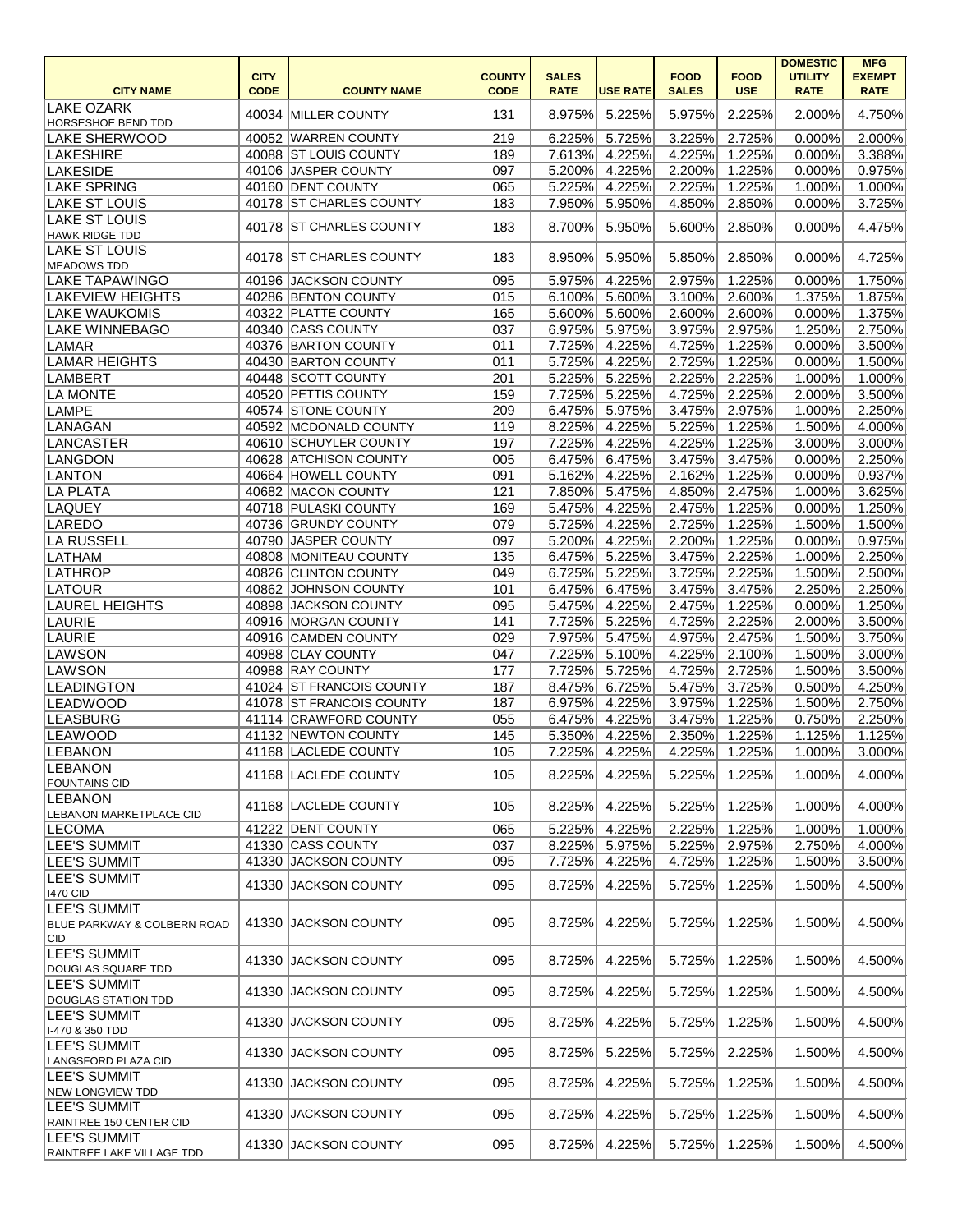|                                   |             |                         |               |              |                 |              |               | <b>DOMESTIC</b> | <b>MFG</b>    |
|-----------------------------------|-------------|-------------------------|---------------|--------------|-----------------|--------------|---------------|-----------------|---------------|
|                                   | <b>CITY</b> |                         | <b>COUNTY</b> | <b>SALES</b> |                 | <b>FOOD</b>  | <b>FOOD</b>   | <b>UTILITY</b>  | <b>EXEMPT</b> |
| <b>CITY NAME</b>                  | <b>CODE</b> | <b>COUNTY NAME</b>      | <b>CODE</b>   | <b>RATE</b>  | <b>USE RATE</b> | <b>SALES</b> | <b>USE</b>    | <b>RATE</b>     | <b>RATE</b>   |
| <b>LEE'S SUMMIT</b>               |             | 41330 JACKSON COUNTY    | 095           | 8.225%       | 4.225%          | 5.225%       | 1.225%        | 1.500%          | 4.000%        |
| RAINTREE NORTH TDD                |             |                         |               |              |                 |              |               |                 |               |
| <b>LEE'S SUMMIT</b>               |             | 41330 JACKSON COUNTY    | 095           | 8.225%       | 4.225%          | 5.225%       | 1.225%        | 1.500%          | 4.000%        |
| STROTHER INTERCHANGE TDD          |             |                         |               |              |                 |              |               |                 |               |
| <b>LEE'S SUMMIT</b>               |             | 41330 JACKSON COUNTY    | 095           | 8.725%       | 4.225%          | 5.725%       | 1.225%        | 1.500%          | 4.500%        |
| <b>SUMMIT FAIR CID</b>            |             |                         |               |              |                 |              |               |                 |               |
| <b>LEETON</b>                     |             | 41402 JOHNSON COUNTY    | 101           | 7.975%       | 6.475%          | 4.975%       | 3.475%        | 3.750%          | 3.750%        |
| <b>LENOX</b>                      |             | 41492 DENT COUNTY       | 065           | 5.225%       | 4.225%          | 2.225%       | 1.225%        | 1.000%          | 1.000%        |
| LENTNER                           |             | 41510 SHELBY COUNTY     | 205           | 6.725%       | 5.725%          | 3.725%       | 2.725%        | 1.500%          | 2.500%        |
| LEONARD                           |             | 41546 SHELBY COUNTY     | 205           | 6.725%       | 5.725%          | 3.725%       | 2.725%        | 1.500%          | 2.500%        |
| <b>LEOPOLD</b>                    |             | 41564 BOLLINGER COUNTY  | 017           | 5.850%       | 5.850%          | 2.850%       | 2.850%        | 1.625%          | 1.625%        |
| <b>LESLIE</b>                     |             | 41690 FRANKLIN COUNTY   | 071           | 6.475%       | 4.225%          | 3.475%       | 1.225%        | 0.000%          | 2.250%        |
| <b>LESTERVILLE</b>                |             | 41708 REYNOLDS COUNTY   | 179           | 5.225%       | 4.225%          | 2.225%       | 1.225%        | 0.000%          | 1.000%        |
| <b>LEVASY</b>                     |             | 41762 JACKSON COUNTY    | 095           | 6.475%       | 4.225%          | 3.475%       | 1.225%        | 0.000%          | 2.250%        |
| <b>LEWIS AND CLARK VLG</b>        |             | 41834 BUCHANAN COUNTY   | 021           | 5.575%       | 5.575%          | 2.575%       | 2.575%        | 0.000%          | 1.350%        |
| <b>LEWISTOWN</b>                  |             | 41852 LEWIS COUNTY      | 111           | 8.350%       | 6.850%          | 5.350%       | 3.850%        | 3.000%          | 4.125%        |
|                                   |             | 41870 LAFAYETTE COUNTY  |               |              |                 | 5.350%       |               |                 | 4.125%        |
| <b>LEXINGTON</b>                  |             |                         | 107           | 8.350%       | 5.850%          |              | 2.850%        | 1.500%          |               |
| <b>LIBERAL</b>                    |             | 41906 BARTON COUNTY     | 011           | 6.725%       | 4.225%          | 3.725%       | 1.225%        | 0.000%          | 2.500%        |
| <b>LIBERTY</b>                    |             | 42032 CLAY COUNTY       | 047           | 7.725%       | 5.100%          | 4.725%       | 2.100%        | 1.000%          | 3.500%        |
| <b>LIBERTY</b>                    |             | 42032 CLAY COUNTY       | 047           | 8.725%       | 6.100%          | 5.725%       | 3.100%        | 1.000%          | 4.500%        |
| <b>BLUE JAY CROSSING CID</b>      |             |                         |               |              |                 |              |               |                 |               |
| <b>LIBERTY</b>                    |             |                         |               |              |                 |              |               |                 |               |
| <b>CROSSROADS SHOPPING CENTER</b> |             | 42032 CLAY COUNTY       | 047           | 8.725%       | 6.100%          | 5.725%       | 3.100%        | 1.000%          | 4.500%        |
| CID                               |             |                         |               |              |                 |              |               |                 |               |
| <b>LIBERTY</b>                    |             | 42032 CLAY COUNTY       | 047           | 8.725%       | 6.100%          | 5.725%       | 3.100%        | 1.000%          | 4.500%        |
| <b>LIBERTY CORNERS CID</b>        |             |                         |               |              |                 |              |               |                 |               |
| <b>LIBERTY</b>                    |             | 42032 CLAY COUNTY       | 047           | 8.725%       | 6.100%          | 5.725%       | 3.100%        | 1.000%          | 4.500%        |
| <b>LIBERTY TRIANGLE CID</b>       |             |                         |               |              |                 |              |               |                 |               |
| <b>LIBERTY</b>                    |             |                         |               |              |                 |              |               |                 |               |
| LIBERTY TRIANGLE SHOPPING         |             | 42032 CLAY COUNTY       | 047           | 8.725%       | 6.100%          | 5.725%       | 3.100%        | 1.000%          | 4.500%        |
| <b>CENTER CID</b>                 |             |                         |               |              |                 |              |               |                 |               |
| <b>LIBERTY</b>                    |             | 42032 CLAY COUNTY       | 047           | 8.725%       | 6.100%          | 5.725%       | 3.100%        | 1.000%          | 4.500%        |
| <b>ROGERS PLAZA CID</b>           |             |                         |               |              |                 |              |               |                 |               |
| <b>LICKING</b>                    |             | 42464 TEXAS COUNTY      | 215           | 7.725%       | 4.225%          | 4.725%       | 1.225%        | 3.500%          | 3.500%        |
| <b>LIGUORI</b>                    |             | 42518 JEFFERSON COUNTY  | 099           | 7.100%       | 4.225%          | 4.100%       | 1.225%        | 1.500%          | 2.875%        |
| <b>LILBOURN</b>                   |             | 42536 NEW MADRID COUNTY | 143           |              | 6.475% 5.225%   |              | 3.475% 2.225% | $2.000\%$       | 2.250%        |
| <b>LINCOLN</b>                    |             | 42608 BENTON COUNTY     | 015           | 7.600%       | 7.100%          | 4.600%       | 4.100%        | 2.375%          | 3.375%        |
| LINN                              |             | 43238 OSAGE COUNTY      | 151           | 7.475%       | 5.975%          | 4.475%       | 2.975%        | 2.250%          | 3.250%        |
| <b>LINN CREEK</b>                 |             | 43274 CAMDEN COUNTY     | 029           | 8.725%       | 8.725%          | 5.725%       | 5.725%        | 1.500%          | 4.500%        |
| <b>LINNEUS</b>                    |             | 43292 LINN COUNTY       | 115           | 6.225%       | 5.725%          | 3.225%       | 2.725%        | 1.500%          | 2.000%        |
| <b>LITHIUM</b>                    |             | 43346 PERRY COUNTY      | 157           | 6.100%       | 6.100%          | 3.100%       | 3.100%        | 1.375%          | 1.875%        |
| LIVONIA                           |             | 43454 PUTNAM COUNTY     | 171           | 6.225%       | 6.225%          | 3.225%       | 3.225%        | 2.000%          | 2.000%        |
| <b>LOCH LLOYD VILLAGE</b>         |             | 43468 CASS COUNTY       | 037           | 5.975%       | 5.975%          | 2.975%       | 2.975%        | 1.250%          | 1.750%        |
| <b>LOCK SPRINGS</b>               |             | 43472 DAVIESS COUNTY    | 061           | 6.225%       | 5.725%          | 3.225%       | 2.725%        | 0.000%          | 2.000%        |
| <b>LOCKWOOD</b>                   |             | 43490 DADE COUNTY       | 057           | 7.475%       | 6.975%          | 4.475%       | 3.975%        | 2.000%          | 3.250%        |
| <b>LODI</b>                       |             | 43562 WAYNE COUNTY      | 223           | 5.725%       | 4.225%          | 2.725%       | 1.225%        | 1.500%          | 1.500%        |
|                                   |             |                         |               |              |                 |              |               |                 |               |
| <b>LOHMAN</b>                     |             | 43652 COLE COUNTY       | 051           | 5.725%       | 5.725%          | 2.725%       | 2.725%        | 0.000%          | 1.500%        |
| <b>LOMA LINDA</b>                 |             | 43672 NEWTON COUNTY     | 145           | 6.350%       | 4.225%          | 3.350%       | 1.225%        | 1.125%          | 2.125%        |
| <b>LONEDELL</b>                   |             | 43688 FRANKLIN COUNTY   | 071           | 6.975%       | 4.225%          | 3.975%       | 1.225%        | 0.000%          | 2.750%        |
| LONE JACK                         |             | 43760 JACKSON COUNTY    | 095           | 7.475%       | 4.225%          | 4.475%       | 1.225%        | 1.000%          | 3.250%        |
| <b>LONG LANE</b>                  |             | 43868 DALLAS COUNTY     | 059           | 6.225%       | 4.225%          | 3.225%       | 1.225%        | 2.000%          | 2.000%        |
| LONGRUN                           |             | 43904 OZARK COUNTY      | 153           | 6.725%       | 4.225%          | 3.725%       | 1.225%        | 1.000%          | 2.500%        |
| LONGTOWN                          |             | 43940 PERRY COUNTY      | 157           | 6.100%       | 6.100%          | $3.100\%$    | 3.100%        | 1.375%          | 1.875%        |
| <b>LOOSE CREEK</b>                |             | 44048 OSAGE COUNTY      | 151           | 6.475%       | 5.975%          | 3.475%       | 2.975%        | 1.250%          | 2.250%        |
| LOUISBURG                         |             | 44156 DALLAS COUNTY     | 059           | 6.225%       | 4.225%          | 3.225%       | 1.225%        | 2.000%          | 2.000%        |
| LOUISIANA                         |             | 44174 PIKE COUNTY       | 163           | 7.725%       | 5.725%          | 4.725%       | 2.725%        | 2.500%          | 3.500%        |
| <b>LOWNDES</b>                    |             | 44264 WAYNE COUNTY      | 223           | 5.725%       | 4.225%          | 2.725%       | 1.225%        | 1.500%          | 1.500%        |
| LOWRY CITY                        |             | 44282 ST CLAIR COUNTY   | 185           | 6.975%       | 6.475%          | 3.975%       | 3.475%        | 2.000%          | 2.750%        |
| <b>LUCERNE</b>                    |             | 44372 PUTNAM COUNTY     | 171           | 6.225%       | 6.225%          | 3.225%       | 3.225%        | 2.000%          | 2.000%        |
| <b>LUDLOW</b>                     |             | 44390 LIVINGSTON COUNTY | 117           | 4.975%       | 4.975%          | 1.975%       | 1.975%        | 0.000%          | 0.750%        |
| <b>LUEBBERING</b>                 |             | 44426 FRANKLIN COUNTY   | 071           | 6.975%       | 4.225%          | 3.975%       | 1.225%        | 0.000%          | 2.750%        |
| LUPUS                             |             | 44498 MONITEAU COUNTY   | 135           | 6.475%       | 5.225%          | 3.475%       | 2.225%        | 1.000%          | 2.250%        |
|                                   |             |                         |               |              |                 |              | 1.225%        | 0.000%          |               |
| <b>LURAY</b>                      |             | 44516 CLARK COUNTY      | 045           | 6.225%       | 4.225%          | 3.225%       |               |                 | 2.000%        |
| <b>LYNCHBURG</b>                  |             | 44678 LACLEDE COUNTY    | 105           | 5.225%       | 4.225%          | 2.225%       | 1.225%        | 0.000%          | 1.000%        |
| <b>MCBAINE</b>                    |             | 44768 BOONE COUNTY      | 019           | 5.975%       | 4.225%          | 2.975%       | 1.225%        | 1.500%          | 1.750%        |
| <b>MCBRIDE</b>                    |             | 44786 PERRY COUNTY      | 157           | 6.100%       | 6.100%          | 3.100%       | 3.100%        | 1.375%          | 1.875%        |
| MCCLURG                           |             | 44822 TANEY COUNTY      | 213           | 6.100%       | 4.225%          | $3.100\%$    | 1.225%        | 0.000%          | 1.875%        |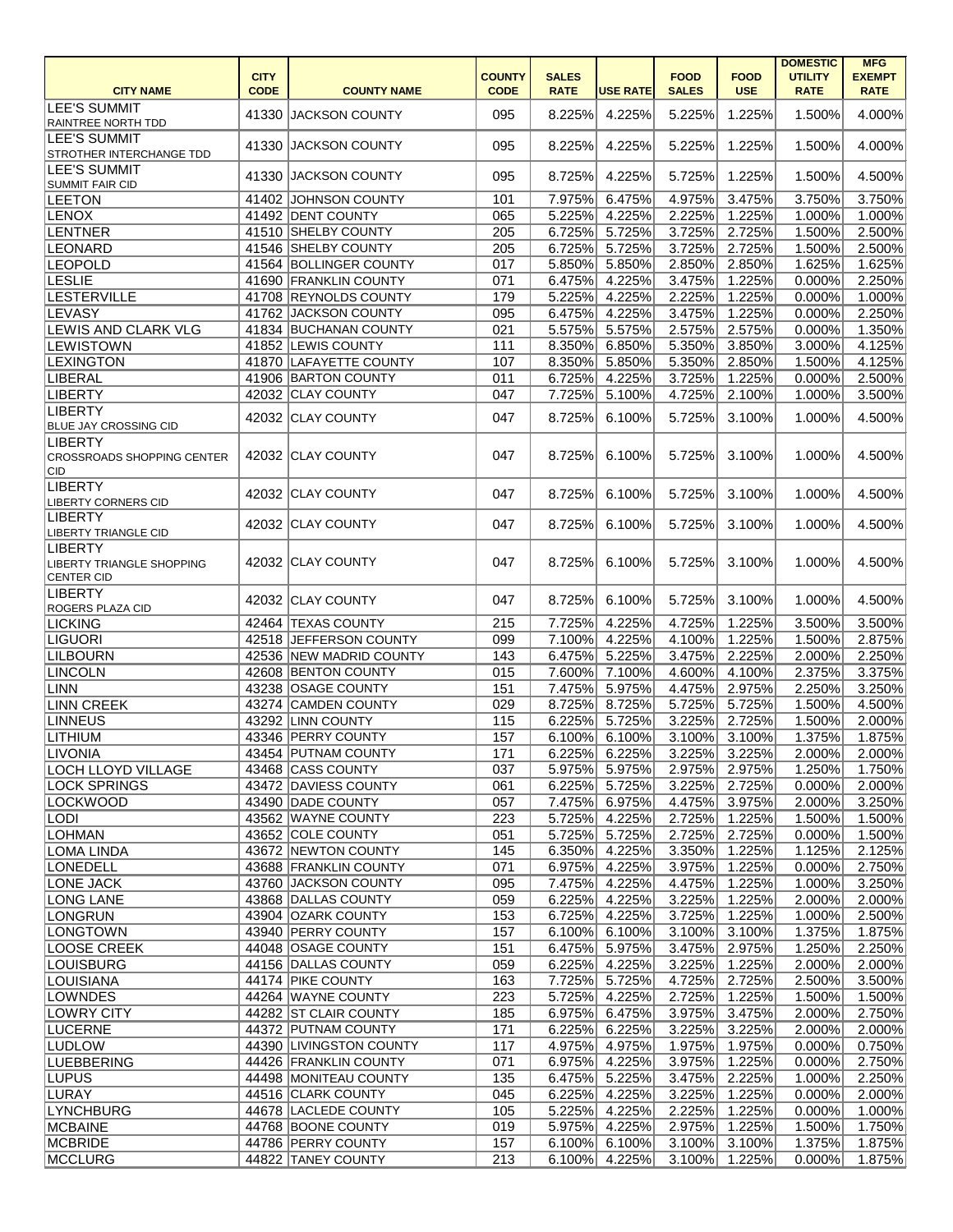|                                    |             |                         |               |              |                 |              |               | <b>DOMESTIC</b> | <b>MFG</b>    |
|------------------------------------|-------------|-------------------------|---------------|--------------|-----------------|--------------|---------------|-----------------|---------------|
|                                    | <b>CITY</b> |                         | <b>COUNTY</b> | <b>SALES</b> |                 | <b>FOOD</b>  | <b>FOOD</b>   | <b>UTILITY</b>  | <b>EXEMPT</b> |
| <b>CITY NAME</b>                   | <b>CODE</b> | <b>COUNTY NAME</b>      | <b>CODE</b>   | <b>RATE</b>  | <b>USE RATE</b> | <b>SALES</b> | <b>USE</b>    | <b>RATE</b>     | <b>RATE</b>   |
| MCCORD BEND VILLAGE                |             | 44829 STONE COUNTY      | 209           | 5.975%       | 5.975%          | 2.975%       | 2.975%        | 1.000%          | 1.750%        |
| <b>MCFALL</b>                      |             | 45020 GENTRY COUNTY     | 075           | 5.225%       | 5.225%          | 2.225%       | 2.225%        | 0.500%          | 1.000%        |
| MCGEE                              |             | 45038 WAYNE COUNTY      | 223           | 5.725%       | 4.225%          | 2.725%       | 1.225%        | 1.500%          | 1.500%        |
| <b>MCGIRK</b>                      |             | 45056 MONITEAU COUNTY   | 135           | 6.475%       | 5.225%          | 3.475%       | 2.225%        | 1.000%          | 2.250%        |
| MACKENZIE                          |             | 45110 ST LOUIS COUNTY   | 189           | 7.113%       | 4.225%          | 3.725%       | 1.225%        | 0.000%          | 2.888%        |
| MCKITTRICK                         |             | 45200 MONTGOMERY COUNTY | 139           | 6.975%       | 4.225%          | 3.975%       | 1.225%        | 2.250%          | 2.750%        |
| <b>MACOMB</b>                      |             | 45308 WRIGHT COUNTY     | 229           | 5.225%       | 4.225%          | 2.225%       | 1.225%        | 0.000%          | 1.000%        |
| MACON                              |             | 45326 MACON COUNTY      | 121           | 7.850%       | 5.475%          | 4.850%       | 2.475%        | 0.000%          | 3.625%        |
| MADISON                            |             | 45470 MONROE COUNTY     | 137           | 6.725%       | 5.225%          | 3.725%       | 2.225%        | 1.000%          | 2.500%        |
| MAITLAND                           |             | 45596 HOLT COUNTY       | 087           | 7.725%       | 6.725%          | 4.725%       | 3.725%        | 1.000%          | 3.500%        |
| MALDEN                             |             | 45614 DUNKLIN COUNTY    | 069           | 6.975%       | 5.225%          | 3.975%       | 2.225%        | 1.250%          | 2.750%        |
| <b>MALTA BEND</b>                  |             | 45632 SALINE COUNTY     | 195           | 6.850%       | 5.850%          | 3.850%       | 2.850%        | 0.250%          | 2.625%        |
| <b>MANCHESTER</b>                  |             | 45668 ST LOUIS COUNTY   | 189           | 8.363%       | 4.225%          | 4.975%       | 1.225%        | 0.000%          | 4.138%        |
| <b>MANCHESTER</b>                  |             |                         |               |              |                 |              |               |                 |               |
| MANCHESTER HIGHLANDS TDD           |             | 45668 ST LOUIS COUNTY   | 189           | 9.363%       | 4.225%          | 5.975%       | 1.225%        | 0.000%          | 5.138%        |
| <b>MANCHESTER</b>                  |             |                         |               |              |                 |              |               |                 |               |
| <b>SOUTH MANCHESTER TDD</b>        |             | 45668 ST LOUIS COUNTY   | 189           | 9.113%       | 4.225%          | 5.725%       | 1.225%        | 0.000%          | 4.888%        |
| MANCHESTER (X1)                    |             | 45669 ST LOUIS COUNTY   | 189           | 8.363%       | 4.225%          | 4.975%       | 1.225%        | 0.000%          | 4.138%        |
| MANCHESTER (X2)                    |             | 45670 ST LOUIS COUNTY   | 189           | 8.363%       | 4.225%          | 4.975%       | 1.225%        | 0.000%          | 4.138%        |
| MANCHESTER (X3)                    |             | 45671 ST LOUIS COUNTY   | 189           | 8.363%       | 4.225%          | 4.975%       | 1.225%        | 0.000%          | 4.138%        |
| MANCHESTER (X4)                    |             | 45672 ST LOUIS COUNTY   | 189           | 8.363%       | 4.225%          | 4.975%       | 1.225%        | 0.000%          | 4.138%        |
| MANCHESTER (T1)                    |             | 45673 ST LOUIS COUNTY   | 189           | 8.363%       | 4.225%          | 4.975%       | 1.225%        | 0.000%          | 4.138%        |
| MANCHESTER (T1)                    |             |                         |               |              |                 |              |               |                 |               |
| MANCHESTER HIGHLANDS TDD           |             | 45673 ST LOUIS COUNTY   | 189           | 9.363%       | 4.225%          | 5.975%       | 1.225%        | 0.000%          | 5.138%        |
| <b>MANES</b>                       |             | 45704 WRIGHT COUNTY     | 229           | 5.225%       | 4.225%          | 2.225%       | 1.225%        | 0.000%          | 1.000%        |
| MANSFIELD                          |             | 45740 WRIGHT COUNTY     | 229           | 6.600%       | 4.225%          | 3.600%       | 1.225%        | 0.000%          | 2.375%        |
| <b>MAPAVILLE</b>                   |             | 45776 JEFFERSON COUNTY  | 099           | 6.850%       | 4.225%          | 3.850%       | 1.225%        | 1.500%          | 2.625%        |
| <b>MAPLEWOOD</b>                   |             | 45830 ST LOUIS COUNTY   | 189           | 8.613%       | 5.725%          | 5.225%       | 2.725%        | 0.000%          | 4.388%        |
| <b>MAPLEWOOD</b>                   |             |                         |               |              |                 |              |               |                 |               |
| HANLEY ROAD CORRIDOR TDD           |             | 45830 ST LOUIS COUNTY   | 189           | 9.613%       | 5.725%          | 6.225%       | 2.725%        | 0.000%          | 5.388%        |
| MAPLEWOOD (T1)                     |             | 45831 ST LOUIS COUNTY   | 189           | 8.613%       | 5.725%          | 5.225%       | 2.725%        | 0.000%          | 4.388%        |
| MAPLEWOOD (T2)                     |             | 45832 ST LOUIS COUNTY   | 189           | 8.613%       | 5.725%          | 5.225%       | 2.725%        | 0.000%          | 4.388%        |
| MAPLEWOOD (T2)                     |             |                         |               |              |                 |              |               |                 |               |
| HANLEY ROAD CORRIDOR TDD           |             | 45832 ST LOUIS COUNTY   | 189           | 9.613%       | 5.725%          | 6.225%       | 2.725%        | 0.000%          | 5.388%        |
| MAPLEWOOD (T3)                     |             | 45833 ST LOUIS COUNTY   | 189           |              | 9.613% 6.725%   |              | 6.225% 3.725% | 0.000%          | 5.388%        |
| MARBLE HILL                        |             | 45848 BOLLINGER COUNTY  | 017           |              | 7.850% 5.850%   |              | 4.850% 2.850% | 3.125%          | 3.625%        |
| <b>MARCELINE</b>                   |             | 45866 CHARITON COUNTY   | 041           | 7.600%       | 6.100%          |              | 4.600% 3.100% | 1.000%          | 3.375%        |
| <b>MARCELINE</b>                   |             | 45866 LINN COUNTY       | 115           | 7.725%       | 5.725%          |              | 4.725% 2.725% | 2.500%          | 3.500%        |
| <b>MARION</b>                      |             | 45956 COLE COUNTY       | 051           | 5.725%       | 5.725%          |              | 2.725% 2.725% | 0.000%          | 1.500%        |
| <b>MARIONVILLE</b>                 |             | 46172 LAWRENCE COUNTY   | 109           | 8.225%       | 5.725%          |              | 5.225% 2.725% | 0.000%          | 4.000%        |
| <b>MARLBOROUGH</b>                 |             | 46208 ST LOUIS COUNTY   | 189           | 8.363%       | 4.225%          | 4.975%       | 1.225%        | 0.000%          | 4.138%        |
| MARLBOROUGH                        |             |                         |               |              |                 |              |               |                 |               |
| <b>GRANT CENTER CID</b>            |             | 46208 ST LOUIS COUNTY   | 189           | 9.363%       | 5.225%          | 5.975%       | 2.225%        | 0.000%          | 5.138%        |
| <b>MARLBOROUGH</b>                 |             |                         |               |              |                 |              |               |                 |               |
| <b>WATSON-LACLEDE STATION ROAD</b> |             | 46208 ST LOUIS COUNTY   | 189           | 9.363%       | 5.225%          | 5.975%       | 2.225%        | 0.000%          | 5.138%        |
| ∣CID.                              |             |                         |               |              |                 |              |               |                 |               |
| MARQUAND                           |             | 46244 MADISON COUNTY    | 123           | 8.225%       | 4.225%          | 5.225%       | 1.225%        | 3.500%          | 4.000%        |
| MARSHALL                           |             | 46316 SALINE COUNTY     | 195           | 7.350%       | 7.350%          | 4.350%       | 4.350%        | 0.250%          | 3.125%        |
| MARSHFIELD                         |             | 46388 WEBSTER COUNTY    | 225           | 8.058%       | 4.225%          | 5.058%       | 1.225%        | 3.333%          | 3.833%        |
| <b>MARSTON</b>                     |             | 46406 NEW MADRID COUNTY | 143           | 7.975%       | 6.725%          | 4.975%       | 3.725%        | 3.500%          | 3.750%        |
| MARTHASVILLE                       |             | 46424 WARREN COUNTY     | 219           | 7.725%       | 7.225%          | 4.725%       | 4.225%        | 0.000%          | 3.500%        |
| <b>MARTINSBURG</b>                 |             | 46460 AUDRAIN COUNTY    | 007           | 8.100%       | 4.225%          | 5.100%       | 1.225%        | 1.500%          | 3.875%        |
| <b>MARTINSVILLE</b>                |             | 46496 HARRISON COUNTY   | 081           | 5.475%       | 5.475%          | 2.475%       | 2.475%        | 0.000%          | 1.250%        |
| <b>MARYLAND HEIGHTS</b>            |             | 46586 ST LOUIS COUNTY   | 189           | 7.613%       | 4.225%          | 4.225%       | 1.225%        | 0.000%          | 3.388%        |
| MARYLAND HEIGHTS (X1)              |             | 46587 ST LOUIS COUNTY   | 189           | 7.613%       | 4.225%          | 4.225%       | 1.225%        | 0.000%          | 3.388%        |
| MARYLAND HEIGHTS (X2)              |             | 46588 ST LOUIS COUNTY   | 189           | 7.613%       | 4.225%          | 4.225%       | 1.225%        | 0.000%          | 3.388%        |
| MARYLAND HEIGHTS (T1)              |             | 46589 ST LOUIS COUNTY   | 189           | 7.613%       | 4.225%          | 4.225%       | 1.225%        | 0.000%          | 3.388%        |
|                                    |             | 46590 ST LOUIS COUNTY   | 189           | 7.613%       | 4.225%          | 4.225%       | 1.225%        | 0.000%          | 3.388%        |
| MARYLAND HEIGHTS (X3)              |             | 46591 ST LOUIS COUNTY   |               | 7.613%       |                 | 4.225%       |               |                 | 3.388%        |
| MARYLAND HEIGHTS (T2)              |             | 46622 MILLER COUNTY     | 189           |              | 4.225%          |              | 1.225%        | 0.000%          |               |
| MARYS HOME                         |             |                         | 131           | 5.725%       | 5.225%          | 2.725%       | 2.225%        | 1.000%          | 1.500%        |
| MARYVILLE                          |             | 46640 NODAWAY COUNTY    | 147           | 7.975%       | 5.225%          | 4.975%       | 2.225%        | 1.500%          | 3.750%        |
| MARYVILLE                          |             | 46640 NODAWAY COUNTY    | 147           | 8.975%       | 6.225%          | 5.975%       | 3.225%        | 1.500%          | 4.750%        |
| MARY MART CID<br> MATSON           |             | 46694 ST CHARLES COUNTY | 183           | 5.950%       | 5.950%          | 2.850%       | 2.850%        | 0.000%          | 1.725%        |
| <b>MATTHEWS</b>                    |             | 46730 NEW MADRID COUNTY |               | 7.975%       | 4.225%          | 4.975%       | 1.225%        | 2.500%          | 3.750%        |
| <b>MAXVILLE</b>                    |             | 46820 JEFFERSON COUNTY  | 143           |              |                 |              | 3.600% 1.225% |                 |               |
|                                    |             |                         | 099           | 6.600%       | 4.225%          |              |               | 1.500%          | 2.375%        |
| <b>MAYSVILLE</b>                   |             | 46946 DEKALB COUNTY     | 063           |              | 7.475% 5.225%   |              | 4.475% 2.225% | 0.000%          | 3.250%        |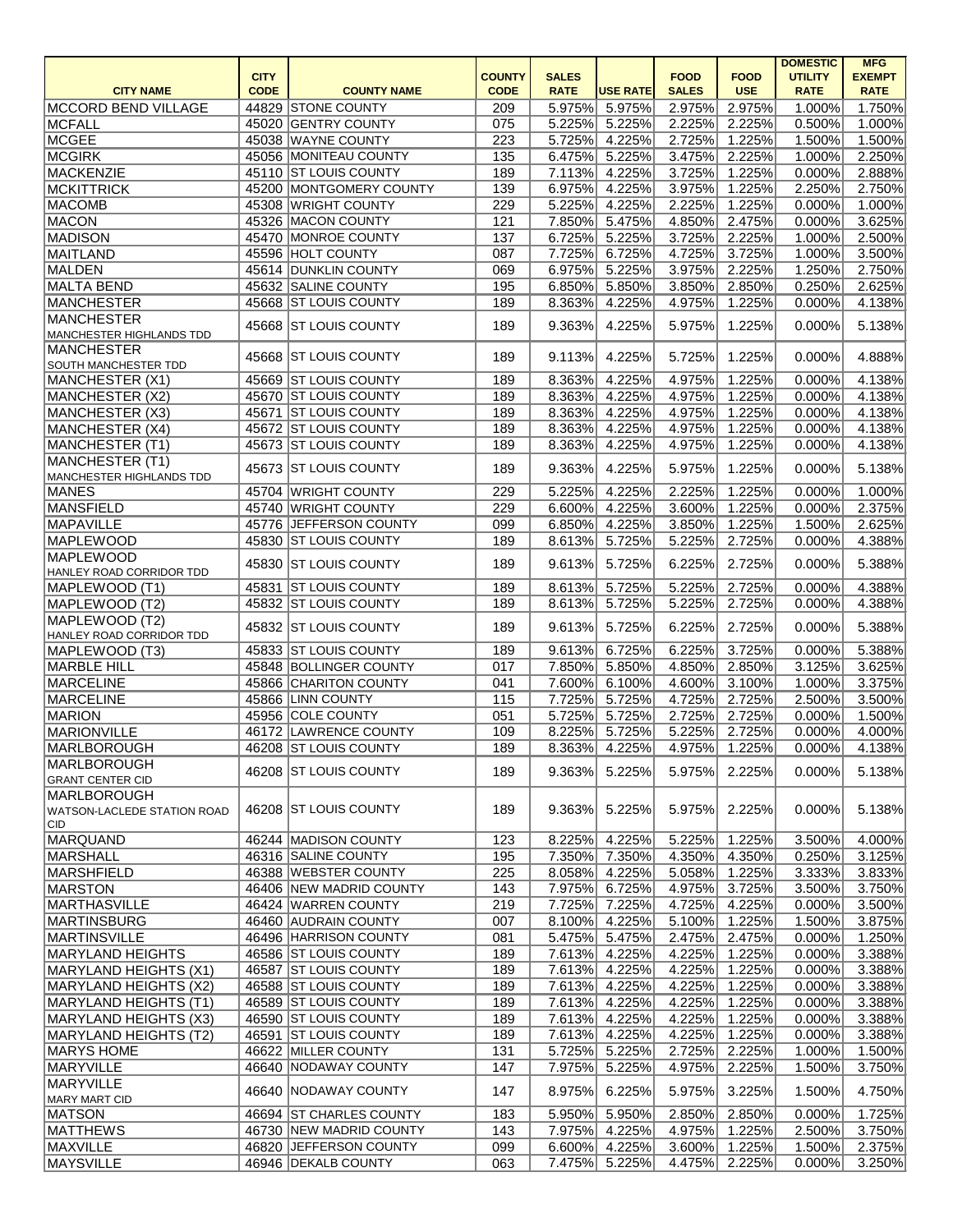|                                 |                |                                                  |               |                  |                  |                  |                  | <b>DOMESTIC</b>  | <b>MFG</b>       |
|---------------------------------|----------------|--------------------------------------------------|---------------|------------------|------------------|------------------|------------------|------------------|------------------|
|                                 | <b>CITY</b>    |                                                  | <b>COUNTY</b> | <b>SALES</b>     |                  | <b>FOOD</b>      | <b>FOOD</b>      | <b>UTILITY</b>   | <b>EXEMPT</b>    |
| <b>CITY NAME</b>                | <b>CODE</b>    | <b>COUNTY NAME</b>                               | <b>CODE</b>   | <b>RATE</b>      | <b>USE RATE</b>  | <b>SALES</b>     | <b>USE</b>       | <b>RATE</b>      | <b>RATE</b>      |
| <b>MAYVIEW</b>                  | 46964          | LAFAYETTE COUNTY                                 | 107           | 5.850%           | 5.850%           | 2.850%           | 2.850%           | 0.000%           | 1.625%           |
| MAYWOOD                         |                | 46982 LEWIS COUNTY                               | 111           | 7.350%           | 6.850%           | 4.350%           | 3.850%           | 2.000%           | 3.125%           |
| <b>MEADVILLE</b>                |                | 47036 LINN COUNTY                                | 115           | 6.225%           | 5.725%           | 3.225%           | 2.725%           | 1.500%           | 2.000%           |
| <b>MEMPHIS</b><br><b>MENDON</b> | 47270<br>47288 | <b>SCOTLAND COUNTY</b><br><b>CHARITON COUNTY</b> | 199<br>041    | 6.475%<br>6.100% | 4.225%<br>6.100% | 3.475%<br>3.100% | 1.225%<br>3.100% | 1.000%<br>0.000% | 2.250%<br>1.875% |
| <b>MENFRO</b>                   |                | 47324 PERRY COUNTY                               | 157           | 6.100%           | 6.100%           | 3.100%           | 3.100%           | 1.375%           | 1.875%           |
| MERCER                          |                | 47486 MERCER COUNTY                              | 129           | 6.475%           | 6.475%           | 3.475%           | 3.475%           | 1.250%           | 2.250%           |
| <b>MERRIAM WOODS</b>            | 47520          | <b>TANEY COUNTY</b>                              | 213           | 7.600%           | 4.225%           | 4.600%           | 1.225%           | 0.000%           | 3.375%           |
| <b>MERWIN</b>                   | 47540          | <b>BATES COUNTY</b>                              | 013           | 5.225%           | 5.225%           | 2.225%           | 2.225%           | 0.000%           | 1.000%           |
| MESSLER                         | 47576          | <b>STODDARD COUNTY</b>                           | 207           | 5.225%           | 4.225%           | 2.225%           | 1.225%           | 0.000%           | 1.000%           |
| META                            |                | 47594 OSAGE COUNTY                               | 151           | 6.975%           | 5.975%           | 3.975%           | 2.975%           | 1.250%           | 2.750%           |
| <b>METZ</b>                     | 47612          | <b>VERNON COUNTY</b>                             | 217           | 5.225%           | 4.225%           | 2.225%           | 1.225%           | 0.000%           | 1.000%           |
| <b>MEXICO</b>                   | 47648          | <b>AUDRAIN COUNTY</b>                            | 007           | 8.600%           | 4.225%           | 5.600%           | 1.225%           | 1.000%           | 4.375%           |
| <b>MIAMI</b>                    | 47684          | <b>SALINE COUNTY</b>                             | 195           | 5.850%           | 5.850%           | 2.850%           | 2.850%           | 0.250%           | 1.625%           |
| <b>MIDDLE BROOK</b>             |                | 47774   IRON COUNTY                              | 093           | 6.225%           | 4.225%           | 3.225%           | 1.225%           | 0.500%           | 2.000%           |
| <b>MIDDLE GROVE</b>             | 47846          | MONROE COUNTY                                    | 137           | 5.725%           | 5.225%           | 2.725%           | 2.225%           | 1.000%           | 1.500%           |
| <b>MIDDLETOWN</b>               | 47900          | MONTGOMERY COUNTY                                | 139           | 7.475%           | 4.225%           | 4.475%           | 1.225%           | 3.250%           | 3.250%           |
| <b>MIDWAY</b>                   | 48008          | <b>BOONE COUNTY</b>                              | 019           | 5.975%           | 4.225%           | 2.975%           | 1.225%           | 1.500%           | 1.750%           |
| <b>MILAN</b>                    | 48062          | <b>SULLIVAN COUNTY</b>                           | 211           | 7.975%           | 6.975%           | 4.975%           | 3.975%           | 2.750%           | 3.750%           |
| <b>MILFORD</b>                  |                | 48098 BARTON COUNTY                              | 011           | 5.725%           | 4.225%           | 2.725%           | 1.225%           | 0.000%           | 1.500%           |
| <b>MILLCREEK</b>                |                | 48152 MADISON COUNTY                             | 123           | 6.225%           | 4.225%           | 3.225%           | 1.225%           | 1.500%           | 2.000%           |
| <b>MILLER</b>                   | 48242          | LAWRENCE COUNTY                                  | 109           | 7.975%           | 5.725%           | 4.975%           | 2.725%           | 1.500%           | 3.750%           |
| <b>MILLERSBURG</b>              | 48332          | <b>CALLAWAY COUNTY</b>                           | 027           | 5.725%           | 4.225%           | 2.725%           | 1.225%           | 0.000%           | 1.500%           |
| <b>MILLERSVILLE</b>             | 48350          | CAPE GIRARDEAU CNTY                              | 031           | 5.225%           | 4.225%           | 2.225%           | 1.225%           | 1.000%           | 1.000%           |
| <b>MILL GROVE</b>               | 48368          | MERCER COUNTY                                    | 129           | 6.475%           | 6.475%           | 3.475%           | 3.475%           | 1.250%           | 2.250%           |
| <b>MILL SPRING</b>              | 48386          | <b>WAYNE COUNTY</b>                              | 223           | 6.725%           | 4.225%           | 3.725%           | 1.225%           | 2.500%           | 2.500%           |
| <b>MILO</b>                     | 48476          | <b>VERNON COUNTY</b>                             | 217           | 5.225%           | 4.225%           | 2.225%           | 1.225%           | 0.000%           | 1.000%           |
| <b>MINDENMINES</b>              |                | 48566 BARTON COUNTY                              | 011           | 5.725%           | 4.225%           | 2.725%           | 1.225%           | 0.000%           | 1.500%           |
| <b>MINE LA MOTTE</b>            |                | 48602 MADISON COUNTY                             | 123           | 6.225%           | 4.225%           | 3.225%           | 1.225%           | 1.500%           | 2.000%           |
| <b>MINEOLA</b>                  | 48638          | MONTGOMERY COUNTY                                | 139           | 6.475%           | 4.225%           | 3.475%           | 1.225%           | 2.250%           | 2.250%           |
| MINER                           | 48656          | <b>SCOTT COUNTY</b>                              | 201           | 7.225%           | 7.225%           | 4.225%           | 4.225%           | 2.000%           | 3.000%           |
| <b>MINER</b>                    |                |                                                  |               |                  |                  |                  |                  |                  |                  |
| MINER GATEWAY CID               | 48656          | <b>SCOTT COUNTY</b>                              | 201           | 8.225%           | 8.225%           | 5.225%           | 5.225%           | 2.000%           | 4.000%           |
| <b>MINERAL POINT</b>            | 48710          | <b>WASHINGTON COUNTY</b>                         | 221           | 7.225%           | 6.725%           | 4.225%           | 3.725%           | 2.000%           | 3.000%           |
| MINNITH                         |                | 48800 STE GENEVIEVE COUNTY                       | 193           | 6.725%           | 4.225%           | 3.725%           | 1.225%           | 2.000%           | $2.500\%$        |
| <b>MIRABILE</b>                 |                | 48854 CALDWELL COUNTY                            | 025           | 6.725%           | 6.225%           | 3.725%           | 3.225%           | 0.000%           | 2.500%           |
| <b>MISSOURI CITY</b>            |                | 48980 CLAY COUNTY                                | 047           | 5.225%           | 5.100%           | 2.225%           | 2.100%           | 0.000%           | $1.000\%$        |
| MOBERLY                         |                | 49034 RANDOLPH COUNTY                            | 175           | 8.225%           | 7.725%           | 5.225%           | 4.725%           | 1.000%           | 4.000%           |
| MOBERLY                         | 49034          | <b>RANDOLPH COUNTY</b>                           | 175           | 9.225%           | 8.725%           | 6.225%           | 5.725%           | 1.000%           | 5.000%           |
| MOBERLY CROSSINGS CID           |                |                                                  |               |                  |                  |                  |                  |                  |                  |
| MODENA                          |                | 49052 MERCER COUNTY                              | 129           | 6.475%           | 6.475%           | 3.475%           | 3.475%           | 1.250%           | 2.250%           |
| <b>MOKANE</b>                   |                | 49070 CALLAWAY COUNTY                            | 027           | 6.725%           | 4.225%           | 3.725%           | 1.225%           | 0.000%           | 2.500%           |
| <b>MOLINE ACRES</b>             |                | 49088 ST LOUIS COUNTY                            | 189           | 7.613%           | 4.225%           | 4.225%           | 1.225%           | 0.000%           | 3.388%           |
| <b>MOLINE ACRES (T1)</b>        |                | 49089 ST LOUIS COUNTY                            | 189           | 7.613%           | 4.225%           | 4.225%           | 1.225%           | 0.000%           | 3.388%           |
| <b>MOLINE ACRES (T1)</b>        |                | 49089 ST LOUIS COUNTY                            | 189           | 8.238%           | 4.225%           | 4.850%           | 1.225%           | 0.000%           | 4.013%           |
| <b>ST CYR ROAD TDD</b>          |                |                                                  |               |                  |                  |                  |                  |                  |                  |
| <b>MONETT</b>                   |                | 49196 BARRY COUNTY                               | 009           | 7.475%           | 4.225%           | 4.475%           | 1.225%           | 1.500%           | 3.250%           |
| <b>MONETT</b>                   |                | 49196 LAWRENCE COUNTY                            | 109           | 7.475%           | 5.725%           | 4.475%           | 2.725%           | 1.500%           | 3.250%           |
| MONROE CITY                     |                | 49394 MARION COUNTY                              | 127           | 8.350%           | 7.350%           | 5.350%           | 4.350%           | 1.000%           | 4.125%           |
| MONROE CITY                     |                | 49394 MONROE COUNTY                              | 137           | 8.225%           | 7.225%           | 5.225%           | 4.225%           | 2.000%           | 4.000%           |
| MONROE CITY                     |                | 49394 RALLS COUNTY                               | 173           | 9.225%           | 8.725%           | 6.225%           | 5.725%           | 1.000%           | 5.000%           |
| <b>MONTEVALLO</b>               |                | 49466 VERNON COUNTY                              | 217           | 5.225%           | 4.225%           | 2.225%           | 1.225%           | 0.000%           | $1.000\%$        |
| MONTGOMERY CITY                 |                | 49574 MONTGOMERY COUNTY                          | 139           | 7.975%           | 4.225%           | 4.975%           | 1.225%           | 3.250%           | 3.750%           |
| <b>MONTICELLO</b>               |                | 49592 LEWIS COUNTY                               | 111           | 7.350%           | 6.850%           | 4.350%           | 3.850%           | 2.000%           | 3.125%           |
| <b>MONTIER</b>                  |                | 49610 SHANNON COUNTY                             | 203           | 5.225%           | 4.225%           | 2.225%           | 1.225%           | 1.000%           | 1.000%           |
| <b>MONTREAL</b>                 |                | 49646 CAMDEN COUNTY                              | 029           | 5.475%           | 5.475%           | 2.475%           | 2.475%           | 0.000%           | 1.250%           |
| MONTROSE                        |                | 49664 HENRY COUNTY                               | 083           | 6.725%           | 5.225%           | 3.725%           | 2.225%           | 0.500%           | 2.500%           |
| <b>MOODY</b>                    |                | 49718 HOWELL COUNTY                              | 091           | 5.162%           | 4.225%           | 2.162%           | 1.225%           | 0.000%           | 0.937%           |
| <b>MOORESVILLE</b>              |                | 49790 LIVINGSTON COUNTY                          | 117           | 4.975%           | 4.975%           | 1.975%           | 1.975%           | 0.000%           | 0.750%           |
| MORA                            |                | 49826 BENTON COUNTY                              | 015           | 6.100%           | 5.600%           | 3.100%           | 2.600%           | 1.375%           | 1.875%           |
| MOREHOUSE                       |                | 49898 NEW MADRID COUNTY                          | 143           | 6.475%           | 4.225%           | 3.475%           | 1.225%           | 2.000%           | 2.250%           |
| MORLEY                          |                | 49988 SCOTT COUNTY                               | 201           | 6.225%           | 5.225%           | 3.225%           | 2.225%           | 1.000%           | 2.000%           |
| MORRISON                        |                | 50060 GASCONADE COUNTY                           | 073           | 7.100%           | 4.225%           | 4.100%           | 1.225%           | 1.000%           | 2.875%           |
| MORRISVILLE                     |                | 50078 POLK COUNTY                                | 167           | 6.600%           | 4.225%           | 3.600%           | 1.225%           | 1.375%           | 2.375%           |
| MORSE MILL                      |                | 50132 JEFFERSON COUNTY                           | 099           | 6.850%           | 4.225%           | 3.850%           | 1.225%           | 1.500%           | 2.625%           |
| MOSBY                           |                | 50168 CLAY COUNTY                                | 047           | 6.225%           | 5.100%           |                  | 3.225% 2.100%    | 1.000%           | 2.000%           |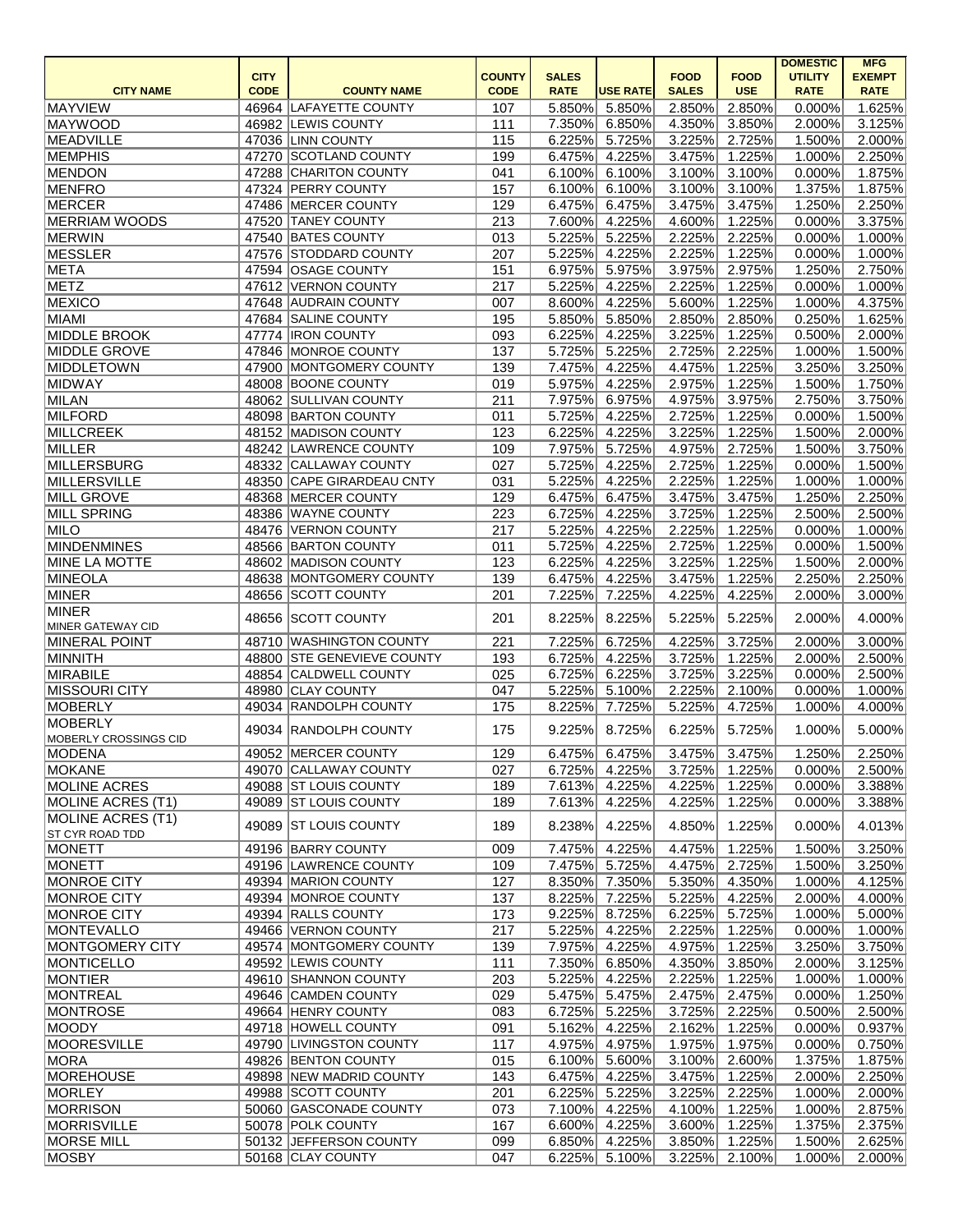|                                              | <b>CITY</b> |                                               | <b>COUNTY</b> | <b>SALES</b>     |                  | <b>FOOD</b>      | <b>FOOD</b>                    | <b>DOMESTIC</b><br><b>UTILITY</b> | <b>MFG</b><br><b>EXEMPT</b> |
|----------------------------------------------|-------------|-----------------------------------------------|---------------|------------------|------------------|------------------|--------------------------------|-----------------------------------|-----------------------------|
| <b>CITY NAME</b>                             | <b>CODE</b> | <b>COUNTY NAME</b>                            | <b>CODE</b>   | <b>RATE</b>      | <b>USE RATE</b>  | <b>SALES</b>     | <b>USE</b>                     | <b>RATE</b>                       | <b>RATE</b>                 |
| <b>MOSCOW MILLS</b>                          |             | 50204 LINCOLN COUNTY                          | 113           | 7.975%           | 4.225%           | 4.975%           | 1.225%                         | 1.500%                            | 3.750%                      |
| <b>MOSCOW MILLS</b>                          |             |                                               |               |                  |                  |                  |                                |                                   |                             |
| HIGHWAY 61/STATE HIGHWAY U                   |             | 50204 LINCOLN COUNTY                          | 113           | 8.350%           | 4.225%           | 5.350%           | 1.225%                         | 1.500%                            | 4.125%                      |
| TDD                                          |             |                                               |               |                  |                  |                  |                                |                                   |                             |
| <b>MOSELLE</b>                               |             | 50240 FRANKLIN COUNTY                         | 071           | 6.975%           | 4.225%           | 3.975%           | 1.225%                         | 0.000%                            | 2.750%                      |
| MOUND CITY                                   |             | 50312 HOLT COUNTY                             | 087           | 8.225%           | 6.725%           | 5.225%           | 3.725%                         | 0.000%                            | 4.000%                      |
| MOUNDVILLE                                   |             | 50330 VERNON COUNTY                           | 217           | 5.225%           | 4.225%           | 2.225%           | 1.225%                         | 0.000%                            | 1.000%                      |
| <b>MOUNTAIN GROVE</b>                        |             | 50402 TEXAS COUNTY                            | 215           | 7.725%           | 4.225%           | 4.725%           | 1.225%                         | 3.000%                            | 3.500%                      |
| <b>MOUNTAIN GROVE</b>                        |             | 50402 WRIGHT COUNTY<br>50438 HOWELL COUNTY    | 229           | 7.225%           | 4.225%           | 4.225%           | 1.225%                         | 1.500%                            | 3.000%                      |
| <b>MOUNTAIN VIEW</b>                         |             | 50510 SALINE COUNTY                           | 091           | 7.162%           | 4.225%           | 4.162%           | 1.225%                         | 1.500%                            | 2.937%                      |
| <b>MOUNT LEONARD</b>                         |             | 50528 HARRISON COUNTY                         | 195<br>081    | 5.850%<br>5.975% | 5.850%<br>5.475% | 2.850%<br>2.975% | 2.850%<br>2.475%               | 0.250%<br>0.000%                  | 1.625%<br>1.750%            |
| <b>MOUNT MORIAH</b><br><b>MOUNT STERLING</b> |             | 50654 GASCONADE COUNTY                        | 073           | 6.100%           | 4.225%           | 3.100%           | 1.225%                         | 1.000%                            | 1.875%                      |
| <b>MOUNT VERNON</b>                          |             | 50672 LAWRENCE COUNTY                         | 109           | 7.725%           | 5.725%           | 4.725%           | 2.725%                         | 0.000%                            | 3.500%                      |
| MYRTLE                                       |             | 51050 OREGON COUNTY                           | 149           | 6.225%           | 4.225%           | 3.225%           | 1.225%                         | 1.000%                            | 2.000%                      |
| NAPOLEON                                     |             | 51140 LAFAYETTE COUNTY                        | 107           | 5.850%           | 5.850%           | 2.850%           | 2.850%                         | 0.000%                            | 1.625%                      |
| NAPTON                                       |             | 51158 SALINE COUNTY                           | 195           | 5.850%           | 5.850%           | 2.850%           | 2.850%                         | 0.250%                            | 1.625%                      |
| NAYLOR                                       |             | 51302 RIPLEY COUNTY                           | 181           | 7.725%           | 6.225%           | 4.725%           | 3.225%                         | 2.500%                            | 3.500%                      |
| NEBO                                         |             | 51320 LACLEDE COUNTY                          | 105           | 5.225%           | 4.225%           | 2.225%           | 1.225%                         | 0.000%                            | 1.000%                      |
| <b>NECK CITY</b>                             |             | 51356 JASPER COUNTY                           | 097           | 5.200%           | 4.225%           | 2.200%           | 1.225%                         | 0.000%                            | 0.975%                      |
| NEELYVILLE                                   |             | 51446 BUTLER COUNTY                           | 023           | 6.225%           | 4.225%           | 3.225%           | 1.225%                         | 2.000%                            | 2.000%                      |
| NELSON                                       |             | 51500 SALINE COUNTY                           | 195           | 5.850%           | 5.850%           | 2.850%           | 2.850%                         | 0.250%                            | 1.625%                      |
| <b>NEOSHO</b>                                |             | 51572 NEWTON COUNTY                           | 145           | 7.850%           | 4.225%           | 4.850%           | 1.225%                         | 2.125%                            | 3.625%                      |
| <b>NEOSHO</b>                                |             |                                               |               |                  |                  |                  |                                |                                   |                             |
| <b>BIG SPRING PLAZA CID</b>                  |             | 51572 NEWTON COUNTY                           | 145           | 9.350%           | 5.225%           | 6.350%           | 2.225%                         | 2.125%                            | 5.125%                      |
| NEOSHO TDD                                   |             |                                               |               |                  |                  |                  |                                |                                   |                             |
| NEOSHO                                       |             | 51572 NEWTON COUNTY                           | 145           | 8.350%           | 4.225%           | 5.350%           | 1.225%                         | 2.125%                            | 4.125%                      |
| NEOSHO TDD                                   |             |                                               |               |                  |                  |                  |                                |                                   |                             |
| NETTLETON                                    |             | 51626 CALDWELL COUNTY                         | 025           | 6.725%           | 6.225%           | 3.725%           | 3.225%                         | 0.000%                            | 2.500%                      |
| NEVADA                                       |             | 51644 VERNON COUNTY                           | 217           | 7.725%           | 4.225%           | 4.725%           | 1.225%                         | 0.000%                            | 3.500%                      |
| NEWARK                                       |             | 51662 KNOX COUNTY                             | 103           | 6.225%           | 4.225%           | 3.225%           | 1.225%                         | 2.000%                            | 2.000%                      |
| <b>NEW BLOOMFIELD</b>                        |             | 51680 CALLAWAY COUNTY                         | 027           | 7.225%           | 4.225%           | 4.225%           | 1.225%                         | 0.000%                            | 3.000%                      |
| <b>NEW BOSTON</b>                            |             | 51698 LINN COUNTY                             | 115           | 6.225%           | 5.725%           | 3.225%           | 2.725%                         | 1.500%                            | 2.000%                      |
| NEWBURG                                      |             | 51716 PHELPS COUNTY                           | 161           | 7.350%           | 4.225%           | 4.350%           | 1.225%                         | 1.000%                            | 3.125%                      |
| <b>NEW CAMBRIA</b>                           |             | 51734 MACON COUNTY                            | 121           | 7.350%           | 6.475%           |                  | 4.350% 3.475%                  | $1.000\%$                         | 3.125%                      |
| NEW COURT VILLAGE                            |             | 51752 LEWIS COUNTY<br>51770 MONTGOMERY COUNTY | 111           | 8.475%           | 7.350% 6.850%    |                  | 4.350% 3.850%                  | 2.000%                            | 3.125%<br>4.250%            |
| <b>NEW FLORENCE</b>                          |             | 51824 HOWARD COUNTY                           | 139           | 8.850%           | 4.225%<br>6.850% |                  | 5.475% 1.225%<br>5.850% 3.850% | 3.250%<br>3.625%                  |                             |
| <b>NEW FRANKLIN</b><br><b>NEW HAMBURG</b>    |             | 51842 SCOTT COUNTY                            | 089<br>201    | 5.225%           | 5.225%           |                  | 2.225% 2.225%                  | $1.000\%$                         | 4.625%<br>$1.000\%$         |
| <b>NEW HAMPTON</b>                           |             | 51860 HARRISON COUNTY                         | 081           | 5.475%           | 5.475%           |                  | 2.475% 2.475%                  | $0.000\%$                         | 1.250%                      |
| <b>NEW HARTFORD</b>                          |             | 51896 PIKE COUNTY                             | 163           | 6.225%           | 4.225%           |                  | 3.225% 1.225%                  | $1.000\%$                         | 2.000%                      |
| <b>NEW HAVEN</b>                             |             | 51914 FRANKLIN COUNTY                         | 071           | 8.725%           | 4.225%           |                  | 5.725% 1.225%                  | 1.000%                            | 4.500%                      |
| NEW LONDON                                   |             | 52058 RALLS COUNTY                            | 173           | 8.725%           | 6.725%           |                  | 5.725% 3.725%                  | 1.500%                            | 4.500%                      |
| <b>NEW MADRID</b>                            |             | 52076 NEW MADRID COUNTY                       | 143           | 7.975%           | 6.725%           |                  | 4.975% 3.725%                  | 3.500%                            | 3.750%                      |
| NEW MARKET                                   |             | 52130 PLATTE COUNTY                           | 165           | 5.600%           | 5.600%           |                  | 2.600% 2.600%                  | 0.000%                            | 1.375%                      |
| <b>NEW MELLE</b>                             |             | 52148 ST CHARLES COUNTY                       | 183           | 7.950%           | 7.950%           |                  | 4.850% 4.850%                  | $0.000\%$                         | 3.725%                      |
| <b>NEW OFFENBURG</b>                         |             | 52166 STE GENEVIEVE COUNTY                    | 193           | 6.725%           | 4.225%           |                  | 3.725% 1.225%                  | 2.000%                            | 2.500%                      |
| <b>NEW POINT</b>                             |             | 52202 HOLT COUNTY                             | 087           | 6.725%           | 6.725%           |                  | 3.725% 3.725%                  | $0.000\%$                         | 2.500%                      |
| <b>NEWTONIA</b>                              |             | 52292 NEWTON COUNTY                           | 145           | 5.350%           | 4.225%           |                  | 2.350% 1.225%                  | 1.125%                            | 1.125%                      |
| NEWTOWN                                      |             | 52328 SULLIVAN COUNTY                         | 211           | 6.975%           | 6.975%           | 3.975%           | 3.975%                         | 2.750%                            | 2.750%                      |
| NEW WELLS                                    |             | 52364 CAPE GIRARDEAU CNTY                     | 031           | 5.225%           | 4.225%           | 2.225%           | 1.225%                         | $1.000\%$                         | $1.000\%$                   |
| NIANGUA                                      |             | 52418 WEBSTER COUNTY                          | 225           | 7.558%           | 4.225%           | 4.558%           | 1.225%                         | 2.333%                            | 3.333%                      |
| NIXA                                         |             | 52616 CHRISTIAN COUNTY                        | 043           | 7.475%           | 4.225%           | 4.475%           | 1.225%                         | 0.000%                            | 3.250%                      |
| NIXA                                         |             | 52616 CHRISTIAN COUNTY                        | 043           |                  | 5.225%           |                  | 2.225%                         | 0.000%                            | 4.250%                      |
| MCCROSKEY STREET CID                         |             |                                               |               | 8.475%           |                  | 5.475%           |                                |                                   |                             |
| NOBLE                                        |             | 52634 OZARK COUNTY                            | 153           | 6.725%           | 4.225%           | 3.725%           | 1.225%                         | 1.000%                            | 2.500%                      |
| NODAWAY                                      |             | 52670 ANDREW COUNTY                           | 003           | 6.425%           | 5.925%           |                  | 3.425% 2.925%                  | $0.000\%$                         | 2.200%                      |
| <b>NOEL</b>                                  |             | 52742 MCDONALD COUNTY                         | 119           | 8.350%           | 4.225%           |                  | 5.350% 1.225%                  | 3.125%                            | 4.125%                      |
| NORBORNE                                     |             | 52760 CARROLL COUNTY                          | 033           | 6.975%           | 5.475%           |                  | 3.975% 2.475%                  | $0.000\%$                         | 2.750%                      |
| NORMANDY                                     |             | 52796 ST LOUIS COUNTY                         | 189           | 8.613%           | 5.725%           | 5.225%           | 2.725%                         | 0.000%                            | 4.388%                      |
| NORMANDY                                     |             | 52796 ST LOUIS COUNTY                         | 189           | 9.613%           | 5.725%           | 6.225%           | 2.725%                         | 0.000%                            | 5.388%                      |
| UNIVERSITY PLACE TDD<br>NORMANDY (T1)        |             | 52797 ST LOUIS COUNTY                         | 189           | 8.613%           | 5.725%           | 5.225%           | 2.725%                         | 0.000%                            | 4.388%                      |
| <b>NORTH KANSAS CITY</b>                     |             | 53102 CLAY COUNTY                             | 047           | 6.725%           | 5.100%           |                  | 3.725% 2.100%                  | $1.000\%$                         | 2.500%                      |
| NORTH LILBOURN                               |             | 53138 NEW MADRID COUNTY                       | 143           |                  | 5.475% 4.225%    |                  | 2.475% 1.225%                  | $1.000\%$                         | 1.250%                      |
| NORTHMOOR                                    |             | 53174 PLATTE COUNTY                           | 165           |                  | 7.100% 5.600%    |                  | 4.100% 2.600%                  | $1.000\%$                         | 2.875%                      |
|                                              |             |                                               |               |                  |                  |                  |                                |                                   |                             |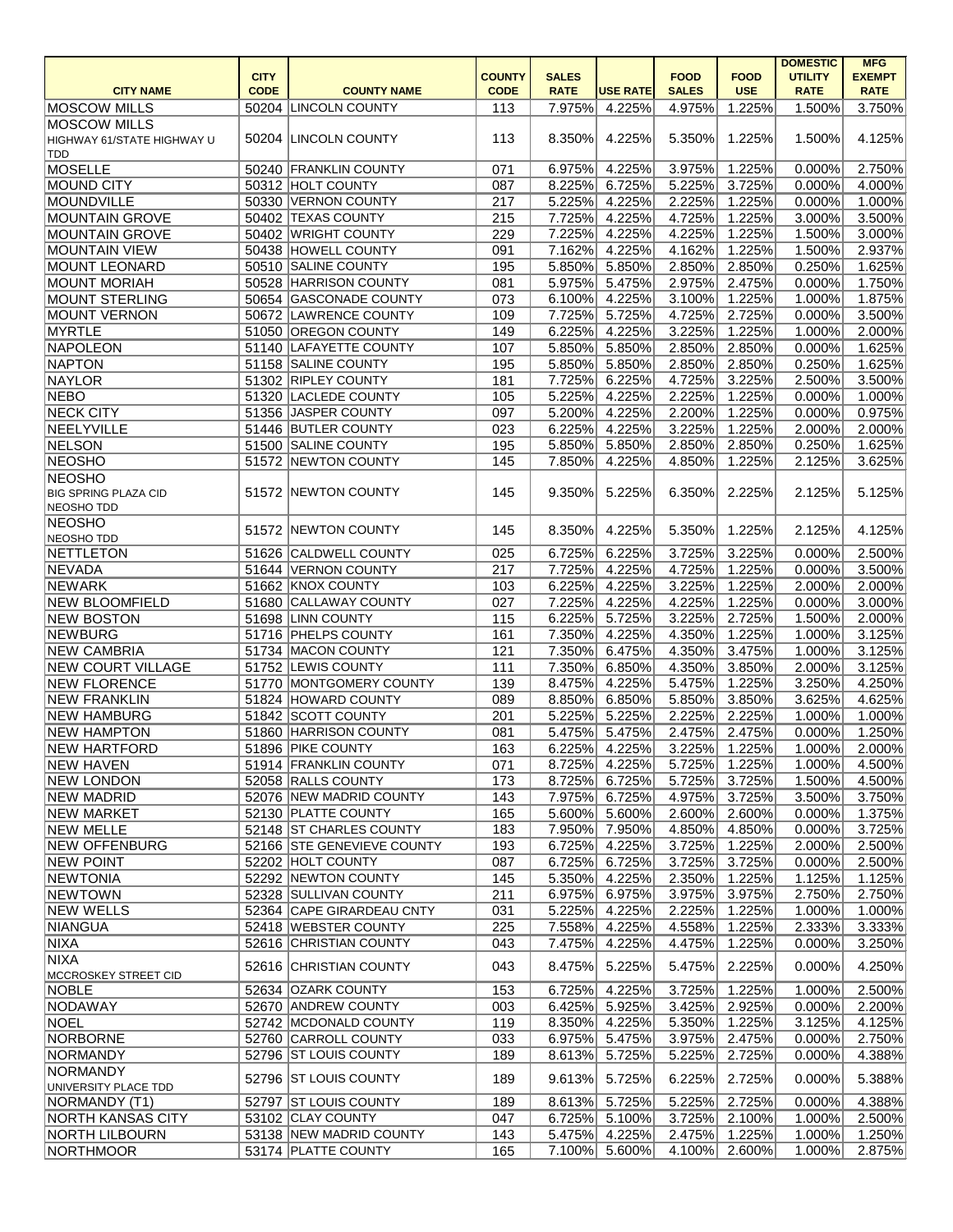|                                  |             |                           |               |              |                 |              |             | <b>DOMESTIC</b> | <b>MFG</b>    |
|----------------------------------|-------------|---------------------------|---------------|--------------|-----------------|--------------|-------------|-----------------|---------------|
|                                  | <b>CITY</b> |                           | <b>COUNTY</b> | <b>SALES</b> |                 | <b>FOOD</b>  | <b>FOOD</b> | <b>UTILITY</b>  | <b>EXEMPT</b> |
| <b>CITY NAME</b>                 | <b>CODE</b> | <b>COUNTY NAME</b>        | <b>CODE</b>   | <b>RATE</b>  | <b>USE RATE</b> | <b>SALES</b> | <b>USE</b>  | <b>RATE</b>     | <b>RATE</b>   |
| <b>NORTHMOOR</b>                 |             | 53174 PLATTE COUNTY       | 165           | 8.100%       | 6.600%          | 5.100%       | 3.600%      | 1.000%          | 3.875%        |
| NORTHMOOR ASSOCIATES CID         |             |                           |               |              |                 |              |             |                 |               |
| NORTHWOODS                       |             | 53408 ST LOUIS COUNTY     | 189           | 8.363%       | 4.225%          | 4.975%       | 1.225%      | 0.000%          | 4.138%        |
| NORTHWOODS                       |             |                           |               |              |                 |              |             |                 |               |
| NORTH OAKS PLAZA SHOPPING        |             | 53408 ST LOUIS COUNTY     | 189           | 9.363%       | 5.225%          | 5.975%       | 2.225%      | 0.000%          | 5.138%        |
| <b>CENTER CID</b>                |             |                           |               |              |                 |              |             |                 |               |
| NORTHWYE                         |             | 53426 PHELPS COUNTY       | 161           | 5.350%       | 4.225%          | 2.350%       | 1.225%      | 0.000%          | 1.125%        |
| <b>NORWOOD</b>                   |             | 53444 WRIGHT COUNTY       | 229           | 7.225%       | 4.225%          | 4.225%       | 1.225%      | 0.000%          | 3.000%        |
| NORWOOD COURT                    |             | 53462 ST LOUIS COUNTY     | 189           | 7.613%       | 4.225%          | 4.225%       | 1.225%      | 0.000%          | 3.388%        |
| NOTTINGHILL                      |             | 53480 OZARK COUNTY        | 153           | 6.725%       | 4.225%          | 3.725%       | 1.225%      | 1.000%          | 2.500%        |
| NOVELTY                          |             | 53516 KNOX COUNTY         | 103           | 6.225%       | 4.225%          | 3.225%       | $1.225\%$   | 2.000%          | 2.000%        |
| <b>NOVINGER</b>                  |             | 53534 ADAIR COUNTY        | 001           | 6.600%       | 5.225%          | 3.600%       | 2.225%      | 1.000%          | 2.375%        |
| <b>OAK GROVE (VILLAGE)</b>       |             | 53606 FRANKLIN COUNTY     | 071           | 7.975%       | 4.225%          | 4.975%       | 1.225%      | 0.000%          | 3.750%        |
| <b>OAK GROVE</b>                 | 53624       | JACKSON COUNTY            | 095           | 7.975%       | 4.225%          | 4.975%       | 1.225%      | 0.500%          | 3.750%        |
| <b>OAK GROVE</b>                 | 53624       | <b>JACKSON COUNTY</b>     | 095           | 8.975%       | 4.225%          | 5.975%       | 1.225%      | 0.500%          | 4.750%        |
| <b>BRIDGEWOOD PLAZA CID</b>      |             |                           |               |              |                 |              |             |                 |               |
| <b>OAK GROVE</b>                 |             | 53624 LAFAYETTE COUNTY    | 107           | 8.350%       | 5.850%          | 5.350%       | 2.850%      | 0.500%          | 4.125%        |
| <b>OAKLAND</b>                   |             | 53750 ST LOUIS COUNTY     | 189           | 8.113%       | 4.225%          | 4.725%       | 1.225%      | 0.000%          | 3.888%        |
| <b>OAKLAND PARK</b>              |             | 53768 JASPER COUNTY       | 097           | 5.200%       | 4.225%          | 2.200%       | 1.225%      | 0.000%          | 0.975%        |
| <b>OAK RIDGE</b>                 |             | 53786 CAPE GIRARDEAU CNTY | 031           | 5.225%       | 4.225%          | 2.225%       | $1.225\%$   | 1.000%          | 1.000%        |
| <b>OAKS (VILLAGE)</b>            |             | 53804 CLAY COUNTY         | 047           | 6.975%       | 5.100%          | 3.975%       | 2.100%      | 0.000%          | 2.750%        |
| <b>OAKVIEW</b>                   |             | 53858 CLAY COUNTY         | 047           | 8.225%       | 8.100%          | 5.225%       | 5.100%      | 1.000%          | 4.000%        |
| <b>OAKWOOD</b>                   |             | 53894 CLAY COUNTY         | 047           | 5.225%       | 5.100%          | 2.225%       | 2.100%      | 0.000%          | 1.000%        |
| OAKWOOD MANOR                    | 53930       | <b>CLAY COUNTY</b>        | 047           | 5.225%       | 5.100%          | 2.225%       | 2.100%      | 0.000%          | 1.000%        |
| OAKWOOD PARK                     |             | 53948 CLAY COUNTY         | 047           | 5.225%       | 5.100%          | 2.225%       | 2.100%      | 0.000%          | 1.000%        |
| <b>OCIE</b>                      |             | 54002 OZARK COUNTY        | 153           | 6.725%       | 4.225%          | 3.725%       | 1.225%      | 1.000%          | 2.500%        |
| <b>ODESSA</b>                    |             | 54038 LAFAYETTE COUNTY    | 107           | 8.350%       | 5.850%          | 5.350%       | 2.850%      | 0.000%          | 4.125%        |
| O'FALLON                         |             | 54074 ST CHARLES COUNTY   | 183           | 7.950%       | 5.950%          | 4.850%       | 2.850%      | 1.000%          | 3.725%        |
| O'FALLON                         | 54074       | <b>ST CHARLES COUNTY</b>  | 183           | 8.950%       | 6.950%          | 5.850%       | 3.850%      | 1.000%          | 4.725%        |
| <b>BELLEAU CID</b>               |             |                           |               |              |                 |              |             |                 |               |
| O'FALLON                         |             | 54074 ST CHARLES COUNTY   | 183           | 8.575%       | 6.575%          | 5.475%       | 3.475%      | 1.000%          | 4.350%        |
| CALEDONIA CDD                    |             |                           |               |              |                 |              |             |                 |               |
| O'FALLON                         |             | 54074 ST CHARLES COUNTY   | 183           | 8.950%       | 5.950%          | 5.850%       | 2.850%      | 1.000%          | 4.725%        |
| <b>HUTCHINGS FARM TDD</b>        |             |                           |               |              |                 |              |             |                 |               |
| O'FALLON                         |             | 54074 ST CHARLES COUNTY   | 183           | 8.950%       | 5.950%          | 5.850%       | 2.850%      | 1.000%          | 4.725%        |
| KINGSMILL TDD<br>O'FALLON        |             |                           |               |              |                 |              |             |                 |               |
| MEGAN SHOPPES TDD                |             | 54074 ST CHARLES COUNTY   | 183           | 8.950%       | 5.950%          | 5.850%       | 2.850%      | 1.000%          | 4.725%        |
| O'FALLON                         |             |                           |               |              |                 |              |             |                 |               |
| MEXICO ROAD TDD                  |             | 54074 ST CHARLES COUNTY   | 183           | 8.950%       | 5.950%          | 5.850%       | 2.850%      | 1.000%          | 4.725%        |
| O'FALLON                         |             |                           |               |              |                 |              |             |                 |               |
| <b>WATERBURY STORM WATER CID</b> |             | 54074 ST CHARLES COUNTY   | 183           | 8.950%       | 6.950%          | 5.850%       | 3.850%      | 1.000%          | 4.725%        |
| O'FALLON                         |             |                           |               |              |                 |              |             |                 |               |
| <b>WINGHAVEN TDD</b>             |             | 54074 ST CHARLES COUNTY   | 183           | 8.575%       | 5.950%          | 5.475%       | 2.850%      | 1.000%          | 4.350%        |
| <b>OLD APPLETON</b>              |             | 54200 CAPE GIRARDEAU CNTY | 031           | 5.225%       | 4.225%          | 2.225%       | 1.225%      | 1.000%          | 1.000%        |
| <b>OLDFIELD</b>                  |             | 54290 CHRISTIAN COUNTY    | 043           | 5.975%       | 4.225%          | 2.975%       | 1.225%      | 0.000%          | 1.750%        |
| <b>OLD MINES</b>                 |             | 54398 WASHINGTON COUNTY   | 221           | 7.225%       | 6.725%          | 4.225%       | 3.725%      | 2.000%          | 3.000%        |
| <b>OLD MONROE</b>                |             | 54416 LINCOLN COUNTY      | 113           | 7.975%       | 4.225%          | 4.975%       | 1.225%      | 1.500%          | 3.750%        |
| <b>OLEAN</b>                     |             | 54560 MILLER COUNTY       | 131           | 5.725%       | 5.225%          | 2.725%       | 2.225%      | 1.000%          | 1.500%        |
| <b>OLIVETTE</b>                  |             | 54650 ST LOUIS COUNTY     | 189           | 8.613%       | 5.725%          | 5.225%       | 2.725%      | 0.000%          | 4.388%        |
| OLIVETTE (T1)                    |             | 54651 ST LOUIS COUNTY     | 189           | 8.613%       | 5.725%          | 5.225%       | 2.725%      | 0.000%          | 4.388%        |
| <b>OLNEY</b>                     |             | 54668 LINCOLN COUNTY      | 113           | 6.475%       | 4.225%          | 3.475%       | 1.225%      | 0.500%          | 2.250%        |
| <b>OLYMPIAN VILLAGE</b>          |             | 54686 JEFFERSON COUNTY    | 099           | 6.850%       | 4.225%          | 3.850%       | 1.225%      | 1.500%          | 2.625%        |
| ORAN                             |             | 54758 SCOTT COUNTY        | 201           | 6.725%       | 5.225%          | 3.725%       | 2.225%      | 2.500%          | 2.500%        |
| <b>ORCHARD FARM</b>              |             | 54794 ST CHARLES COUNTY   | 183           | 5.950%       | 5.950%          | 2.850%       | 2.850%      | 0.000%          | 1.725%        |
| <b>OREGON</b>                    |             | 54848 HOLT COUNTY         | 087           | 6.725%       | 6.725%          | 3.725%       | 3.725%      | 0.000%          | 2.500%        |
| ORONOGO                          | 54920       | JASPER COUNTY             | 097           | 7.200%       | 4.225%          | 4.200%       | 1.225%      | 1.000%          | 2.975%        |
| <b>ORRICK</b>                    |             | 54938 RAY COUNTY          | 177           | 8.225%       | 5.725%          | 5.225%       | 2.725%      | 1.000%          | 4.000%        |
| <b>OSAGE BEACH</b>               |             | 55244 CAMDEN COUNTY       | 029           | 7.475%       | 5.475%          | 4.475%       | 2.475%      | 1.000%          | 3.250%        |
| <b>OSAGE BEACH</b>               |             | 55244 CAMDEN COUNTY       | 029           | 8.475%       | 5.475%          | 5.475%       | 2.475%      | 1.000%          | 4.250%        |
| <b>DIERBERGS OSAGE BEACH TDD</b> |             |                           |               |              |                 |              |             |                 |               |
| <b>OSAGE BEACH</b>               |             | 55244 CAMDEN COUNTY       | 029           | 8.225%       | 5.475%          | 5.225%       | 2.475%      | 1.000%          | 4.000%        |
| <b>OSAGE STATION TDD</b>         |             |                           |               |              |                 |              |             |                 |               |
| <b>OSAGE BEACH</b>               |             | 55244 MILLER COUNTY       | 131           | 7.725%       | 5.225%          | 4.725%       | 2.225%      | 2.000%          | 3.500%        |
| <b>OSAGE BEACH</b>               |             | 55244 MILLER COUNTY       | 131           | 8.725%       | 5.225%          | 5.725%       | 2.225%      | 2.000%          | 4.500%        |
| <b>PREWITT POINT TDD</b>         |             |                           |               |              |                 |              |             |                 |               |
| <b>OSAGE BEND</b>                |             | 55262 COLE COUNTY         | 051           | 5.725%       | 5.725%          | 2.725%       | 2.725%      | 0.000%          | 1.500%        |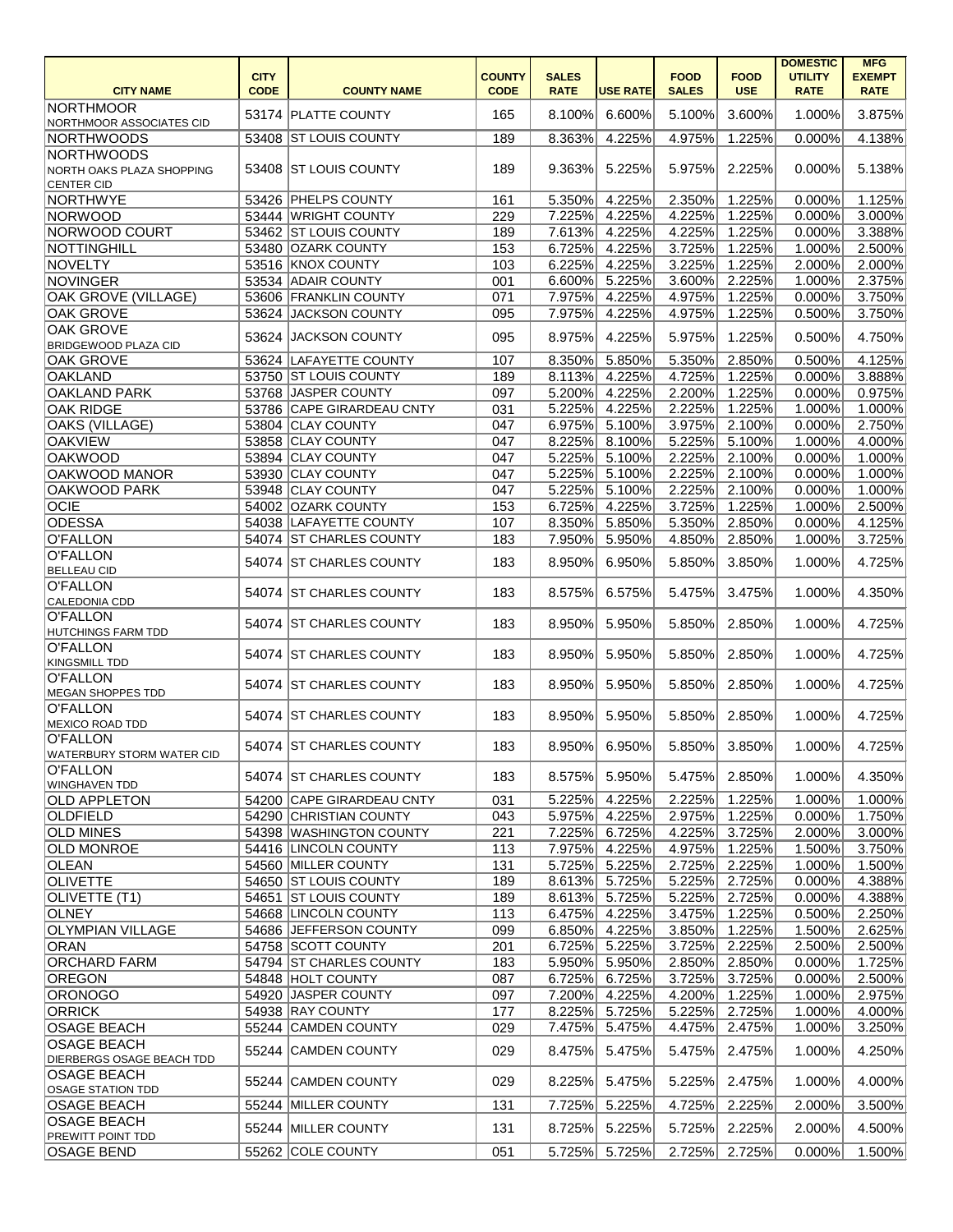|                                       |             |                          |               |              |                 |              |               | <b>DOMESTIC</b> | <b>MFG</b>    |
|---------------------------------------|-------------|--------------------------|---------------|--------------|-----------------|--------------|---------------|-----------------|---------------|
|                                       | <b>CITY</b> |                          | <b>COUNTY</b> | <b>SALES</b> |                 | <b>FOOD</b>  | <b>FOOD</b>   | <b>UTILITY</b>  | <b>EXEMPT</b> |
| <b>CITY NAME</b>                      | <b>CODE</b> | <b>COUNTY NAME</b>       | <b>CODE</b>   | <b>RATE</b>  | <b>USE RATE</b> | <b>SALES</b> | <b>USE</b>    | <b>RATE</b>     | <b>RATE</b>   |
| <b>OSAGE CITY</b>                     |             | 55298 COLE COUNTY        | 051           | 5.725%       | 5.725%          | 2.725%       | 2.725%        | 0.000%          | 1.500%        |
| OSBORN                                |             | 55352 CLINTON COUNTY     | 049           | 5.225%       | 5.225%          | 2.225%       | 2.225%        | 0.000%          | 1.000%        |
| OSBORN                                |             | 55352 DEKALB COUNTY      | 063           | 5.725%       | 5.225%          | 2.725%       | 2.225%        | 0.000%          | 1.500%        |
| OSCEOLA                               |             | 55388 ST CLAIR COUNTY    | 185           | 6.100%       | 4.225%          | 3.100%       | 1.225%        | 0.000%          | 1.875%        |
| <b>OSCEOLA TOWNSHIP</b>               |             | 55406 CAMDEN COUNTY      | 029           | 5.475%       | 5.475%          | 2.475%       | 2.475%        | 0.000%          | 1.250%        |
| <b>OSGOOD</b>                         |             | 55424 SULLIVAN COUNTY    | 211           | 6.975%       | 6.975%          | 3.975%       | 3.975%        | 2.750%          | 2.750%        |
|                                       |             |                          |               |              |                 |              |               |                 |               |
| <b>OTTERVILLE</b>                     |             | 55478 COOPER COUNTY      | 053           | 7.225%       | 5.975%          | 4.225%       | 2.975%        | 2.750%          | 3.000%        |
| <b>OTTO</b>                           |             | 55514 JEFFERSON COUNTY   | 099           | 7.100%       | 4.225%          | 4.100%       | 1.225%        | 1.500%          | 2.875%        |
| OVERLAND                              |             | 55550 ST LOUIS COUNTY    | 189           | 7.863%       | 4.225%          | 4.475%       | 1.225%        | 0.000%          | 3.638%        |
| <b>OWENSVILLE</b>                     |             | 55640 GASCONADE COUNTY   | 073           | 8.350%       | 4.225%          | 5.350%       | 1.225%        | 2.000%          | 4.125%        |
| <b>OXLY</b>                           |             | 55694 RIPLEY COUNTY      | 181           | 5.725%       | 4.225%          | 2.725%       | 1.225%        | 1.500%          | 1.500%        |
| <b>OZARK</b>                          |             | 55766 CHRISTIAN COUNTY   | 043           | 7.975%       | 4.225%          | 4.975%       | 1.225%        | 0.000%          | 3.750%        |
| <b>OZARK</b>                          |             |                          |               |              |                 |              |               |                 |               |
| HWY J & 17TH ST CID                   |             | 55766 CHRISTIAN COUNTY   | 043           | 8.975%       | 4.225%          | 5.975%       | 1.225%        | 0.000%          | 4.750%        |
| <b>OZARK</b>                          |             |                          |               |              |                 |              |               |                 |               |
| <b>OZARK CENTRE TDD</b>               |             | 55766 CHRISTIAN COUNTY   | 043           | 8.350%       | 4.225%          | 5.350%       | 1.225%        | 0.000%          | 4.125%        |
| <b>OZARK</b>                          |             |                          |               |              |                 |              |               |                 |               |
|                                       |             |                          |               |              |                 |              |               |                 |               |
| <b>TOWN &amp; COUNTRY VILLAGE TDD</b> |             | 55766 CHRISTIAN COUNTY   | 043           | 9.975%       | 5.225%          | 6.975%       | 2.225%        | 0.000%          | 5.750%        |
| <b>TOWN &amp; COUNTRY VILLAGE CID</b> |             |                          |               |              |                 |              |               |                 |               |
| <b>OZARK BEACH</b>                    |             | 55856 TANEY COUNTY       | 213           | 6.100%       | 4.225%          | 3.100%       | 1.225%        | 0.000%          | 1.875%        |
| PACIFIC                               |             | 55910 FRANKLIN COUNTY    | 071           | 7.975%       | 4.225%          | 4.975%       | 1.225%        | 1.000%          | 3.750%        |
| <b>PACIFIC</b>                        |             | 55910 FRANKLIN COUNTY    | 071           | 8.975%       | 5.225%          | 5.975%       | 2.225%        | 1.000%          | 4.750%        |
| OSAGE COMMERCIAL AREA CID             |             |                          |               |              |                 |              |               |                 |               |
| <b>PACIFIC</b>                        |             |                          |               |              |                 |              |               |                 |               |
| VIADUCT COMMERCIAL AREA CID           |             | 55910 FRANKLIN COUNTY    | 071           | 8.975%       | 5.225%          | 5.975%       | 2.225%        | 1.000%          | 4.750%        |
| PACIFIC                               |             | 55910 ST LOUIS COUNTY    | 189           | 8.113%       | 4.225%          | 4.725%       | 1.225%        | 1.000%          | 3.888%        |
| PACIFIC (X1)                          |             | 55911 ST LOUIS COUNTY    | 189           | 8.113%       | 4.225%          | 4.725%       | 1.225%        | 0.000%          | 3.888%        |
| PAGEDALE                              |             | 55964 ST LOUIS COUNTY    | 189           | 8.363%       | 4.225%          | 4.975%       | 1.225%        | 0.000%          | 4.138%        |
|                                       |             |                          |               |              |                 |              |               |                 |               |
| PAGEDALE (T2)                         |             | 55966 ST LOUIS COUNTY    | 189           | 8.363%       | 4.225%          | 4.975%       | 1.225%        | 0.000%          | 4.138%        |
| PAGEDALE (T3)                         |             | 55967 ST LOUIS COUNTY    | 189           | 8.363%       | 4.225%          | 4.975%       | 1.225%        | 0.000%          | 4.138%        |
| PAGEDALE (T4)                         |             | 55968 ST LOUIS COUNTY    | 189           | 8.363%       | 4.225%          | 4.975%       | 1.225%        | 0.000%          | 4.138%        |
| PAGEDALE (T5)                         |             | 55969 ST LOUIS COUNTY    | 189           | 8.363%       | 4.225%          | 4.975%       | 1.225%        | 0.000%          | 4.138%        |
| PAGEDALE (T6)                         |             | 55970 ST LOUIS COUNTY    | 189           | 8.363%       | 4.225%          | 4.975%       | 1.225%        | 0.000%          | 4.138%        |
| PAGEDALE (T7)                         |             | 55971 ST LOUIS COUNTY    | 189           | 8.363%       | 4.225%          | 4.975%       | 1.225%        | 0.000%          | 4.138%        |
| PAGEDALE (T8)                         |             | 55972 ST LOUIS COUNTY    | 189           |              | 8.363% 4.225%   |              | 4.975% 1.225% | 0.000%          | 4.138%        |
| PAGEDALE (T9)                         |             | 55973 ST LOUIS COUNTY    | 189           | 8.363%       | 4.225%          | 4.975%       | 1.225%        | 0.000%          | 4.138%        |
| PAGEDALE (T10)                        |             | 55974 ST LOUIS COUNTY    | 189           | 8.363%       | 4.225%          | 4.975%       |               | 0.000%          | 4.138%        |
|                                       |             |                          |               |              |                 |              | 1.225%        |                 |               |
| PAINTON                               |             | 55982 STODDARD COUNTY    | 207           | 5.225%       | 4.225%          | 2.225%       | 1.225%        | 0.000%          | $1.000\%$     |
| PALMYRA                               |             | 56036 MARION COUNTY      | 127           | 8.100%       | 7.100%          | 5.100%       | 4.100%        | 1.250%          | 3.875%        |
| PARIS                                 |             | 56144 MONROE COUNTY      | 137           | 7.725%       | 5.225%          | 4.725%       | 2.225%        | 2.000%          | 3.500%        |
| PARKDALE                              |             | 56216 JEFFERSON COUNTY   | 099           | 6.850%       | 4.225%          | 3.850%       | 1.225%        | 1.500%          | 2.625%        |
| <b>PARK HILLS</b>                     |             | 56272 ST FRANCOIS COUNTY | 187           | 8.475%       | 4.225%          | 5.475%       | 1.225%        | 1.500%          | 4.250%        |
| <b>PARK HILLS</b>                     |             |                          |               |              |                 |              |               |                 |               |
| <b>PARK HILLS TDD</b>                 |             | 56272 ST FRANCOIS COUNTY | 187           | 8.975%       | 4.225%          | 5.975%       | 1.225%        | 1.500%          | 4.750%        |
| PARKVILLE                             |             | 56288 PLATTE COUNTY      | 165           | 7.100%       | 5.600%          | 4.100%       | 2.600%        | 1.000%          | 2.875%        |
| PARKVILLE                             |             |                          |               |              |                 |              |               |                 |               |
| PARKVILLE OLD TOWNE MARKET            |             | 56288 PLATTE COUNTY      | 165           | 8.100%       | 6.600%          | 5.100%       | 3.600%        | 1.000%          | 3.875%        |
| CID.                                  |             |                          |               |              |                 |              |               |                 |               |
| PARKVILLE                             |             |                          |               |              |                 |              |               |                 |               |
| PC 1 CD                               |             | 56288 PLATTE COUNTY      | 165           | 9.100%       | 6.600%          | 6.100%       | 3.600%        | 1.000%          | 4.875%        |
| PARKVILLE COMMONS TDD                 |             |                          |               |              |                 |              |               |                 |               |
| PARKVILLE                             |             |                          |               |              |                 |              |               |                 |               |
|                                       |             | 56288 PLATTE COUNTY      | 165           | 8.100%       | 5.600%          | 5.100%       | 2.600%        | 1.000%          | 3.875%        |
| PARKVILLE COMMONS TDD                 |             |                          |               |              |                 |              |               |                 |               |
| PARKWAY                               |             | 56306 FRANKLIN COUNTY    | 071           | 8.975%       | 4.225%          | 5.975%       | 1.225%        | 0.000%          | 4.750%        |
| PARMA                                 |             | 56342 NEW MADRID COUNTY  | 143           | 7.475%       | 6.225%          | 4.475%       | 3.225%        | 2.500%          | 3.250%        |
| PARNELL                               |             | 56360 NODAWAY COUNTY     | 147           | 5.725%       | 5.225%          | 2.725%       | 2.225%        | 0.000%          | 1.500%        |
| <b>PASADENA HILLS</b>                 |             | 56396 ST LOUIS COUNTY    | 189           | 7.613%       | 4.725%          | 4.225%       | 1.725%        | 0.000%          | 3.388%        |
| <b>PASADENA PARK</b>                  |             | 56414 ST LOUIS COUNTY    | 189           | 7.613%       | 4.225%          | 4.225%       | 1.225%        | 0.000%          | 3.388%        |
| PASCOLA                               |             | 56432 PEMISCOT COUNTY    | 155           | 5.475%       | 4.225%          | 2.475%       | 1.225%        | 1.250%          | 1.250%        |
| PASSAIC                               |             | 56468 BATES COUNTY       | 013           | 5.225%       | 5.225%          | 2.225%       | 2.225%        | 0.000%          | 1.000%        |
| PATTERSON                             |             | 56504 WAYNE COUNTY       | 223           | 5.725%       | 4.225%          | 2.725%       | 1.225%        | 1.500%          | 1.500%        |
| <b>PATTON</b>                         |             | 56522 BOLLINGER COUNTY   | 017           | 5.850%       | 5.850%          | 2.850%       | 2.850%        | 1.625%          | 1.625%        |
|                                       |             |                          |               |              |                 |              |               |                 |               |
| PATTONSBURG                           |             | 56558 DAVIESS COUNTY     | 061           | 7.725%       | 6.725%          | 4.725%       | 3.725%        | 0.000%          | 3.500%        |
| PAYNESVILLE                           |             | 56612 PIKE COUNTY        | 163           | 6.225%       | 4.225%          | 3.225%       | 1.225%        | 1.000%          | 2.000%        |
| <b>PEACE VALLEY</b>                   |             | 56630 HOWELL COUNTY      | 091           | 5.162%       | 4.225%          | 2.162%       | 1.225%        | 0.000%          | 0.937%        |
| <b>PEACH ORCHARD</b>                  |             | 56648 PEMISCOT COUNTY    | 155           | 5.475%       | 4.225%          | 2.475%       | 1.225%        | 1.250%          | 1.250%        |
| PECULIAR                              |             | 56756 CASS COUNTY        | 037           | 8.475%       | 8.475%          |              | 5.475% 5.475% | 3.750%          | 4.250%        |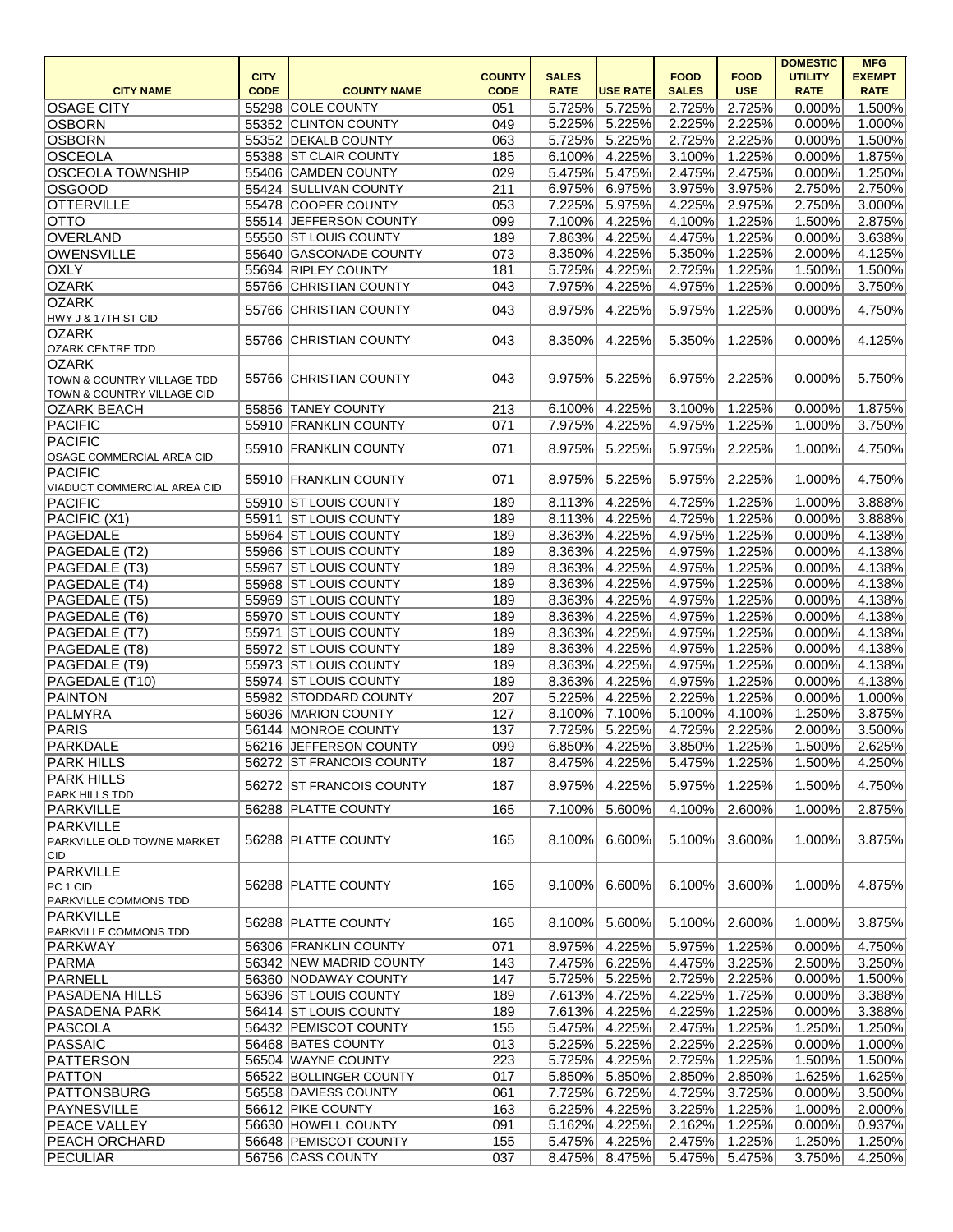|                             |             |                           |               |              |                 |              |               | <b>DOMESTIC</b> | <b>MFG</b>    |
|-----------------------------|-------------|---------------------------|---------------|--------------|-----------------|--------------|---------------|-----------------|---------------|
|                             | <b>CITY</b> |                           | <b>COUNTY</b> | <b>SALES</b> |                 | <b>FOOD</b>  | <b>FOOD</b>   | <b>UTILITY</b>  | <b>EXEMPT</b> |
| <b>CITY NAME</b>            | <b>CODE</b> | <b>COUNTY NAME</b>        | <b>CODE</b>   | <b>RATE</b>  | <b>USE RATE</b> | <b>SALES</b> | <b>USE</b>    | <b>RATE</b>     | <b>RATE</b>   |
| PENERMON                    |             | 56900 STODDARD COUNTY     | 207           | 5.225%       | 4.225%          | 2.225%       | 1.225%        | 0.000%          | 1.000%        |
| PENNSBORO                   |             | 56936 DADE COUNTY         | 057           | 6.475%       | 5.975%          | 3.475%       | 2.975%        | 1.000%          | 2.250%        |
| PERKINS                     |             | 57044 SCOTT COUNTY        | 201           | 5.225%       | 5.225%          | 2.225%       | 2.225%        | 1.000%          | 1.000%        |
| PERRY                       |             | 57080 RALLS COUNTY        | 173           | 8.225%       | 6.725%          | 5.225%       | 3.725%        | 1.000%          | 4.000%        |
| PERRYVILLE                  |             | 57116 PERRY COUNTY        | 157           | 7.975%       | 7.975%          | 4.975%       | 4.975%        | 1.375%          | 3.750%        |
| PERUQUE                     |             | 57170 ST CHARLES COUNTY   | 183           | 5.950%       | 5.950%          | 2.850%       | 2.850%        | 0.000%          | 1.725%        |
| PEVELY                      |             | 57278 JEFFERSON COUNTY    | 099           | 8.350%       | 4.225%          | 5.350%       | 1.225%        | 3.500%          | 4.125%        |
| <b>PHELPS CITY</b>          |             | 57332 ATCHISON COUNTY     | 005           | 6.475%       | 6.475%          | 3.475%       | 3.475%        | 0.000%          | 2.250%        |
| PHILADELPHIA                |             | 57350 MARION COUNTY       | 127           | 6.350%       | 5.350%          | 3.350%       | 2.350%        | 0.000%          | 2.125%        |
| <b>PHILLIPSBURG</b>         |             | 57368 LACLEDE COUNTY      | 105           | 5.725%       | 4.225%          | 2.725%       | 1.225%        | 0.500%          | 1.500%        |
| <b>PICKERING</b>            |             | 57404 NODAWAY COUNTY      | 147           | 5.725%       | 5.225%          | 2.725%       | 2.225%        | 0.000%          | 1.500%        |
| PIEDMONT                    |             | 57422 WAYNE COUNTY        | 223           | 8.225%       | 4.225%          | 5.225%       | 1.225%        | 2.500%          | 4.000%        |
| PIERPONT VILLAGE            |             | 57512 BOONE COUNTY        | 019           | 6.475%       | 4.225%          | 3.475%       | 1.225%        | 2.000%          | 2.250%        |
| PIERCE CITY                 |             | 57494 LAWRENCE COUNTY     | 109           | 8.350%       | 5.725%          | 5.350%       | 2.725%        | 0.000%          | 4.125%        |
| <b>PILOT GROVE</b>          |             | 57602 COOPER COUNTY       | 053           | 8.225%       | 7.975%          | 5.225%       | 4.975%        | 1.750%          | 4.000%        |
| <b>PILOT KNOB</b>           |             | 57656  IRON COUNTY        | 093           | 8.225%       | 4.225%          | 5.225%       | 1.225%        | 2.000%          | 4.000%        |
| <b>PINE LAWN</b>            |             | 57800 ST LOUIS COUNTY     | 189           | 8.113%       | 4.225%          | 4.725%       | 1.225%        | 0.000%          | 3.888%        |
| <b>PINEVILLE</b>            |             | 57818 MCDONALD COUNTY     | 119           | 7.725%       | 5.725%          | 4.725%       | 2.725%        | 3.000%          | 3.500%        |
| <b>PINEY PARK</b>           |             | 57908 FRANKLIN COUNTY     | 071           | 6.975%       | 4.225%          | 3.975%       | 1.225%        | 0.000%          | 2.750%        |
| <b>PINHOOK</b>              |             | 57926 MISSISSIPPI COUNTY  | 133           | 5.975%       | 4.225%          | 2.975%       | 1.225%        | 0.000%          | 1.750%        |
|                             |             | 58016 HICKORY COUNTY      |               |              |                 |              |               |                 |               |
| <b>PITTSBURG</b>            |             |                           | 085           | 5.725%       | 4.225%          | 2.725%       | 1.225%        | 1.500%          | 1.500%        |
| <b>PLAD</b>                 |             | 58070 DALLAS COUNTY       | 059           | 6.225%       | 4.225%          | 3.225%       | 1.225%        | 2.000%          | 2.000%        |
| <b>PLATO</b>                |             | 58088 TEXAS COUNTY        | 215           | 6.725%       | 4.225%          | 3.725%       | 1.225%        | 1.500%          | 2.500%        |
| <b>PLATTE CITY</b>          |             | 58178 PLATTE COUNTY       | 165           | 7.975%       | 5.600%          | 4.975%       | 2.600%        | 0.000%          | 3.750%        |
| PLATTE CITY                 |             | 58178 PLATTE COUNTY       | 165           | 8.600%       | 6.225%          | 5.600%       | 3.225%        | 0.000%          | 4.375%        |
| PLATTE CITY MARKET CID      |             |                           |               |              |                 |              |               |                 |               |
| PLATTE CITY                 |             | 58178 PLATTE COUNTY       | 165           | 8.850%       | 5.600%          | 5.850%       | 2.600%        | 0.000%          | 4.625%        |
| PLATTE VALLEY PLAZA TDD     |             |                           |               |              |                 |              |               |                 | 2.875%        |
| <b>PLATTE WOODS</b>         |             | 58196 PLATTE COUNTY       | 165           | 7.100%       | 5.600%          | 4.100%       | 2.600%        | 0.000%          |               |
| PLATTSBURG                  |             | 58250 CLINTON COUNTY      | 049           | 7.225%       | 7.225%          | 4.225%       | 4.225%        | 0.000%          | 3.000%        |
| <b>PLEASANT GREEN</b>       |             | 58358 COOPER COUNTY       | 053           | 6.225%       | 5.975%          | 3.225%       | 2.975%        | 1.750%          | 2.000%        |
| <b>PLEASANT HILL</b>        |             | 58394 CASS COUNTY         | 037           | 8.725%       | 5.975%          | 5.725%       | 2.975%        | 2.750%          | 4.500%        |
| <b>PLEASANT HILL</b>        |             | 58394 JACKSON COUNTY      | 095           | 8.225%       | 4.225%          | 5.225%       | 1.225%        | 1.500%          | 4.000%        |
| PLEASANT HOPE               |             | 58448 POLK COUNTY         | 167           | 7.100%       | 5.725%          | 4.100%       | 2.725%        | 2.375%          | 2.875%        |
| <b>PLEASANT VALLEY</b>      |             | 58520 CLAY COUNTY         | 047           |              | 8.725% 5.100%   |              | 5.725% 2.100% | $0.000\%$       | 4.500%        |
| PLEVNA                      |             | 58574 KNOX COUNTY         | 103           | 6.225%       | 4.225%          | 3.225%       | 1.225%        | 2.000%          | 2.000%        |
| POCAHONTAS                  |             | 58628 CAPE GIRARDEAU CNTY | 031           | 5.225%       | 4.225%          | 2.225%       | 1.225%        | 1.000%          | 1.000%        |
| <b>POINT LOOKOUT</b>        |             | 58646 TANEY COUNTY        | 213           | 6.100%       | 4.225%          | 3.100%       | 1.225%        | 0.000%          | 1.875%        |
| POINT PLEASANT              |             | 58664 NEW MADRID COUNTY   | 143           | 5.475%       | 4.225%          | 2.475%       | 1.225%        | 1.000%          | 1.250%        |
| <b>POLK</b>                 |             | 58826 POLK COUNTY         | 167           | 5.600%       | 4.225%          | 2.600%       | 1.225%        | 1.375%          | 1.375%        |
| <b>POLLOCK</b>              |             | 58898 SULLIVAN COUNTY     | 211           | 6.975%       | 6.975%          | 3.975%       | 3.975%        | 2.750%          | 2.750%        |
| <b>POLO</b>                 |             | 58916 CALDWELL COUNTY     | 025           | 8.225%       | 6.225%          | 5.225%       | 3.225%        | 0.500%          | 4.000%        |
| <b>POMONA</b>               |             | 58934 HOWELL COUNTY       | 091           | 5.162%       | 4.225%          | 2.162%       | 1.225%        | 0.000%          | 0.937%        |
| PONCE DE LEON               |             | 58970 STONE COUNTY        | 209           | 5.975%       | 5.975%          | 2.975%       | 2.975%        | 1.000%          | 1.750%        |
| <b>PONTIAC</b>              |             | 59060 OZARK COUNTY        | 153           | 6.725%       | 4.225%          | 3.725%       | 1.225%        | 1.000%          | 2.500%        |
| POPLAR BLUFF                |             | 59096 BUTLER COUNTY       | 023           | 7.725%       | 4.225%          | 4.725%       | 1.225%        | 2.000%          | 3.500%        |
| POPLAR BLUFF                |             |                           |               |              |                 |              |               |                 |               |
| <b>KELLY TOWN PLAZA CID</b> |             | 59096 BUTLER COUNTY       | 023           | 8.725%       | 5.225%          | 5.725%       | 2.225%        | 2.000%          | 4.500%        |
| <b>POPLAR BLUFF</b>         |             |                           |               |              |                 |              |               |                 |               |
| POPLAR BLUFF REGIONAL TDD   |             | 59096 BUTLER COUNTY       | 023           | 8.725%       | 4.225%          | 5.725%       | 1.225%        | 2.000%          | 4.500%        |
| PORTAGE DES SIOUX           |             | 59150 ST CHARLES COUNTY   | 183           | 6.950%       | 5.950%          | 3.850%       | 2.850%        | 0.000%          | 2.725%        |
| PORTAGEVILLE                |             | 59186 NEW MADRID COUNTY   | 143           | 6.975%       | 4.225%          | 3.975%       | 1.225%        | 2.000%          | 2.750%        |
| PORTLAND                    |             | 59240 CALLAWAY COUNTY     | 027           | 5.725%       | 4.225%          | 2.725%       | 1.225%        | 0.000%          | 1.500%        |
| <b>POTOSI</b>               |             | 59330 WASHINGTON COUNTY   | 221           | 8.225%       | 6.725%          | 5.225%       | 3.725%        | 2.000%          | 4.000%        |
| <b>POTTERSVILLE</b>         |             | 59348 HOWELL COUNTY       | 091           | 5.162%       | 4.225%          | 2.162%       | 1.225%        | 0.000%          | 0.937%        |
| POWELL                      |             | 59384   MCDONALD COUNTY   | 119           | 6.225%       | 4.225%          | 3.225%       | 1.225%        | 1.500%          | 2.000%        |
| POWERSITE                   |             | 59402 TANEY COUNTY        | 213           | 6.100%       | 4.225%          | 3.100%       | 1.225%        | 0.000%          | 1.875%        |
| <b>POWERSVILLE</b>          |             | 59420 PUTNAM COUNTY       | 171           | 6.225%       | 6.225%          | 3.225%       | 3.225%        | 2.000%          | 2.000%        |
| POYNOR                      |             | 59438 RIPLEY COUNTY       | 181           | 5.725%       | 4.225%          | 2.725%       | 1.225%        | 1.500%          | 1.500%        |
| <b>PRAIRIE HILL</b>         |             | 59708 CHARITON COUNTY     | 041           | 6.100%       | 6.100%          | 3.100%       | 3.100%        | 0.000%          | 1.875%        |
| <b>PRAIRIE HOME</b>         |             | 59726 COOPER COUNTY       | 053           | 6.225%       | 5.975%          | 3.225%       | 2.975%        | 1.750%          | 2.000%        |
| <b>PRATHERSVILLE</b>        |             | 59798 BOONE COUNTY        | 019           | 5.975%       | 4.225%          | 2.975%       | 1.225%        | 1.500%          | 1.750%        |
| PRATHERSVILLE VILLAGE       |             | 59816 CLAY COUNTY         | 047           | 5.225%       | 5.100%          | 2.225%       | 2.100%        | 0.000%          | 1.000%        |
| <b>PRESTON</b>              |             | 59870 HICKORY COUNTY      | 085           | 6.725%       | 4.225%          | 3.725%       | 1.225%        | 2.500%          | 2.500%        |
| <b>PRINCETON</b>            |             | 59942 MERCER COUNTY       | 129           | 7.475%       | 6.475%          | 4.475%       | 3.475%        | 1.250%          | 3.250%        |
|                             |             |                           |               |              |                 |              |               |                 |               |
| PROSPERITY                  |             | 60050 JASPER COUNTY       | 097           | 5.200%       | 4.225%          | 2.200%       | 1.225%        | 0.000%          | 0.975%        |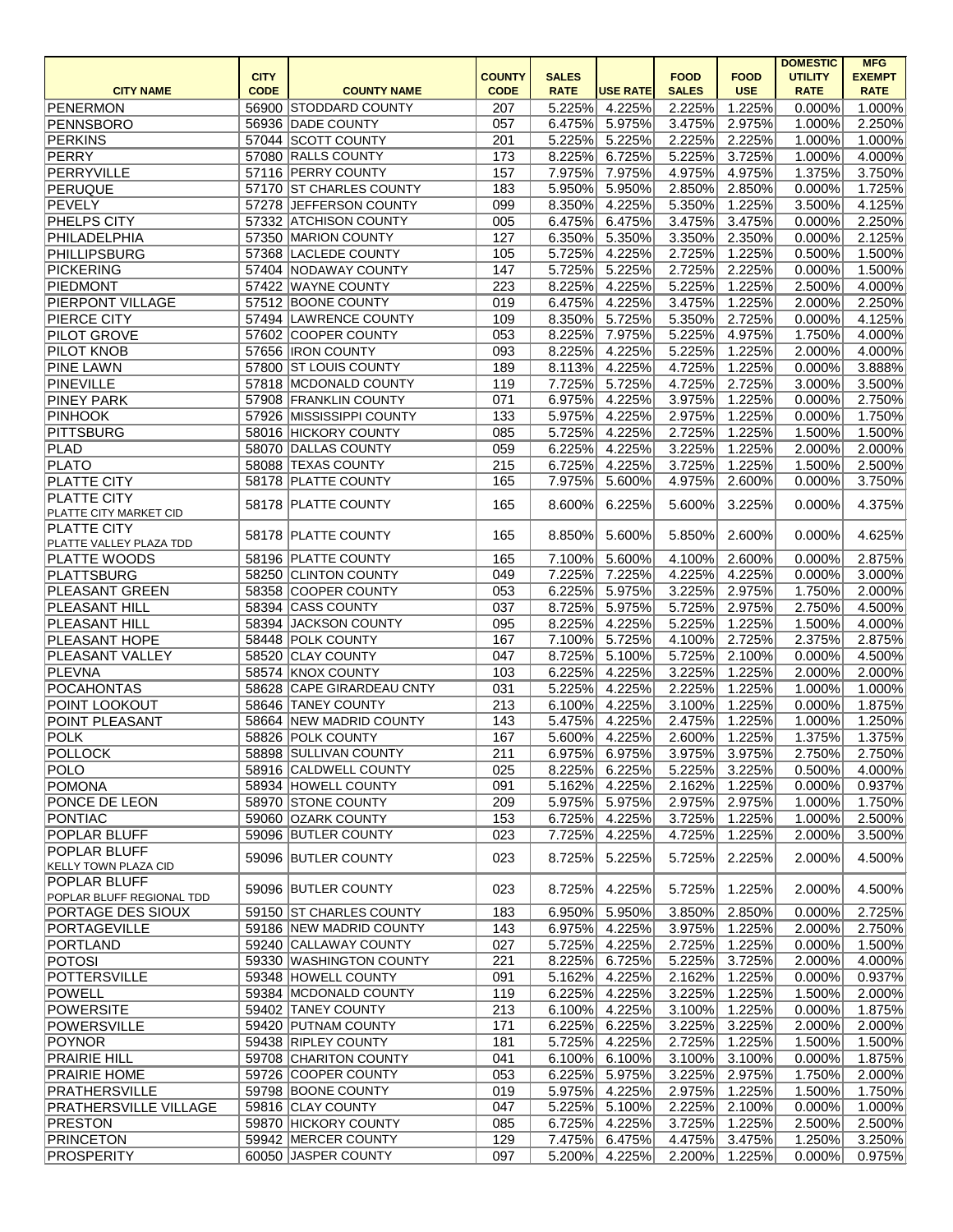|                                        |             |                         |               |              |                 |              |             | <b>DOMESTIC</b> | <b>MFG</b>    |
|----------------------------------------|-------------|-------------------------|---------------|--------------|-----------------|--------------|-------------|-----------------|---------------|
|                                        | <b>CITY</b> |                         | <b>COUNTY</b> | <b>SALES</b> |                 | <b>FOOD</b>  | <b>FOOD</b> | <b>UTILITY</b>  | <b>EXEMPT</b> |
| <b>CITY NAME</b>                       | <b>CODE</b> | <b>COUNTY NAME</b>      | <b>CODE</b>   | <b>RATE</b>  | <b>USE RATE</b> | <b>SALES</b> | <b>USE</b>  | <b>RATE</b>     | <b>RATE</b>   |
| <b>PROTEM</b>                          |             | 60068 TANEY COUNTY      | 213           | 6.100%       | 4.225%          | 3.100%       | 1.225%      | 0.000%          | 1.875%        |
| PURCELL                                |             | 60140 JASPER COUNTY     | 097           | 6.200%       | 4.225%          | 3.200%       | 1.225%      | 1.000%          | 1.975%        |
| <b>PURDIN</b>                          |             | 60158 LINN COUNTY       | 115           | 6.225%       | 5.725%          | 3.225%       | 2.725%      | 1.500%          | 2.000%        |
| <b>PURDY</b>                           |             | 60176 BARRY COUNTY      | 009           | 7.725%       | 4.225%          | 4.725%       | 1.225%      | 0.000%          | 3.500%        |
| <b>PUXICO</b>                          |             | 60284 STODDARD COUNTY   | 207           | 6.475%       | 4.225%          | 3.475%       | 1.225%      | 1.250%          | 2.250%        |
| <b>QUEEN CITY</b>                      |             | 60356 SCHUYLER COUNTY   | 197           | 8.725%       | 4.225%          | 5.725%       | 1.225%      | 3.000%          | 4.500%        |
| <b>QUINCY</b>                          |             | 60392 HICKORY COUNTY    | 085           | 5.725%       | 4.225%          | 2.725%       | 1.225%      | 1.500%          | 1.500%        |
| QUITMAN                                |             | 60410 NODAWAY COUNTY    | 147           | 5.725%       | 5.225%          | 2.725%       | 2.225%      | 0.000%          | 1.500%        |
| <b>QULIN</b>                           |             | 60428 BUTLER COUNTY     | 023           | 6.725%       | 4.225%          | 3.725%       | 1.225%      | 1.000%          | 2.500%        |
| <b>RACINE</b>                          |             | 60446 NEWTON COUNTY     | 145           | 5.350%       | 4.225%          | 2.350%       | 1.225%      | 1.125%          | 1.125%        |
| <b>RALLS</b>                           |             | 60536 RALLS COUNTY      | 173           | 6.725%       | 6.725%          | 3.725%       | 3.725%      | 0.000%          | 2.500%        |
| <b>RANDOLPH</b>                        |             | 60608 CLAY COUNTY       | 047           | 6.725%       | 5.100%          | 3.725%       | 2.100%      | 0.000%          | 2.500%        |
| <b>RAVENWOOD</b>                       |             | 60716 NODAWAY COUNTY    | 147           | 5.725%       | 5.225%          | 2.725%       | 2.225%      | 0.000%          | 1.500%        |
| <b>RAYMONDVILLE</b>                    |             | 60734 TEXAS COUNTY      | 215           | 5.725%       | 4.225%          | 2.725%       | 1.225%      | 1.500%          | 1.500%        |
| <b>RAYMORE</b>                         |             | 60752 CASS COUNTY       | 037           | 8.975%       | 5.975%          | 5.975%       | 2.975%      | 2.250%          | 4.750%        |
| <b>RAYMORE</b>                         |             |                         |               |              |                 |              |             |                 |               |
| 58 HIGHWAY REGIONAL MARKET             |             | 60752 CASS COUNTY       | 037           | 9.475%       | 6.475%          | 6.475%       | 3.475%      | 2.250%          | 5.250%        |
| <b>CID</b>                             |             |                         |               |              |                 |              |             |                 |               |
| RAYMORE                                |             |                         |               |              |                 |              |             | 2.250%          | 5.750%        |
| <b>EAST GATEWAY TDD</b>                |             | 60752 CASS COUNTY       | 037           | 9.975%       | 5.975%          | 6.975%       | 2.975%      |                 |               |
| <b>RAYMORE</b>                         |             | 60752 CASS COUNTY       |               |              |                 |              |             |                 | 5.500%        |
| FOXWOOD VILLAGE CID                    |             |                         | 037           | 9.725%       | 5.975%          | 6.725%       | 2.975%      | 2.250%          |               |
| <b>RAYMORE</b>                         |             |                         |               |              |                 |              |             |                 |               |
| HUBACH HILL ROAD & NORTH CASS          |             | 60752 CASS COUNTY       | 037           | 9.225%       | 5.975%          | 6.225%       | 2.975%      | 2.250%          | 5.000%        |
| <b>PARKWAY TDD</b>                     |             |                         |               |              |                 |              |             |                 |               |
| <b>RAYMORE</b>                         |             |                         |               |              |                 |              |             |                 |               |
| HUBACH HILL ROAD & NORTH CASS          |             |                         |               |              |                 |              |             |                 |               |
| <b>PARKWAY TDD</b>                     |             | 60752 CASS COUNTY       | 037           | 9.725%       | 5.975%          | 6.725%       | 2.975%      | 2.250%          | 5.500%        |
| <b>BELTON/RAYMORE INTERCHANGE</b>      |             |                         |               |              |                 |              |             |                 |               |
| TDD                                    |             |                         |               |              |                 |              |             |                 |               |
| <b>RAYMORE</b>                         |             | 60752 CASS COUNTY       | 037           | 9.475%       | 6.475%          | 6.475%       | 3.475%      | 2.250%          | 5.250%        |
| JETER FARM CID                         |             |                         |               |              |                 |              |             |                 |               |
| <b>RAYMORE</b>                         |             | 60752 CASS COUNTY       | 037           | 9.975%       | 5.975%          | 6.975%       | 2.975%      | 2.250%          | 5.750%        |
| RAYMORE GALLERIA CID<br><b>RAYTOWN</b> |             | 60788 JACKSON COUNTY    | 095           | 8.225%       | 4.225%          | 5.225%       | 1.225%      | 2.000%          | 4.000%        |
| <b>RAYTOWN</b>                         |             |                         |               |              |                 |              |             |                 |               |
| <b>DITZLER CID</b>                     |             | 60788 JACKSON COUNTY    | 095           | 9.225%       | 5.225%          | 6.225%       | 2.225%      | 2.000%          | 5.000%        |
| RAYTOWN                                |             |                         |               |              |                 |              |             |                 |               |
| HIGHWAY 350 CID                        |             | 60788 JACKSON COUNTY    | 095           | 9.100%       | 5.100%          | 6.100%       | 2.100%      | 2.000%          | 4.875%        |
| RAYTOWN                                |             |                         |               |              |                 |              |             |                 |               |
| <b>RAYTOWN CROSSING CID</b>            |             | 60788 JACKSON COUNTY    | 095           | 9.225%       | 5.225%          | 6.225%       | 2.225%      | 2.000%          | 5.000%        |
| <b>RAYTOWN</b>                         |             |                         |               |              |                 |              |             |                 |               |
| RAYTOWN HIGHWAY 350 TDD                |             | 60788 JACKSON COUNTY    | 095           | 9.225%       | 5.100%          | 6.225%       | 2.100%      | 2.000%          | 5.000%        |
| HIGHWAY 350 CID                        |             |                         |               |              |                 |              |             |                 |               |
| <b>RAYTOWN</b>                         |             |                         |               |              |                 |              |             |                 |               |
| RAYTOWN SQUARE CID                     |             | 60788 JACKSON COUNTY    | 095           | 8.725%       | 4.725%          | 5.725%       | 1.725%      | 2.000%          | 4.500%        |
| REA                                    |             | 60842 ANDREW COUNTY     | 003           | 6.425%       | 5.925%          | 3.425%       | 2.925%      | 0.000%          | 2.200%        |
| <b>READSVILLE</b>                      |             | 60878 CALLAWAY COUNTY   | 027           | 5.725%       | 4.225%          | 2.725%       | 1.225%      | 0.000%          | 1.500%        |
| <b>REDFORD</b>                         |             | 60968 REYNOLDS COUNTY   | 179           | 5.225%       | 4.225%          | 2.225%       | 1.225%      | 0.000%          | 1.000%        |
| <b>REDINGS MILL</b>                    |             | 60986 NEWTON COUNTY     | 145           | 5.850%       | 4.225%          | 2.850%       | 1.225%      | 1.125%          | 1.625%        |
| <b>REEDS</b>                           |             | 61094 JASPER COUNTY     | 097           | 5.200%       | 4.225%          | 2.200%       | 1.225%      | 0.000%          | 0.975%        |
| <b>REEDS SPRING</b>                    |             | 61112 STONE COUNTY      | 209           | 8.475%       | 5.975%          | 5.475%       | 2.975%      | 1.000%          | 4.250%        |
| REGER                                  |             | 61148 SULLIVAN COUNTY   | 211           | 6.975%       | 6.975%          | 3.975%       | 3.975%      | 2.750%          | 2.750%        |
| <b>RENICK</b>                          |             | 61166 RANDOLPH COUNTY   | 175           | 5.725%       | 5.225%          | 2.725%       | 2.225%      | 0.000%          | 1.500%        |
| RENSSELAER                             |             | 61184 RALLS COUNTY      | 173           | 6.725%       | 6.725%          | 3.725%       | 3.725%      | 0.000%          | 2.500%        |
| RENSSELAER                             |             |                         |               |              |                 |              |             |                 |               |
| MONROE CITY AMBULANCE                  |             | 61184 RALLS COUNTY      | 173           | 7.225%       | 6.725%          | 4.225%       | 3.725%      | 0.000%          | 3.000%        |
| <b>DISTRICT</b>                        |             |                         |               |              |                 |              |             |                 |               |
| <b>REPUBLIC</b>                        |             | 61238 GREENE COUNTY     | 077           | 7.850%       | 4.225%          | 4.850%       | 1.225%      | 0.875%          | 3.625%        |
| <b>REPUBLIC</b>                        |             | 61238 CHRISTIAN COUNTY  | 043           | 8.350%       | 4.225%          | 5.350%       | $-1.225%$   | 0.000%          | 4.125%        |
| REVERE                                 |             | 61292 CLARK COUNTY      | 045           | 6.225%       | 4.225%          | 3.225%       | 1.225%      | 0.000%          | 2.000%        |
| <b>REYNOLDS</b>                        |             | 61310 REYNOLDS COUNTY   | 179           | 5.225%       | 4.225%          | 2.225%       | 1.225%      | 0.000%          | 1.000%        |
| RHINELAND                              |             | 61328 MONTGOMERY COUNTY | 139           | 7.475%       | 4.225%          | 4.475%       | 1.225%      | 2.250%          | 3.250%        |
| <b>RICHARDS</b>                        |             | 61364 VERNON COUNTY     | 217           | 5.225%       | 4.225%          | 2.225%       | 1.225%      | 0.000%          | 1.000%        |
| <b>RICH FOUNTAIN</b>                   |             | 61400 OSAGE COUNTY      | 151           | 6.475%       | 5.975%          | 3.475%       | 2.975%      | 1.250%          | 2.250%        |
| <b>RICH HILL</b>                       |             | 61418 BATES COUNTY      | 013           | 7.225%       | 5.225%          | 4.225%       | 2.225%      | 0.000%          | 3.000%        |
| <b>RICHLAND</b>                        |             | 61562 CAMDEN COUNTY     | 029           | 8.475%       | 5.475%          | 5.475%       | 2.475%      | 1.000%          | 4.250%        |
| <b>RICHLAND</b>                        |             | 61562 LACLEDE COUNTY    | 105           | 8.225%       | 4.225%          | 5.225%       | 1.225%      | 1.000%          | 4.000%        |
|                                        |             |                         |               |              |                 |              |             |                 |               |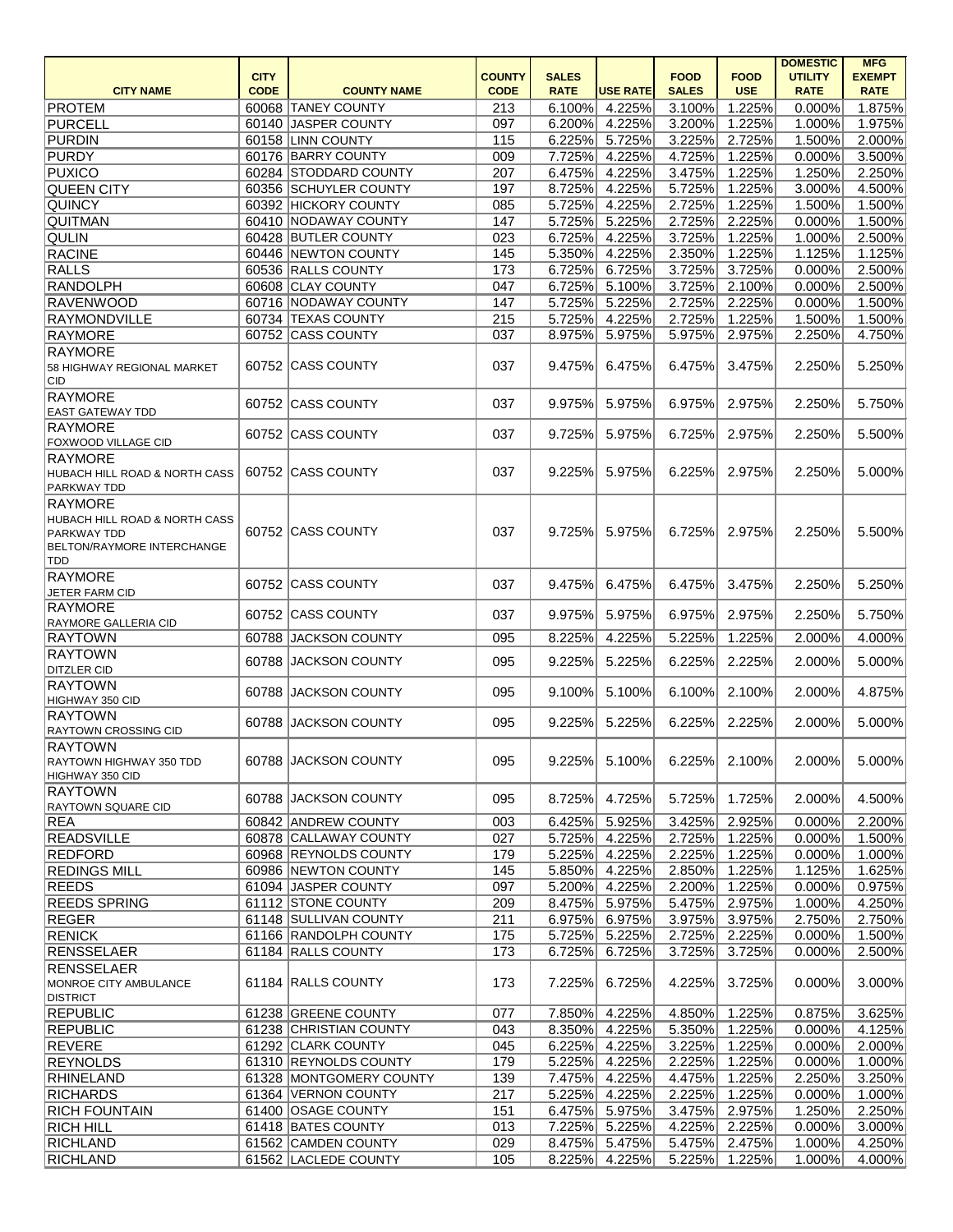|                                           |             |                                               |               |                  |                  |                  |                  | <b>DOMESTIC</b>  | <b>MFG</b>       |
|-------------------------------------------|-------------|-----------------------------------------------|---------------|------------------|------------------|------------------|------------------|------------------|------------------|
|                                           | <b>CITY</b> |                                               | <b>COUNTY</b> | <b>SALES</b>     |                  | <b>FOOD</b>      | <b>FOOD</b>      | <b>UTILITY</b>   | <b>EXEMPT</b>    |
| <b>CITY NAME</b>                          | <b>CODE</b> | <b>COUNTY NAME</b>                            | <b>CODE</b>   | <b>RATE</b>      | <b>USE RATE</b>  | <b>SALES</b>     | <b>USE</b>       | <b>RATE</b>      | <b>RATE</b>      |
| RICHLAND                                  |             | 61562 PULASKI COUNTY                          | 169           | 7.975%           | 4.225%           | 4.975%           | 1.225%           | 1.000%           | 3.750%           |
| <b>RICHMOND</b>                           |             | 61670 RAY COUNTY                              | 177           | 8.225%           | 5.725%           | 5.225%           | 2.725%           | 1.000%           | 4.000%           |
| <b>RICHMOND HEIGHTS</b>                   |             | 61706 ST LOUIS COUNTY                         | 189           | 8.613%           | 4.225%           | 5.225%           | 1.225%           | 0.000%           | 4.388%           |
| <b>RICHMOND HEIGHTS</b>                   |             |                                               |               |                  |                  |                  |                  |                  |                  |
| BRENTWOOD BLVD/CLAYTON RD                 |             |                                               |               |                  |                  |                  |                  |                  |                  |
| CID                                       |             | 61706 ST LOUIS COUNTY                         | 189           | 10.613%          | 5.225%           | 7.225%           | 2.225%           | 0.000%           | 6.388%           |
| <b>BRENTWOOD BLVD/CLAYTON RD</b><br> TDD  |             |                                               |               |                  |                  |                  |                  |                  |                  |
| <b>RICHMOND HEIGHTS</b>                   |             |                                               |               |                  |                  |                  |                  |                  |                  |
| <b>CHESHIRE CID</b>                       |             | 61706 ST LOUIS COUNTY                         | 189           | 10.613%          | 5.225%           | 7.225%           | 2.225%           | 0.000%           | 6.388%           |
| <b>CHESHIRE TDD</b>                       |             |                                               |               |                  |                  |                  |                  |                  |                  |
| <b>RICHMOND HEIGHTS (T2)</b>              |             | 61708 ST LOUIS COUNTY                         | 189           | 8.613%           | 4.225%           | 5.225%           | 1.225%           | 0.000%           | 4.388%           |
| <b>RICHMOND HEIGHTS (T2)</b>              |             |                                               |               |                  |                  |                  |                  |                  |                  |
| <b>FRANCIS PLACE TDD</b>                  |             | 61708 ST LOUIS COUNTY                         | 189           | 9.613%           | 4.225%           | 6.225%           | 1.225%           | 0.000%           | 5.388%           |
| <b>RICHMOND HEIGHTS (T3)</b>              |             | 61709 ST LOUIS COUNTY                         | 189           | 8.613%           | 4.225%           | 5.225%           | 1.225%           | 0.000%           | 4.388%           |
| <b>RICHMOND HEIGHTS (T4)</b>              |             | 61710 ST LOUIS COUNTY                         | 189           | 8.613%           | 4.225%           | 5.225%           | 1.225%           | 0.000%           | 4.388%           |
| <b>RICHMOND HEIGHTS (T5)</b>              |             | 61711 ST LOUIS COUNTY                         | 189           | 8.613%           | 4.225%           | 5.225%           | 1.225%           | 0.000%           | 4.388%           |
| <b>RICHWOODS</b>                          |             | 61796 WASHINGTON COUNTY                       | 221           | 7.225%           | 6.725%           | 4.225%           | 3.725%           | 2.000%           | 3.000%           |
| <b>RIDGEDALE</b>                          |             | 61850 TANEY COUNTY                            | 213           | 6.100%           | 4.225%           | 3.100%           | 1.225%           | 0.000%           | 1.875%           |
| <b>RIDGELEY</b>                           |             | 61886 PLATTE COUNTY                           | 165           | 5.600%           | 5.600%           | 2.600%           | 2.600%           | 0.000%           | 1.375%           |
| <b>RIDGEWAY</b>                           |             | 61904 HARRISON COUNTY                         | 081           | 7.725%           | 5.475%           | 4.725%           | 2.475%           | 0.000%           | 3.500%           |
| <b>RISCO</b>                              |             | 61994 NEW MADRID COUNTY                       | 143           | 6.475%           | 4.225%           | 3.475%           | 1.225%           | 2.000%           | 2.250%           |
| <b>RITCHEY</b>                            |             | 62030 NEWTON COUNTY                           | 145           | 5.350%           | 4.225%           | 2.350%           | 1.225%           | 1.125%           | 1.125%           |
| <b>RIVER BEND</b>                         |             | 62056 JACKSON COUNTY                          | 095           | 6.475%           | 4.225%           | 3.475%           | 1.225%           | 0.000%           | 2.250%           |
| <b>RIVERSIDE</b>                          |             | 62156 PLATTE COUNTY                           | 165           | 6.600%           | 6.600%           | 3.600%           | 3.600%           | 1.000%           | 2.375%           |
| <b>RIVERVIEW</b>                          |             | 62192 ST LOUIS COUNTY                         | 189           | 7.613%           | 4.725%           | 4.225%           | 1.725%           | 0.000%           | 3.388%           |
| <b>RIVES</b>                              |             | 62228 DUNKLIN COUNTY                          | 069           | 5.225%           | 5.225%           | 2.225%           | 2.225%           | 0.000%           | 1.000%           |
| ROACH                                     |             | 62246 CAMDEN COUNTY                           | 029           | 5.475%           | 5.475%           | 2.475%           | 2.475%           | 0.000%           | 1.250%           |
| <b>ROANOKE</b>                            |             | 62282 HOWARD COUNTY                           | 089           | 6.850%           | 6.850%           | 3.850%           | 3.850%           | 2.125%           | 2.625%           |
| <b>ROANOKE</b>                            |             | 62282 RANDOLPH COUNTY                         | 175           | 5.725%           | 5.225%           | 2.725%           | 2.225%           | 0.000%           | 1.500%           |
| <b>ROBERTSVILLE</b>                       |             | 62426 FRANKLIN COUNTY                         | 071           | 6.475%           | 4.225%           | 3.475%           | 1.225%           | 0.000%           | 2.250%           |
| <b>ROBY</b>                               |             | 62480 TEXAS COUNTY                            | 215           | 5.725%           | 4.225%           | 2.725%           | 1.225%           | 1.500%           | 1.500%           |
| <b>ROCHEPORT</b>                          |             | 62498 BOONE COUNTY                            | 019           | 7.475%           | 4.225%           | 4.475%           | 1.225%           | 1.500%           | 3.250%           |
| ROCKAWAY BEACH                            |             | 62570 TANEY COUNTY                            | 213           | 8.100%           | 4.225%           | 5.100%           | 1.225%           | 1.000%           | 3.875%           |
| <b>ROCKBRIDGE</b>                         |             | 62588 OZARK COUNTY                            | 153           | 6.725%           | 4.225%           | 3.725%           | 1.225%           | 1.000%           | 2.500%           |
| ROCK HILL                                 |             | 62660 ST LOUIS COUNTY                         | 189           |                  | 8.613% 4.225%    | 5.225%           | 1.225%           | 0.000%           | 4.388%           |
| <b>ROCK HILL (T3)</b>                     |             | 62663 ST LOUIS COUNTY                         | 189           | 8.613%           | 4.225%           | 5.225%           | 1.225%           | 0.000%           | 4.388%           |
| <b>ROCK HILL (T3)</b>                     |             | 62663 ST LOUIS COUNTY                         | 189           | 9.613%           | 4.225%           | 6.225%           | 1.225%           | 0.000%           | 5.388%           |
| MARKET AT MCKNIGHT 1 TDD                  |             |                                               |               |                  |                  |                  |                  |                  |                  |
| <b>ROCK HILL (T4)</b>                     |             | 62664 ST LOUIS COUNTY                         | 189           | 8.613%           | 4.225%           | 5.225%           | 1.225%           | 0.000%           | 4.388%           |
| <b>ROCK PORT</b>                          |             | 62696 ATCHISON COUNTY                         | 005           | 8.225%           | 8.225%           | 5.225%           | 5.225%           | 0.000%           | 4.000%           |
| <b>ROCKVIEW</b>                           |             | 62768 SCOTT COUNTY                            | 201           | 5.225%           | 5.225%           | 2.225%           | 2.225%           | 1.000%           | 1.000%           |
| <b>ROCKVILLE</b>                          |             | 62786 BATES COUNTY                            | 013           | 6.225%           | 5.225%           | 3.225%           | 2.225%           | 0.000%           | 2.000%           |
| <b>ROCKY COMFORT</b>                      |             | 62822 MCDONALD COUNTY                         | 119           | 6.225%           | 4.225%           | 3.225%           | 1.225%           | 1.500%           | 2.000%           |
| <b>ROCKY MOUNT</b>                        |             | 62858 MORGAN COUNTY                           | 141           | 5.725%           | 5.225%           | 2.725%           | 2.225%           | 0.500%           | 1.500%           |
| <b>ROGERSVILLE</b>                        |             | 62894 GREENE COUNTY                           | 077           | 7.475%           | 4.225%           | 4.475%           | 1.225%           | 2.875%           | 3.250%           |
| <b>ROGERSVILLE</b>                        |             | 62894 GREENE COUNTY                           | 077           | 8.475%           | 5.225%           | 5.475%           | 2.225%           | 2.875%           | 4.250%           |
| <b>LOGAN ESTATES CID</b>                  |             |                                               |               |                  |                  |                  |                  |                  |                  |
| ROGERSVILLE                               |             | 62894 WEBSTER COUNTY                          | 225           | 8.058%           | 4.225%           | 5.058%           | 1.225%           | 3.833%           | 3.833%           |
| ROLLA                                     |             | 62912 PHELPS COUNTY                           | 161           | 7.350%           | 4.225%           | 4.350%           | 1.225%           | 0.000%           | 3.125%           |
| <b>ROMBAUER</b>                           |             | 62966 BUTLER COUNTY                           | 023           | 5.225%           | 4.225%           | 2.225%           | 1.225%           | 1.000%           | 1.000%           |
| <b>ROSCOE</b>                             |             | 63074 ST CLAIR COUNTY                         | 185           | 4.725%           | 4.225%           | 1.725%           | 1.225%           | 0.000%           | 0.500%           |
| <b>ROSEBUD</b>                            |             | 63110 GASCONADE COUNTY                        | 073           | 7.600%           | 4.225%           | 4.600%           | 1.225%           | 2.000%           | 3.375%           |
| <b>ROSELLE</b>                            |             | 63182 MADISON COUNTY                          | 123           | 6.225%           | 4.225%           | 3.225%           | 1.225%           | 1.500%           | 2.000%           |
| <b>ROSENDALE</b>                          |             | 63200 ANDREW COUNTY<br>63236 CHARITON COUNTY  | 003<br>041    | 6.425%           | 5.925%           | 3.425%           | 2.925%           | 0.000%           | 2.200%           |
| <b>ROTHVILLE</b>                          |             |                                               |               | 6.100%           | 6.100%           | 3.100%           | 3.100%           | 0.000%           | 1.875%           |
| <b>ROUND GROVE</b><br><b>ROUND SPRING</b> |             | 63308 LAWRENCE COUNTY<br>63380 SHANNON COUNTY | 109<br>203    | 5.725%<br>5.225% | 5.725%<br>4.225% | 2.725%<br>2.225% | 2.725%<br>1.225% | 0.000%<br>1.000% | 1.500%<br>1.000% |
| <b>RUETER</b>                             |             | 63524 TANEY COUNTY                            | 213           | 6.100%           | 4.225%           | 3.100%           | 1.225%           | 0.000%           | 1.875%           |
| <b>RUSH HILL</b>                          |             | 63560 AUDRAIN COUNTY                          | 007           | 6.600%           | 4.225%           | 3.600%           | 1.225%           | 0.000%           | 2.375%           |
| <b>RUSHVILLE</b>                          |             | 63596 BUCHANAN COUNTY                         | 021           | 5.575%           | 5.575%           | 2.575%           | 2.575%           | 0.000%           | 1.350%           |
| RUSSELLVILLE                              |             | 63704 COLE COUNTY                             | 051           | 6.725%           | 5.725%           | 3.725%           | 2.725%           | 1.000%           | 2.500%           |
| RUTLEDGE                                  |             | 63776 SCOTLAND COUNTY                         | 199           | 6.475%           | 4.225%           | 3.475%           | 1.225%           | 0.000%           | 2.250%           |
| SACO                                      |             | 63830 MADISON COUNTY                          | 123           | 6.225%           | 4.225%           | 3.225%           | 1.225%           | 1.500%           | 2.000%           |
| <b>SADDLEBROOKE</b>                       |             | 63857 CHRISTIAN COUNTY                        | 043           | 6.975%           | 4.225%           | 3.975%           | 1.225%           | 0.000%           | 2.750%           |
| <b>SADDLEBROOKE</b>                       |             | 63857 TANEY COUNTY                            | 213           | 7.100%           | 4.225%           | 4.100%           | 1.225%           | 0.000%           | 2.875%           |
| SAGINAW                                   |             | 63902 NEWTON COUNTY                           | 145           | 6.350%           | 4.225%           | 3.350%           | 1.225%           | 1.125%           | 2.125%           |
|                                           |             |                                               |               |                  |                  |                  |                  |                  |                  |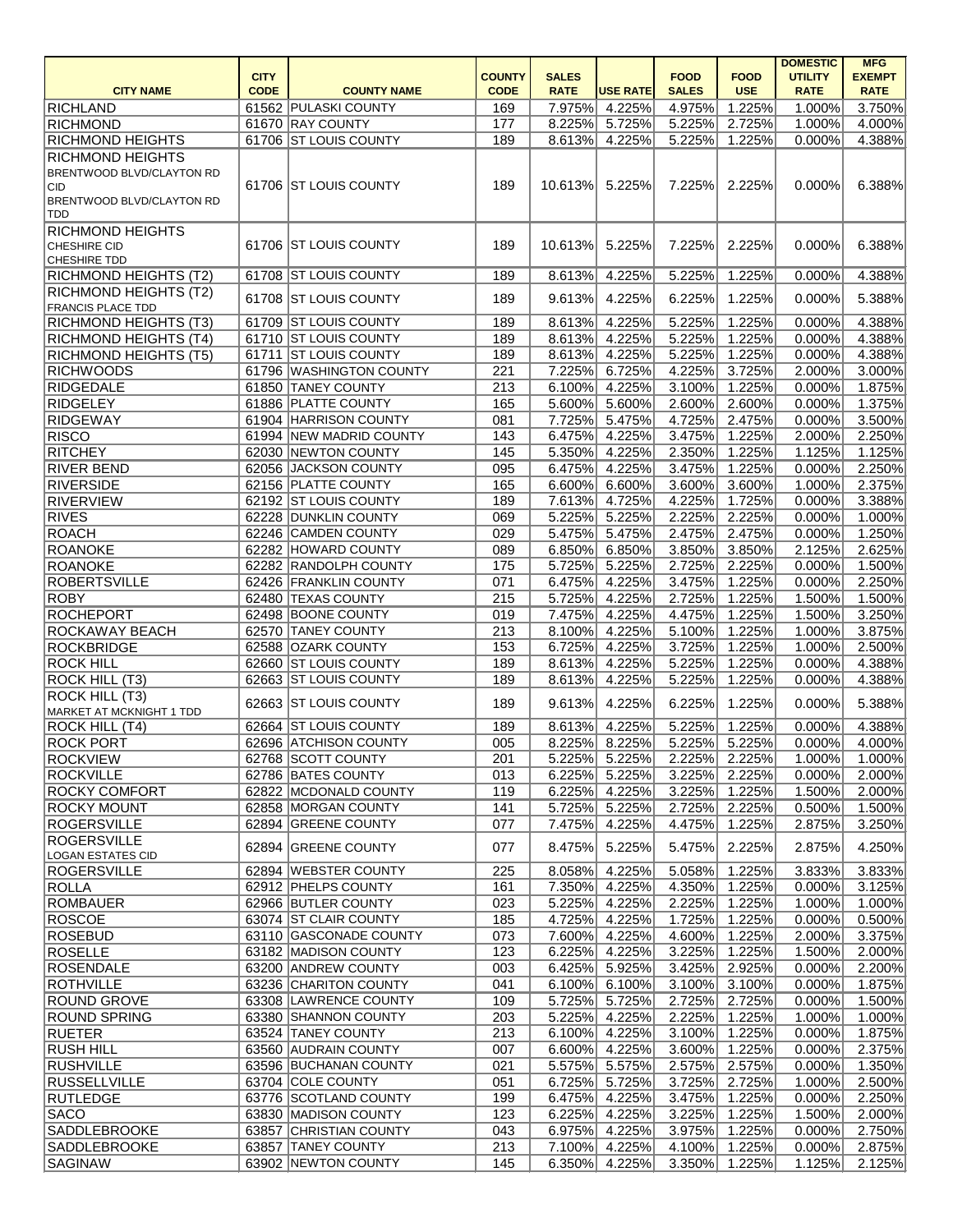|                                                                      |                            |                                                |                              |                             |                 |                             |                           | <b>DOMESTIC</b>               | <b>MFG</b>                   |
|----------------------------------------------------------------------|----------------------------|------------------------------------------------|------------------------------|-----------------------------|-----------------|-----------------------------|---------------------------|-------------------------------|------------------------------|
| <b>CITY NAME</b>                                                     | <b>CITY</b><br><b>CODE</b> | <b>COUNTY NAME</b>                             | <b>COUNTY</b><br><b>CODE</b> | <b>SALES</b><br><b>RATE</b> | <b>USE RATE</b> | <b>FOOD</b><br><b>SALES</b> | <b>FOOD</b><br><b>USE</b> | <b>UTILITY</b><br><b>RATE</b> | <b>EXEMPT</b><br><b>RATE</b> |
|                                                                      |                            |                                                | 071                          | 6.475%                      | 4.225%          | 3.475%                      | 1.225%                    | 0.000%                        | 2.250%                       |
| <b>ST ALBANS</b><br><b>ST ANN</b>                                    |                            | 63938 FRANKLIN COUNTY<br>63956 ST LOUIS COUNTY | 189                          | 8.863%                      | 4.225%          | 5.475%                      | 1.225%                    | 0.000%                        | 4.638%                       |
| ST ANN (T2)                                                          |                            | 63958 ST LOUIS COUNTY                          | 189                          | 8.863%                      | 4.225%          | 5.475%                      | 1.225%                    | 0.000%                        | 4.638%                       |
| ST ANN (T2)                                                          |                            |                                                |                              |                             |                 |                             |                           |                               |                              |
| NWP CID                                                              |                            | 63958 ST LOUIS COUNTY                          | 189                          | 9.863%                      | 5.225%          | 6.475%                      | 2.225%                    | 0.000%                        | 5.638%                       |
| <b>ST ANTHONY</b>                                                    |                            | 63992 MILLER COUNTY                            | 131                          | 5.725%                      | 5.225%          | 2.725%                      | 2.225%                    | 1.000%                        | 1.500%                       |
| <b>ST CATHARINE</b>                                                  |                            | 64046 LINN COUNTY                              | 115                          | 6.225%                      | 5.725%          | 3.225%                      | 2.725%                    | 1.500%                        | 2.000%                       |
| <b>ST CHARLES</b>                                                    |                            | 64082 ST CHARLES COUNTY                        | 183                          | 7.450%                      | 5.950%          | 4.350%                      | 2.850%                    | 1.000%                        | 3.225%                       |
| <b>ST CHARLES</b><br><b>ELM &amp; 370 CID</b>                        |                            | 64082 ST CHARLES COUNTY                        | 183                          | 8.450%                      | 6.950%          | 5.350%                      | 3.850%                    | 1.000%                        | 4.225%                       |
| <b>ST CHARLES</b>                                                    |                            |                                                |                              |                             |                 |                             |                           |                               |                              |
| <b>FOUNTAIN LAKES COMMERCE</b><br><b>CENTER NORTH CID</b>            |                            | 64082 ST CHARLES COUNTY                        | 183                          | 8.450%                      | 6.950%          | 5.350%                      | 3.850%                    | 1.000%                        | 4.225%                       |
| <b>ST CHARLES</b>                                                    |                            | 64082 ST CHARLES COUNTY                        | 183                          | 8.450%                      | 5.950%          | 5.350%                      | 2.850%                    | 1.000%                        | 4.225%                       |
| MARK TWAIN MALL TDD<br><b>ST CHARLES</b>                             |                            | 64082 ST CHARLES COUNTY                        | 183                          | 8.450%                      | 6.950%          | 5.350%                      | 3.850%                    | 1.000%                        | 4.225%                       |
| PLAZA AT NOAHS ARK CID<br><b>ST CHARLES</b>                          |                            |                                                |                              |                             |                 |                             |                           |                               |                              |
| <b>ST CHARLES RIVERFRONT CID</b>                                     |                            | 64082 ST CHARLES COUNTY                        | 183                          | 9.450%                      | 6.950%          | 6.350%                      | 3.850%                    | 1.000%                        | 5.225%                       |
| <b>ST CHARLES RIVERFRONT TDD</b><br><b>ST CHARLES</b>                |                            |                                                |                              |                             |                 |                             |                           |                               |                              |
| <b>VETERANS MEMORIAL PARKWAY</b>                                     |                            | 64082 ST CHARLES COUNTY                        | 183                          | 8.450%                      | 6.950%          | 5.350%                      | 3.850%                    | 1.000%                        | 4.225%                       |
| CID<br><b>ST CHARLES</b>                                             |                            |                                                |                              |                             |                 |                             |                           |                               |                              |
| <b>WEST CLAY EXTENSION CID</b>                                       |                            | 64082 ST CHARLES COUNTY                        | 183                          | 8.450%                      | 5.950%          | 5.350%                      | 2.850%                    | 1.000%                        | 4.225%                       |
| <b>ST CHARLES</b><br><b>ZUMBEHL ROAD/HWY 94 CID</b>                  |                            | 64082 ST CHARLES COUNTY                        | 183                          | 8.450%                      | 6.950%          | 5.350%                      | 3.850%                    | 1.000%                        | 4.225%                       |
| <b>ST CLAIR</b>                                                      |                            | 64136 FRANKLIN COUNTY                          | 071                          | 8.975%                      | 4.225%          | 5.975%                      | 1.225%                    | 0.000%                        | 4.750%                       |
| <b>ST CLAIR</b>                                                      |                            | 64136 FRANKLIN COUNTY                          | 071                          | 9.975%                      | 4.225%          | 6.975%                      | 1.225%                    | 0.000%                        | 5.750%                       |
| 1-44 & HWY 47 TRIANGLE TDD                                           |                            |                                                |                              |                             |                 |                             |                           |                               |                              |
| <b>ST CLOUD</b><br><b>BOURBON FIRE PROTECTION</b><br><b>DISTRICT</b> |                            | 64172 CRAWFORD COUNTY                          | 055                          | 6.975%                      | 4.225%          | 3.975%                      | 1.225%                    | 0.750%                        | 2.750%                       |
| <b>ST CLOUD</b>                                                      |                            |                                                |                              |                             |                 |                             |                           |                               |                              |
| <b>SULLIVAN FIRE PROTECTION</b><br><b>DISTRICT</b>                   |                            | 64172 CRAWFORD COUNTY                          | 055                          | 6.975%                      | 4.225%          | 3.975%                      | 1.225%                    | 0.750%                        | 2.750%                       |
| <b>ST ELIZABETH</b>                                                  |                            | 64190 MILLER COUNTY                            | 131                          |                             | 6.725% 5.225%   | 3.725%                      | 2.225%                    | 2.000%                        | 2.500%                       |
| <b>ST JAMES</b>                                                      |                            | 64424 PHELPS COUNTY                            | 161                          | 7.850%                      | 4.225%          | 4.850%                      | 1.225%                    | 0.000%                        | 3.625%                       |
| $ST$ JOHN                                                            |                            | 64514 ST LOUIS COUNTY                          | 189                          | 8.113%                      | 4.225%          | 4.725%                      | 1.225%                    | 0.000%                        | 3.888%                       |
| <b>ST JOHN</b>                                                       |                            | 64514 ST LOUIS COUNTY                          | 189                          | 9.113%                      | 5.225%          | 5.725%                      | 2.225%                    | 0.000%                        | 4.888%                       |
| ST. CHARLES ROCK ROAD CID                                            |                            |                                                |                              |                             |                 |                             |                           |                               |                              |
| ST JOHN (T8)<br><b>ST JOHN (T8)</b>                                  |                            | 64522 ST LOUIS COUNTY                          | 189                          | 8.113%                      | 4.225%          | 4.725%                      | 1.225%                    | 0.000%                        | 3.888%                       |
| ST JOHN CROSSINGS TDD                                                |                            | 64522 ST LOUIS COUNTY                          | 189                          | 8.363%                      | 4.225%          | 4.975%                      | 1.225%                    | 0.000%                        | 4.138%                       |
| <b>ST JOSEPH</b>                                                     |                            | 64550 BUCHANAN COUNTY                          | 021                          | 8.450%                      | 5.575%          | 5.450%                      | 2.575%                    | 0.000%                        | 4.225%                       |
| <b>ST JOSEPH</b>                                                     |                            | 64550 BUCHANAN COUNTY                          | 021                          | 9.450%                      | 5.575%          | 6.450%                      | 2.575%                    | 0.000%                        | 5.225%                       |
| COOK CROSSINGS CID<br><b>ST JOSEPH</b>                               |                            | 64550 BUCHANAN COUNTY                          | 021                          | 9.450%                      | 6.575%          | 6.450%                      | 3.575%                    | 0.000%                        | 5.225%                       |
| <b>EAST HILLS CID</b>                                                |                            |                                                |                              |                             |                 |                             |                           |                               |                              |
| <b>ST JOSEPH</b><br>ST JOSEPH DOWNTOWN CID                           |                            | 64550 BUCHANAN COUNTY                          | 021                          | 8.950%                      | 5.575%          | 5.950%                      | 2.575%                    | 0.000%                        | 4.725%                       |
| <b>ST JOSEPH</b><br>ST JOSEPH DOWNTOWN CID                           |                            | 64550 BUCHANAN COUNTY                          | 021                          | 9.950%                      | 5.575%          | 6.950%                      | 2.575%                    | 0.000%                        | 5.725%                       |
| ST JOSEPH GATEWAY TDD                                                |                            |                                                |                              |                             |                 |                             |                           |                               |                              |
| <b>ST LOUIS</b>                                                      |                            | 65000 ST LOUIS CITY                            | 510                          | 8.679%                      | 8.013%          | 5.391%                      | 4.725%                    | 0.000%                        | 4.454%                       |
| <b>ST LOUIS</b><br>212 SOUTH GRAND TDD                               |                            | 65000 ST LOUIS CITY                            | 510                          | 10.679%                     | 9.013%          | 7.391%                      | 5.725%                    | 0.000%                        | 6.454%                       |
| 212 SOUTH GRAND CID                                                  |                            |                                                |                              |                             |                 |                             |                           |                               |                              |
| <b>ST LOUIS</b>                                                      |                            |                                                |                              |                             |                 |                             |                           |                               |                              |
| 620 MARKET CID                                                       |                            | 65000 ST LOUIS CITY                            | 510                          | 10.679%                     | 9.013%          | 7.391%                      | 5.725%                    | 0.000%                        | 6.454%                       |
| 620 MARKET TDD<br><b>ST LOUIS</b>                                    |                            |                                                |                              |                             |                 |                             |                           |                               |                              |
| 840 EAST TAYLOR CID                                                  |                            | 65000 ST LOUIS CITY                            | 510                          | 9.679%                      | 9.013%          | 6.391%                      | 5.725%                    | 0.000%                        | 5.454%                       |
| <b>ST LOUIS</b>                                                      |                            |                                                |                              |                             |                 |                             |                           |                               |                              |
| 1100 WASHINGTON AVE CID<br><b>WASHINGTON AVE TDD</b>                 |                            | 65000 ST LOUIS CITY                            | 510                          | 10.679%                     | 9.013%          | 7.391%                      | 5.725%                    | 0.000%                        | 6.454%                       |
| <b>ST LOUIS</b>                                                      |                            |                                                |                              |                             |                 |                             |                           |                               |                              |
| 1133 WASHINGTON AVE CID<br><b>WASHINGTON AVE TDD</b>                 |                            | 65000 ST LOUIS CITY                            | 510                          | 10.679%                     | 9.013%          | 7.391%                      | 5.725%                    | 0.000%                        | 6.454%                       |
|                                                                      |                            |                                                |                              |                             |                 |                             |                           |                               |                              |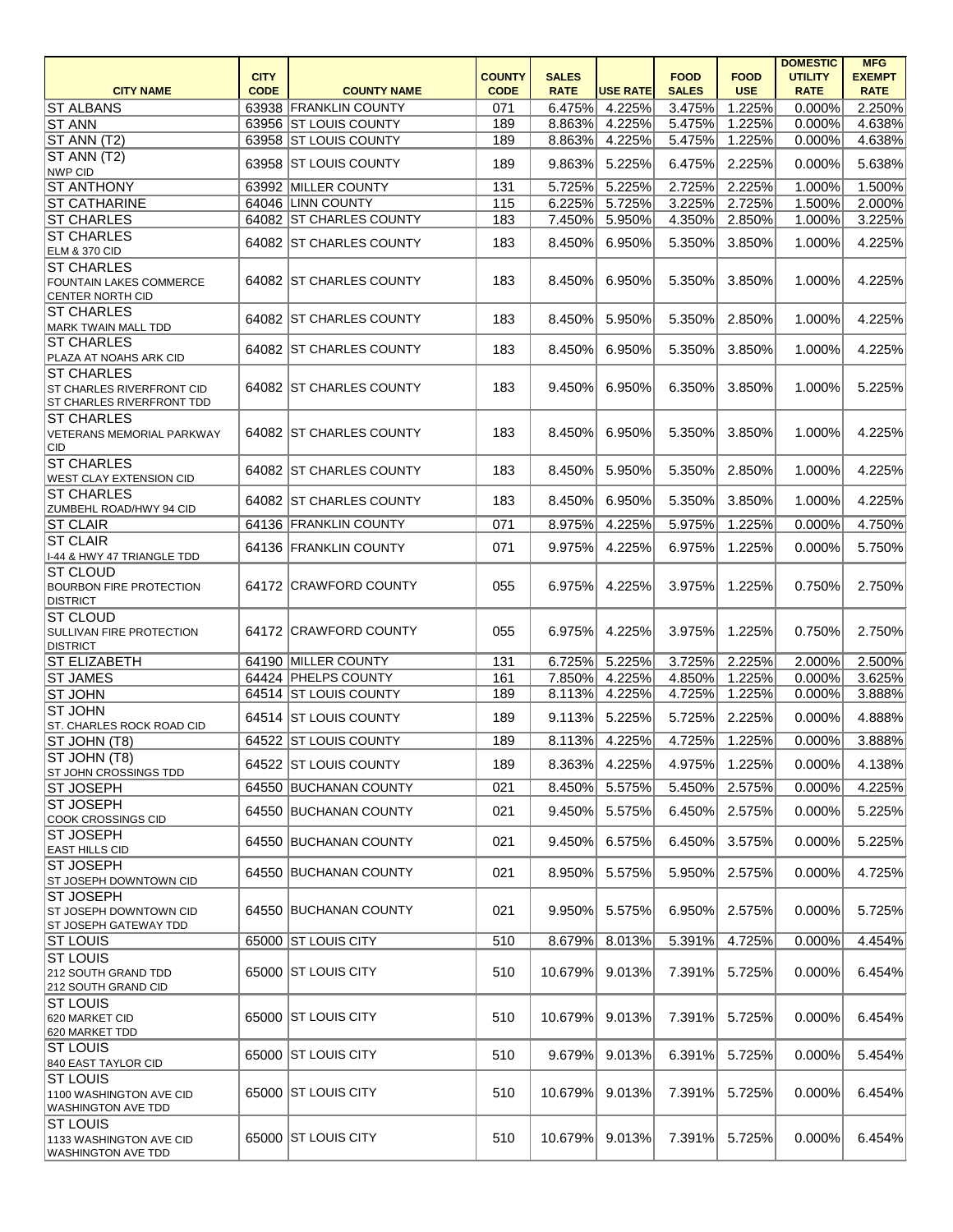| <b>CITY NAME</b>                                                                              | <b>CITY</b><br><b>CODE</b> | <b>COUNTY NAME</b>    | <b>COUNTY</b><br><b>CODE</b> | <b>SALES</b><br><b>RATE</b> | <b>USE RATE</b> | <b>FOOD</b><br><b>SALES</b> | <b>FOOD</b><br><b>USE</b> | <b>DOMESTIC</b><br><b>UTILITY</b><br><b>RATE</b> | <b>MFG</b><br><b>EXEMPT</b><br><b>RATE</b> |
|-----------------------------------------------------------------------------------------------|----------------------------|-----------------------|------------------------------|-----------------------------|-----------------|-----------------------------|---------------------------|--------------------------------------------------|--------------------------------------------|
| <b>ST LOUIS</b><br>1201 WASHINGTON CID                                                        |                            | 65000 ST LOUIS CITY   | 510                          | 9.679%                      | 9.013%          | 6.391%                      | 5.725%                    | 0.000%                                           | 5.454%                                     |
| <b>ST LOUIS</b><br>1225 WASHINGTON CID<br>1225 WASHINGTON TDD                                 |                            | 65000 ST LOUIS CITY   | 510                          | 10.679%                     | 9.013%          | 7.391%                      | 5.725%                    | 0.000%                                           | 6.454%                                     |
| <b>ST LOUIS</b><br>1601 SOUTH JEFFERSON CID                                                   |                            | 65000 ST LOUIS CITY   | 510                          | 9.679%                      | 9.013%          | 6.391%                      | 5.725%                    | 0.000%                                           | 5.454%                                     |
| <b>ST LOUIS</b><br>2017 CHOUTEAU CID<br>2118 CHOUTEAU TDD                                     |                            | 65000 ST LOUIS CITY   | 510                          | 10.679%                     | 9.013%          | 7.391%                      | 5.725%                    | 0.000%                                           | 6.454%                                     |
| <b>ST LOUIS</b><br>2118 CHOUTEAU TDD                                                          |                            | 65000 ST LOUIS CITY   | 510                          | 9.679%                      | 8.013%          | 6.391%                      | 4.725%                    | 0.000%                                           | 5.454%                                     |
| <b>ST LOUIS</b><br><b>BALLPARK VILLAGE CID</b>                                                | 65000                      | <b>IST LOUIS CITY</b> | 510                          | 9.679%                      | 9.013%          | 6.391%                      | 5.725%                    | 0.000%                                           | 5.454%                                     |
| <b>ST LOUIS</b><br><b>BROADWAY CARRIE TDD</b>                                                 |                            | 65000 ST LOUIS CITY   | 510                          | 9.679%                      | 8.013%          | 6.391%                      | 4.725%                    | 0.000%                                           | 5.454%                                     |
| <b>ST LOUIS</b><br><b>BROADWAY HOTEL CID</b><br><b>BROADWAY HOTEL TDD</b>                     |                            | 65000 ST LOUIS CITY   | 510                          | 10.679%                     | 9.013%          | 7.391%                      | 5.725%                    | 0.000%                                           | 6.454%                                     |
| <b>ST LOUIS</b><br>CB5421 5975 TDD<br><b>LOOP TROLLEY TDD</b>                                 |                            | 65000 ST LOUIS CITY   | 510                          | 10.679%                     | 8.013%          | 7.391%                      | 4.725%                    | 0.000%                                           | 6.454%                                     |
| <b>ST LOUIS</b><br><b>CHESHIRE ANNEX CID</b><br><b>CHESHIRE TDD</b>                           |                            | 65000 ST LOUIS CITY   | 510                          | 10.679%                     | 9.013%          | 7.391%                      | 5.725%                    | 0.000%                                           | 6.454%                                     |
| <b>ST LOUIS</b><br><b>CITY HOSPITAL RPA 2 PHASE 1 CID</b><br><b>CITY HOSPITAL LAUNDRY TDD</b> |                            | 65000 ST LOUIS CITY   | 510                          | 10.679%                     | 9.013%          | 7.391%                      | 5.725%                    | 0.000%                                           | 6.454%                                     |
| <b>ST LOUIS</b><br><b>CITY HOSPITAL POWERHOUSE CID</b><br>CITY HOSPITAL POWERHOUSE TDD        |                            | 65000 ST LOUIS CITY   | 510                          | 10.679%                     | 9.013%          | 7.391%                      | 5.725%                    | 0.000%                                           | 6.454%                                     |
| <b>ST LOUIS</b><br>COZENS MLK GRAND CID                                                       |                            | 65000 ST LOUIS CITY   | 510                          | 9.679%                      | 9.013%          | 6.391%                      | 5.725%                    | 0.000%                                           | 5.454%                                     |
| <b>ST LOUIS</b><br>CHOUTEAU CROSSING CID                                                      |                            | 65000 ST LOUIS CITY   | 510                          | 9.679%                      | 9.013%          | 6.391%                      | 5.725%                    | 0.000%                                           | 5.454%                                     |
| <b>ST LOUIS</b><br><b>CROWNE PLAZA CID</b><br><b>CROWNE PLAZA TDD</b>                         |                            | 65000 ST LOUIS CITY   | 510                          | 10.679%                     | 8.013%          | 7.391%                      | 4.725%                    | 0.000%                                           | 6.454%                                     |
| <b>ST LOUIS</b><br>CUPPLES STATION BUILDING 9 CID                                             |                            | 65000 ST LOUIS CITY   | 510                          | 9.679%                      | 9.013%          | 6.391%                      | 5.725%                    | 0.000%                                           | 5.454%                                     |
| <b>ST LOUIS</b><br><b>CWE BUSINESS CID</b>                                                    |                            | 65000 ST LOUIS CITY   | 510                          | 9.679%                      | 9.013%          | 6.391%                      | 5.725%                    | 0.000%                                           | 5.454%                                     |
| <b>ST LOUIS</b><br><b>EUCLID BUCKINGHAM TDD</b>                                               |                            | 65000 ST LOUIS CITY   | 510                          | 9.679%                      | 8.013%          | 6.391%                      | 4.725%                    | 0.000%                                           | 5.454%                                     |
| <b>ST LOUIS</b><br><b>GEORGIAN SQUARE CID</b>                                                 |                            | 65000 ST LOUIS CITY   | 510                          | 9.679%                      | 9.013%          | 6.391%                      | 5.725%                    | 0.000%                                           | 5.454%                                     |
| <b>ST LOUIS</b><br><b>GROVE CID</b>                                                           |                            | 65000 ST LOUIS CITY   | 510                          | 9.679%                      | 9.013%          | 6.391%                      | 5.725%                    | 0.000%                                           | 5.454%                                     |
| <b>ST LOUIS</b><br><b>HADLEY DEAN BUILDING CID</b>                                            |                            | 65000 ST LOUIS CITY   | 510                          | 9.679%                      | 9.013%          | 6.391%                      | 5.725%                    | 0.000%                                           | 5.454%                                     |
| <b>ST LOUIS</b><br><b>HIGHLANDS TDD</b>                                                       |                            | 65000 ST LOUIS CITY   | 510                          | 9.679%                      | 8.013%          | 6.391%                      | 4.725%                    | 0.000%                                           | 5.454%                                     |
| <b>ST LOUIS</b><br><b>LACLEDES LANDING CID</b>                                                |                            | 65000 ST LOUIS CITY   | 510                          | 9.679%                      | 9.013%          | 6.391%                      | 5.725%                    | 0.000%                                           | 5.454%                                     |
| <b>ST LOUIS</b><br>LAUREL TDD<br><b>LAUREL CID</b>                                            |                            | 65000 ST LOUIS CITY   | 510                          | 10.679%                     | 9.013%          | 7.391%                      | 5.725%                    | 0.000%                                           | 6.454%                                     |
| <b>ST LOUIS</b><br><b>LOOP TROLLEY TDD</b>                                                    |                            | 65000 ST LOUIS CITY   | 510                          | 9.679%                      | 8.013%          | 6.391%                      | 4.725%                    | 0.000%                                           | 5.454%                                     |
| <b>ST LOUIS</b><br>LOUGHBOROUGH COMMONS CID                                                   |                            | 65000 ST LOUIS CITY   | 510                          | 9.679%                      | 8.013%          | 6.391%                      | 4.725%                    | 0.000%                                           | 5.454%                                     |
| <b>ST LOUIS</b><br>MERCHANTS LACLEDE TDD                                                      |                            | 65000 ST LOUIS CITY   | 510                          | 9.679%                      | 8.013%          | 6.391%                      | 4.725%                    | 0.000%                                           | 5.454%                                     |
| <b>ST LOUIS</b><br>NORTH BROADWAY CARRIE CID<br><b>BROADWAY CARRIE TDD</b>                    |                            | 65000 ST LOUIS CITY   | 510                          | 10.679%                     | 9.013%          | 7.391%                      | 5.725%                    | 0.000%                                           | 6.454%                                     |
| <b>ST LOUIS</b><br><b>ORPHEUM THEATRE CID</b>                                                 |                            | 65000 ST LOUIS CITY   | 510                          | 9.679%                      | 9.013%          | 6.391%                      | 5.725%                    | 0.000%                                           | 5.454%                                     |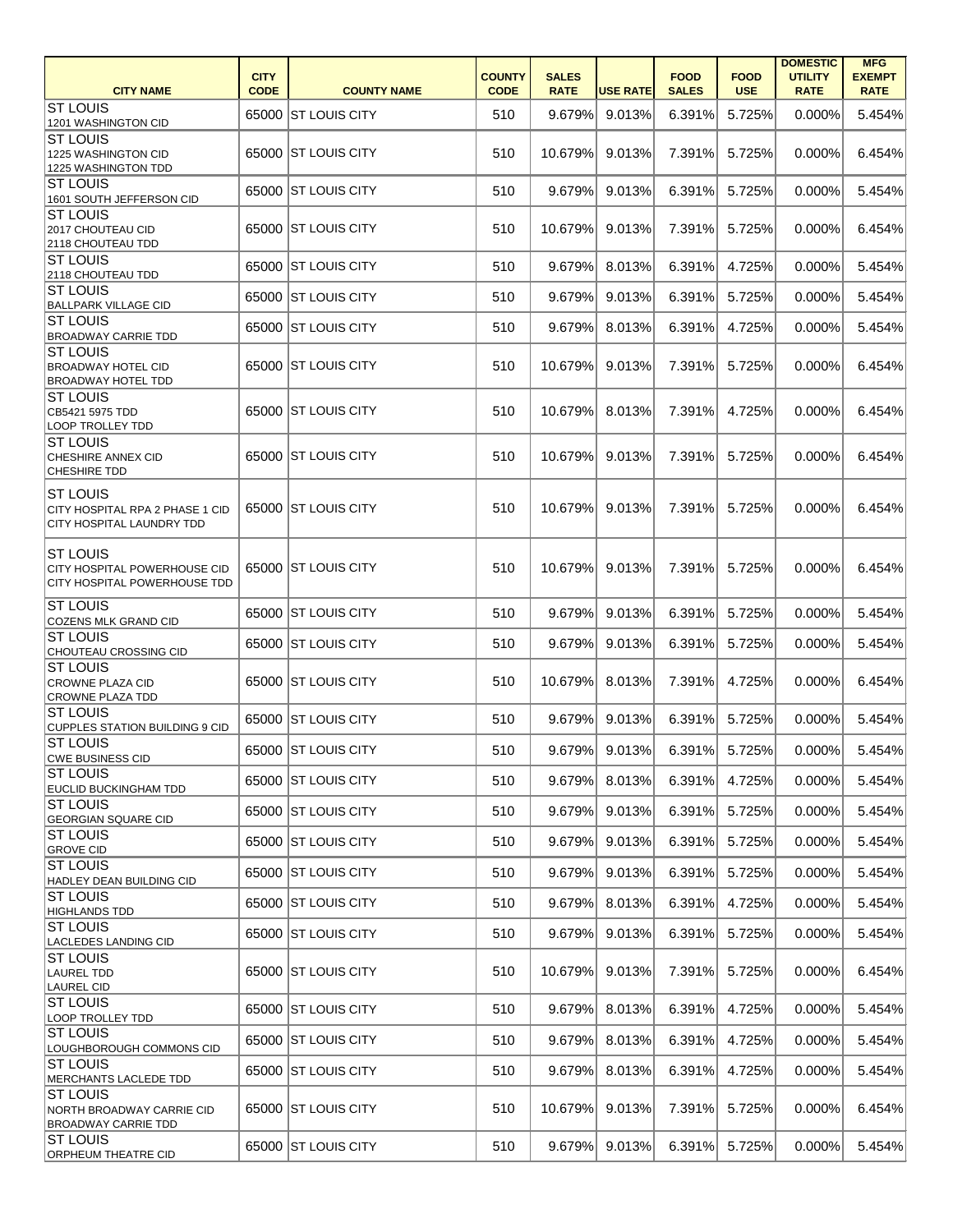|                                                                                                         |             |                            |               |              |                 |              |               | <b>DOMESTIC</b> | <b>MFG</b>    |
|---------------------------------------------------------------------------------------------------------|-------------|----------------------------|---------------|--------------|-----------------|--------------|---------------|-----------------|---------------|
|                                                                                                         | <b>CITY</b> |                            | <b>COUNTY</b> | <b>SALES</b> |                 | <b>FOOD</b>  | <b>FOOD</b>   | <b>UTILITY</b>  | <b>EXEMPT</b> |
| <b>CITY NAME</b>                                                                                        | <b>CODE</b> | <b>COUNTY NAME</b>         | <b>CODE</b>   | <b>RATE</b>  | <b>USE RATE</b> | <b>SALES</b> | <b>USE</b>    | <b>RATE</b>     | <b>RATE</b>   |
| <b>ST LOUIS</b><br><b>PARK PACIFIC CID</b>                                                              |             | 65000 ST LOUIS CITY        | 510           | 9.679%       | 9.013%          | 6.391%       | 5.725%        | 0.000%          | 5.454%        |
|                                                                                                         |             |                            |               |              |                 |              |               |                 |               |
| <b>ST LOUIS</b><br>RAILWAY EXCHANGE BUILDING CID                                                        |             | 65000 ST LOUIS CITY        | 510           | 9.679%       | 9.013%          | 6.391%       | 5.725%        | 0.000%          | 5.454%        |
|                                                                                                         |             |                            |               |              |                 |              |               |                 |               |
| <b>ST LOUIS</b><br>RAILWAY EXCHANGE BUILDING CID<br>RAILWAY EXCHANGE BUILDING TDD                       |             | 65000 ST LOUIS CITY        | 510           | 10.679%      | 9.013%          | 7.391%       | 5.725%        | 0.000%          | 6.454%        |
| <b>ST LOUIS</b>                                                                                         |             |                            |               |              |                 |              |               |                 |               |
| RESIDENCE INN DOWNTOWN ST<br>LOUIS CID<br><b>RESIDENCE INN ST LOUIS</b><br><b>DOWNTOWN TDD</b>          |             | 65000 ST LOUIS CITY        | 510           | 10.679%      | 9.013%          | 7.391%       | 5.725%        | 0.000%          | 6.454%        |
| <b>ST LOUIS</b><br><b>RIVERFRONT HOTEL CID</b>                                                          |             | 65000 ST LOUIS CITY        | 510           | 9.679%       | 9.013%          | 6.391%       | 5.725%        | 0.000%          | 5.454%        |
| <b>ST LOUIS</b>                                                                                         |             | 65000 ST LOUIS CITY        | 510           | 9.679%       | 9.013%          | 6.391%       | 5.725%        | 0.000%          | 5.454%        |
| <b>SODA FOUNTAIN SQUARE CID</b><br><b>ST LOUIS</b>                                                      |             |                            |               |              |                 |              |               |                 |               |
| SOUTH GRAND CID                                                                                         |             | 65000 ST LOUIS CITY        | 510           | 9.179%       | 8.513%          | 5.891%       | 5.225%        | 0.000%          | 4.954%        |
| <b>ST LOUIS</b><br><b>SOUTHTOWN TDD</b>                                                                 |             | 65000 ST LOUIS CITY        | 510           | 9.679%       | 8.013%          | 6.391%       | 4.725%        | 0.000%          | 5.454%        |
| <b>ST LOUIS</b>                                                                                         |             |                            |               |              |                 |              |               |                 |               |
| ST LOUIS CONVENTION CENTER<br><b>HOTEL CID</b><br><b>ST LOUIS CONVENTION CENTER</b><br><b>HOTEL TDD</b> |             | 65000 ST LOUIS CITY        | 510           | 10.679%      | 8.013%          | 7.391%       | 4.725%        | 0.000%          | 6.454%        |
| <b>ST LOUIS</b><br><b>SYNDICATE TRUST CID</b>                                                           |             | 65000 ST LOUIS CITY        | 510           | 9.679%       | 9.013%          | 6.391%       | 5.725%        | 0.000%          | 5.454%        |
| <b>ST LOUIS</b><br>UNION STATION CID                                                                    |             | 65000 ST LOUIS CITY        | 510           | 9.679%       | 9.013%          | 6.391%       | 5.725%        | 0.000%          | 5.454%        |
| <b>ST LOUIS</b><br><b>WASHINGTON AVE TDD</b>                                                            |             | 65000 ST LOUIS CITY        | 510           | 9.679%       | 8.013%          | 6.391%       | 4.725%        | 0.000%          | 5.454%        |
| <b>ST MARTINS</b>                                                                                       |             | 65018 COLE COUNTY          | 051           | 6.725%       | 5.725%          | 3.725%       | 2.725%        | 0.000%          | 2.500%        |
| <b>ST MARY</b>                                                                                          |             | 65054 STE GENEVIEVE COUNTY | 193           | 8.225%       | 4.225%          | 5.225%       | 1.225%        | 2.000%          | 4.000%        |
| <b>ST PATRICK</b>                                                                                       |             | 65090 CLARK COUNTY         | 045           |              | 6.225% 4.225%   |              | 3.225% 1.225% | 0.000%          | 2.000%        |
| <b>ST PAUL</b>                                                                                          |             | 65108 ST CHARLES COUNTY    | 183           |              | 5.950% 5.950%   | 2.850%       | 2.850%        | 0.000%          | 1.725%        |
| <b>ST PETERS</b>                                                                                        |             | 65126 ST CHARLES COUNTY    | 183           | 7.950%       | 5.950%          | 4.850%       | 2.850%        | 0.000%          | 3.725%        |
| <b>ST PETERS</b>                                                                                        |             |                            |               |              |                 |              |               |                 |               |
| <b>SUEMANDY DRIVE ONE CID</b>                                                                           |             | 65126 ST CHARLES COUNTY    | 183           | 8.950%       | 6.950%          | 5.850%       | 3.850%        | 0.000%          | 4.725%        |
| <b>ST PETERS</b><br>SUEMANDY DRIVE TWO CID                                                              |             | 65126 ST CHARLES COUNTY    | 183           | 8.950%       | 6.950%          | 5.850%       | 3.850%        | 0.000%          | 4.725%        |
| <b>ST PETERS</b><br><b>SUEMANDY MID RIVERS CID</b>                                                      |             | 65126 ST CHARLES COUNTY    | 183           | 8.950%       | 6.950%          | 5.850%       | 3.850%        | 0.000%          | 4.725%        |
| <b>ST PETERS</b><br><b>BOSCHERTS LANDING TDD</b>                                                        |             | 65126 ST CHARLES COUNTY    | 183           | 8.950%       | 5.950%          | 5.850%       | 2.850%        | 0.000%          | 4.725%        |
| <b>ST PETERS</b>                                                                                        |             | 65126 ST CHARLES COUNTY    | 183           | 8.450%       | 5.950%          | 5.350%       | 2.850%        | 0.000%          | 4.225%        |
| MID RIVERS NORTH TDD<br><b>ST PETERS</b>                                                                |             | 65126 ST CHARLES COUNTY    | 183           | 8.950%       | 5.950%          | 5.850%       | 2.850%        | 0.000%          | 4.725%        |
| <b>SALT LICK ROAD TDD</b>                                                                               |             |                            |               |              |                 |              |               |                 |               |
| <b>ST ROBERT</b><br><b>ST ROBERT</b>                                                                    |             | 65144 PULASKI COUNTY       | 169           | 7.725%       | 4.225%          | 4.725%       | 1.225%        | 1.500%          | 3.500%        |
| <b>EHRHARDT PROPERTIES TDD</b>                                                                          |             | 65144 PULASKI COUNTY       | 169           | 8.725%       | 4.225%          | 5.725%       | 1.225%        | 1.500%          | 4.500%        |
| <b>ST ROBERT</b><br><b>FARRIS FAMILY TDD</b>                                                            |             | 65144 PULASKI COUNTY       | 169           | 8.725%       | 4.225%          | 5.725%       | 1.225%        | 1.500%          | 4.500%        |
| <b>ST ROBERT</b><br><b>INTERSTATE PLAZA/NORTH TOWN</b><br>VILLAGE TDD                                   |             | 65144 PULASKI COUNTY       | 169           | 8.225%       | 4.225%          | 5.225%       | 1.225%        | 1.500%          | 4.000%        |
| <b>ST ROBERT</b><br><b>LIBERTY COMMONS CID</b>                                                          |             | 65144 PULASKI COUNTY       | 169           | 8.725%       | 4.225%          | 5.725%       | 1.225%        | 1.500%          | 4.500%        |
| <b>ST ROBERT</b><br><b>PLATTNER CID</b>                                                                 |             | 65144 PULASKI COUNTY       | 169           | 8.725%       | 4.225%          | 5.725%       | 1.225%        | 1.500%          | 4.500%        |
| <b>ST THOMAS</b>                                                                                        |             | 65162 COLE COUNTY          | 051           | 6.725%       | 5.725%          | 3.725%       | 2.725%        | 1.000%          | 2.500%        |
| <b>STE GENEVIEVE</b>                                                                                    |             | 64352 STE GENEVIEVE COUNTY | 193           | 8.725%       | 6.225%          | 5.725%       | 3.225%        | 3.000%          | 4.500%        |
| <b>SALEM</b>                                                                                            |             | 65234 DENT COUNTY          | 065           | 6.725%       | 4.225%          | 3.725%       | 1.225%        | 1.000%          | 2.500%        |
| SALISBURY                                                                                               |             | 65450 CHARITON COUNTY      | 041           | 7.475%       | 6.100%          | 4.475%       | 3.100%        | 0.000%          | 3.250%        |
| <b>SANDY HOOK</b>                                                                                       |             | 65846 MONITEAU COUNTY      | 135           | 6.475%       | 5.225%          | 3.475%       | 2.225%        | 1.000%          | 2.250%        |
| <b>SANTA FE</b>                                                                                         |             | 65900 MONROE COUNTY        | 137           | 5.725%       | 5.225%          | 2.725%       | 2.225%        | 1.000%          | 1.500%        |
| SARCOXIE                                                                                                |             | 65990 JASPER COUNTY        | 097           |              | 7.700% 4.225%   | 4.700%       | 1.225%        | 1.000%          | 3.475%        |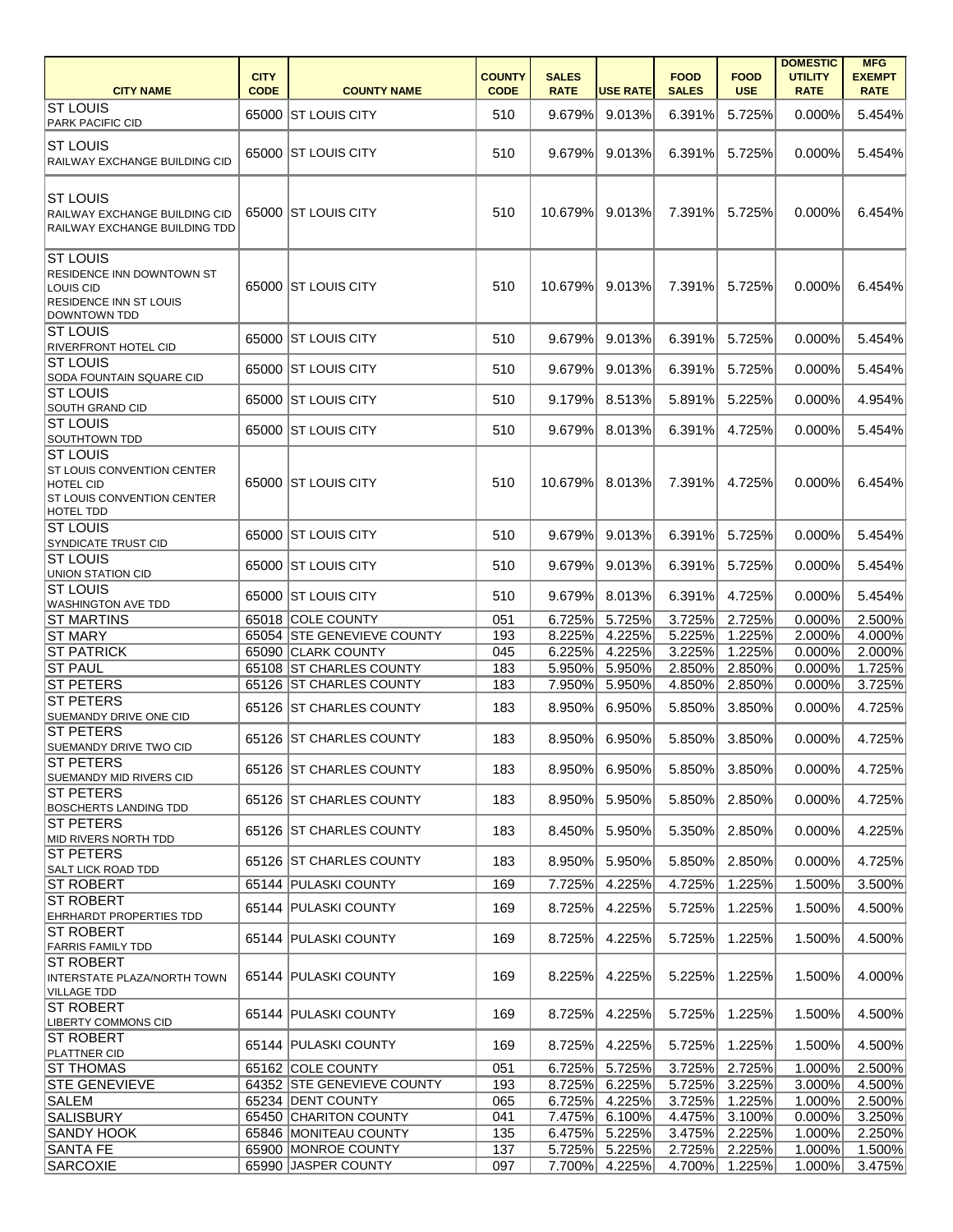|                                                        |             |                           |               |              |                 |              |             | <b>DOMESTIC</b> | <b>MFG</b>    |
|--------------------------------------------------------|-------------|---------------------------|---------------|--------------|-----------------|--------------|-------------|-----------------|---------------|
|                                                        | <b>CITY</b> |                           | <b>COUNTY</b> | <b>SALES</b> |                 | <b>FOOD</b>  | <b>FOOD</b> | <b>UTILITY</b>  | <b>EXEMPT</b> |
| <b>CITY NAME</b>                                       | <b>CODE</b> | <b>COUNTY NAME</b>        | <b>CODE</b>   | <b>RATE</b>  | <b>USE RATE</b> | <b>SALES</b> | <b>USE</b>  | <b>RATE</b>     | <b>RATE</b>   |
| SAVANNAH                                               |             | 66044 ANDREW COUNTY       | 003           | 8.425%       | 5.925%          | 5.425%       | 2.925%      | 0.000%          | 4.200%        |
| <b>SAVERTON</b>                                        |             | 66062 RALLS COUNTY        | 173           | 6.725%       | 6.725%          | 3.725%       | 3.725%      | 0.000%          | 2.500%        |
| <b>SCHELL CITY</b>                                     | 66134       | <b>VERNON COUNTY</b>      | 217           | 5.225%       | 4.225%          | 2.225%       | 1.225%      | 0.000%          | 1.000%        |
| SCOPUS                                                 |             | 66296 BOLLINGER COUNTY    | 017           | 5.850%       | 5.850%          | 2.850%       | 2.850%      | 1.625%          | 1.625%        |
| <b>SCOTSDALE</b>                                       | 66337       | JEFFERSON COUNTY          | 099           | 7.850%       | 4.225%          | 4.850%       | 1.225%      | 2.000%          | 3.625%        |
| <b>SCOTT CITY</b>                                      |             | 66368 CAPE GIRARDEAU CNTY | 031           | 6.975%       | 4.225%          | 3.975%       | 1.225%      | 2.000%          | 2.750%        |
| <b>SCOTT CITY</b>                                      |             | 66368 SCOTT COUNTY        | 201           | 6.975%       | 5.225%          | 3.975%       | 2.225%      | 2.000%          | 2.750%        |
| <b>SEDALIA</b>                                         |             | 66440 PETTIS COUNTY       | 159           | 8.100%       | 5.225%          | 5.100%       | 2.225%      | 2.250%          | 3.875%        |
| <b>SEDGEWICKVILLE</b>                                  |             | 66476 BOLLINGER COUNTY    | 017           | 5.850%       | 5.850%          | 2.850%       | 2.850%      | 1.625%          | 1.625%        |
| <b>SELIGMAN</b>                                        |             | 66530 BARRY COUNTY        | 009           | 7.975%       | 4.225%          | 4.975%       | 1.225%      | 0.000%          | 3.750%        |
| SENATH                                                 |             | 66638 DUNKLIN COUNTY      | 069           | 7.225%       | 5.225%          | 4.225%       | 2.225%      | 0.000%          | 3.000%        |
| <b>SENECA</b>                                          |             | 66674 NEWTON COUNTY       | 145           | 7.350%       | 4.225%          | 4.350%       | 1.225%      | 2.125%          | 3.125%        |
| <b>SEYMOUR</b>                                         |             | 66800 WEBSTER COUNTY      | 225           | 7.433%       | 4.225%          | 4.433%       | 1.225%      | 2.708%          | 3.208%        |
| <b>SHAWNEETOWN</b>                                     |             | 67124 CAPE GIRARDEAU CNTY | 031           | 5.225%       | 4.225%          | 2.225%       | 1.225%      | 1.000%          | 1.000%        |
| <b>SHELBINA</b>                                        |             | 67178 SHELBY COUNTY       | 205           | 8.475%       | 5.725%          | 5.475%       | 2.725%      | 2.000%          | 4.250%        |
| <b>SHELBYVILLE</b>                                     |             | 67196 SHELBY COUNTY       | 205           | 7.725%       | 6.725%          | 4.725%       | 3.725%      | 1.500%          | 3.500%        |
| <b>SHELDON</b>                                         | 67214       | <b>VERNON COUNTY</b>      | 217           | 6.725%       | 4.225%          | 3.725%       | 1.225%      | 0.000%          | 2.500%        |
| <b>SHELL KNOB</b>                                      |             | 67232 BARRY COUNTY        | 009           | 5.725%       | 4.225%          | 2.725%       | 1.225%      | 0.000%          | 1.500%        |
| <b>SHERIDAN</b>                                        |             | 67358 WORTH COUNTY        | 227           | 6.100%       | 6.100%          | $3.100\%$    | 3.100%      | 1.000%          | 1.875%        |
| <b>SHOAL CREEK DRIVE</b>                               |             | 67628 NEWTON COUNTY       | 145           | 6.350%       | 4.225%          | 3.350%       | 1.225%      | 1.125%          | 2.125%        |
| <b>SHOOK</b>                                           |             | 67646 WAYNE COUNTY        | 223           | 5.725%       | 4.225%          | 2.725%       | 1.225%      | 1.500%          | 1.500%        |
| <b>SHREWSBURY</b>                                      |             | 67700 ST LOUIS COUNTY     | 189           | 8.613%       | 4.225%          | 5.225%       | 1.225%      | 0.000%          | 4.388%        |
| SHREWSBURY (T1)                                        |             | 67701 ST LOUIS COUNTY     | 189           | 8.613%       | 4.225%          | 5.225%       | 1.225%      | 0.000%          | 4.388%        |
| SHREWSBURY (T1)<br><b>KENRICK PLAZA CID</b>            | 67701       | <b>ST LOUIS COUNTY</b>    | 189           | 9.613%       | 5.225%          | 6.225%       | 2.225%      | 0.000%          | 5.388%        |
| <b>SIBLEY</b>                                          | 67718       | <b>JACKSON COUNTY</b>     | 095           | 5.475%       | 4.225%          | 2.475%       | 1.225%      | 0.000%          | 1.250%        |
| <b>SIKESTON</b>                                        | 67790       | <b>NEW MADRID COUNTY</b>  | 143           | 7.975%       | 4.225%          | 4.975%       | 1.225%      | 1.000%          | 3.750%        |
| <b>SIKESTON</b>                                        | 67790       | <b>SCOTT COUNTY</b>       | 201           | 7.725%       | 5.225%          | 4.725%       | 2.225%      | 1.000%          | 3.500%        |
| <b>SILEX</b>                                           |             | 67808 LINCOLN COUNTY      | 113           | 7.475%       | 5.225%          | 4.475%       | 2.225%      | 0.500%          | 3.250%        |
| SILVA                                                  |             | 67862 WAYNE COUNTY        | 223           | 5.725%       | 4.225%          | 2.725%       | 1.225%      | 1.500%          | 1.500%        |
| <b>SILVER DOLLAR CITY</b>                              |             | 67916 STONE COUNTY        | 209           | 7.475%       | 5.975%          | 4.475%       | 2.975%      | 1.000%          | 3.250%        |
| <b>SKIDMORE</b>                                        |             | 68132 NODAWAY COUNTY      | 147           | 7.225%       | 5.225%          | 4.225%       | 2.225%      | 1.000%          | 3.000%        |
| <b>SLATER</b>                                          | 68204       | <b>SALINE COUNTY</b>      | 195           | 7.850%       | 7.850%          | 4.850%       | 4.850%      | 0.250%          | 3.625%        |
| <b>SLEEPER</b>                                         |             | 68222 LACLEDE COUNTY      | 105           | 5.225%       | 4.225%          | 2.225%       | 1.225%      | 0.000%          | 1.000%        |
| <b>SMITHTON</b>                                        |             | 68384 PETTIS COUNTY       | 159           | 6.725%       | 5.225%          | 3.725%       | 2.225%      | 1.000%          | 2.500%        |
| <b>SMITHVILLE</b>                                      |             | 68420 CLAY COUNTY         | 047           | 7.225%       | 6.600%          | 4.225%       | 3.600%      | 1.000%          | 3.000%        |
| SOLO                                                   |             | 68546 TEXAS COUNTY        | 215           | 5.725%       | 4.225%          | 2.725%       | 1.225%      | 1.500%          | 1.500%        |
| SOUDER                                                 |             | 68582 OZARK COUNTY        | 153           | 6.725%       | 4.225%          | 3.725%       | 1.225%      | 1.000%          | 2.500%        |
| <b>SOUTH FORK</b>                                      |             | 68762 HOWELL COUNTY       | 091           | 5.162%       | 4.225%          | 2.162%       | 1.225%      | 0.000%          | 0.937%        |
| <b>SOUTH GIFFORD</b>                                   |             | 68852 MACON COUNTY        | 121           | 6.350%       | 5.475%          | 3.350%       | 2.475%      | 0.000%          | 2.125%        |
| <b>SOUTH GORIN</b>                                     |             | 68870 SCOTLAND COUNTY     | 199           | 5.475%       | 4.225%          | 2.475%       | 1.225%      | 0.000%          | 1.250%        |
| <b>SOUTH GREENFIELD</b>                                |             | 68888 DADE COUNTY         | 057           | 6.475%       | 5.975%          | 3.475%       | 2.975%      | 1.000%          | 2.250%        |
| <b>SOUTH LINEVILLE</b>                                 |             | 68942 MERCER COUNTY       | 129           | 6.475%       | 6.475%          | 3.475%       | 3.475%      | 1.250%          | 2.250%        |
| <b>SOUTH WEST CITY</b>                                 |             | 69230 MCDONALD COUNTY     | 119           | 7.975%       | 5.975%          | 4.975%       | 2.975%      | 2.500%          | 3.750%        |
| SPARTA                                                 |             | 69302 CHRISTIAN COUNTY    | 043           | 7.475%       | 4.225%          | 4.475%       | 1.225%      | 0.000%          | 3.250%        |
| <b>SPICKARD</b>                                        |             | 69464 GRUNDY COUNTY       | 079           | 6.725%       | 4.225%          | 3.725%       | 1.225%      | 1.500%          | 2.500%        |
| <b>SPOKANE</b>                                         |             | 69518 CHRISTIAN COUNTY    | 043           | 5.975%       | 4.225%          | 2.975%       | 1.225%      | 0.000%          | 1.750%        |
| <b>SPRING BLUFF</b>                                    |             | 69554 FRANKLIN COUNTY     | 071           | 6.475%       | 4.225%          | 3.475%       | 1.225%      | 0.000%          | 2.250%        |
| <b>SPRINGFIELD</b>                                     |             | 70000 GREENE COUNTY       | 077           | 7.600%       | 6.350%          | 4.600%       | 3.350%      | 1.875%          | 3.375%        |
| <b>SPRINGFIELD</b>                                     |             | 70000 GREENE COUNTY       | 077           | 8.600%       | 6.350%          | 5.600%       | 3.350%      | 1.875%          | 4.375%        |
| AIRPORT PLAZA CID<br><b>SPRINGFIELD</b>                |             |                           |               |              |                 |              |             |                 |               |
| COMMERICAL STREET CID                                  |             | 70000 GREENE COUNTY       | 077           | 7.975%       | 6.725%          | 4.975%       | 3.725%      | 1.875%          | 3.750%        |
| <b>SPRINGFIELD</b><br>DOWNTOWN SPRINGFIELD CID         |             | 70000 GREENE COUNTY       | 077           | 7.850%       | 6.600%          | 4.850%       | 3.600%      | 1.875%          | 3.625%        |
| <b>SPRINGFIELD</b>                                     |             |                           |               |              |                 |              |             |                 |               |
| DOWNTOWN SPRINGFIELD CID<br><b>COLLEGE STATION CID</b> |             | 70000 GREENE COUNTY       | 077           | 8.850%       | 6.600%          | 5.850%       | 3.600%      | 1.875%          | 4.625%        |
| SPRINGFIELD                                            |             |                           |               |              |                 |              |             |                 |               |
| DOWNTOWN SPRINGFIELD CID                               |             | 70000 GREENE COUNTY       | 077           | 9.850%       | 6.600%          | 6.850%       | 3.600%      | 1.875%          | 5.625%        |
| <b>COLLEGE STATION CID</b>                             |             |                           |               |              |                 |              |             |                 |               |
| <b>COLLEGE STATION TDD</b>                             |             |                           |               |              |                 |              |             |                 |               |
| SPRINGFIELD                                            |             | 70000 GREENE COUNTY       | 077           | 8.600%       | 7.350%          | 5.600%       | 4.350%      | 1.875%          | 4.375%        |
| JAMES RIVER COMMONS CID                                |             |                           |               |              |                 |              |             |                 |               |
| <b>SPRINGFIELD</b><br>KANSAS BATTLEFIELD CID           |             | 70000 GREENE COUNTY       | 077           | 8.100%       | 6.850%          | 5.100%       | 3.850%      | 1.875%          | 3.875%        |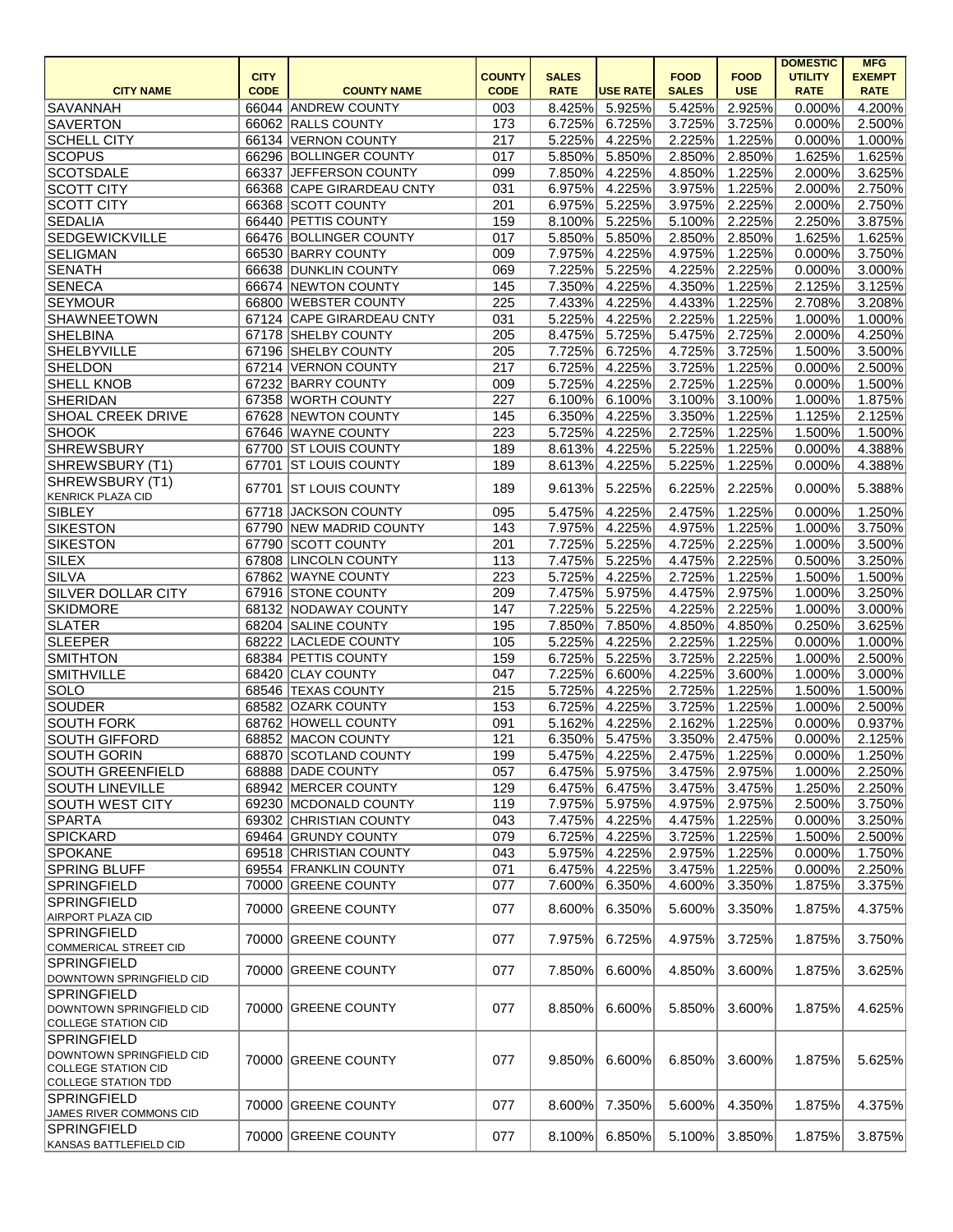|                                                            | <b>CITY</b> |                                                  | <b>COUNTY</b> | <b>SALES</b>     |                  | <b>FOOD</b>      | <b>FOOD</b>      | <b>DOMESTIC</b><br><b>UTILITY</b> | <b>MFG</b><br><b>EXEMPT</b> |
|------------------------------------------------------------|-------------|--------------------------------------------------|---------------|------------------|------------------|------------------|------------------|-----------------------------------|-----------------------------|
| <b>CITY NAME</b>                                           | <b>CODE</b> | <b>COUNTY NAME</b>                               | <b>CODE</b>   | <b>RATE</b>      | <b>USE RATE</b>  | <b>SALES</b>     | <b>USE</b>       | <b>RATE</b>                       | <b>RATE</b>                 |
| <b>SPRINGFIELD</b><br>NORTHWEST AREA CID                   |             | 70000 GREENE COUNTY                              | 077           | 8.100%           | 6.850%           | 5.100%           | 3.850%           | 1.875%                            | 3.875%                      |
| <b>SPRINGFIELD</b><br>SHOPS AT JAMES RIVER CID             |             | 70000 GREENE COUNTY                              | 077           | 8.600%           | 6.350%           | 5.600%           | 3.350%           | 1.875%                            | 4.375%                      |
| <b>SPRINGFIELD</b><br><b>EAST-WEST ARTERIAL TDD</b>        |             | 70000 GREENE COUNTY                              | 077           | 8.100%           | 6.350%           | 5.100%           | 3.350%           | 1.875%                            | 3.875%                      |
| <b>SPRING VALLEY</b>                                       |             | 70126 MCDONALD COUNTY                            | 119           | 6.225%           | 4.225%           | 3.225%           | 1.225%           | 1.500%                            | 2.000%                      |
| <b>SQUIRES</b>                                             |             | 70234 DOUGLAS COUNTY                             | 067           | 5.725%           | 4.225%           | 2.725%           | 1.225%           | 0.000%                            | 1.500%                      |
| STANBERRY                                                  |             | 70270 GENTRY COUNTY                              | 075           | 6.225%           | 5.225%           | 3.225%           | 2.225%           | 0.500%                            | 2.000%                      |
| STANTON                                                    |             | 70342 FRANKLIN COUNTY                            | 071           | 6.475%           | 4.225%           | 3.475%           | 1.225%           | 0.000%                            | 2.250%                      |
| <b>STARK CITY</b>                                          |             | 70414 NEWTON COUNTY                              | 145           | 5.350%           | 4.225%           | 2.350%           | 1.225%           | 1.125%                            | 1.125%                      |
| <b>STEEDMAN</b>                                            |             | 70540 CALLAWAY COUNTY                            | 027           | 5.725%           | 4.225%           | 2.725%           | 1.225%           | 0.000%                            | 1.500%                      |
| STEELE                                                     |             | 70558 PEMISCOT COUNTY                            | 155           | 7.725%           | 4.225%           | 4.725%           | 1.225%           | 2.750%                            | 3.500%                      |
| <b>STEELVILLE</b>                                          |             | 70576 CRAWFORD COUNTY                            | 055           | 8.975%           | 4.225%           | 5.975%           | 1.225%           | 2.250%                            | 4.750%                      |
| STEFFENVILLE                                               |             | 70594 LEWIS COUNTY                               | 111           | 7.350%           | 6.850%           | 4.350%           | 3.850%           | 2.000%                            | 3.125%                      |
| STELLA                                                     |             | 70648 NEWTON COUNTY                              | 145           | 5.850%           | 4.225%           | 2.850%           | 1.225%           | 1.125%                            | 1.625%                      |
| <b>STET</b>                                                |             | 70720 CARROLL COUNTY                             | 033           | 5.475%           | 5.475%           | 2.475%           | 2.475%           | 0.000%                            | 1.250%                      |
| $ {\tt STET} $                                             |             | 70720 RAY COUNTY                                 | 177           | 6.225%           | 5.725%           | 3.225%           | 2.725%           | 0.000%                            | 2.000%                      |
| <b>STEWARTSVILLE</b>                                       |             | 70738 DEKALB COUNTY                              | 063           | 8.100%           | 5.225%           | 5.100%           | 2.225%           | 0.000%                            | 3.875%                      |
| <b>STOCKTON</b>                                            |             | 70828 CEDAR COUNTY                               | 039           | 7.975%           | 6.475%           | 4.975%           | 3.475%           | 0.500%                            | 3.750%                      |
| <b>STONY HILL</b>                                          |             | 70936 GASCONADE COUNTY                           | 073           | 6.100%           | 4.225%           | 3.100%           | 1.225%           | 1.000%                            | 1.875%                      |
| <b>STOTESBURY</b>                                          |             | 70954 VERNON COUNTY                              | 217           | 5.225%           | 4.225%           | 2.225%           | 1.225%           | 0.000%                            | 1.000%                      |
| <b>STOTTS CITY</b>                                         |             | 70990 LAWRENCE COUNTY                            | 109           | 5.725%           | 5.725%           | 2.725%           | 2.725%           | 0.000%                            | 1.500%                      |
| STOUTLAND                                                  |             | 71008 CAMDEN COUNTY                              | 029           | 6.475%           | 5.475%           | 3.475%           | 2.475%           | 0.000%                            | 2.250%                      |
| STOUTLAND                                                  |             | 71008 LACLEDE COUNTY                             | 105           | 6.225%           | 4.225%           | 3.225%           | 1.225%           | 0.000%                            | 2.000%                      |
| <b>STOUTSVILLE</b>                                         |             | 71026 MONROE COUNTY                              | 137           | 6.225%           | 5.225%           | 3.225%           | 2.225%           | 1.000%                            | 2.000%                      |
| <b>STOVER</b>                                              |             | 71044 MORGAN COUNTY                              | 141           | 7.225%           | 5.225%           | 4.225%           | 2.225%           | 1.500%                            | 3.000%                      |
| <b>STRAFFORD</b>                                           |             | 71062 GREENE COUNTY                              | 077           | 6.975%           | 4.225%           | 3.975%           | 1.225%           | 0.875%                            | 2.750%                      |
| <b>STRAFFORD</b><br><b>STRAFFORD PLAZA CID</b>             | 71062       | <b>GREENE COUNTY</b>                             | 077           | 7.975%           | 4.225%           | 4.975%           | 1.225%           | 0.875%                            | 3.750%                      |
| STRASBURG                                                  |             | 71098 CASS COUNTY                                | 037           | 6.975%           | 5.975%           | 3.975%           | 2.975%           | 1.250%                            | 2.750%                      |
| <b>STURDIVANT</b>                                          |             | 71206 BOLLINGER COUNTY                           | 017           | 5.850%           | 5.850%           | 2.850%           | 2.850%           | 1.625%                            | 1.625%                      |
| <b>STURGEON</b>                                            |             | 71224 BOONE COUNTY                               | 019           | 7.975%           | 4.225%           | 4.975%           | 1.225%           | 2.500%                            | 3.750%                      |
| <b>SUCCESS</b>                                             |             | 71296 TEXAS COUNTY                               | 215           | 5.725%           | 4.225%           | 2.725%           | 1.225%           | 1.500%                            | 1.500%                      |
| <b>SUGAR CREEK</b>                                         |             | 71368 CLAY COUNTY                                | 047           |                  | 7.225% 7.100%    |                  | 4.225% 4.100%    | $0.000\%$                         | 3.000%                      |
| <b>SUGAR CREEK</b>                                         |             | 71368 JACKSON COUNTY                             | 095           | 7.475%           | 6.225%           |                  | 4.475% 3.225%    | $0.000\%$                         | 3.250%                      |
| SULLIVAN                                                   |             | 71440 CRAWFORD COUNTY                            | 055           | 8.475%           | 4.225%           |                  | 5.475% 1.225%    | 0.750%                            | 4.250%                      |
| SULLIVAN                                                   |             | 71440 FRANKLIN COUNTY                            | 071           | 8.475%           | 4.225%           | 5.475%           | 1.225%           | 0.000%                            | 4.250%                      |
| <b>SULLIVAN</b><br>SULLIVAN MARKETPLACE CID                |             | 71440 FRANKLIN COUNTY                            | 071           | 9.475%           | 5.225%           | 6.475%           | 2.225%           | 0.000%                            | 5.250%                      |
| <b>SULPHUR SPRINGS</b>                                     |             | 71458 JEFFERSON COUNTY                           | 099           | 6.600%           | 4.225%           | 3.600%           | 1.225%           | 1.500%                            | 2.375%                      |
| <b>SUMMERSVILLE</b>                                        |             | 71512 SHANNON COUNTY                             | 203           | 6.725%           | 4.225%           | 3.725%           | 1.225%           | 2.000%                            | 2.500%                      |
| <b>SUMMERSVILLE</b>                                        |             | 71512 TEXAS COUNTY                               | 215           | 7.225%           | 4.225%           | 4.225%           | 1.225%           | 2.500%                            | 3.000%                      |
| SUMNER                                                     |             | 71620 CHARITON COUNTY                            | 041           | 6.100%           | 6.100%           | 3.100%           | 3.100%           | 0.000%                            | 1.875%                      |
| <b>SUNRISE BEACH</b>                                       |             | 71728 CAMDEN COUNTY                              | 029           | 7.975%           | 7.475%           | 4.975%           | 4.475%           | 0.000%                            | 3.750%                      |
| <b>SUNRISE BEACH</b><br><b>SUNRISE BEACH MARKET CENTER</b> |             | 71728 CAMDEN COUNTY                              | 029           | 8.975%           | 7.475%           | 5.975%           | 4.475%           | 0.000%                            | 4.750%                      |
| CID                                                        |             |                                                  |               |                  |                  |                  |                  |                                   |                             |
| <b>SUNRISE BEACH</b>                                       |             | 71728 MORGAN COUNTY                              | 141           | 7.725%           | 7.225%           | 4.725%           | 4.225%           | 0.500%                            | 3.500%                      |
| <b>SUNSET HILLS</b><br><b>SUNSET HILLS</b>                 |             | 71746 ST LOUIS COUNTY<br>71746 ST LOUIS COUNTY   | 189<br>189    | 8.363%<br>9.363% | 4.225%<br>5.225% | 4.975%<br>5.975% | 1.225%<br>2.225% | 0.000%<br>0.000%                  | 4.138%<br>5.138%            |
| VIKING CONFERENCE CENTER CID<br>SUNSET HILLS (X1)          |             | 71747 ST LOUIS COUNTY                            | 189           | 8.363%           | 4.225%           | 4.975%           | 1.225%           | 0.000%                            | 4.138%                      |
| SUNSET HILLS (X2)                                          |             | 71749 ST LOUIS COUNTY                            | 189           | 8.363%           | 4.225%           | 4.975%           | 1.225%           | 0.000%                            | 4.138%                      |
| SUNSET HILLS (X3)                                          |             | 71750 ST LOUIS COUNTY                            | 189           | 8.363%           | 4.225%           | 4.975%           | 1.225%           | 0.000%                            | 4.138%                      |
|                                                            |             | 71752 ST LOUIS COUNTY                            | 189           |                  |                  | 4.975%           | 1.225%           | 0.000%                            |                             |
| SUNSET HILLS (X4)<br>SUNSET HILLS (X5)                     |             | 71753 ST LOUIS COUNTY                            | 189           | 8.363%<br>8.363% | 4.225%<br>4.225% | 4.975%           | 1.225%           | 0.000%                            | 4.138%<br>4.138%            |
| SUNSET HILLS (X6)                                          |             | 71754 ST LOUIS COUNTY                            | 189           | 8.363%           | 4.225%           | 4.975%           | 1.225%           | 0.000%                            | 4.138%                      |
| <b>SWEDEBORG</b>                                           |             | 71836 PULASKI COUNTY                             | 169           | 5.475%           | 4.225%           | 2.475%           | 1.225%           | 0.000%                            | 1.250%                      |
| <b>SWEET SPRINGS</b>                                       |             | 71890 SALINE COUNTY                              | 195           | 8.350%           | 5.850%           | 5.350%           | 2.850%           | 1.250%                            | 4.125%                      |
| <b>SWEETWATER</b>                                          |             | 71926 REYNOLDS COUNTY                            | 179           | 5.225%           | 4.225%           | 2.225%           | 1.225%           | 0.000%                            | 1.000%                      |
|                                                            |             | 71980 GASCONADE COUNTY                           |               |                  |                  |                  |                  |                                   |                             |
| SWISS                                                      |             | 72016 OZARK COUNTY                               | 073           | 6.100%           | 4.225%           | 3.100%           | 1.225%           | 1.000%<br>1.000%                  | 1.875%                      |
| <b>SYCAMORE</b>                                            |             |                                                  | 153           | 6.725%           | 4.225%           | 3.725%           | 1.225%           |                                   | 2.500%                      |
| <b>SYCAMORE HILLS</b>                                      |             | 72034 ST LOUIS COUNTY                            | 189           | 7.113%           | 4.225%           | 3.725%           | 1.225%           | 0.000%                            | 2.888%                      |
| SYRACUSE                                                   |             | 72106 MORGAN COUNTY                              | 141           | 5.725%           | 5.225%           | 2.725%           | 2.225%           | 0.500%                            | 1.500%                      |
| <b>TABERVILLE</b>                                          |             | 72142 ST CLAIR COUNTY<br>72196 NEW MADRID COUNTY | 185           | 4.725%           | 4.225%           | 1.725%           | 1.225%           | 0.000%                            | 0.500%                      |
| <b>TALLAPOOSA</b>                                          |             |                                                  | 143           | 5.475%           | 4.225%           |                  | 2.475% 1.225%    | $1.000\%$                         | 1.250%                      |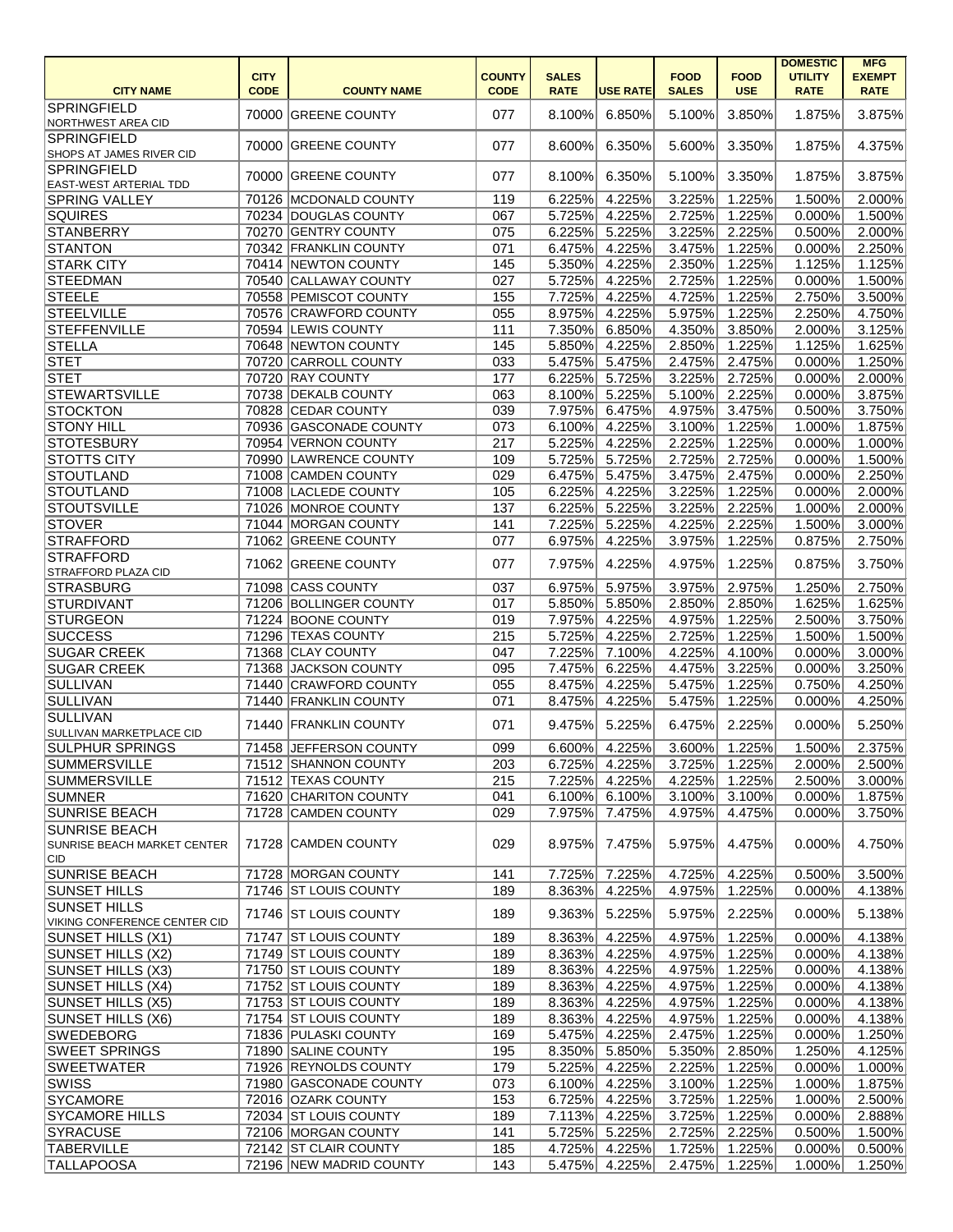|                                                        |             |                                           |               |                  |                  |                  |                  | <b>DOMESTIC</b>  | <b>MFG</b>       |
|--------------------------------------------------------|-------------|-------------------------------------------|---------------|------------------|------------------|------------------|------------------|------------------|------------------|
|                                                        | <b>CITY</b> |                                           | <b>COUNTY</b> | <b>SALES</b>     |                  | <b>FOOD</b>      | <b>FOOD</b>      | <b>UTILITY</b>   | <b>EXEMPT</b>    |
| <b>CITY NAME</b>                                       | <b>CODE</b> | <b>COUNTY NAME</b>                        | <b>CODE</b>   | <b>RATE</b>      | <b>USE RATE</b>  | <b>SALES</b>     | <b>USE</b>       | <b>RATE</b>      | <b>RATE</b>      |
| <b>TANEYVILLE</b>                                      |             | 72232 TANEY COUNTY                        | 213           | 7.100%           | 4.225%           | 4.100%           | 1.225%           | 0.000%           | 2.875%           |
| <b>TAOS</b>                                            |             | 72304 COLE COUNTY                         | 051           | 6.725%           | 5.725%           | 3.725%           | 2.725%           | 0.000%           | 2.500%           |
| <b>TARKIO</b>                                          |             | 72340 ATCHISON COUNTY                     | 005           | 8.475%           | 6.475%           | 5.475%           | 3.475%           | 1.500%           | 4.250%           |
| <b>TARRANT VILLAGE</b>                                 |             | 72376 PIKE COUNTY                         | 163           | 6.225%           | 4.225%           | 3.225%           | 1.225%           | 1.000%           | 2.000%           |
| <b>TARSNEY LAKES</b>                                   |             | 72412 JACKSON COUNTY                      | 095           | 5.475%           | 4.225%           | 2.475%           | 1.225%           | 0.000%           | 1.250%           |
| <b>TAYLOR</b>                                          |             | 72502 MARION COUNTY                       | 127           | 6.350%           | 5.350%           | 3.350%           | 2.350%           | 0.000%           | 2.125%           |
| <b>TEBBETTS</b>                                        |             | 72574 CALLAWAY COUNTY                     | 027           | 5.725%           | 4.225%           | 2.725%           | 1.225%           | 0.000%           | 1.500%           |
| <b>TECUMSEH</b>                                        |             | 72610 OZARK COUNTY                        | 153           | 6.725%           | 4.225%           | 3.725%           | 1.225%<br>1.225% | 1.000%           | 2.500%           |
| <b>TERESITA</b>                                        |             | 72736 SHANNON COUNTY                      | 203           | 5.225%           | 4.225%           | 2.225%           |                  | 1.000%           | 1.000%           |
| <b>THAYER</b>                                          |             | 72826 OREGON COUNTY<br>72898 OZARK COUNTY | 149           | 8.225%           | 4.225%           | 5.225%           | 1.225%           | 1.000%           | 4.000%           |
| <b>THEODOSIA</b>                                       |             | 72916 OZARK COUNTY                        | 153           | 8.225%           | 4.225%           | 5.225%           | 1.225%           | 1.000%           | 4.000%           |
| <b>THEODOSIA HILLS</b><br><b>THOMASVILLE</b>           |             | 73006 OREGON COUNTY                       | 153<br>149    | 6.725%<br>6.225% | 4.225%<br>4.225% | 3.725%<br>3.225% | 1.225%<br>1.225% | 1.000%<br>1.000% | 2.500%<br>2.000% |
| <b>THOMPSON</b>                                        |             | 73024 AUDRAIN COUNTY                      | 007           | 6.600%           | 4.225%           | 3.600%           | 1.225%           | 0.000%           | 2.375%           |
| <b>THORNFIELD</b>                                      |             | 73096 OZARK COUNTY                        | 153           | 6.725%           | 4.225%           | 3.725%           | 1.225%           | 1.000%           | 2.500%           |
| <b>TIFF</b>                                            |             | 73150 WASHINGTON COUNTY                   | 221           | 7.225%           | 6.725%           | 4.225%           | 3.725%           | 2.000%           | 3.000%           |
| <b>TIFF CITY</b>                                       |             | 73186 MCDONALD COUNTY                     | 119           | 6.225%           | 4.225%           | 3.225%           | 1.225%           | 1.500%           | 2.000%           |
| <b>TIGHTWAD</b>                                        |             | 73240 HENRY COUNTY                        | 083           | 5.225%           | 5.225%           | 2.225%           | 2.225%           | 0.500%           | 1.000%           |
| <b>TINA</b>                                            |             | 73330 CARROLL COUNTY                      | 033           | 5.475%           | 5.475%           | 2.475%           | 2.475%           | 0.000%           | 1.250%           |
| <b>TINDALL</b>                                         |             | 73348 GRUNDY COUNTY                       | 079           | 5.725%           | 4.225%           | 2.725%           | 1.225%           | 1.500%           | 1.500%           |
| <b>TIPTON</b>                                          |             | 73420 MONITEAU COUNTY                     | 135           | 7.725%           | 5.225%           | 4.725%           | 2.225%           | 1.000%           | 3.500%           |
|                                                        |             |                                           | 189           |                  |                  |                  |                  |                  |                  |
| <b>TOWN AND COUNTRY</b>                                |             | 73618 ST LOUIS COUNTY                     |               | 8.363%           | 4.225%           | 4.975%           | 1.225%           | 0.000%           | 4.138%           |
| <b>TOWN AND COUNTRY</b><br>TOWN & COUNTRY CROSSING TDD |             | 73618 ST LOUIS COUNTY                     | 189           | 8.863%           | 4.225%           | 5.475%           | 1.225%           | 0.000%           | 4.638%           |
| TOWN AND COUNTRY (X1)                                  |             | 73619 ST LOUIS COUNTY                     | 189           | 8.363%           | 4.225%           | 4.975%           | 1.225%           | 0.000%           | 4.138%           |
| TOWN AND COUNTRY (X2)                                  |             | 73620 ST LOUIS COUNTY                     | 189           | 8.363%           | 4.225%           | 4.975%           | 1.225%           | 0.000%           | 4.138%           |
| <b>TRACY</b>                                           |             | 73690 PLATTE COUNTY                       | 165           | 7.100%           | 5.600%           | 4.100%           | 2.600%           | 0.000%           | 2.875%           |
| <b>TRELOAR</b>                                         |             | 73780 WARREN COUNTY                       | 219           | 6.225%           | 5.725%           | 3.225%           | 2.725%           | 0.000%           | 2.000%           |
| <b>TRENTON</b>                                         |             | 73816 GRUNDY COUNTY                       | 079           | 7.725%           | 4.225%           | 4.725%           | 1.225%           | 3.000%           | 3.500%           |
| <b>TRIMBLE</b>                                         |             | 73852 CLINTON COUNTY                      | 049           | 6.725%           | 5.225%           | 3.725%           | 2.225%           | 0.000%           | 2.500%           |
| <b>TRIPLETT</b>                                        |             | 73870 CHARITON COUNTY                     | 041           | 6.100%           | 6.100%           | 3.100%           | 3.100%           | 0.000%           | 1.875%           |
| <b>TROY</b>                                            |             | 73942 LINCOLN COUNTY                      | 113           | 8.475%           | 4.225%           | 5.475%           | 1.225%           | 2.000%           | 4.250%           |
| <b>TROY</b><br>LINCOLN CROSSING CID                    |             | 73942 LINCOLN COUNTY                      | 113           | 9.475%           | 5.225%           | 6.475%           | 2.225%           | 2.000%           | 5.250%           |
| <b>TRUESDALE</b>                                       |             | 73960 WARREN COUNTY                       | 219           | 7.725%           | 5.725%           |                  | 4.725% 2.725%    | 0.000%           | 3.500%           |
| <b>TRUXTON</b>                                         |             | 74014 LINCOLN COUNTY                      | 113           | 6.475%           | 4.225%           | 3.475%           | 1.225%           | 0.500%           | 2.250%           |
| <b>TUNAS</b>                                           |             | 74086 DALLAS COUNTY                       | 059           | 6.225%           | 4.225%           | 3.225%           | 1.225%           | 2.000%           | 2.000%           |
| <b>TURNERS</b>                                         |             | 74140 GREENE COUNTY                       | 077           | 5.475%           | 4.225%           | 2.475%           | 1.225%           | 0.875%           | 1.250%           |
| <b>TURNEY</b>                                          |             | 74176 CLINTON COUNTY                      | 049           | 5.225%           | 5.225%           | 2.225%           | 2.225%           | 0.000%           | 1.000%           |
| <b>TUSCUMBIA</b>                                       |             | 74194 MILLER COUNTY                       | 131           | 6.725%           | 5.225%           | 3.725%           | 2.225%           | 1.000%           | 2.500%           |
| <b>TWIN OAKS</b>                                       |             | 74284 ST LOUIS COUNTY                     | 189           | 8.363%           | 4.225%           | 4.975%           | 1.225%           | 0.000%           | 4.138%           |
| TWIN OAKS (X1)                                         |             | 74285 ST LOUIS COUNTY                     | 189           | 8.363%           | 4.225%           | 4.975%           | 1.225%           | 0.000%           | 4.138%           |
| <b>TYRONE</b>                                          |             | 74356 TEXAS COUNTY                        | 215           | 5.725%           | 4.225%           | 2.725%           | 1.225%           | 1.500%           | 1.500%           |
| UDALL                                                  |             | 74428 OZARK COUNTY                        | 153           | 6.725%           | 4.225%           | 3.725%           | 1.225%           | 1.000%           | 2.500%           |
| ULMAN                                                  |             | 74446 MILLER COUNTY                       | 131           | 5.725%           | 5.225%           | 2.725%           | 2.225%           | 1.000%           | 1.500%           |
| <b>UNION</b>                                           |             | 74626 FRANKLIN COUNTY                     | 071           | 8.475%           | 4.225%           | 5.475%           | 1.225%           | 0.000%           | 4.250%           |
| <b>UNION</b>                                           |             |                                           |               |                  |                  |                  |                  |                  |                  |
| EAST MAIN & HWY 47 CID<br><b>UNION</b>                 |             | 74626 FRANKLIN COUNTY                     | 071           | 9.475%           | 5.225%           | 6.475%           | 2.225%           | 0.000%           | 5.250%           |
| UNION CID                                              |             | 74626 FRANKLIN COUNTY                     | 071           | 9.475%           | 5.225%           | 6.475%           | 2.225%           | 0.000%           | 5.250%           |
| <b>UNION STAR</b>                                      |             | 75130 DEKALB COUNTY                       | 063           | 5.725%           | 5.225%           | 2.725%           | 2.225%           | 0.000%           | 1.500%           |
| <b>UNIONTOWN</b>                                       |             | 75148 PERRY COUNTY                        | 157           | 6.100%           | 6.100%           | 3.100%           | 3.100%           | 1.375%           | 1.875%           |
| <b>UNIONVILLE</b>                                      |             | 75166 PUTNAM COUNTY                       | 171           | 7.600%           | 6.225%           | 4.600%           | 3.225%           | 3.375%           | 3.375%           |
| <b>UNITY VILLAGE</b>                                   |             | 75202 JACKSON COUNTY                      | 095           | 7.725%           | 4.225%           | 4.725%           | 1.225%           | 0.000%           | 3.500%           |
| UNIVERSITY CITY                                        |             | 75220 ST LOUIS COUNTY                     | 189           | 8.613%           | 5.725%           | 5.225%           | 2.725%           | 0.000%           | 4.388%           |
| UNIVERSITY CITY<br>DELMAR/DELCREST CID                 |             | 75220 ST LOUIS COUNTY                     | 189           | 9.613%           | 5.725%           | 6.225%           | 2.725%           | 0.000%           | 5.388%           |
| UNIVERSITY CITY<br>LOOP TROLLEY TDD                    |             | 75220 ST LOUIS COUNTY                     | 189           | 9.613%           | 5.725%           | 6.225%           | 2.725%           | 0.000%           | 5.388%           |
| <b>UPLANDS PARK</b>                                    |             | 75238 ST LOUIS COUNTY                     | 189           | 7.613%           | 4.725%           | 4.225%           | 1.725%           | 0.000%           | 3.388%           |
| URBANA                                                 |             | 75310 DALLAS COUNTY                       | 059           | 7.725%           | 4.225%           | 4.725%           | 1.225%           | 2.000%           | 3.500%           |
| <b>URICH</b>                                           |             | 75346 HENRY COUNTY                        | 083           | 7.475%           | 5.225%           | 4.475%           | 2.225%           | 0.500%           | 3.250%           |
| UTICA                                                  |             | 75364 LIVINGSTON COUNTY                   | 117           | 4.975%           | 4.975%           | 1.975%           | 1.975%           | 0.000%           | 0.750%           |
| <b>VALLES MINES</b>                                    |             | 75418 JEFFERSON COUNTY                    | 099           | 6.350%           | 4.225%           | 3.350%           | 1.225%           | $1.500\%$        | 2.125%           |
| VALLEY PARK                                            |             | 75472 ST LOUIS COUNTY                     | 189           | 8.113%           | 4.225%           | 4.725%           | 1.225%           | 0.000%           | 3.888%           |
| VALLEY PARK (X1)                                       |             | 75473 ST LOUIS COUNTY                     | 189           | 8.113%           | 4.225%           | 4.725%           | 1.225%           | 0.000%           | 3.888%           |
|                                                        |             |                                           |               |                  |                  |                  |                  |                  |                  |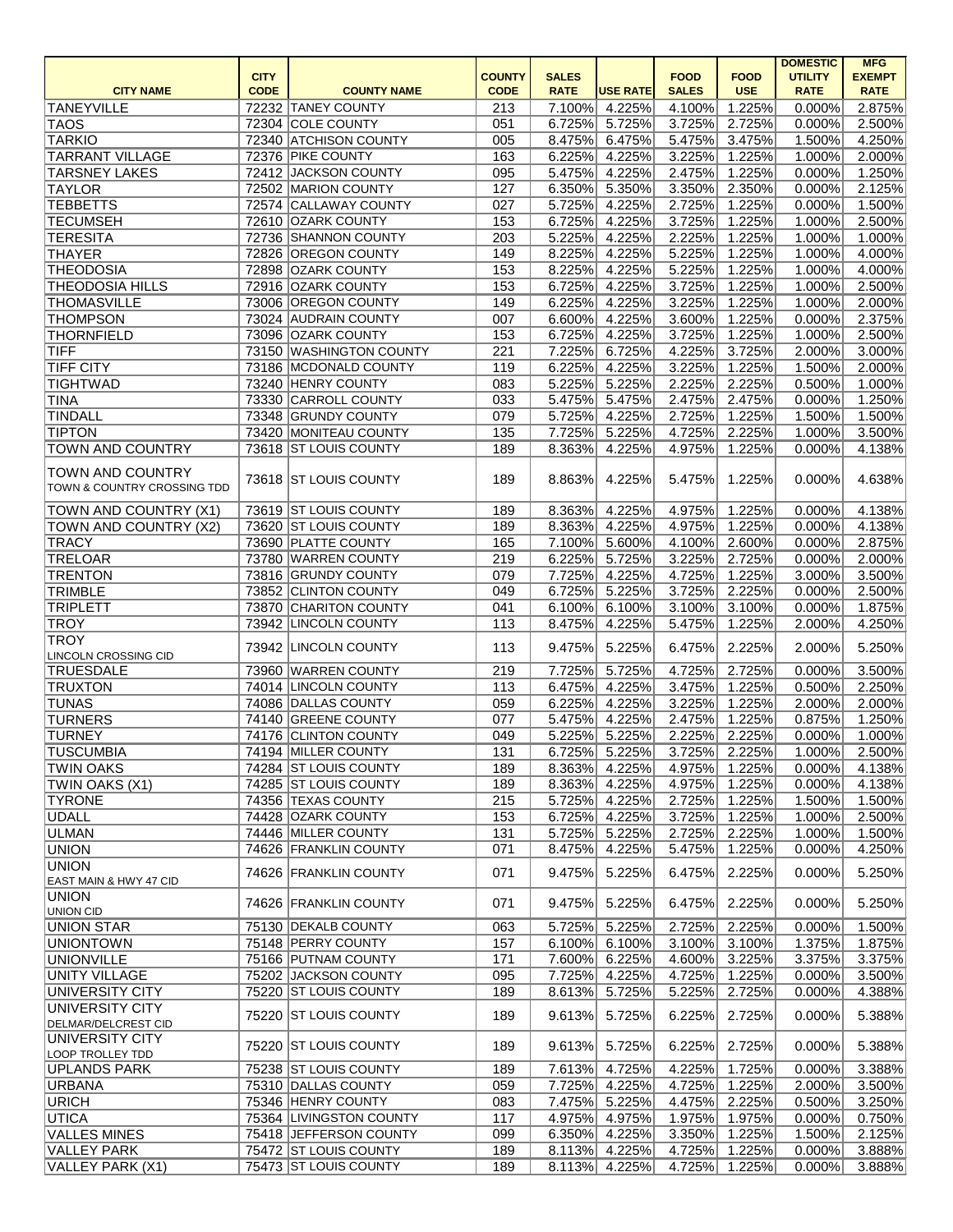|                                             |             |                       |               |              |                 |              |                      | <b>DOMESTIC</b> | <b>MFG</b>    |
|---------------------------------------------|-------------|-----------------------|---------------|--------------|-----------------|--------------|----------------------|-----------------|---------------|
|                                             | <b>CITY</b> |                       | <b>COUNTY</b> | <b>SALES</b> |                 | <b>FOOD</b>  | <b>FOOD</b>          | <b>UTILITY</b>  | <b>EXEMPT</b> |
| <b>CITY NAME</b>                            | <b>CODE</b> | <b>COUNTY NAME</b>    | <b>CODE</b>   | <b>RATE</b>  | <b>USE RATE</b> | <b>SALES</b> | <b>USE</b>           | <b>RATE</b>     | <b>RATE</b>   |
| <b>VALLEY PARK (X2)</b>                     |             | 75474 ST LOUIS COUNTY | 189           | 8.113%       | 4.225%          | 4.725%       | 1.225%               | 0.000%          | 3.888%        |
| VALLEY PARK (X3)                            |             | 75476 ST LOUIS COUNTY | 189           | 8.113%       | 4.225%          | 4.725%       | 1.225%               | 0.000%          | 3.888%        |
| VALLEY PARK (X4)                            |             | 75477 ST LOUIS COUNTY | 189           | 8.113%       | 4.225%          | 4.725%       | $\overline{1.225\%}$ | 0.000%          | 3.888%        |
| VALLEY PARK (X5)                            |             | 75478 ST LOUIS COUNTY | 189           |              | 8.113% 4.225%   | 4.725%       | 1.225%               | 0.000%          | 3.888%        |
| VALLEY PARK (X6)                            |             | 75479 ST LOUIS COUNTY | 189           | 8.113%       | 4.225%          | 4.725%       | 1.225%               | 0.000%          | 3.888%        |
| VALLEY PARK (X6)                            |             |                       |               |              |                 |              |                      |                 |               |
| MERAMEC STATION ROAD &                      |             | 75479 ST LOUIS COUNTY | 189           | 9.113%       | 4.225%          | 5.725%       | 1.225%               | 0.000%          | 4.888%        |
| HIGHWAY 141 TDD                             |             |                       |               |              |                 |              |                      |                 |               |
| VALLEY PARK (T2X6)                          |             |                       |               |              |                 |              |                      |                 |               |
| MERAMEC STATION ROAD &                      |             | 75480 ST LOUIS COUNTY | 189           | 9.113%       | 4.225%          | 5.725%       | 1.225%               | 0.000%          | 4.888%        |
| HIGHWAY 141 TDD                             |             |                       |               |              |                 |              |                      |                 |               |
| VALLEY PARK (T3)                            |             | 75481 ST LOUIS COUNTY | 189           | 8.113%       | 4.225%          | 4.725%       | 1.225%               | 0.000%          | 3.888%        |
| VALLEY PARK (T3)                            |             |                       |               |              |                 |              |                      |                 |               |
| ROUTE 141 MARSHALL ROAD CID                 |             | 75481 ST LOUIS COUNTY | 189           | 8.613%       | 4.725%          | 5.225%       | 1.725%               | 0.000%          | 4.388%        |
| VALLEY PARK (X7)                            |             | 75482 ST LOUIS COUNTY | 189           | 8.113%       | 4.225%          | 4.725%       | 1.225%               | 0.000%          | 3.888%        |
| <b>VALLEY PARK (X8)</b>                     |             | 75483 ST LOUIS COUNTY | 189           | 8.113%       | 4.225%          | 4.725%       | 1.225%               | 0.000%          | 3.888%        |
| <b>VAN BUREN</b>                            |             | 75580 CARTER COUNTY   | 035           | 6.725%       |                 |              |                      | 2.000%          | 2.500%        |
|                                             |             |                       |               |              | 4.225%          | 3.725%       | 1.225%               |                 |               |
| <b>VAN BUREN</b>                            |             | 75580 CARTER COUNTY   | 035           | 7.725%       | 4.225%          | 4.725%       | 1.225%               | 2.000%          | 3.500%        |
| <b>BLACK MOUNTAIN CID</b>                   |             |                       |               |              |                 |              |                      |                 |               |
| VAN BUREN                                   |             | 75580 CARTER COUNTY   | 035           | 7.725%       | 4.225%          | 4.725%       | 1.225%               | 2.000%          | 3.500%        |
| LANDING RIVER CENTER CID                    |             |                       |               |              |                 |              |                      |                 |               |
| VANDALIA                                    |             | 75688 AUDRAIN COUNTY  | 007           | 8.100%       | 4.225%          | 5.100%       | 1.225%               | 1.500%          | 3.875%        |
| VANDIVER                                    |             | 75706 AUDRAIN COUNTY  | 007           | 7.600%       | 4.225%          | 4.600%       | 1.225%               | 0.000%          | 3.375%        |
| VANDUSER                                    |             | 75724 SCOTT COUNTY    | 201           | 5.225%       | 5.225%          | 2.225%       | 2.225%               | 1.000%          | 1.000%        |
| VANZANT                                     |             | 75760 DOUGLAS COUNTY  | 067           | 5.225%       | 4.225%          | 2.225%       | 1.225%               | 0.000%          | 1.000%        |
| <b>VELDA CITY</b>                           |             | 75796 ST LOUIS COUNTY | 189           | 7.613%       | 4.225%          | 4.225%       | 1.225%               | 0.000%          | 3.388%        |
| <b>VELDA VILLAGE HILLS</b>                  |             | 75814 ST LOUIS COUNTY | 189           | 7.613%       | 4.225%          | 4.225%       | 1.225%               | 0.000%          | 3.388%        |
| VERONA                                      |             | 75886 LAWRENCE COUNTY | 109           | 7.725%       | 5.725%          | 4.725%       | 2.725%               | 0.000%          | 3.500%        |
| VERSAILLES                                  |             | 75922 MORGAN COUNTY   | 141           | 7.725%       | 5.225%          | 4.725%       | 2.225%               | 2.000%          | 3.500%        |
| VIBBARD                                     |             | 75994 RAY COUNTY      | 177           | 6.225%       | 5.725%          | 3.225%       | $\overline{2.725\%}$ | 0.000%          | 2.000%        |
| <b>VIBURNUM</b>                             |             | 76012  IRON COUNTY    | 093           | 7.225%       | 4.225%          | 4.225%       | 1.225%               | 0.500%          | 3.000%        |
| <b>VICHY</b>                                |             | 76030 MARIES COUNTY   | 125           | 5.891%       | 5.891%          | 2.891%       | 2.891%               | 1.666%          | 1.666%        |
| VIDA                                        |             | 76084 PHELPS COUNTY   | 161           | 5.350%       | 4.225%          | 2.350%       | 1.225%               | 0.000%          | 1.125%        |
|                                             |             |                       | 125           | 7.891%       |                 |              | 4.391%               | 2.666%          | 3.666%        |
| VIENNA                                      |             | 76102 MARIES COUNTY   |               |              | 7.391%          | 4.891%       |                      |                 |               |
| VILLAGE OF FOUR SEASONS 76157 CAMDEN COUNTY |             |                       | 029           |              | 6.975% 5.475%   |              | 3.975% 2.475%        | 0.000%          | 2.750%        |
|                                             |             |                       |               |              |                 |              |                      |                 |               |
| VILLAGE OF FOUR SEASONS                     |             |                       |               |              |                 |              |                      |                 |               |
| HORSESHOE BEND PEDESTRIAN                   |             | 76157 CAMDEN COUNTY   | 029           | 7.975%       | 5.475%          | 4.975%       | 2.475%               | 0.000%          | 3.750%        |
| <b>TDD</b>                                  |             |                       |               |              |                 |              |                      |                 |               |
|                                             |             |                       |               |              |                 |              |                      |                 |               |
| <b>GOODNIGHT (VILLAGE OF)</b>               |             | 27900 POLK COUNTY     | 167           | 5.600%       | 4.225%          | 2.600%       | 1.225%               | 1.375%          | 1.375%        |
| <b>VILLA RIDGE</b>                          |             | 76192 FRANKLIN COUNTY | 071           | 6.475%       | 4.225%          | 3.475%       | 1.225%               | 0.000%          | 2.250%        |
| <b>VINITA PARK</b>                          |             | 76246 ST LOUIS COUNTY | 189           | 7.613%       | 4.725%          | 4.225%       | 1.725%               | 0.000%          | 3.388%        |
| <b>VINITA TERRACE</b>                       |             | 76264 ST LOUIS COUNTY | 189           | 7.613%       | 4.225%          | 4.225%       | 1.225%               | 0.000%          | 3.388%        |
| <b>VISTA</b>                                |             | 76390 ST CLAIR COUNTY | 185           | 4.725%       | 4.225%          | 1.725%       | 1.225%               | 0.000%          | 0.500%        |
| VULCAN                                      |             | 76426 IRON COUNTY     | 093           | 6.225%       | 4.225%          | 3.225%       | 1.225%               | 0.500%          | 2.000%        |
| <b>WACO</b>                                 |             | 76444 JASPER COUNTY   | 097           | 5.200%       | 4.225%          | 2.200%       | 1.225%               | 0.000%          | 0.975%        |
| WAKENDA                                     |             | 76534 CARROLL COUNTY  | 033           | 5.475%       | 5.475%          | 2.475%       | 2.475%               | 0.000%          | 1.250%        |
| WALDRON                                     |             | 76588 PLATTE COUNTY   | 165           | 5.600%       | 5.600%          | 2.600%       | 2.600%               | 0.000%          | 1.375%        |
| WALKER                                      |             | 76660 VERNON COUNTY   | 217           | 5.225%       | 4.225%          | 2.225%       | 1.225%               | 0.000%          | 1.000%        |
| <b>WALNUT GROVE</b>                         |             | 76840 GREENE COUNTY   | 077           |              |                 |              |                      |                 |               |
|                                             |             |                       |               | 6.475%       | 5.225%          | 3.475%       | 2.225%               | 1.875%          | 2.250%        |
| <b>WALNUT SHADE</b>                         |             | 76876 TANEY COUNTY    | 213           | 6.100%       | 4.225%          | 3.100%       | 1.225%               | 0.000%          | 1.875%        |
| <b>WAPPAPELLO</b>                           |             | 76948 WAYNE COUNTY    | 223           | 5.725%       | 4.225%          | 2.725%       | 1.225%               | 1.500%          | 1.500%        |
| WARDELL                                     |             | 76966 PEMISCOT COUNTY | 155           | 6.725%       | 4.225%          | 3.725%       | 1.225%               | 1.250%          | 2.500%        |
| <b>WARDSVILLE</b>                           |             | 77002 COLE COUNTY     | 051           | 6.725%       | 5.725%          | 3.725%       | 2.725%               | 0.000%          | 2.500%        |
| WARRENSBURG                                 |             | 77092 JOHNSON COUNTY  | 101           | 8.350%       | 8.350%          | 5.350%       | 5.350%               | 3.750%          | 4.125%        |
| <b>WARRENSBURG</b>                          |             | 77092 JOHNSON COUNTY  | 101           | 8.850%       | 8.350%          | 5.850%       | 5.350%               | 3.750%          | 4.625%        |
| HAWTHORNE DEVELOPMENT TDD                   |             |                       |               |              |                 |              |                      |                 |               |
| <b>WARRENTON</b>                            |             | 77128 WARREN COUNTY   | 219           | 7.975%       | 5.725%          | 4.975%       | 2.725%               | 0.000%          | 3.750%        |
| WARSAW                                      |             | 77146 BENTON COUNTY   | 015           | 8.475%       | 7.975%          | 5.475%       | 4.975%               | 2.875%          | 4.250%        |
| <b>WARSAW</b>                               |             |                       |               |              |                 |              |                      |                 |               |
| US HIGHWAY 65 & TRUMAN DAM                  |             | 77146 BENTON COUNTY   | 015           | 8.975%       | 7.975%          | 5.975%       | 4.975%               | 2.875%          | 4.750%        |
| ACCESS RD TDD                               |             |                       |               |              |                 |              |                      |                 |               |
| <b>WARSON WOODS</b>                         |             | 77182 ST LOUIS COUNTY | 189           | 7.863%       | 4.225%          | 4.475%       | 1.225%               | 0.000%          | 3.638%        |
| WASHBURN                                    |             | 77200 BARRY COUNTY    | 009           | 7.725%       | 4.225%          | 4.725%       | 1.225%               | 0.000%          | 3.500%        |
| <b>WASHINGTON</b>                           |             | 77416 FRANKLIN COUNTY | 071           | 8.350%       | 6.225%          | 5.350%       | 3.225%               | 0.000%          | 4.125%        |
|                                             |             |                       |               |              |                 |              |                      |                 |               |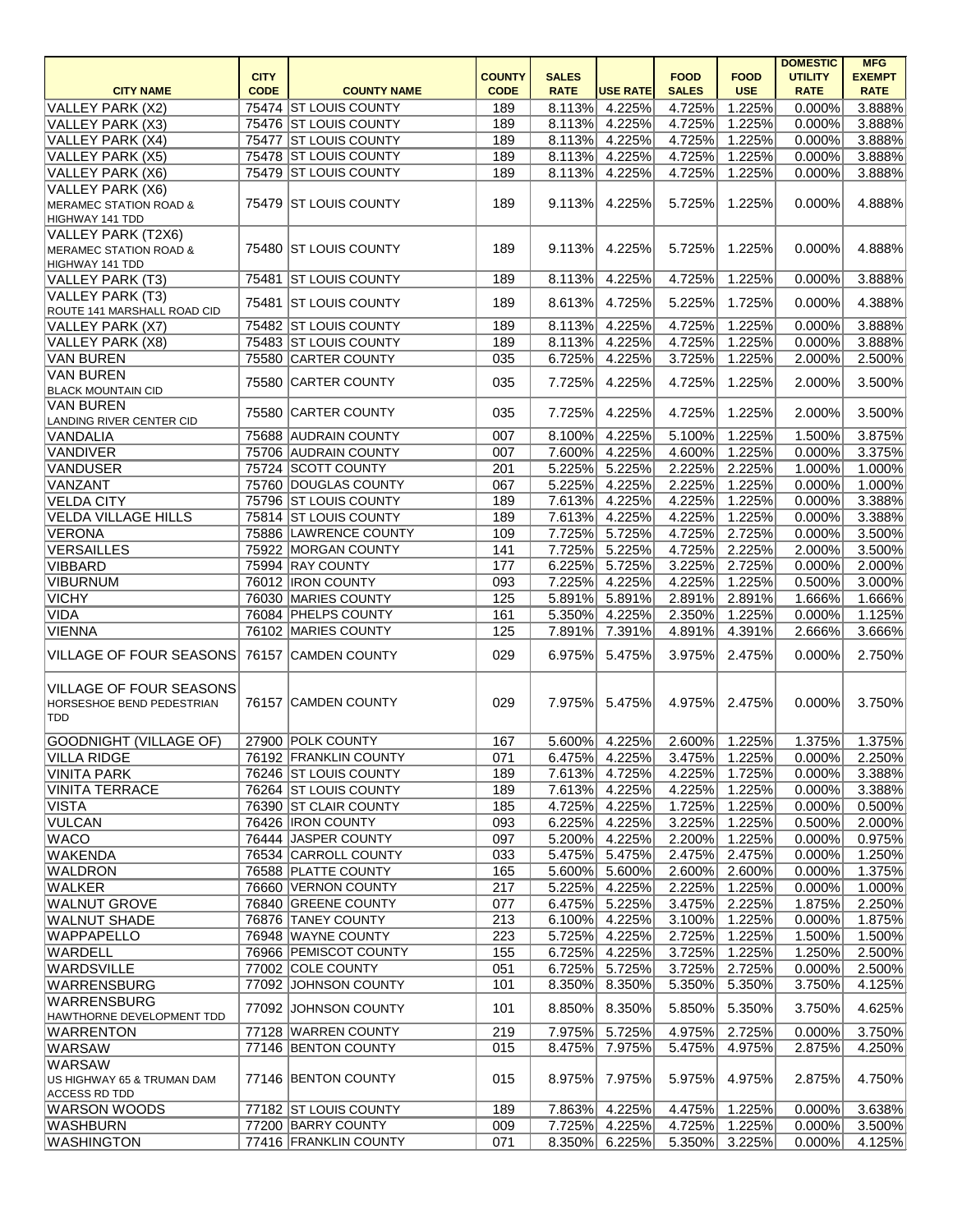| <b>CITY NAME</b>                                                        | <b>CITY</b><br><b>CODE</b> | <b>COUNTY NAME</b>         | <b>COUNTY</b><br><b>CODE</b> | <b>SALES</b><br><b>RATE</b> | <b>USE RATE</b>  | <b>FOOD</b><br><b>SALES</b> | <b>FOOD</b><br><b>USE</b> | <b>DOMESTIC</b><br><b>UTILITY</b><br><b>RATE</b> | <b>MFG</b><br><b>EXEMPT</b><br><b>RATE</b> |
|-------------------------------------------------------------------------|----------------------------|----------------------------|------------------------------|-----------------------------|------------------|-----------------------------|---------------------------|--------------------------------------------------|--------------------------------------------|
| <b>WASHINGTON</b><br>PHOENIX CENTER II CID                              |                            | 77416 FRANKLIN COUNTY      | 071                          | 9.100%                      | 6.225%           | 6.100%                      | 3.225%                    | 0.000%                                           | 4.875%                                     |
| WASOLA                                                                  |                            | 77794 OZARK COUNTY         | 153                          | 6.725%                      | 4.225%           | 3.725%                      | 1.225%                    | 1.000%                                           | 2.500%                                     |
| <b>WATSON</b>                                                           |                            | 77848 ATCHISON COUNTY      | 005                          | 6.475%                      | 6.475%           | 3.475%                      | 3.475%                    | 0.000%                                           | 2.250%                                     |
| WAVERLY                                                                 |                            | 77866 LAFAYETTE COUNTY     | 107                          | 8.350%                      | 5.850%           | 5.350%                      | 2.850%                    | 1.000%                                           | 4.125%                                     |
| <b>WAYLAND</b>                                                          |                            | 77920 CLARK COUNTY         | 045                          | 7.225%                      | 4.225%           | 4.225%                      | 1.225%                    | 0.000%                                           | 3.000%                                     |
| <b>WAYNESVILLE</b>                                                      |                            | 77992 PULASKI COUNTY       | 169                          | 7.725%                      | 4.225%           | 4.725%                      | 1.225%                    | 1.500%                                           | 3.500%                                     |
| <b>WAYNESVILLE</b>                                                      |                            |                            |                              |                             |                  |                             |                           |                                                  |                                            |
| <b>BOWMAN TDD</b>                                                       |                            | 77992 PULASKI COUNTY       | 169                          | 8.225%                      | 4.225%           | 5.225%                      | 1.225%                    | 1.500%                                           | 4.000%                                     |
| <b>WAYNESVILLE</b><br><b>WESTGATE CID</b>                               |                            | 77992 PULASKI COUNTY       | 169                          | 8.725%                      | 4.225%           | 5.725%                      | 1.225%                    | 1.500%                                           | 4.500%                                     |
| WEATHERBY                                                               |                            | 78028 DEKALB COUNTY        | 063                          | 5.725%                      | 5.225%           | 2.725%                      | 2.225%                    | 0.000%                                           | 1.500%                                     |
| <b>WEATHERBY LAKE</b>                                                   |                            | 78046 PLATTE COUNTY        | 165                          | 5.600%                      | 5.600%           | 2.600%                      | 2.600%                    | 0.000%                                           | 1.375%                                     |
| WEAUBLEAU                                                               |                            | 78064 HICKORY COUNTY       | 085                          | 7.225%                      | 4.225%           | 4.225%                      | 1.225%                    | 3.000%                                           | 3.000%                                     |
| <b>WEBB CITY</b>                                                        |                            | 78118 JASPER COUNTY        | 097                          | 7.700%                      | 4.225%           | 4.700%                      | 1.225%                    | 1.000%                                           | 3.475%                                     |
| <b>WEBB CITY</b>                                                        |                            |                            |                              |                             |                  |                             |                           |                                                  |                                            |
| CENTENNIAL RAILROAD TDD                                                 |                            | 78118 JASPER COUNTY        | 097                          | 8.200%                      | 4.225%           | 5.200%                      | 1.225%                    | 1.000%                                           | 3.975%                                     |
| <b>WEBSTER GROVES</b>                                                   |                            | 78154 ST LOUIS COUNTY      | 189                          | 8.613%                      | 4.225%           | 5.225%                      | 1.225%                    | 0.000%                                           | 4.388%                                     |
| <b>WEBSTER GROVES (T1)</b>                                              |                            | 78155 ST LOUIS COUNTY      | 189                          | 8.613%                      | 4.225%           | 5.225%                      | 1.225%                    | 0.000%                                           | 4.388%                                     |
| WEBSTER GROVES (T1)<br>SHOPPES AT OLD WEBSTER TDD                       |                            | 78155 ST LOUIS COUNTY      | 189                          | 9.238%                      | 4.225%           | 5.850%                      | 1.225%                    | 0.000%                                           | 5.013%                                     |
| WEINGARTEN                                                              |                            | 78226 STE GENEVIEVE COUNTY | 193                          | 6.725%                      | 4.225%           | 3.725%                      | 1.225%                    | 2.000%                                           | 2.500%                                     |
| <b>WELDON SPRING</b>                                                    |                            | 78314 ST CHARLES COUNTY    | 183                          | 6.450%                      | 5.950%           | 3.350%                      | 2.850%                    | 0.000%                                           | 2.225%                                     |
|                                                                         |                            |                            |                              |                             |                  |                             |                           |                                                  |                                            |
| <b>WELDON SPRING</b><br>MOUNTAIN FARM CID                               |                            | 78314 ST CHARLES COUNTY    | 183                          | 7.450%                      | 6.950%           | 4.350%                      | 3.850%                    | 0.000%                                           | 3.225%                                     |
| <b>WELDON SPRINGS HEIGHTS</b>                                           |                            | 78334 ST CHARLES COUNTY    | 183                          | 5.950%                      | 5.950%           | 2.850%                      | 2.850%                    | 0.000%                                           | 1.725%                                     |
| <b>WELLINGTON</b>                                                       |                            | 78352 LAFAYETTE COUNTY     | 107                          | 5.850%                      | 5.850%           | 2.850%                      | 2.850%                    | 0.000%                                           | 1.625%                                     |
| <b>WELLSTON</b>                                                         |                            | 78370 ST LOUIS COUNTY      | 189                          | 7.863%                      | 4.225%           | 4.475%                      | 1.225%                    | 0.000%                                           | 3.638%                                     |
| <b>WELLSVILLE</b>                                                       |                            | 78406 MONTGOMERY COUNTY    | 139                          | 8.225%                      | 4.225%           | 5.225%                      | 1.225%                    | 2.500%                                           | 4.000%                                     |
| <b>WENTWORTH</b>                                                        |                            | 78424 NEWTON COUNTY        | 145                          | 5.350%                      | 4.225%           | 2.350%                      | 1.225%                    | 1.125%                                           | 1.125%                                     |
| WENTZVILLE                                                              |                            | 78442 ST CHARLES COUNTY    | 183                          | 8.450%                      | 8.450%           | 5.350%                      | 5.350%                    | 1.500%                                           | 4.225%                                     |
|                                                                         |                            |                            |                              |                             |                  |                             |                           |                                                  |                                            |
| WENTZVILLE<br><b>BEAR CREEK CID</b>                                     |                            | 78442 ST CHARLES COUNTY    | 183                          | 8.950%                      | 8.450%           | 5.850%                      | 5.350%                    | 1.500%                                           | 4.725%                                     |
| WENTZVILLE<br><b>WENTZVILLE BLUFFS CID</b>                              |                            | 78442 ST CHARLES COUNTY    | 183                          |                             | $9.450\%$ 9.450% | 6.350%                      | 6.350%                    | 1.500%                                           | 5.225%                                     |
| WENTZVILLE<br>WENTZVILLE PARKWAY 1 TDD                                  |                            | 78442 ST CHARLES COUNTY    | 183                          | 8.950%                      | 8.450%           | 5.850%                      | 5.350%                    | 1.500%                                           | 4.725%                                     |
| WENTZVILLE<br><b>WENTZVILLE TDD</b>                                     |                            | 78442 ST CHARLES COUNTY    | 183                          | 8.700%                      | 8.450%           | 5.600%                      | 5.350%                    | 1.500%                                           | 4.475%                                     |
| <b>WENTZVILLE</b><br><b>WENTZVILLE TDD</b><br><b>WENTZVILLE III TDD</b> |                            | 78442 ST CHARLES COUNTY    | 183                          | 8.950%                      | 8.450%           | 5.850%                      | 5.350%                    | 1.500%                                           | 4.725%                                     |
| WENTZVILLE<br><b>WENTZVILLE II TDD</b>                                  |                            | 78442 ST CHARLES COUNTY    | 183                          | 8.950%                      | 8.450%           | 5.850%                      | 5.350%                    | 1.500%                                           | 4.725%                                     |
| WENTZVILLE<br><b>WENTZVILLE III TDD</b>                                 |                            | 78442 ST CHARLES COUNTY    | 183                          | 8.700%                      | 8.450%           | 5.600%                      | 5.350%                    | 1.500%                                           | 4.475%                                     |
| WESCO                                                                   |                            | 78460 CRAWFORD COUNTY      | 055                          | 5.975%                      | 4.225%           | 2.975%                      | 1.225%                    | 0.750%                                           | 1.750%                                     |
| <b>WEST ALTON</b>                                                       |                            | 78514 ST CHARLES COUNTY    | 183                          | 6.950%                      | 5.950%           | 3.850%                      | 2.850%                    | 0.000%                                           | 2.725%                                     |
|                                                                         |                            |                            |                              |                             |                  |                             |                           |                                                  |                                            |
| <b>WESTBORO</b>                                                         |                            | 78622 ATCHISON COUNTY      | 005                          | 6.475%                      | 6.475%           | 3.475%                      | 3.475%                    | 0.000%                                           | 2.250%                                     |
| <b>WEST LINE</b>                                                        |                            | 78838 CASS COUNTY          | 037                          | 5.975%                      | 5.975%           | 2.975%                      | 2.975%                    | 1.250%                                           | 1.750%                                     |
| <b>WESTON</b>                                                           |                            | 78856 PLATTE COUNTY        | 165                          | 7.975%                      | 7.975%           | 4.975%                      | 4.975%                    | 0.000%                                           | 3.750%                                     |
| <b>WESTPHALIA</b><br>MARIES OSAGE AMBULANCE<br><b>DISTRICT</b>          |                            | 78910 OSAGE COUNTY         | 151                          | 7.475%                      | 6.975%           | 4.475%                      | 3.975%                    | 2.250%                                           | 3.250%                                     |
| <b>WESTPHALIA</b><br>OSAGE AMBULANCE DISTRICT                           |                            | 78910 OSAGE COUNTY         | 151                          | 7.475%                      | 6.975%           | 4.475%                      | 3.975%                    | 2.250%                                           | 3.250%                                     |
| <b>WEST PLAINS</b>                                                      |                            | 78928 HOWELL COUNTY        | 091                          | 7.162%                      | 4.225%           | 4.162%                      | 1.225%                    | 1.500%                                           | 2.937%                                     |
| <b>WEST PLAINS</b><br>63 BY PASS CID                                    |                            | 78928 HOWELL COUNTY        | 091                          | 8.162%                      | 5.225%           | 5.162%                      | 2.225%                    | 1.500%                                           | 3.937%                                     |
| <b>WEST PLAINS</b><br>SOUTH 160 CID                                     |                            | 78928 HOWELL COUNTY        | 091                          | 8.162%                      | 4.225%           | 5.162%                      | 1.225%                    | 1.500%                                           | 3.937%                                     |
| <b>WEST PLAINS</b><br><b>SOUTHERN HILLS CID</b>                         |                            | 78928 HOWELL COUNTY        | 091                          | 7.662%                      | 4.225%           | 4.662%                      | 1.225%                    | 1.500%                                           | 3.437%                                     |
| <b>WESTPORT</b>                                                         |                            | 78964 JACKSON COUNTY       | 095                          | 5.475%                      | 4.225%           | 2.475%                      | 1.225%                    | 0.000%                                           | 1.250%                                     |
| <b>WEST QUINCY</b>                                                      |                            | 78982 MARION COUNTY        | 127                          | 6.350%                      | 5.350%           | 3.350%                      | 2.350%                    | 0.000%                                           | 2.125%                                     |
| <b>WEST SULLIVAN</b>                                                    |                            | 79000 CRAWFORD COUNTY      | 055                          | 8.225%                      | 4.225%           | 5.225%                      | 1.225%                    | 0.750%                                           | 4.000%                                     |
| WESTWOOD                                                                |                            | 79054 ST LOUIS COUNTY      | 189                          | 7.113%                      | 4.225%           | 3.725%                      | 1.225%                    | 0.000%                                           | 2.888%                                     |
|                                                                         |                            |                            |                              |                             |                  |                             |                           |                                                  |                                            |